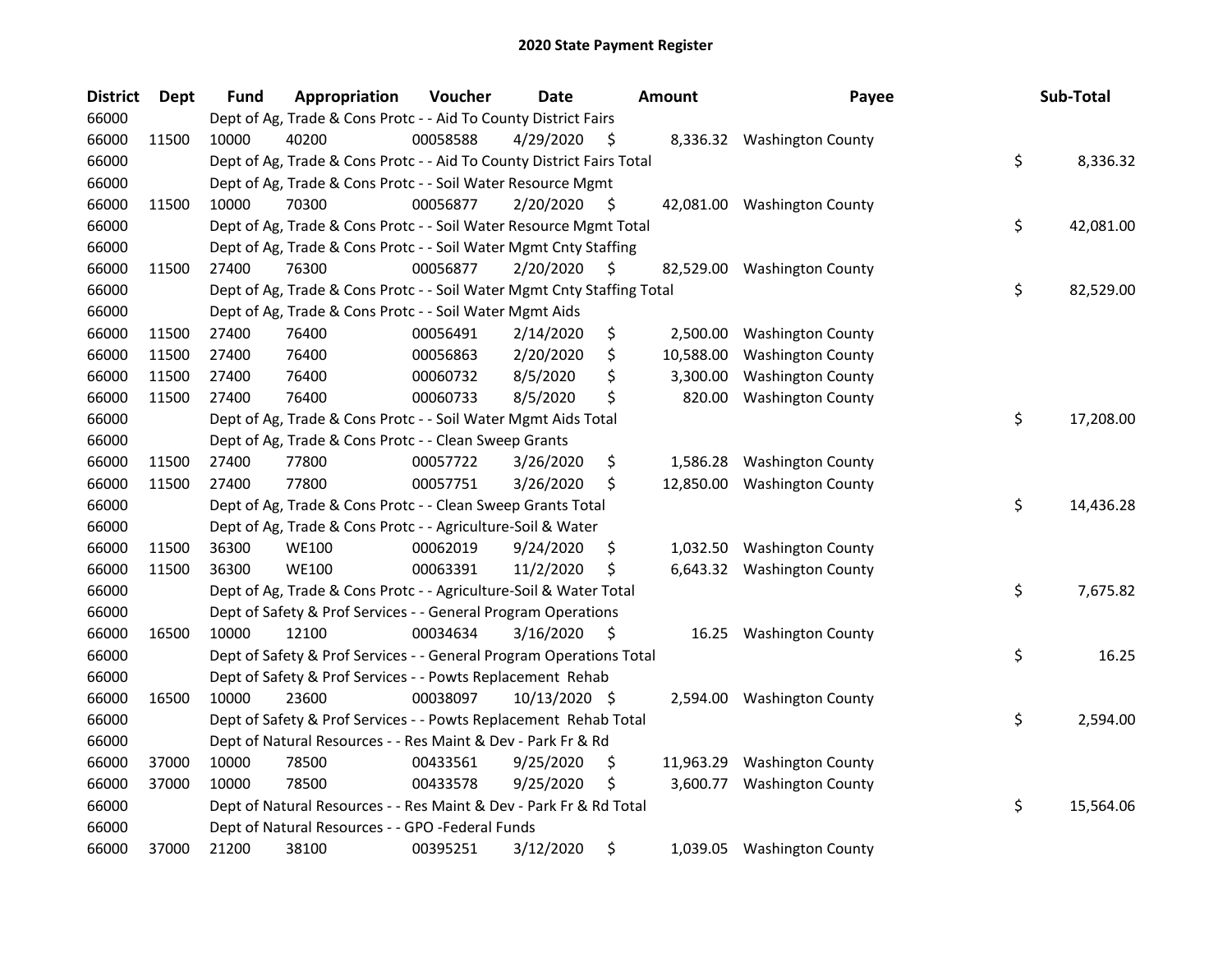| <b>District</b> | <b>Dept</b> | Fund  | Appropriation                                                      | Voucher  | <b>Date</b> |     | Amount   | Payee                       | Sub-Total       |
|-----------------|-------------|-------|--------------------------------------------------------------------|----------|-------------|-----|----------|-----------------------------|-----------------|
| 66000           |             |       | Dept of Natural Resources - - GPO -Federal Funds Total             |          |             |     |          |                             | \$<br>1,039.05  |
| 66000           |             |       | Dept of Natural Resources - - Venison Processing                   |          |             |     |          |                             |                 |
| 66000           | 37000       | 21200 | 54900                                                              | 00395817 | 3/17/2020   | \$  | 975.00   | <b>Washington County</b>    |                 |
| 66000           | 37000       | 21200 | 54900                                                              | 00430256 | 8/20/2020   | \$  | 250.00   | <b>Washington County</b>    |                 |
| 66000           |             |       | Dept of Natural Resources - - Venison Processing Total             |          |             |     |          |                             | \$<br>1,225.00  |
| 66000           |             |       | Dept of Natural Resources - - Enf A - Boating Enforcement          |          |             |     |          |                             |                 |
| 66000           | 37000       | 21200 | 55000                                                              | 00395251 | 3/12/2020   | \$  |          | 2,128.79 Washington County  |                 |
| 66000           |             |       | Dept of Natural Resources - - Enf A - Boating Enforcement Total    |          |             |     |          |                             | \$<br>2,128.79  |
| 66000           |             |       | Dept of Natural Resources - - Enf A - Snow Enforcement             |          |             |     |          |                             |                 |
| 66000           | 37000       | 21200 | 55200                                                              | 00436458 | 9/24/2020   | \$  |          | 3,821.44 Washington County  |                 |
| 66000           |             |       | Dept of Natural Resources - - Enf A - Snow Enforcement Total       |          |             |     |          |                             | \$<br>3,821.44  |
| 66000           |             |       | Dept of Natural Resources - - Wildlife Damage Claims & Abat        |          |             |     |          |                             |                 |
| 66000           | 37000       | 21200 | 55300                                                              | 00395817 | 3/17/2020   | Ş   |          | 7,928.62 Washington County  |                 |
| 66000           | 37000       | 21200 | 55300                                                              | 00430252 | 8/20/2020   | \$  | 7,021.93 | <b>Washington County</b>    |                 |
| 66000           | 37000       | 21200 | 55300                                                              | 00430256 | 8/20/2020   | \$  | 5,497.90 | <b>Washington County</b>    |                 |
| 66000           |             |       | Dept of Natural Resources - - Wildlife Damage Claims & Abat Total  |          |             |     |          |                             | \$<br>20,448.45 |
| 66000           |             |       | Dept of Natural Resources - - Resaids - County Cons Aids           |          |             |     |          |                             |                 |
| 66000           | 37000       | 21200 | 56300                                                              | 00395304 | 3/12/2020   | \$  | 525.66   | <b>Washington County</b>    |                 |
| 66000           |             |       | Dept of Natural Resources - - Resaids - County Cons Aids Total     |          |             |     |          |                             | \$<br>525.66    |
| 66000           |             |       | Dept of Natural Resources - - Ra- Cnty Snow Trail & Area Aid       |          |             |     |          |                             |                 |
| 66000           | 37000       | 21200 | 57400                                                              | 00449193 | 12/1/2020   | \$  |          | 56,460.00 Washington County |                 |
| 66000           |             |       | Dept of Natural Resources - - Ra- Cnty Snow Trail & Area Aid Total |          |             |     |          |                             | \$<br>56,460.00 |
| 66000           |             |       | Dept of Natural Resources - - Ra- Atv Prj Aids, Gas Tax Pymt       |          |             |     |          |                             |                 |
| 66000           | 37000       | 21200 | 57600                                                              | 00449191 | 12/1/2020   | \$  | 660.00   | <b>Washington County</b>    |                 |
| 66000           |             |       | Dept of Natural Resources - - Ra- Atv Prj Aids, Gas Tax Pymt Total |          |             |     |          |                             | \$<br>660.00    |
| 66000           |             |       | Dept of Natural Resources - - Ea - Invasive Aqu & Lake Mon         |          |             |     |          |                             |                 |
| 66000           | 37000       | 21200 | 67800                                                              | 00392142 | 2/28/2020   | \$. |          | 32,864.91 Washington County |                 |
| 66000           | 37000       | 21200 | 67800                                                              | 00441317 | 10/13/2020  | -\$ |          | 17,866.93 Washington County |                 |
| 66000           |             |       | Dept of Natural Resources - - Ea - Invasive Aqu & Lake Mon Total   |          |             |     |          |                             | \$<br>50,731.84 |
| 66000           |             |       | Dept of Natural Resources - - Resource Maint Develop Sp Frst       |          |             |     |          |                             |                 |
| 66000           | 37000       | 21200 | 77900                                                              | 00428045 | 8/7/2020    | \$  |          | 7,734.16 Washington County  |                 |
| 66000           |             |       | Dept of Natural Resources - - Resource Maint Develop Sp Frst Total |          |             |     |          |                             | \$<br>7,734.16  |
| 66000           |             |       | Dept of Natural Resources - - GPO-Environmental Fund               |          |             |     |          |                             |                 |
| 66000           | 37000       | 27400 | 46100                                                              | 00451131 | 12/8/2020   | \$  | 30.00    | <b>Washington County</b>    |                 |
| 66000           |             |       | Dept of Natural Resources - - GPO-Environmental Fund Total         |          |             |     |          |                             | \$<br>30.00     |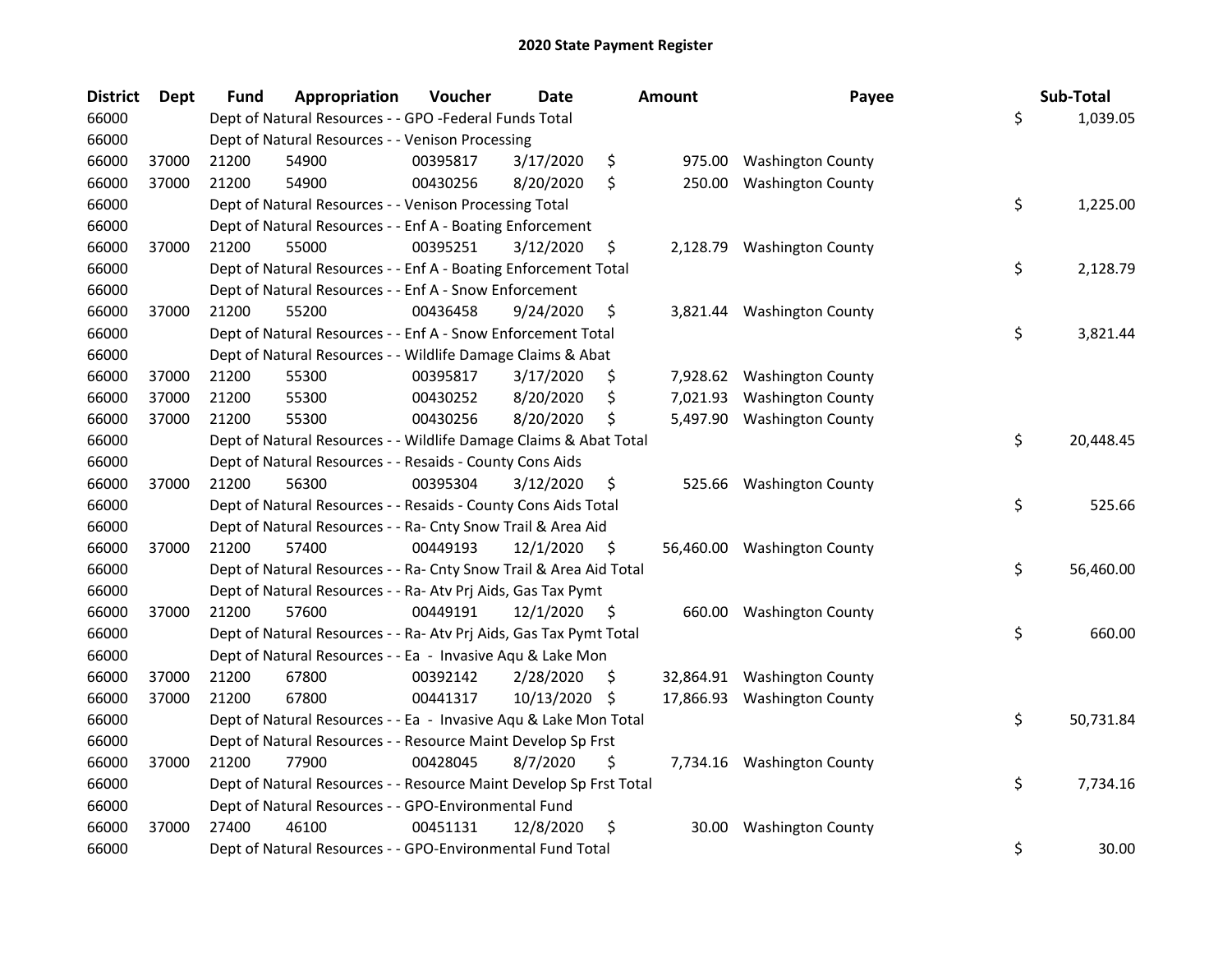| <b>District</b> | Dept  | Fund  | Appropriation                                                      | Voucher  | <b>Date</b>   |     | <b>Amount</b> | Payee                       | Sub-Total          |
|-----------------|-------|-------|--------------------------------------------------------------------|----------|---------------|-----|---------------|-----------------------------|--------------------|
| 66000           |       |       | Dept of Natural Resources - - Solid Waste Management -- Envi       |          |               |     |               |                             |                    |
| 66000           | 37000 | 27400 | 47200                                                              | 00409923 | 5/14/2020     | \$. | 9.00          | <b>Washington County</b>    |                    |
| 66000           |       |       | Dept of Natural Resources - - Solid Waste Management -- Envi Total |          |               |     |               |                             | \$<br>9.00         |
| 66000           |       |       | Dept of Natural Resources - - Land Acquisition                     |          |               |     |               |                             |                    |
| 66000           | 37000 | 36300 | <b>TA100</b>                                                       | 00450106 | 12/9/2020     | \$  | 6.00          | <b>Washington County</b>    |                    |
| 66000           |       |       | Dept of Natural Resources - - Land Acquisition Total               |          |               |     |               |                             | \$<br>6.00         |
| 66000           |       |       | Department of Tourism - - Revenue, Gifts/Grants/Proceed            |          |               |     |               |                             |                    |
| 66000           | 38000 | 10000 | 12000                                                              | 00009340 | 11/12/2020 \$ |     | 7,000.00      | <b>Washington County</b>    |                    |
| 66000           |       |       | Department of Tourism - - Revenue, Gifts/Grants/Proceed Total      |          |               |     |               |                             | \$<br>7,000.00     |
| 66000           |       |       | WI Dept of Transportation - - Eldly&Disa Co/Aid Sf                 |          |               |     |               |                             |                    |
| 66000           | 39500 | 21100 | 16800                                                              | 00485748 | 1/28/2020     | \$  | 348,799.00    | <b>Washington County</b>    |                    |
| 66000           | 39500 | 21100 | 16800                                                              | 00513380 | 4/13/2020     | \$  | 1,617.91      | <b>Washington County</b>    |                    |
| 66000           |       |       | WI Dept of Transportation - - Eldly&Disa Co/Aid Sf Total           |          |               |     |               |                             | \$<br>350,416.91   |
| 66000           |       |       | WI Dept of Transportation - - Tb, Trns Oper Aid Sf                 |          |               |     |               |                             |                    |
| 66000           | 39500 | 21100 | 17600                                                              | 00525203 | 5/12/2020     | \$  | 267,352.00    | <b>Washington County</b>    |                    |
| 66000           | 39500 | 21100 | 17600                                                              | 00574213 | 8/27/2020     | \$  | 802,055.00    | <b>Washington County</b>    |                    |
| 66000           |       |       | WI Dept of Transportation - - Tb, Trns Oper Aid Sf Total           |          |               |     |               |                             | \$<br>1,069,407.00 |
| 66000           |       |       | WI Dept of Transportation - - Trnst/Trns-Rel Aid F                 |          |               |     |               |                             |                    |
| 66000           | 39500 | 21100 | 18200                                                              | 00479297 | 1/9/2020      | \$  | 59,772.00     | <b>Washington County</b>    |                    |
| 66000           | 39500 | 21100 | 18200                                                              | 00584310 | 9/17/2020     | \$  | 125,398.40    | <b>Washington County</b>    |                    |
| 66000           | 39500 | 21100 | 18200                                                              | 00602618 | 10/20/2020    | \$  | 62,699.20     | <b>Washington County</b>    |                    |
| 66000           |       |       | WI Dept of Transportation - - Trnst/Trns-Rel Aid F Total           |          |               |     |               |                             | \$<br>247,869.60   |
| 66000           |       |       | WI Dept of Transportation - - Trans Aids To Co.-Sf                 |          |               |     |               |                             |                    |
| 66000           | 39500 | 21100 | 19000                                                              | 00475489 | 1/6/2020      | \$  | 603,685.97    | <b>Washington County</b>    |                    |
| 66000           | 39500 | 21100 | 19000                                                              | 00542336 | 7/6/2020      | \$  | 1,207,371.94  | <b>Washington County</b>    |                    |
| 66000           | 39500 | 21100 | 19000                                                              | 00585162 | 10/5/2020     | \$  | 603,686.00    | <b>Washington County</b>    |                    |
| 66000           |       |       | WI Dept of Transportation - - Trans Aids To Co.-Sf Total           |          |               |     |               |                             | \$<br>2,414,743.91 |
| 66000           |       |       | WI Dept of Transportation - - Trnsprt Alternats Ff                 |          |               |     |               |                             |                    |
| 66000           | 39500 | 21100 | 22700                                                              | 00545420 | 7/1/2020      | \$  |               | 38,190.03 Washington County |                    |
| 66000           |       |       | WI Dept of Transportation - - Trnsprt Alternats Ff Total           |          |               |     |               |                             | \$<br>38,190.03    |
| 66000           |       |       | WI Dept of Transportation - - Loc Rd Imp Prg St Fd                 |          |               |     |               |                             |                    |
| 66000           | 39500 | 21100 | 27800                                                              | 00556603 | 7/31/2020     | \$  | 5,646.85      | <b>Washington County</b>    |                    |
| 66000           |       |       | WI Dept of Transportation - - Loc Rd Imp Prg St Fd Total           |          |               |     |               |                             | \$<br>5,646.85     |
| 66000           |       |       | WI Dept of Transportation - - St Hwy Rehab, Sf                     |          |               |     |               |                             |                    |
| 66000           | 39500 | 21100 | 36300                                                              | 00499531 | 3/6/2020      | \$  |               | 4,314.10 Washington County  |                    |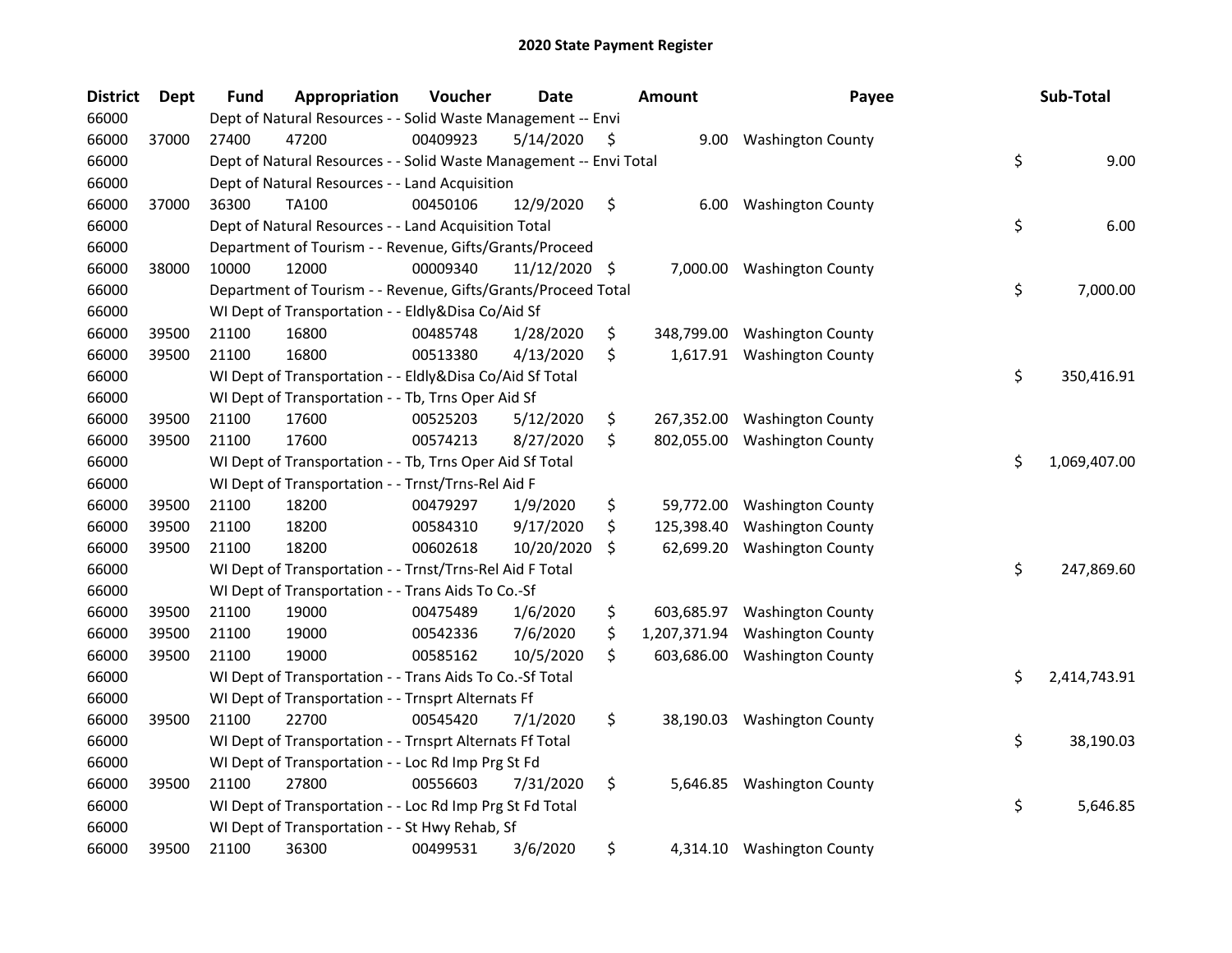| <b>District</b> | <b>Dept</b> | <b>Fund</b> | Appropriation                                           | Voucher  | Date       |         | <b>Amount</b> | Payee                    | Sub-Total       |
|-----------------|-------------|-------------|---------------------------------------------------------|----------|------------|---------|---------------|--------------------------|-----------------|
| 66000           | 39500       | 21100       | 36300                                                   | 00518236 | 4/23/2020  | \$      | 8,425.05      | <b>Washington County</b> |                 |
| 66000           | 39500       | 21100       | 36300                                                   | 00633814 | 12/28/2020 | $\zeta$ | 12,000.00     | <b>Washington County</b> |                 |
| 66000           |             |             | WI Dept of Transportation - - St Hwy Rehab, Sf Total    |          |            |         |               |                          | \$<br>24,739.15 |
| 66000           |             |             | WI Dept of Transportation - - Hwy Mgmt & Opers Sf       |          |            |         |               |                          |                 |
| 66000           | 39500       | 21100       | 36500                                                   | 00481236 | 1/14/2020  | \$      | 1,158.14      | <b>Washington County</b> |                 |
| 66000           | 39500       | 21100       | 36500                                                   | 00489034 | 2/5/2020   | \$      | 1,995.73      | <b>Washington County</b> |                 |
| 66000           | 39500       | 21100       | 36500                                                   | 00499531 | 3/6/2020   | \$      | 891.00        | <b>Washington County</b> |                 |
| 66000           | 39500       | 21100       | 36500                                                   | 00517272 | 4/22/2020  | \$      | 1,536.46      | <b>Washington County</b> |                 |
| 66000           | 39500       | 21100       | 36500                                                   | 00517273 | 4/22/2020  | \$      | 891.00        | <b>Washington County</b> |                 |
| 66000           | 39500       | 21100       | 36500                                                   | 00518236 | 4/23/2020  | \$      | 770.92        | <b>Washington County</b> |                 |
| 66000           | 39500       | 21100       | 36500                                                   | 00540830 | 6/23/2020  | \$      | 891.00        | <b>Washington County</b> |                 |
| 66000           | 39500       | 21100       | 36500                                                   | 00552854 | 7/15/2020  | \$      | 1,977.13      | <b>Washington County</b> |                 |
| 66000           | 39500       | 21100       | 36500                                                   | 00553370 | 8/7/2020   | \$      | 2,421.47      | <b>Washington County</b> |                 |
| 66000           | 39500       | 21100       | 36500                                                   | 00576349 | 8/31/2020  | \$      | 4,686.80      | <b>Washington County</b> |                 |
| 66000           | 39500       | 21100       | 36500                                                   | 00584401 | 9/18/2020  | \$      | 1,066.74      | <b>Washington County</b> |                 |
| 66000           | 39500       | 21100       | 36500                                                   | 00616900 | 11/18/2020 | \$      | 1,238.01      | <b>Washington County</b> |                 |
| 66000           | 39500       | 21100       | 36500                                                   | 00620666 | 11/25/2020 | \$      | 1,105.81      | <b>Washington County</b> |                 |
| 66000           | 39500       | 21100       | 36500                                                   | 00628573 | 12/17/2020 | \$      | 1,310.83      | <b>Washington County</b> |                 |
| 66000           |             |             | WI Dept of Transportation - - Hwy Mgmt & Opers Sf Total |          |            |         |               |                          | \$<br>21,941.04 |
| 66000           |             |             | WI Dept of Transportation - - Routine Maint Sf          |          |            |         |               |                          |                 |
| 66000           | 39500       | 21100       | 36800                                                   | 00478647 | 1/6/2020   | \$      | 25,156.85     | <b>Washington County</b> |                 |
| 66000           | 39500       | 21100       | 36800                                                   | 00481236 | 1/14/2020  | \$      | 230,378.48    | <b>Washington County</b> |                 |
| 66000           | 39500       | 21100       | 36800                                                   | 00483250 | 1/21/2020  | \$      | 4,182.63      | <b>Washington County</b> |                 |
| 66000           | 39500       | 21100       | 36800                                                   | 00483251 | 1/21/2020  | \$      | 1,432.56      | <b>Washington County</b> |                 |
| 66000           | 39500       | 21100       | 36800                                                   | 00489034 | 2/5/2020   | \$      | 283,228.12    | <b>Washington County</b> |                 |
| 66000           | 39500       | 21100       | 36800                                                   | 00492645 | 2/20/2020  | \$      | 218,650.94    | <b>Washington County</b> |                 |
| 66000           | 39500       | 21100       | 36800                                                   | 00492646 | 2/20/2020  | \$      | 32,953.52     | <b>Washington County</b> |                 |
| 66000           | 39500       | 21100       | 36800                                                   | 00499502 | 3/5/2020   | \$      | 354.58        | <b>Washington County</b> |                 |
| 66000           | 39500       | 21100       | 36800                                                   | 00499531 | 3/6/2020   | \$      | 24,783.79     | <b>Washington County</b> |                 |
| 66000           | 39500       | 21100       | 36800                                                   | 00502042 | 3/12/2020  | \$      | 185.69        | <b>Washington County</b> |                 |
| 66000           | 39500       | 21100       | 36800                                                   | 00507339 | 3/23/2020  | \$      | 430,006.71    | <b>Washington County</b> |                 |
| 66000           | 39500       | 21100       | 36800                                                   | 00509769 | 3/31/2020  | \$      | 4,016.99      | <b>Washington County</b> |                 |
| 66000           | 39500       | 21100       | 36800                                                   | 00510316 | 4/1/2020   | \$      | 4,464.11      | <b>Washington County</b> |                 |
| 66000           | 39500       | 21100       | 36800                                                   | 00516878 | 4/20/2020  | \$      | 79.37         | <b>Washington County</b> |                 |
| 66000           | 39500       | 21100       | 36800                                                   | 00517270 | 4/22/2020  | \$      | 4,428.54      | <b>Washington County</b> |                 |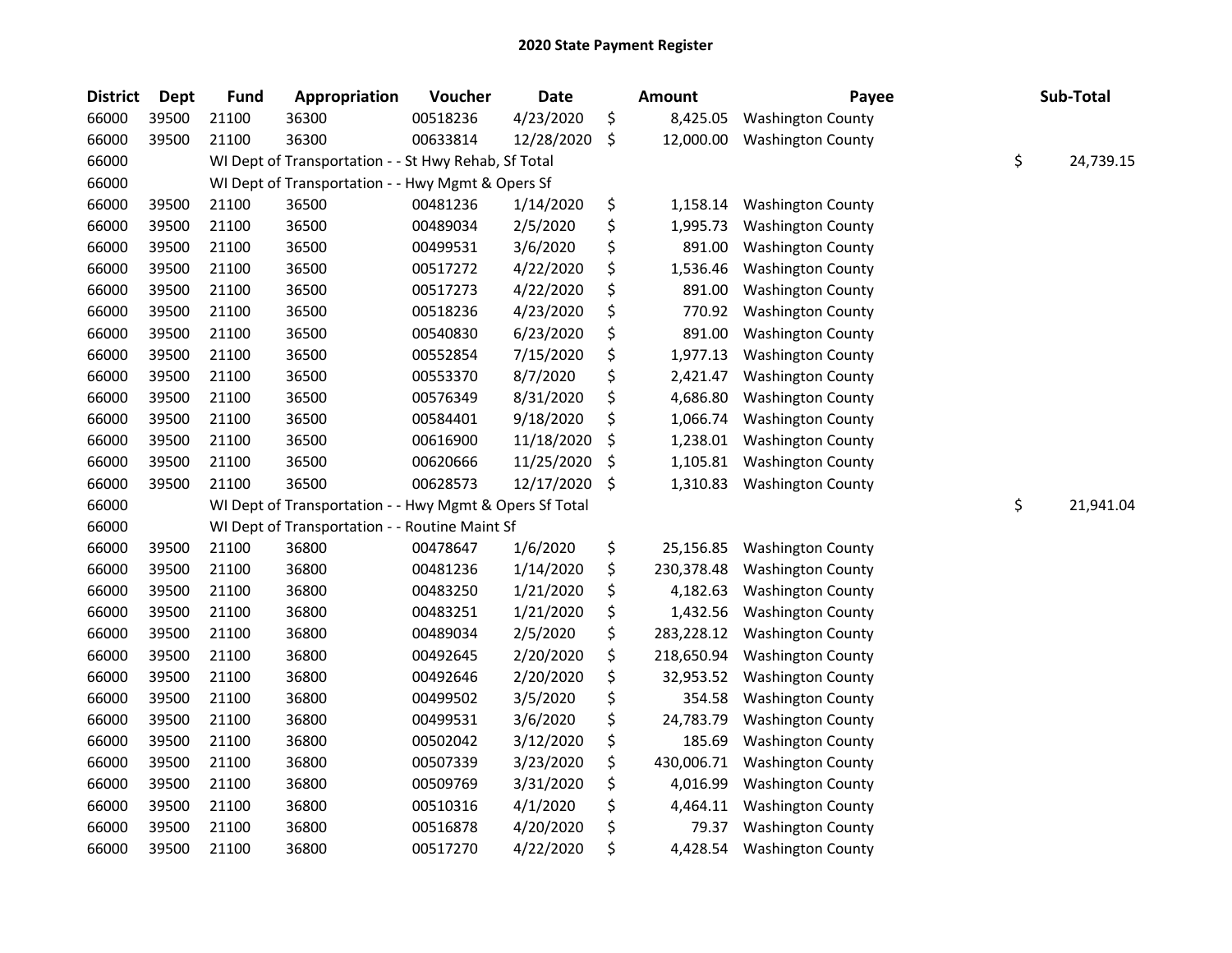| <b>District</b> | Dept  | <b>Fund</b> | Appropriation                                        | Voucher  | <b>Date</b> |     | <b>Amount</b> | Payee                    | Sub-Total          |
|-----------------|-------|-------------|------------------------------------------------------|----------|-------------|-----|---------------|--------------------------|--------------------|
| 66000           | 39500 | 21100       | 36800                                                | 00518236 | 4/23/2020   | \$  | 29,905.97     | <b>Washington County</b> |                    |
| 66000           | 39500 | 21100       | 36800                                                | 00520819 | 4/30/2020   | \$  | 291,007.74    | <b>Washington County</b> |                    |
| 66000           | 39500 | 21100       | 36800                                                | 00521969 | 5/4/2020    | \$  | 41,978.79     | <b>Washington County</b> |                    |
| 66000           | 39500 | 21100       | 36800                                                | 00530964 | 5/28/2020   | \$  | 177,505.02    | <b>Washington County</b> |                    |
| 66000           | 39500 | 21100       | 36800                                                | 00532402 | 6/2/2020    | \$  | 54.74         | <b>Washington County</b> |                    |
| 66000           | 39500 | 21100       | 36800                                                | 00536428 | 6/12/2020   | \$  | 125,895.03    | <b>Washington County</b> |                    |
| 66000           | 39500 | 21100       | 36800                                                | 00540831 | 6/23/2020   | \$  | 3,427.04      | <b>Washington County</b> |                    |
| 66000           | 39500 | 21100       | 36800                                                | 00546838 | 7/3/2020    | \$  | 131.82        | <b>Washington County</b> |                    |
| 66000           | 39500 | 21100       | 36800                                                | 00550333 | 7/13/2020   | \$  | 95,462.68     | <b>Washington County</b> |                    |
| 66000           | 39500 | 21100       | 36800                                                | 00552854 | 7/15/2020   | \$  | 10,475.26     | <b>Washington County</b> |                    |
| 66000           | 39500 | 21100       | 36800                                                | 00553370 | 8/7/2020    | \$  | 2,706.81      | <b>Washington County</b> |                    |
| 66000           | 39500 | 21100       | 36800                                                | 00553780 | 7/22/2020   | \$  | 120.01        | <b>Washington County</b> |                    |
| 66000           | 39500 | 21100       | 36800                                                | 00554094 | 7/22/2020   | \$  | 40,453.74     | <b>Washington County</b> |                    |
| 66000           | 39500 | 21100       | 36800                                                | 00561380 | 8/5/2020    | \$  | 147,085.08    | <b>Washington County</b> |                    |
| 66000           | 39500 | 21100       | 36800                                                | 00561385 | 8/5/2020    | \$  | 47,466.67     | <b>Washington County</b> |                    |
| 66000           | 39500 | 21100       | 36800                                                | 00576349 | 8/31/2020   | \$  | 15,147.81     | <b>Washington County</b> |                    |
| 66000           | 39500 | 21100       | 36800                                                | 00578289 | 9/4/2020    | \$  | 49,662.29     | <b>Washington County</b> |                    |
| 66000           | 39500 | 21100       | 36800                                                | 00584401 | 9/18/2020   | \$  | 10,492.14     | <b>Washington County</b> |                    |
| 66000           | 39500 | 21100       | 36800                                                | 00588859 | 9/23/2020   | \$  | 45,709.63     | <b>Washington County</b> |                    |
| 66000           | 39500 | 21100       | 36800                                                | 00588864 | 9/23/2020   | \$  | 123,056.44    | <b>Washington County</b> |                    |
| 66000           | 39500 | 21100       | 36800                                                | 00588865 | 9/23/2020   | \$  | 94,909.81     | <b>Washington County</b> |                    |
| 66000           | 39500 | 21100       | 36800                                                | 00590193 | 9/24/2020   | \$  | 466.17        | <b>Washington County</b> |                    |
| 66000           | 39500 | 21100       | 36800                                                | 00599310 | 10/14/2020  | \$  | 121.78        | <b>Washington County</b> |                    |
| 66000           | 39500 | 21100       | 36800                                                | 00604047 | 10/22/2020  | \$  | 100,999.97    | <b>Washington County</b> |                    |
| 66000           | 39500 | 21100       | 36800                                                | 00604056 | 10/22/2020  | \$  | 98,512.72     | <b>Washington County</b> |                    |
| 66000           | 39500 | 21100       | 36800                                                | 00616900 | 11/18/2020  | \$  | 13,116.55     | <b>Washington County</b> |                    |
| 66000           | 39500 | 21100       | 36800                                                | 00620666 | 11/25/2020  | \$  | 11,670.05     | <b>Washington County</b> |                    |
| 66000           | 39500 | 21100       | 36800                                                | 00621178 | 11/30/2020  | \$  | 52,744.74     | <b>Washington County</b> |                    |
| 66000           | 39500 | 21100       | 36800                                                | 00624361 | 12/8/2020   | \$  | 108,160.29    | <b>Washington County</b> |                    |
| 66000           | 39500 | 21100       | 36800                                                | 00625624 | 12/10/2020  | \$  | 12,761.72     | <b>Washington County</b> |                    |
| 66000           | 39500 | 21100       | 36800                                                | 00626248 | 12/14/2020  | \$  | 869.26        | <b>Washington County</b> |                    |
| 66000           | 39500 | 21100       | 36800                                                | 00627857 | 12/16/2020  | \$, | 4,229.83      | <b>Washington County</b> |                    |
| 66000           | 39500 | 21100       | 36800                                                | 00628111 | 12/16/2020  | \$  | 73,127.45     | <b>Washington County</b> |                    |
| 66000           | 39500 | 21100       | 36800                                                | 00628573 | 12/17/2020  | \$  | 21,278.25     | <b>Washington County</b> |                    |
| 66000           |       |             | WI Dept of Transportation - - Routine Maint Sf Total |          |             |     |               |                          | \$<br>3,115,016.18 |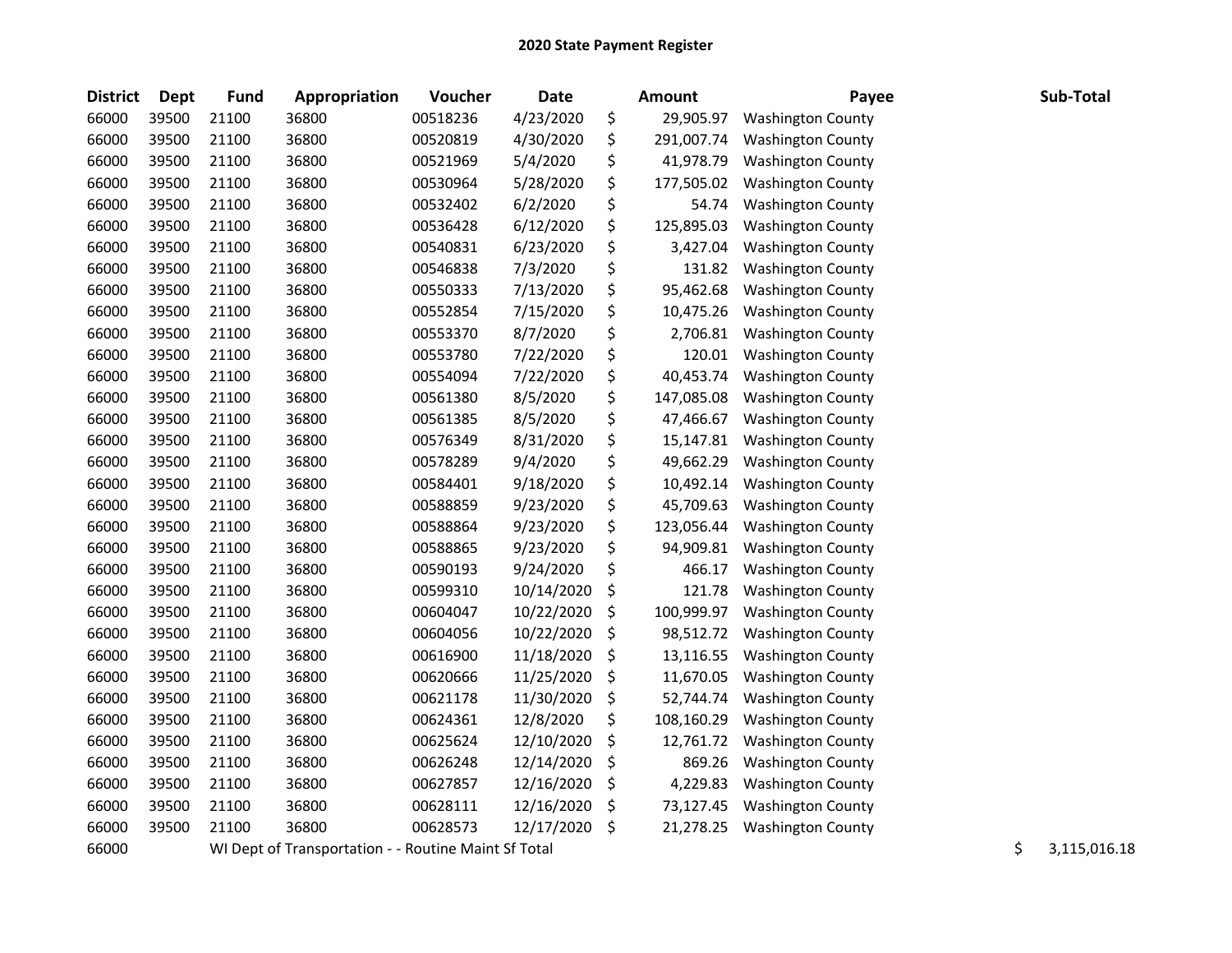| <b>District</b> | <b>Dept</b> | <b>Fund</b> | Appropriation                                                      | Voucher  | <b>Date</b> |     | <b>Amount</b> | Payee                                                                                                         | Sub-Total        |
|-----------------|-------------|-------------|--------------------------------------------------------------------|----------|-------------|-----|---------------|---------------------------------------------------------------------------------------------------------------|------------------|
| 66000           |             |             | WI Dept of Transportation - - St Hwy Rehab Fed Fd                  |          |             |     |               |                                                                                                               |                  |
| 66000           | 39500       | 21100       | 38300                                                              | 00481236 | 1/14/2020   | \$  | 1,139.23      | <b>Washington County</b>                                                                                      |                  |
| 66000           | 39500       | 21100       | 38300                                                              | 00499531 | 3/6/2020    | \$  | 4,800.00      | <b>Washington County</b>                                                                                      |                  |
| 66000           | 39500       | 21100       | 38300                                                              | 00628573 | 12/17/2020  | \$  | 3,310.25      | <b>Washington County</b>                                                                                      |                  |
| 66000           |             |             | WI Dept of Transportation - - St Hwy Rehab Fed Fd Total            |          |             |     |               |                                                                                                               | \$<br>9,249.48   |
| 66000           |             |             | Department of Corrections - - Corrections Contracts And Agre       |          |             |     |               |                                                                                                               |                  |
| 66000           | 41000       | 10000       | 11400                                                              | 00336055 | 1/22/2020   | \$  | 23,516.50     | <b>Washington County</b>                                                                                      |                  |
| 66000           | 41000       | 10000       | 11400                                                              | 00343717 | 2/28/2020   | \$  | 16,951.66     | <b>Washington County</b>                                                                                      |                  |
| 66000           | 41000       | 10000       | 11400                                                              | 00348631 | 3/19/2020   | \$  | 11,573.54     | <b>Washington County</b>                                                                                      |                  |
| 66000           | 41000       | 10000       | 11400                                                              | 00354762 | 4/21/2020   | \$  | 7,422.14      | <b>Washington County</b>                                                                                      |                  |
| 66000           | 41000       | 10000       | 11400                                                              | 00355303 | 4/23/2020   | \$  | 926.28        | <b>Washington County</b>                                                                                      |                  |
| 66000           | 41000       | 10000       | 11400                                                              | 00360616 | 5/22/2020   | \$  | 4,785.78      | <b>Washington County</b>                                                                                      |                  |
| 66000           | 41000       | 10000       | 11400                                                              | 00362270 | 5/29/2020   | \$  | 1,543.80      | <b>Washington County</b>                                                                                      |                  |
| 66000           | 41000       | 10000       | 11400                                                              | 00365627 | 6/23/2020   | \$  | 18,679.98     | <b>Washington County</b>                                                                                      |                  |
| 66000           | 41000       | 10000       | 11400                                                              | 00366902 | 6/19/2020   | \$  | 3,705.12      | <b>Washington County</b>                                                                                      |                  |
| 66000           | 41000       | 10000       | 11400                                                              | 00370897 | 7/17/2020   | \$  | 17,702.24     | <b>Washington County</b>                                                                                      |                  |
| 66000           | 41000       | 10000       | 11400                                                              | 00372940 | 7/16/2020   | \$  | 2,573.00      | <b>Washington County</b>                                                                                      |                  |
| 66000           | 41000       | 10000       | 11400                                                              | 00379908 | 8/26/2020   | \$  | 9,365.72      | <b>Washington County</b>                                                                                      |                  |
| 66000           | 41000       | 10000       | 11400                                                              | 00384133 | 9/18/2020   | \$  | 8,851.12      | <b>Washington County</b>                                                                                      |                  |
| 66000           | 41000       | 10000       | 11400                                                              | 00386110 | 9/29/2020   | \$  | 6,381.04      | <b>Washington County</b>                                                                                      |                  |
| 66000           | 41000       | 10000       | 11400                                                              | 00390311 | 10/23/2020  | \$  | 15,026.32     | <b>Washington County</b>                                                                                      |                  |
| 66000           | 41000       | 10000       | 11400                                                              | 00396218 | 11/24/2020  | \$  | 10,806.60     | <b>Washington County</b>                                                                                      |                  |
| 66000           | 41000       | 10000       | 11400                                                              | 00398706 | 12/9/2020   | \$  | 12,813.54     | <b>Washington County</b>                                                                                      |                  |
| 66000           | 41000       | 10000       | 11400                                                              | 00401767 | 12/30/2020  | \$  | 10,137.62     | <b>Washington County</b>                                                                                      |                  |
| 66000           |             |             | Department of Corrections - - Corrections Contracts And Agre Total |          |             |     |               |                                                                                                               | \$<br>182,762.00 |
| 66000           |             |             |                                                                    |          |             |     |               | Department of Corrections - - Reimbursing Counties For Probation, Extended Supervision And Parole Holds       |                  |
| 66000           | 41000       | 10000       | 11600                                                              | 00392688 | 11/5/2020   | \$  |               | 95,800.00 Washington County                                                                                   |                  |
| 66000           |             |             |                                                                    |          |             |     |               | Department of Corrections - - Reimbursing Counties For Probation, Extended Supervision And Parole Holds Total | \$<br>95,800.00  |
| 66000           |             |             | Department of Corrections - - Probation, Parole And Extended       |          |             |     |               |                                                                                                               |                  |
| 66000           | 41000       | 10000       | 18700                                                              | 00334501 | 1/31/2020   | \$  | 143.20        | <b>Washington County</b>                                                                                      |                  |
| 66000           | 41000       | 10000       | 18700                                                              | 00391168 | 11/13/2020  | \$, | 75.50         | <b>Washington County</b>                                                                                      |                  |
| 66000           |             |             | Department of Corrections - - Probation, Parole And Extended Total |          |             |     |               |                                                                                                               | \$<br>218.70     |
| 66000           |             |             | Child Abuse & Neglect Prev Bd - - General Aids                     |          |             |     |               |                                                                                                               |                  |
| 66000           | 43300       | 10000       | 99000                                                              | 00002400 | 4/24/2020   | \$  | 34,320.53     | <b>Washington County</b>                                                                                      |                  |
| 66000           |             |             | Child Abuse & Neglect Prev Bd - - General Aids Total               |          |             |     |               |                                                                                                               | \$<br>34,320.53  |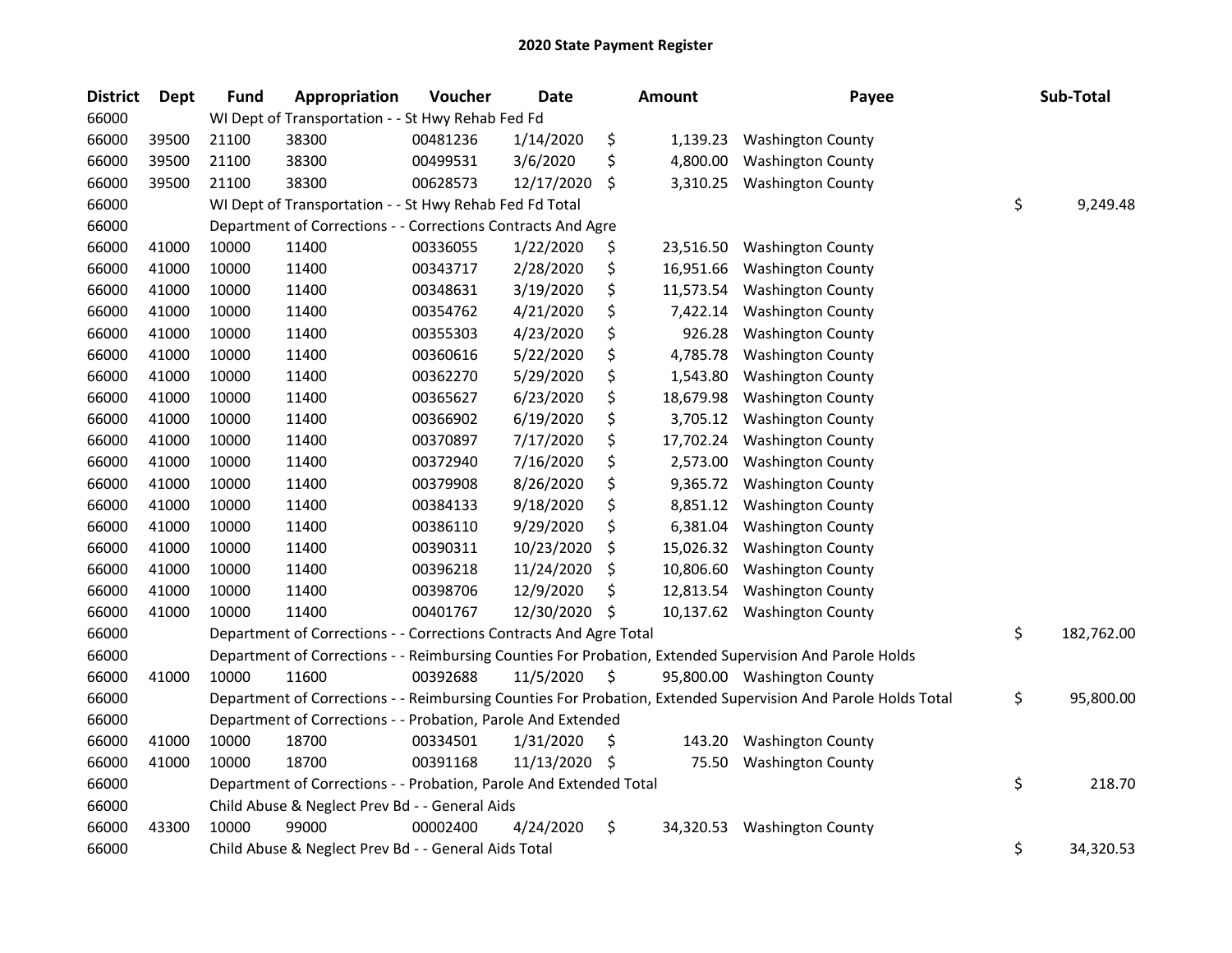| <b>District</b> | Dept  | <b>Fund</b> | Appropriation                                                      | Voucher  | <b>Date</b>   | <b>Amount</b> | Payee                    | Sub-Total          |
|-----------------|-------|-------------|--------------------------------------------------------------------|----------|---------------|---------------|--------------------------|--------------------|
| 66000           |       |             | Department of Health Services - - State/Federal Aids               |          |               |               |                          |                    |
| 66000           | 43500 | 10000       | 00000                                                              | 92007    | $1/1/2020$ \$ | 339,794.00    | <b>Washington County</b> |                    |
| 66000           | 43500 | 10000       | 00000                                                              | 92008    | 2/1/2020 \$   | 33,413.00     | <b>Washington County</b> |                    |
| 66000           | 43500 | 10000       | 00000                                                              | 92009    | $3/1/2020$ \$ | 359,142.00    | <b>Washington County</b> |                    |
| 66000           | 43500 | 10000       | 00000                                                              | 92010    | $4/1/2020$ \$ | 330,805.00    | <b>Washington County</b> |                    |
| 66000           | 43500 | 10000       | 00000                                                              | 92011    | $5/1/2020$ \$ | 396,173.00    | <b>Washington County</b> |                    |
| 66000           | 43500 | 10000       | 00000                                                              | 92012    | $6/1/2020$ \$ | 580,908.00    | <b>Washington County</b> |                    |
| 66000           | 43500 | 10000       | 00000                                                              | 92013    | $6/1/2020$ \$ | 55,702.00     | <b>Washington County</b> |                    |
| 66000           | 43500 | 10000       | 00000                                                              | 92100    | 7/1/2020 \$   | 518,499.00    | <b>Washington County</b> |                    |
| 66000           | 43500 | 10000       | 00000                                                              | 92101    | 8/1/2020 \$   | 350,207.00    | <b>Washington County</b> |                    |
| 66000           | 43500 | 10000       | 00000                                                              | 92102    | 9/1/2020 \$   | 620,039.00    | <b>Washington County</b> |                    |
| 66000           | 43500 | 10000       | 00000                                                              | 92103    | 10/1/2020 \$  | 430,221.00    | <b>Washington County</b> |                    |
| 66000           | 43500 | 10000       | 00000                                                              | 92104    | 11/1/2020 \$  | 691,007.00    | <b>Washington County</b> |                    |
| 66000           | 43500 | 10000       | 00000                                                              | 92105    | 12/1/2020 \$  | 1,187,640.00  | <b>Washington County</b> |                    |
| 66000           |       |             | Department of Health Services - - State/Federal Aids Total         |          |               |               |                          | \$<br>5,893,550.00 |
| 66000           |       |             | Department of Health Services - - General Program Operations       |          |               |               |                          |                    |
| 66000           | 43500 | 10000       | 40100                                                              | 00334428 | 1/8/2020      | \$<br>1.50    | <b>Washington County</b> |                    |
| 66000           | 43500 | 10000       | 40100                                                              | 00335719 | 1/15/2020     | \$<br>1.50    | <b>Washington County</b> |                    |
| 66000           | 43500 | 10000       | 40100                                                              | 00341205 | 2/12/2020     | \$<br>1.50    | <b>Washington County</b> |                    |
| 66000           | 43500 | 10000       | 40100                                                              | 00347518 | 3/11/2020     | \$<br>1.50    | <b>Washington County</b> |                    |
| 66000           | 43500 | 10000       | 40100                                                              | 00358313 | 5/12/2020     | \$<br>1.50    | <b>Washington County</b> |                    |
| 66000           | 43500 | 10000       | 40100                                                              | 00361054 | 6/3/2020      | \$<br>1.50    | <b>Washington County</b> |                    |
| 66000           | 43500 | 10000       | 40100                                                              | 00364122 | 6/23/2020     | \$<br>1.50    | <b>Washington County</b> |                    |
| 66000           | 43500 | 10000       | 40100                                                              | 00377047 | 9/9/2020      | \$<br>1.50    | <b>Washington County</b> |                    |
| 66000           | 43500 | 10000       | 40100                                                              | 00380157 | 9/22/2020     | \$<br>1.50    | <b>Washington County</b> |                    |
| 66000           | 43500 | 10000       | 40100                                                              | 00382464 | 10/6/2020     | \$<br>1.50    | <b>Washington County</b> |                    |
| 66000           | 43500 | 10000       | 40100                                                              | 00393976 | 12/1/2020     | \$<br>1.50    | <b>Washington County</b> |                    |
| 66000           | 43500 | 10000       | 40100                                                              | 00393980 | 12/1/2020     | \$<br>1.50    | <b>Washington County</b> |                    |
| 66000           |       |             | Department of Health Services - - General Program Operations Total |          |               |               |                          | \$<br>18.00        |
| 66000           |       |             | Department of Health Services - - Medical Assistance State Admin   |          |               |               |                          |                    |
| 66000           | 43500 | 10000       | 44000                                                              | 00334428 | 1/8/2020      | \$<br>1.50    | <b>Washington County</b> |                    |
| 66000           | 43500 | 10000       | 44000                                                              | 00335719 | 1/15/2020     | \$<br>1.50    | <b>Washington County</b> |                    |
| 66000           | 43500 | 10000       | 44000                                                              | 00341205 | 2/12/2020     | \$<br>1.50    | <b>Washington County</b> |                    |
| 66000           | 43500 | 10000       | 44000                                                              | 00347518 | 3/11/2020     | \$<br>1.50    | <b>Washington County</b> |                    |
| 66000           | 43500 | 10000       | 44000                                                              | 00358313 | 5/12/2020     | \$<br>1.50    | <b>Washington County</b> |                    |
|                 |       |             |                                                                    |          |               |               |                          |                    |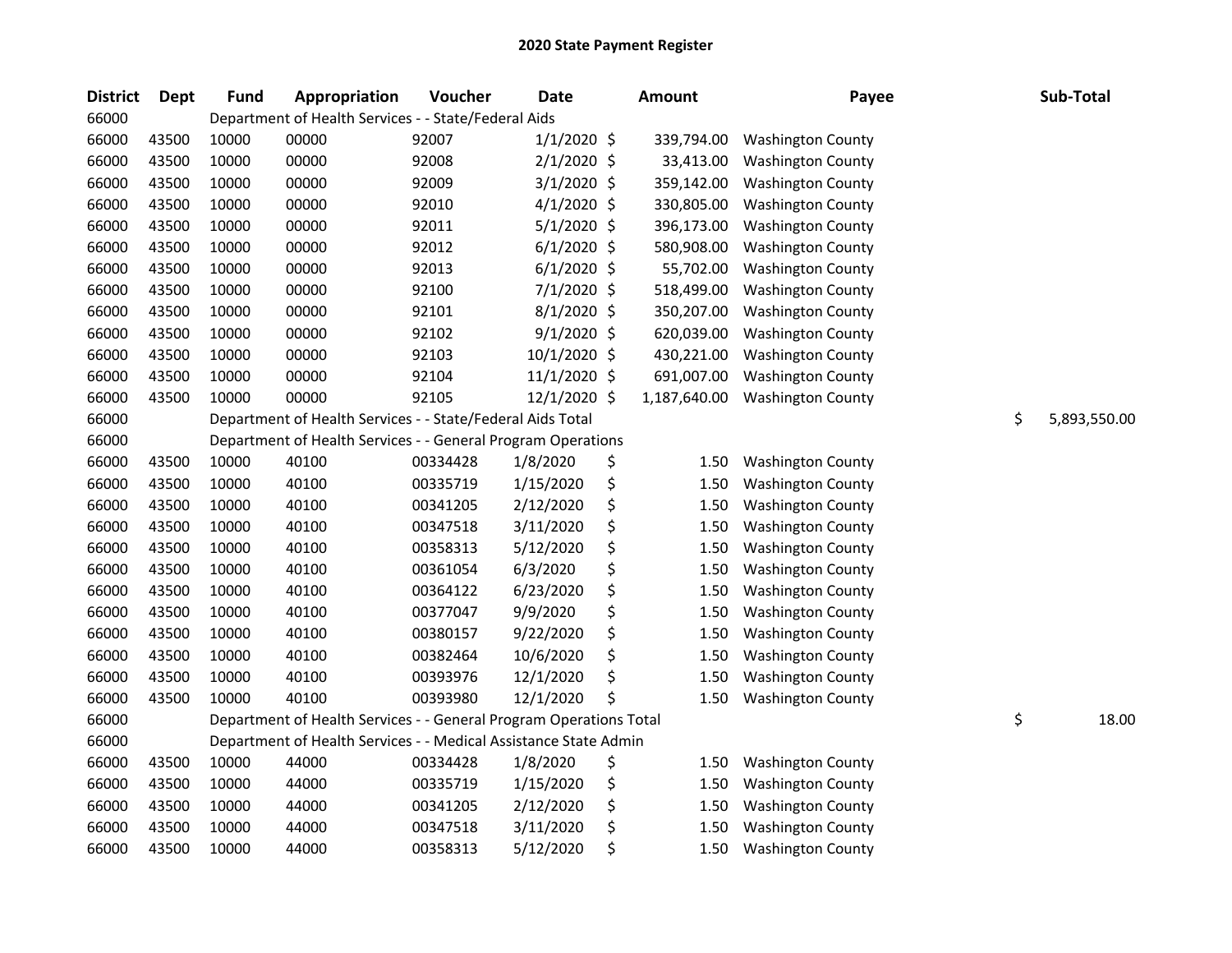| <b>District</b> | Dept  | Fund  | Appropriation                                                          | Voucher  | <b>Date</b> |    | Amount     | Payee                    | Sub-Total      |
|-----------------|-------|-------|------------------------------------------------------------------------|----------|-------------|----|------------|--------------------------|----------------|
| 66000           | 43500 | 10000 | 44000                                                                  | 00361054 | 6/3/2020    | \$ | 1.50       | <b>Washington County</b> |                |
| 66000           | 43500 | 10000 | 44000                                                                  | 00364122 | 6/23/2020   | \$ | 1.50       | <b>Washington County</b> |                |
| 66000           | 43500 | 10000 | 44000                                                                  | 00377047 | 9/9/2020    | \$ | 1.50       | <b>Washington County</b> |                |
| 66000           | 43500 | 10000 | 44000                                                                  | 00380157 | 9/22/2020   | \$ | 1.50       | <b>Washington County</b> |                |
| 66000           | 43500 | 10000 | 44000                                                                  | 00382464 | 10/6/2020   | \$ | 1.50       | <b>Washington County</b> |                |
| 66000           | 43500 | 10000 | 44000                                                                  | 00393976 | 12/1/2020   | \$ | 1.50       | <b>Washington County</b> |                |
| 66000           | 43500 | 10000 | 44000                                                                  | 00393980 | 12/1/2020   | \$ | 1.50       | <b>Washington County</b> |                |
| 66000           |       |       | Department of Health Services - - Medical Assistance State Admin Total |          |             |    |            |                          | \$<br>18.00    |
| 66000           |       |       | Department of Health Services - - Nursing Facility Resident Prot       |          |             |    |            |                          |                |
| 66000           | 43500 | 10000 | 62100                                                                  | 00380360 | 9/28/2020   | \$ | 3,000.00   | <b>Washington County</b> |                |
| 66000           |       |       | Department of Health Services - - Nursing Facility Resident Prot Total |          |             |    |            |                          | \$<br>3,000.00 |
| 66000           |       |       | Dept of Children and Families - - Fees For Administrative Servic       |          |             |    |            |                          |                |
| 66000           | 43700 | 10000 | 23100                                                                  | 00065143 | 1/27/2020   | \$ | 110.00     | <b>Washington County</b> |                |
| 66000           | 43700 | 10000 | 23100                                                                  | 00069754 | 5/1/2020    | \$ | 95.00      | <b>Washington County</b> |                |
| 66000           | 43700 | 10000 | 23100                                                                  | 00073036 | 7/23/2020   | \$ | 15.00      | <b>Washington County</b> |                |
| 66000           | 43700 | 10000 | 23100                                                                  | 00076556 | 10/22/2020  | S. | 20.00      | <b>Washington County</b> |                |
| 66000           |       |       | Dept of Children and Families - - Fees For Administrative Servic Total |          |             |    |            |                          | \$<br>240.00   |
| 66000           |       |       | Dept of Children and Families - - General Aids                         |          |             |    |            |                          |                |
| 66000           | 43700 | 10000 | 99000                                                                  | 00064542 | 1/6/2020    | \$ | 71,801.65  | <b>Washington County</b> |                |
| 66000           | 43700 | 10000 | 99000                                                                  | 00065393 | 1/30/2020   | \$ | 222,963.73 | <b>Washington County</b> |                |
| 66000           | 43700 | 10000 | 99000                                                                  | 00065692 | 2/5/2020    | \$ | 110,843.96 | <b>Washington County</b> |                |
| 66000           | 43700 | 10000 | 99000                                                                  | 00066362 | 2/25/2020   | \$ | 7,272.90   | <b>Washington County</b> |                |
| 66000           | 43700 | 10000 | 99000                                                                  | 00066884 | 3/5/2020    | \$ | 182,523.72 | <b>Washington County</b> |                |
| 66000           | 43700 | 10000 | 99000                                                                  | 00066961 | 3/5/2020    | \$ | 728.09     | <b>Washington County</b> |                |
| 66000           | 43700 | 10000 | 99000                                                                  | 00067858 | 3/31/2020   | \$ | 7,883.00   | <b>Washington County</b> |                |
| 66000           | 43700 | 10000 | 99000                                                                  | 00068154 | 4/1/2020    | \$ | 2,670.08   | <b>Washington County</b> |                |
| 66000           | 43700 | 10000 | 99000                                                                  | 00068313 | 4/7/2020    | \$ | 1,268.00   | <b>Washington County</b> |                |
| 66000           | 43700 | 10000 | 99000                                                                  | 00068314 | 4/6/2020    | \$ | 408,934.34 | <b>Washington County</b> |                |
| 66000           | 43700 | 10000 | 99000                                                                  | 00069412 | 4/30/2020   | \$ | 225,097.38 | <b>Washington County</b> |                |
| 66000           | 43700 | 10000 | 99000                                                                  | 00069942 | 5/5/2020    | \$ | 206,338.27 | <b>Washington County</b> |                |
| 66000           | 43700 | 10000 | 99000                                                                  | 00070082 | 5/8/2020    | \$ | 15,340.00  | <b>Washington County</b> |                |
| 66000           | 43700 | 10000 | 99000                                                                  | 00070902 | 6/5/2020    | \$ | 411,097.49 | <b>Washington County</b> |                |
| 66000           | 43700 | 10000 | 99000                                                                  | 00072357 | 7/6/2020    | \$ | 54,888.98  | <b>Washington County</b> |                |
| 66000           | 43700 | 10000 | 99000                                                                  | 00073364 | 7/30/2020   | \$ | 222,858.53 | <b>Washington County</b> |                |
| 66000           | 43700 | 10000 | 99000                                                                  | 00073600 | 8/5/2020    | \$ | 48,226.48  | <b>Washington County</b> |                |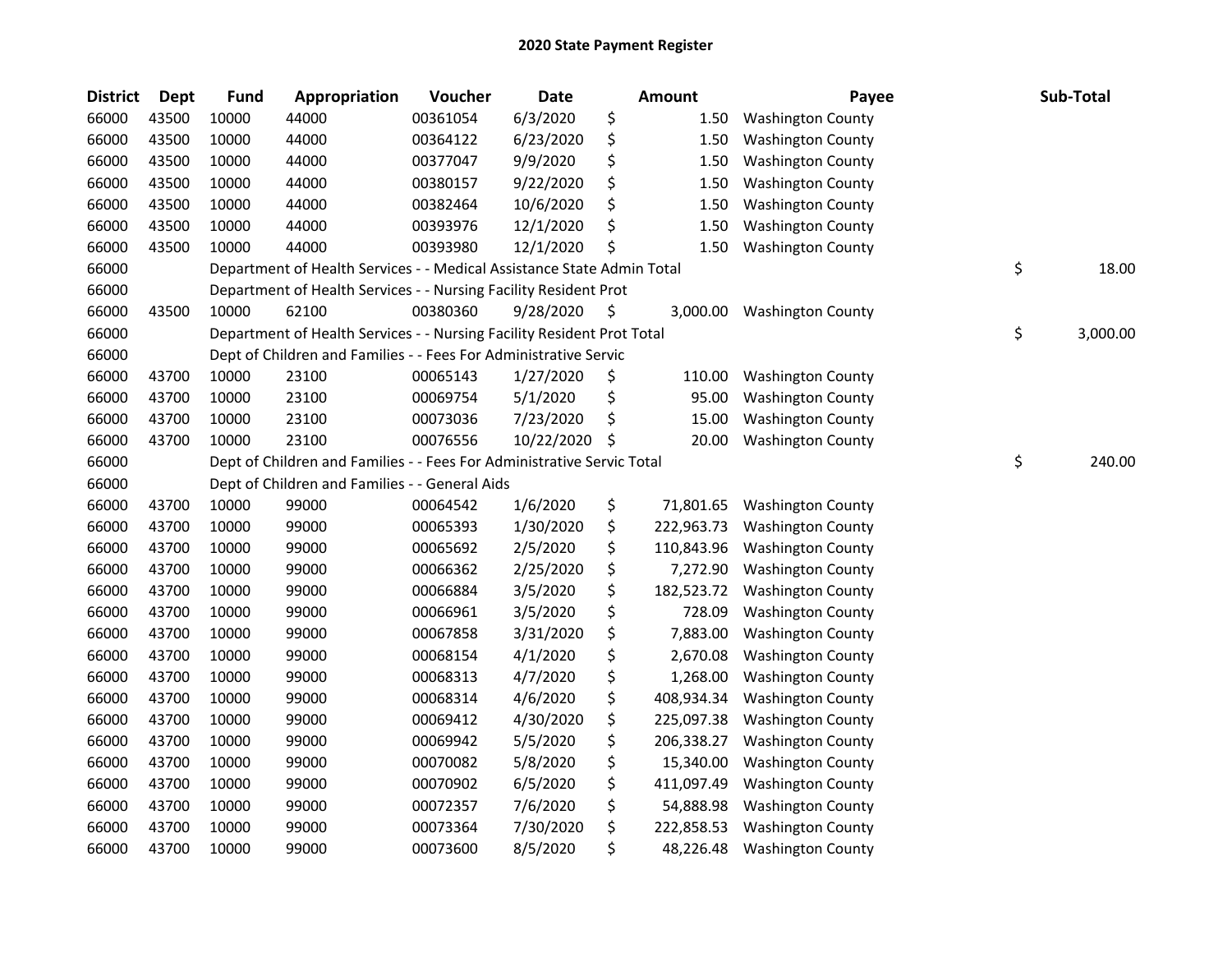| <b>District</b> | <b>Dept</b> | <b>Fund</b> | Appropriation                                                   | Voucher  | <b>Date</b> | Amount             | Payee                    | Sub-Total          |
|-----------------|-------------|-------------|-----------------------------------------------------------------|----------|-------------|--------------------|--------------------------|--------------------|
| 66000           | 43700       | 10000       | 99000                                                           | 00073915 | 8/12/2020   | \$<br>56,501.00    | <b>Washington County</b> |                    |
| 66000           | 43700       | 10000       | 99000                                                           | 00074709 | 9/8/2020    | \$<br>77,234.81    | <b>Washington County</b> |                    |
| 66000           | 43700       | 10000       | 99000                                                           | 00075160 | 9/17/2020   | \$<br>5,140.00     | <b>Washington County</b> |                    |
| 66000           | 43700       | 10000       | 99000                                                           | 00075249 | 9/18/2020   | \$<br>56,752.80    | <b>Washington County</b> |                    |
| 66000           | 43700       | 10000       | 99000                                                           | 00075945 | 10/5/2020   | \$<br>63,604.36    | <b>Washington County</b> |                    |
| 66000           | 43700       | 10000       | 99000                                                           | 00076837 | 10/30/2020  | \$<br>184,266.24   | <b>Washington County</b> |                    |
| 66000           | 43700       | 10000       | 99000                                                           | 00076949 | 11/3/2020   | \$<br>1,806,428.00 | <b>Washington County</b> |                    |
| 66000           | 43700       | 10000       | 99000                                                           | 00077065 | 11/5/2020   | \$<br>62,534.68    | <b>Washington County</b> |                    |
| 66000           | 43700       | 10000       | 99000                                                           | 00077188 | 11/6/2020   | \$<br>21,128.00    | <b>Washington County</b> |                    |
| 66000           | 43700       | 10000       | 99000                                                           | 00077292 | 11/10/2020  | \$<br>10,425.00    | <b>Washington County</b> |                    |
| 66000           | 43700       | 10000       | 99000                                                           | 00078195 | 12/4/2020   | \$<br>13,010.00    | <b>Washington County</b> |                    |
| 66000           | 43700       | 10000       | 99000                                                           | 00078284 | 12/7/2020   | \$<br>944.68       | <b>Washington County</b> |                    |
| 66000           | 43700       | 10000       | 99000                                                           | 00078285 | 12/7/2020   | \$<br>82,525.45    | <b>Washington County</b> |                    |
| 66000           |             |             | Dept of Children and Families - - General Aids Total            |          |             |                    |                          | \$<br>4,641,231.62 |
| 66000           |             |             | Dept of Workforce Development - - Auxiliary Services            |          |             |                    |                          |                    |
| 66000           | 44500       | 10000       | 13000                                                           | 00304296 | 11/3/2020   | \$<br>110.00       | <b>Washington County</b> |                    |
| 66000           | 44500       | 10000       | 13000                                                           | 00307429 | 12/2/2020   | \$<br>115.00       | <b>Washington County</b> |                    |
| 66000           |             |             | Dept of Workforce Development - - Auxiliary Services Total      |          |             |                    |                          | \$<br>225.00       |
| 66000           |             |             | Dept of Workforce Development - - Ui Admin Fed                  |          |             |                    |                          |                    |
| 66000           | 44500       | 10000       | 15100                                                           | 00267673 | 1/14/2020   | \$<br>120.00       | <b>Washington County</b> |                    |
| 66000           | 44500       | 10000       | 15100                                                           | 00267830 | 1/31/2020   | \$<br>75.00        | <b>Washington County</b> |                    |
| 66000           | 44500       | 10000       | 15100                                                           | 00267831 | 1/17/2020   | \$<br>75.00        | <b>Washington County</b> |                    |
| 66000           | 44500       | 10000       | 15100                                                           | 00270224 | 1/31/2020   | \$<br>75.00        | <b>Washington County</b> |                    |
| 66000           | 44500       | 10000       | 15100                                                           | 00270913 | 2/4/2020    | \$<br>170.00       | <b>Washington County</b> |                    |
| 66000           | 44500       | 10000       | 15100                                                           | 00275643 | 3/3/2020    | \$<br>105.00       | <b>Washington County</b> |                    |
| 66000           | 44500       | 10000       | 15100                                                           | 00280628 | 4/2/2020    | \$<br>155.00       | <b>Washington County</b> |                    |
| 66000           | 44500       | 10000       | 15100                                                           | 00284520 | 5/4/2020    | \$<br>80.00        | <b>Washington County</b> |                    |
| 66000           | 44500       | 10000       | 15100                                                           | 00287370 | 6/2/2020    | \$<br>90.00        | <b>Washington County</b> |                    |
| 66000           | 44500       | 10000       | 15100                                                           | 00290189 | 7/2/2020    | \$<br>90.00        | <b>Washington County</b> |                    |
| 66000           | 44500       | 10000       | 15100                                                           | 00293626 | 8/4/2020    | \$<br>85.00        | <b>Washington County</b> |                    |
| 66000           | 44500       | 10000       | 15100                                                           | 00296664 | 9/2/2020    | \$<br>115.00       | <b>Washington County</b> |                    |
| 66000           | 44500       | 10000       | 15100                                                           | 00300336 | 10/2/2020   | \$<br>130.00       | <b>Washington County</b> |                    |
| 66000           |             |             | Dept of Workforce Development - - Ui Admin Fed Total            |          |             |                    |                          | \$<br>1,365.00     |
| 66000           |             |             | Dept of Workforce Development - - Wc Ops Uninsured Emplyr Admin |          |             |                    |                          |                    |
| 66000           | 44500       | 22700       | 17700                                                           | 00282024 | 4/14/2020   | \$<br>10.00        | <b>Washington County</b> |                    |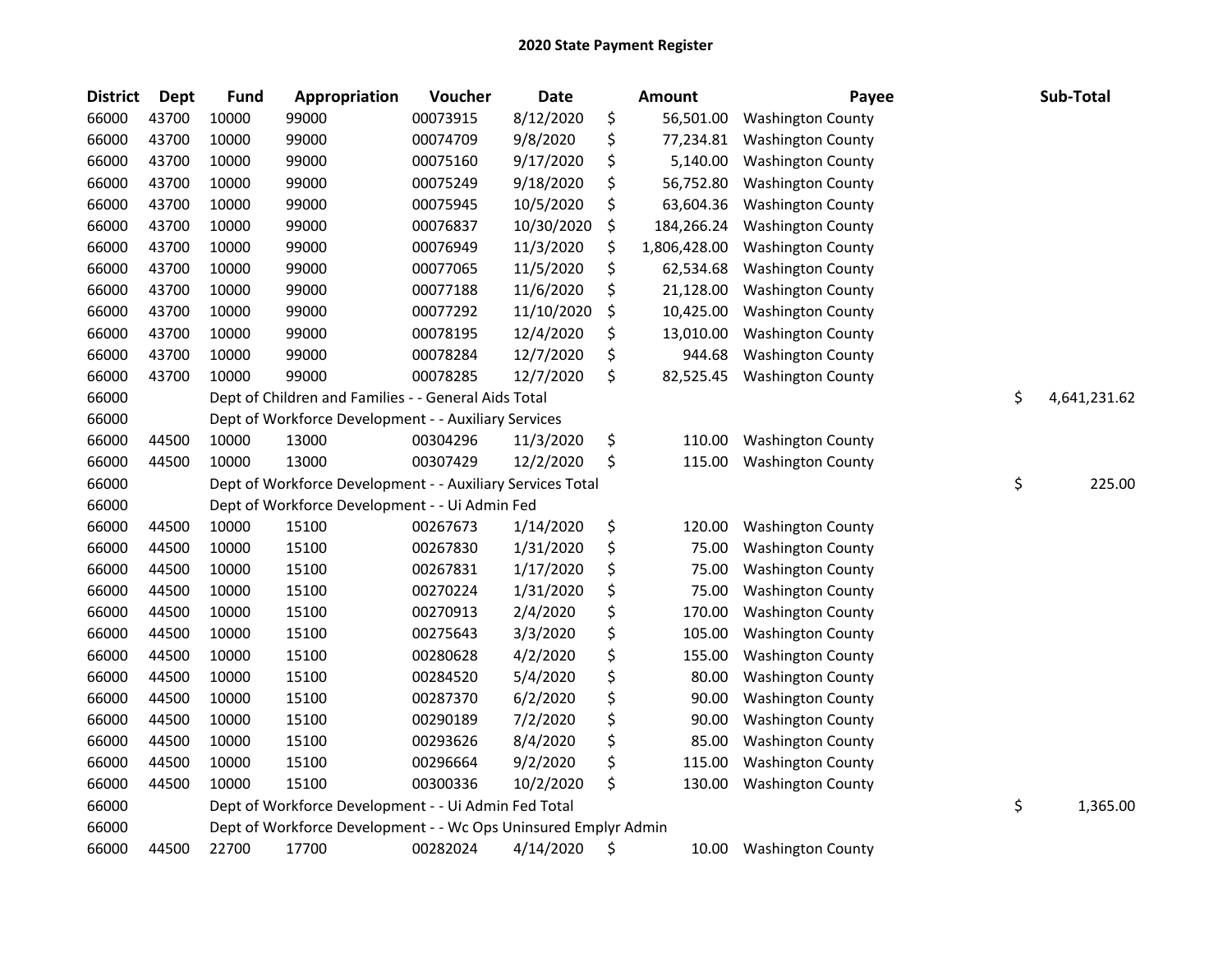| <b>District</b> | <b>Dept</b> | <b>Fund</b> | Appropriation                                                         | Voucher  | <b>Date</b> | Amount          | Payee                    | Sub-Total       |
|-----------------|-------------|-------------|-----------------------------------------------------------------------|----------|-------------|-----------------|--------------------------|-----------------|
| 66000           | 44500       | 22700       | 17700                                                                 | 00282026 | 4/14/2020   | \$<br>50.00     | <b>Washington County</b> |                 |
| 66000           | 44500       | 22700       | 17700                                                                 | 00282160 | 4/15/2020   | \$<br>95.00     | <b>Washington County</b> |                 |
| 66000           | 44500       | 22700       | 17700                                                                 | 00296490 | 9/1/2020    | 40.00           | <b>Washington County</b> |                 |
| 66000           | 44500       | 22700       | 17700                                                                 | 00296592 | 9/2/2020    | \$<br>20.00     | <b>Washington County</b> |                 |
| 66000           |             |             | Dept of Workforce Development - - Wc Ops Uninsured Emplyr Admin Total |          |             |                 |                          | \$<br>215.00    |
| 66000           |             |             | Department of Justice - - Drug Trafficking Resp Grants                |          |             |                 |                          |                 |
| 66000           | 45500       | 10000       | 20800                                                                 | 00078368 | 1/17/2020   | \$<br>6,189.99  | <b>Washington County</b> |                 |
| 66000           | 45500       | 10000       | 20800                                                                 | 00092161 | 12/18/2020  | \$<br>25,000.00 | <b>Washington County</b> |                 |
| 66000           |             |             | Department of Justice - - Drug Trafficking Resp Grants Total          |          |             |                 |                          | \$<br>31,189.99 |
| 66000           |             |             | Department of Justice - - Crime Laboratories, Dna                     |          |             |                 |                          |                 |
| 66000           | 45500       | 10000       | 22100                                                                 | 00085890 | 7/16/2020   | \$<br>4,130.00  | <b>Washington County</b> |                 |
| 66000           |             |             | Department of Justice - - Crime Laboratories, Dna Total               |          |             |                 |                          | \$<br>4,130.00  |
| 66000           |             |             | Department of Justice - - Drug Crimes Enforcement, Local              |          |             |                 |                          |                 |
| 66000           | 45500       | 10000       | 22500                                                                 | 00078049 | 1/10/2020   | \$<br>13,168.00 | <b>Washington County</b> |                 |
| 66000           |             |             | Department of Justice - - Drug Crimes Enforcement, Local Total        |          |             |                 |                          | \$<br>13,168.00 |
| 66000           |             |             | Department of Justice - - Law Enforcement Train, Local                |          |             |                 |                          |                 |
| 66000           | 45500       | 10000       | 23100                                                                 | 00084312 | 8/3/2020    | \$<br>5,212.79  | <b>Washington County</b> |                 |
| 66000           | 45500       | 10000       | 23100                                                                 | 00092098 | 12/11/2020  | \$<br>23,840.00 | <b>Washington County</b> |                 |
| 66000           |             |             | Department of Justice - - Law Enforcement Train, Local Total          |          |             |                 |                          | \$<br>29,052.79 |
| 66000           |             |             | Department of Justice - - Federal Aid, State Operations               |          |             |                 |                          |                 |
| 66000           | 45500       | 10000       | 24100                                                                 | 00078828 | 1/23/2020   | \$<br>1,718.15  | <b>Washington County</b> |                 |
| 66000           |             |             | Department of Justice - - Federal Aid, State Operations Total         |          |             |                 |                          | \$<br>1,718.15  |
| 66000           |             |             | Department of Justice - - Federal Aid, Local Assistance               |          |             |                 |                          |                 |
| 66000           | 45500       | 10000       | 25100                                                                 | 00077953 | 1/10/2020   | \$<br>4,219.00  | <b>Washington County</b> |                 |
| 66000           | 45500       | 10000       | 25100                                                                 | 00078561 | 1/24/2020   | \$<br>4,757.50  | <b>Washington County</b> |                 |
| 66000           | 45500       | 10000       | 25100                                                                 | 00078816 | 1/24/2020   | \$<br>461.70    | <b>Washington County</b> |                 |
| 66000           | 45500       | 10000       | 25100                                                                 | 00082832 | 4/27/2020   | \$<br>4,757.50  | <b>Washington County</b> |                 |
| 66000           | 45500       | 10000       | 25100                                                                 | 00083210 | 5/7/2020    | \$<br>1,190.30  | <b>Washington County</b> |                 |
| 66000           | 45500       | 10000       | 25100                                                                 | 00083522 | 6/10/2020   | \$<br>1,482.54  | <b>Washington County</b> |                 |
| 66000           | 45500       | 10000       | 25100                                                                 | 00083958 | 5/27/2020   | \$<br>201.51    | <b>Washington County</b> |                 |
| 66000           | 45500       | 10000       | 25100                                                                 | 00084265 | 6/1/2020    | \$<br>346.46    | <b>Washington County</b> |                 |
| 66000           | 45500       | 10000       | 25100                                                                 | 00084375 | 6/2/2020    | \$<br>1,416.09  | <b>Washington County</b> |                 |
| 66000           | 45500       | 10000       | 25100                                                                 | 00084616 | 6/10/2020   | \$<br>879.65    | <b>Washington County</b> |                 |
| 66000           | 45500       | 10000       | 25100                                                                 | 00086341 | 7/27/2020   | \$<br>4,757.50  | <b>Washington County</b> |                 |
| 66000           | 45500       | 10000       | 25100                                                                 | 00086901 | 8/6/2020    | \$<br>4,535.59  | <b>Washington County</b> |                 |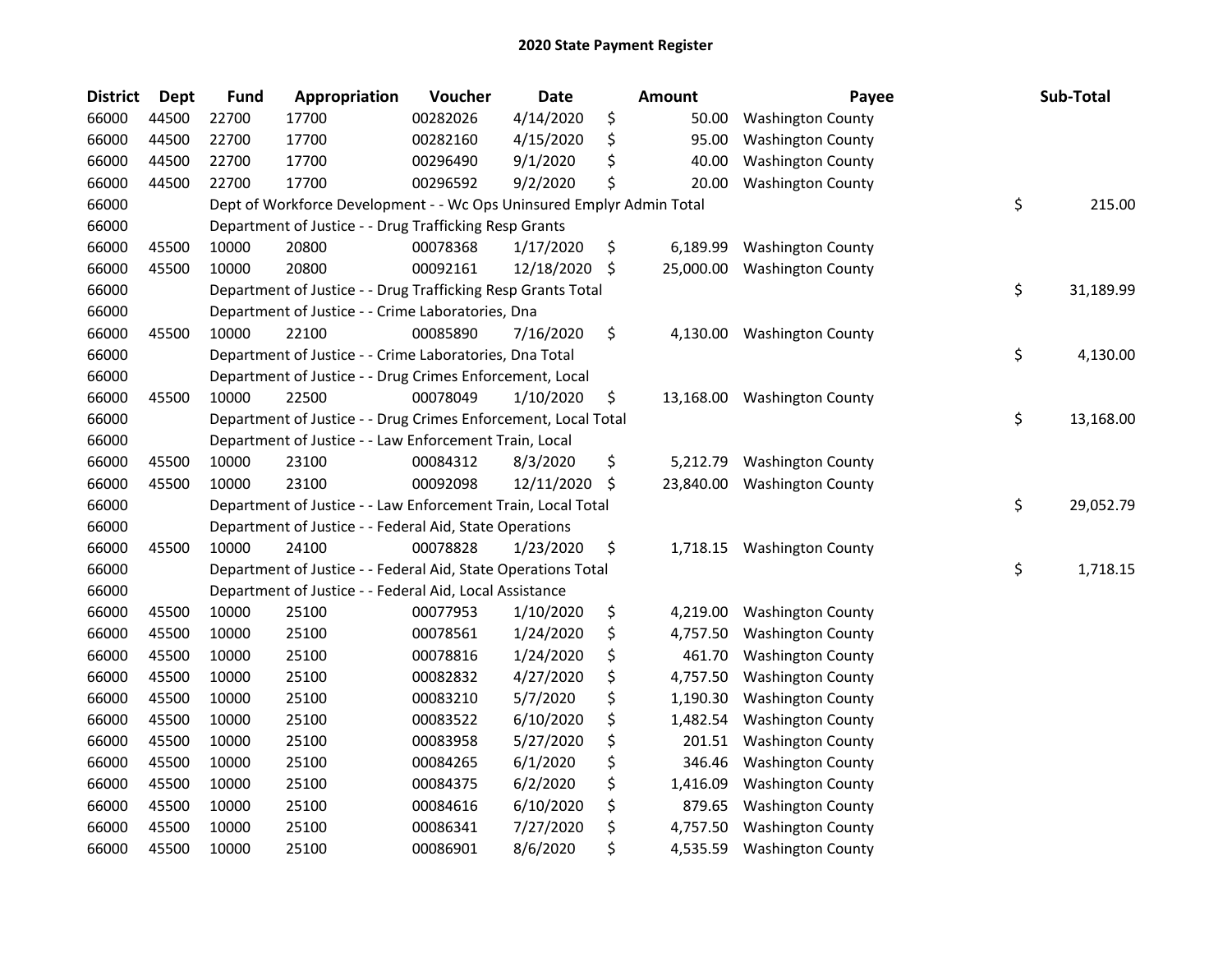| <b>District</b> | <b>Dept</b> | <b>Fund</b> | Appropriation                                                           | Voucher  | Date          |    | <b>Amount</b> | Payee                        | Sub-Total          |
|-----------------|-------------|-------------|-------------------------------------------------------------------------|----------|---------------|----|---------------|------------------------------|--------------------|
| 66000           | 45500       | 10000       | 25100                                                                   | 00089516 | 10/26/2020    | \$ | 2,638.29      | <b>Washington County</b>     |                    |
| 66000           | 45500       | 10000       | 25100                                                                   | 00089793 | 11/5/2020     | \$ | 4,757.50      | <b>Washington County</b>     |                    |
| 66000           | 45500       | 10000       | 25100                                                                   | 00090623 | 11/18/2020    | S  | 475.12        | <b>Washington County</b>     |                    |
| 66000           |             |             | Department of Justice - - Federal Aid, Local Assistance Total           |          |               |    |               |                              | \$<br>36,876.25    |
| 66000           |             |             | Department of Justice - - Alt Prosecut Justice Info Fees                |          |               |    |               |                              |                    |
| 66000           | 45500       | 10000       | 27900                                                                   | 00083654 | 5/18/2020     | \$ | 26,057.65     | <b>Washington County</b>     |                    |
| 66000           | 45500       | 10000       | 27900                                                                   | 00086750 | 8/3/2020      | \$ | 28,684.95     | <b>Washington County</b>     |                    |
| 66000           | 45500       | 10000       | 27900                                                                   | 00089804 | 11/9/2020     | \$ | 25,964.24     | <b>Washington County</b>     |                    |
| 66000           |             |             | Department of Justice - - Alt Prosecut Justice Info Fees Total          |          |               |    |               |                              | \$<br>80,706.84    |
| 66000           |             |             | Department of Justice - - Crime Victim Witness Assist                   |          |               |    |               |                              |                    |
| 66000           | 45500       | 10000       | 53200                                                                   | 00080520 | 2/25/2020     | \$ |               | 39,482.15 Washington County  |                    |
| 66000           | 45500       | 10000       | 53200                                                                   | 00086066 | 7/16/2020     | \$ | 35,129.87     | <b>Washington County</b>     |                    |
| 66000           |             |             | Department of Justice - - Crime Victim Witness Assist Total             |          |               |    |               |                              | \$<br>74,612.02    |
| 66000           |             |             | Department of Military Affairs - - Emergency Response Equipment         |          |               |    |               |                              |                    |
| 66000           | 46500       | 10000       | 30800                                                                   | 00071981 | 1/16/2020     | \$ | 7,475.13      | <b>Washington County</b>     |                    |
| 66000           |             |             | Department of Military Affairs - - Emergency Response Equipment Total   |          |               |    |               |                              | \$<br>7,475.13     |
| 66000           |             |             | Department of Military Affairs - - Emergency Response Training          |          |               |    |               |                              |                    |
| 66000           | 46500       | 10000       | 31000                                                                   | 00084578 | 10/19/2020 \$ |    | 4,800.00      | <b>Washington County</b>     |                    |
| 66000           |             |             | Department of Military Affairs - - Emergency Response Training Total    |          |               |    |               |                              | \$<br>4,800.00     |
| 66000           |             |             | Department of Military Affairs - - Regional Emergency Response Gr       |          |               |    |               |                              |                    |
| 66000           | 46500       | 10000       | 31300                                                                   | 00079063 | 6/17/2020     | \$ | 3,578.36      | <b>Washington County</b>     |                    |
| 66000           |             |             | Department of Military Affairs - - Regional Emergency Response Gr Total |          |               |    |               |                              | \$<br>3,578.36     |
| 66000           |             |             | Department of Military Affairs - - Next Generation 911                  |          |               |    |               |                              |                    |
| 66000           | 46500       | 23900       | 36800                                                                   | 00086047 | 12/23/2020 \$ |    | 525.00        | <b>Washington County</b>     |                    |
| 66000           |             |             | Department of Military Affairs - - Next Generation 911 Total            |          |               |    |               |                              | \$<br>525.00       |
| 66000           |             |             | Department of Veterans Affairs - - County Grants                        |          |               |    |               |                              |                    |
| 66000           | 48500       | 58200       | 26700                                                                   | 00077495 | 2/24/2020     | \$ | 13,000.00     | <b>Washington County</b>     |                    |
| 66000           |             |             | Department of Veterans Affairs - - County Grants Total                  |          |               |    |               |                              | \$<br>13,000.00    |
| 66000           |             |             | Department of Administration - - Federal Aid                            |          |               |    |               |                              |                    |
| 66000           | 50500       | 10000       | 14200                                                                   | 00130260 | 10/1/2020     | \$ | 339,218.20    | <b>Washington County</b>     |                    |
| 66000           | 50500       | 10000       | 14200                                                                   | 00135317 | 12/9/2020     | \$ | 2,181,107.28  | <b>Washington County</b>     |                    |
| 66000           | 50500       | 10000       | 14200                                                                   | 00136602 | 12/16/2020    | \$ |               | 237,485.31 Washington County |                    |
| 66000           |             |             | Department of Administration - - Federal Aid Total                      |          |               |    |               |                              | \$<br>2,757,810.79 |
| 66000           |             |             | Department of Administration - - Federal Aid, Local Assistance          |          |               |    |               |                              |                    |
| 66000           | 50500       | 10000       | 15500                                                                   | 00115854 | 1/15/2020     | \$ |               | 5,549.62 Washington County   |                    |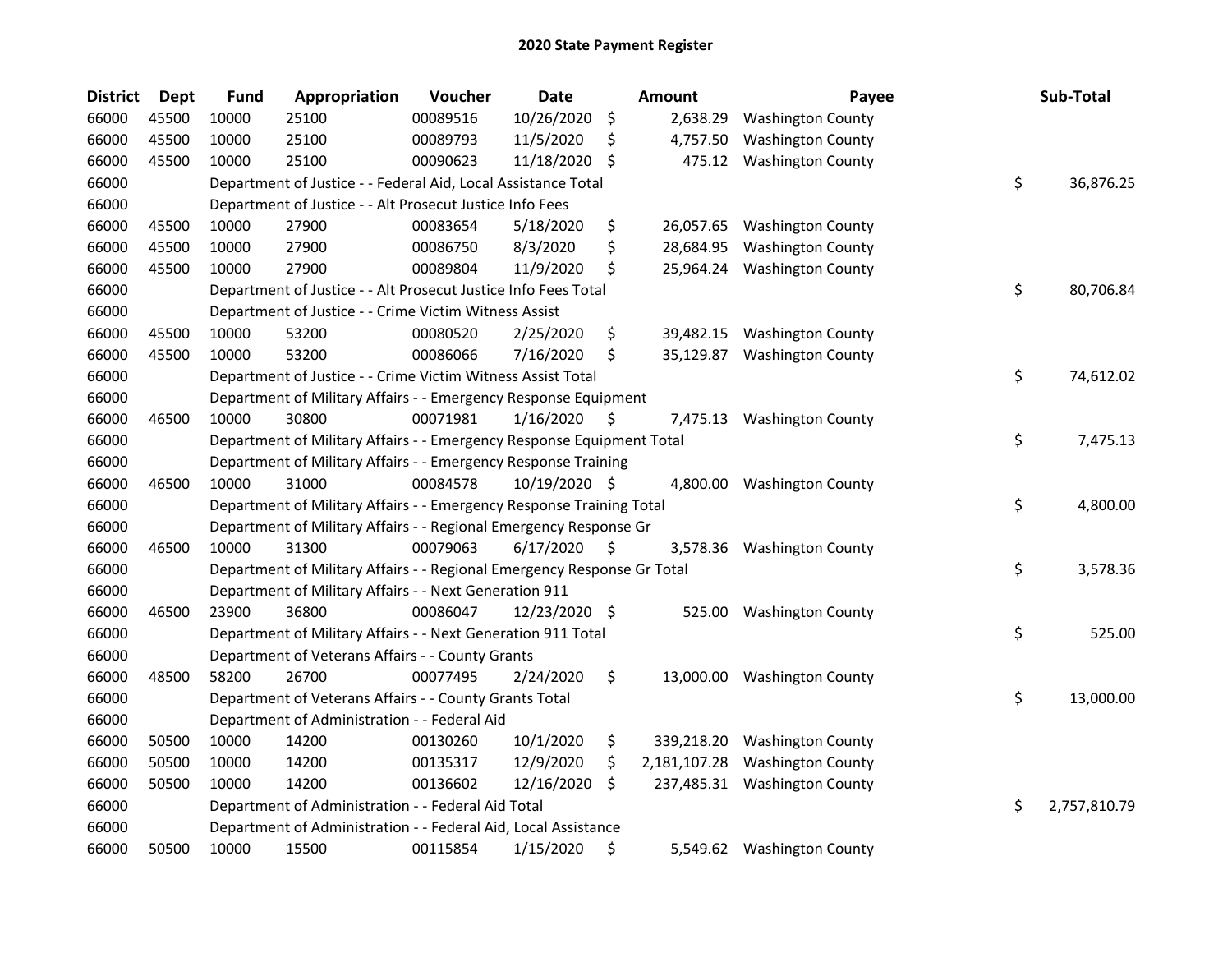| <b>District</b> | <b>Dept</b> | <b>Fund</b> | Appropriation                                                         | Voucher  | <b>Date</b> | <b>Amount</b>   | Payee                    | Sub-Total       |
|-----------------|-------------|-------------|-----------------------------------------------------------------------|----------|-------------|-----------------|--------------------------|-----------------|
| 66000           | 50500       | 10000       | 15500                                                                 | 00116697 | 1/29/2020   | \$<br>5,224.71  | <b>Washington County</b> |                 |
| 66000           | 50500       | 10000       | 15500                                                                 | 00117652 | 2/18/2020   | \$<br>5,468.85  | <b>Washington County</b> |                 |
| 66000           | 50500       | 10000       | 15500                                                                 | 00119398 | 3/17/2020   | \$<br>5,706.47  | <b>Washington County</b> |                 |
| 66000           | 50500       | 10000       | 15500                                                                 | 00121841 | 4/29/2020   | \$<br>5,674.79  | <b>Washington County</b> |                 |
| 66000           | 50500       | 10000       | 15500                                                                 | 00123114 | 5/29/2020   | \$<br>9,264.74  | <b>Washington County</b> |                 |
| 66000           | 50500       | 10000       | 15500                                                                 | 00124744 | 6/30/2020   | \$<br>7,910.76  | <b>Washington County</b> |                 |
| 66000           | 50500       | 10000       | 15500                                                                 | 00127219 | 8/17/2020   | \$<br>3,967.99  | <b>Washington County</b> |                 |
| 66000           |             |             | Department of Administration - - Federal Aid, Local Assistance Total  |          |             |                 |                          | \$<br>48,767.93 |
| 66000           |             |             | Department of Administration - - Low-Income Assistance Grants         |          |             |                 |                          |                 |
| 66000           | 50500       | 23500       | 37100                                                                 | 00115854 | 1/15/2020   | \$<br>5,453.03  | <b>Washington County</b> |                 |
| 66000           | 50500       | 23500       | 37100                                                                 | 00116697 | 1/29/2020   | \$<br>4,339.91  | <b>Washington County</b> |                 |
| 66000           | 50500       | 23500       | 37100                                                                 | 00117652 | 2/18/2020   | \$<br>4,879.86  | <b>Washington County</b> |                 |
| 66000           | 50500       | 23500       | 37100                                                                 | 00119398 | 3/17/2020   | \$<br>4,403.04  | <b>Washington County</b> |                 |
| 66000           | 50500       | 23500       | 37100                                                                 | 00121841 | 4/29/2020   | \$<br>5,225.60  | <b>Washington County</b> |                 |
| 66000           | 50500       | 23500       | 37100                                                                 | 00123114 | 5/29/2020   | \$<br>5,325.51  | <b>Washington County</b> |                 |
| 66000           | 50500       | 23500       | 37100                                                                 | 00124744 | 6/30/2020   | \$<br>5,728.49  | <b>Washington County</b> |                 |
| 66000           | 50500       | 23500       | 37100                                                                 | 00127219 | 8/17/2020   | \$<br>7,422.41  | <b>Washington County</b> |                 |
| 66000           | 50500       | 23500       | 37100                                                                 | 00128731 | 9/15/2020   | \$<br>12,586.10 | <b>Washington County</b> |                 |
| 66000           | 50500       | 23500       | 37100                                                                 | 00131021 | 10/15/2020  | \$<br>9,571.41  | <b>Washington County</b> |                 |
| 66000           | 50500       | 23500       | 37100                                                                 | 00137488 | 12/29/2020  | \$<br>20,264.77 | <b>Washington County</b> |                 |
| 66000           |             |             | Department of Administration - - Low-Income Assistance Grants Total   |          |             |                 |                          | \$<br>85,200.13 |
| 66000           |             |             | Department of Administration - - Land Information Program; Loca       |          |             |                 |                          |                 |
| 66000           | 50500       | 26900       | 17300                                                                 | 00117257 | 2/7/2020    | \$<br>25,000.00 | <b>Washington County</b> |                 |
| 66000           | 50500       | 26900       | 17300                                                                 | 00117385 | 2/13/2020   | \$<br>1,000.00  | <b>Washington County</b> |                 |
| 66000           | 50500       | 26900       | 17300                                                                 | 00119713 | 4/1/2020    | \$<br>20,000.00 | <b>Washington County</b> |                 |
| 66000           |             |             | Department of Administration - - Land Information Program; Loca Total |          |             |                 |                          | \$<br>46,000.00 |
| 66000           |             |             | Elections Commission - - 2018 Hava Election Security                  |          |             |                 |                          |                 |
| 66000           | 51000       | 22000       | 18200                                                                 | 00004246 | 8/17/2020   | \$<br>66,290.68 | <b>Washington County</b> |                 |
| 66000           | 51000       | 22000       | 18200                                                                 | 00004973 | 12/11/2020  | \$<br>10,000.00 | <b>Washington County</b> |                 |
| 66000           |             |             | Elections Commission - - 2018 Hava Election Security Total            |          |             |                 |                          | \$<br>76,290.68 |
| 66000           |             |             | Public Defender Board - - Trial Representation                        |          |             |                 |                          |                 |
| 66000           | 55000       | 10000       | 10300                                                                 | 00235304 | 2/19/2020   | \$<br>15.57     | <b>Washington County</b> |                 |
| 66000           | 55000       | 10000       | 10300                                                                 | 00248377 | 5/29/2020   | \$<br>61.07     | <b>Washington County</b> |                 |
| 66000           | 55000       | 10000       | 10300                                                                 | 00250670 | 6/19/2020   | \$<br>95.50     | <b>Washington County</b> |                 |
| 66000           | 55000       | 10000       | 10300                                                                 | 00258178 | 8/7/2020    | \$<br>46.93     | <b>Washington County</b> |                 |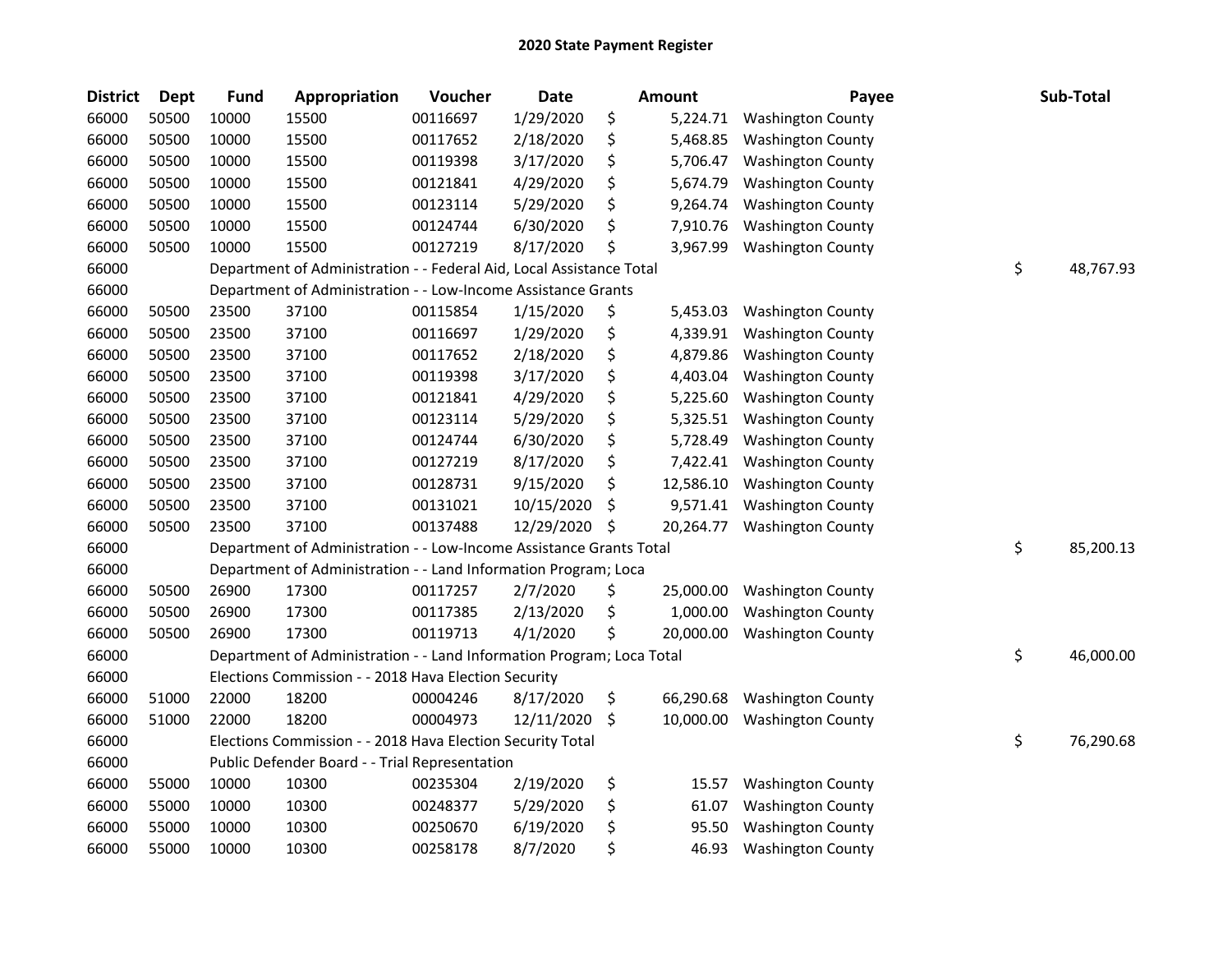| <b>District</b> | <b>Dept</b> | Fund  | Appropriation                                                                                     | Voucher  | <b>Date</b> | <b>Amount</b>  | Payee                                                                                                   | Sub-Total       |
|-----------------|-------------|-------|---------------------------------------------------------------------------------------------------|----------|-------------|----------------|---------------------------------------------------------------------------------------------------------|-----------------|
| 66000           |             |       | Public Defender Board - - Trial Representation Total                                              |          |             |                |                                                                                                         | \$<br>219.07    |
| 66000           |             |       | Public Defender Board - - Private Bar Reimbursement                                               |          |             |                |                                                                                                         |                 |
| 66000           | 55000       | 10000 | 10400                                                                                             | 00258215 | 8/21/2020   | \$<br>98.31    | <b>Washington County</b>                                                                                |                 |
| 66000           |             |       | Public Defender Board - - Private Bar Reimbursement Total                                         |          |             |                |                                                                                                         | \$<br>98.31     |
| 66000           |             |       | Public Defender Board - - Transcript, Discovery and Records Provided to the Public Defender Board |          |             |                |                                                                                                         |                 |
| 66000           | 55000       | 10000 | 10600                                                                                             | 00228624 | 1/3/2020    | \$<br>2,964.40 | <b>Washington County</b>                                                                                |                 |
| 66000           | 55000       | 10000 | 10600                                                                                             | 00234901 | 2/14/2020   | \$<br>2,330.40 | <b>Washington County</b>                                                                                |                 |
| 66000           | 55000       | 10000 | 10600                                                                                             | 00235806 | 2/21/2020   | \$<br>171.00   | <b>Washington County</b>                                                                                |                 |
| 66000           | 55000       | 10000 | 10600                                                                                             | 00238171 | 3/13/2020   | \$<br>0.40     | <b>Washington County</b>                                                                                |                 |
| 66000           | 55000       | 10000 | 10600                                                                                             | 00238172 | 3/13/2020   | \$<br>3.20     | <b>Washington County</b>                                                                                |                 |
| 66000           | 55000       | 10000 | 10600                                                                                             | 00238241 | 3/13/2020   | \$<br>279.60   | <b>Washington County</b>                                                                                |                 |
| 66000           | 55000       | 10000 | 10600                                                                                             | 00238250 | 3/13/2020   | \$<br>167.80   | <b>Washington County</b>                                                                                |                 |
| 66000           | 55000       | 10000 | 10600                                                                                             | 00247465 | 5/13/2020   | \$<br>89.80    | <b>Washington County</b>                                                                                |                 |
| 66000           | 55000       | 10000 | 10600                                                                                             | 00247466 | 5/13/2020   | \$<br>137.60   | <b>Washington County</b>                                                                                |                 |
| 66000           | 55000       | 10000 | 10600                                                                                             | 00253195 | 6/23/2020   | \$<br>3,069.40 | <b>Washington County</b>                                                                                |                 |
| 66000           | 55000       | 10000 | 10600                                                                                             | 00253196 | 6/23/2020   | \$<br>4.40     | <b>Washington County</b>                                                                                |                 |
| 66000           | 55000       | 10000 | 10600                                                                                             | 00253347 | 6/26/2020   | \$<br>79.60    | <b>Washington County</b>                                                                                |                 |
| 66000           | 55000       | 10000 | 10600                                                                                             | 00253348 | 6/26/2020   | \$<br>473.40   | <b>Washington County</b>                                                                                |                 |
| 66000           | 55000       | 10000 | 10600                                                                                             | 00253349 | 6/26/2020   | \$<br>164.00   | <b>Washington County</b>                                                                                |                 |
| 66000           | 55000       | 10000 | 10600                                                                                             | 00254067 | 6/30/2020   | \$<br>369.00   | <b>Washington County</b>                                                                                |                 |
| 66000           | 55000       | 10000 | 10600                                                                                             | 00256002 | 7/15/2020   | \$<br>12.80    | <b>Washington County</b>                                                                                |                 |
| 66000           | 55000       | 10000 | 10600                                                                                             | 00264780 | 10/19/2020  | \$<br>0.60     | <b>Washington County</b>                                                                                |                 |
| 66000           | 55000       | 10000 | 10600                                                                                             | 00269477 | 12/1/2020   | \$<br>161.40   | <b>Washington County</b>                                                                                |                 |
| 66000           | 55000       | 10000 | 10600                                                                                             | 00269478 | 12/1/2020   | \$<br>298.40   | <b>Washington County</b>                                                                                |                 |
| 66000           | 55000       | 10000 | 10600                                                                                             | 00269479 | 12/1/2020   | \$<br>46.60    | <b>Washington County</b>                                                                                |                 |
| 66000           | 55000       | 10000 | 10600                                                                                             | 00269480 | 12/1/2020   | \$<br>219.00   | <b>Washington County</b>                                                                                |                 |
| 66000           | 55000       | 10000 | 10600                                                                                             | 00269481 | 12/1/2020   | \$<br>199.60   | <b>Washington County</b>                                                                                |                 |
| 66000           | 55000       | 10000 | 10600                                                                                             | 00270698 | 12/11/2020  | \$<br>2,748.60 | <b>Washington County</b>                                                                                |                 |
| 66000           | 55000       | 10000 | 10600                                                                                             | 00270699 | 12/11/2020  | \$<br>3,360.20 | <b>Washington County</b>                                                                                |                 |
| 66000           | 55000       | 10000 | 10600                                                                                             | 00270724 | 12/11/2020  | \$<br>0.60     | <b>Washington County</b>                                                                                |                 |
| 66000           | 55000       | 10000 | 10600                                                                                             | 00270924 | 12/15/2020  | \$<br>1.80     | <b>Washington County</b>                                                                                |                 |
| 66000           |             |       |                                                                                                   |          |             |                | Public Defender Board - - Transcript, Discovery and Records Provided to the Public Defender Board Total | \$<br>17,353.60 |
| 66000           |             |       | Department of Revenue - - Warrants and Satisfactions                                              |          |             |                |                                                                                                         |                 |
| 66000           | 56600       | 10000 | 10100                                                                                             | 00154737 | 1/14/2020   | \$<br>210.50   | <b>Washington County</b>                                                                                |                 |
| 66000           | 56600       | 10000 | 10100                                                                                             | 00155762 | 1/29/2020   | \$<br>180.00   | <b>Washington County</b>                                                                                |                 |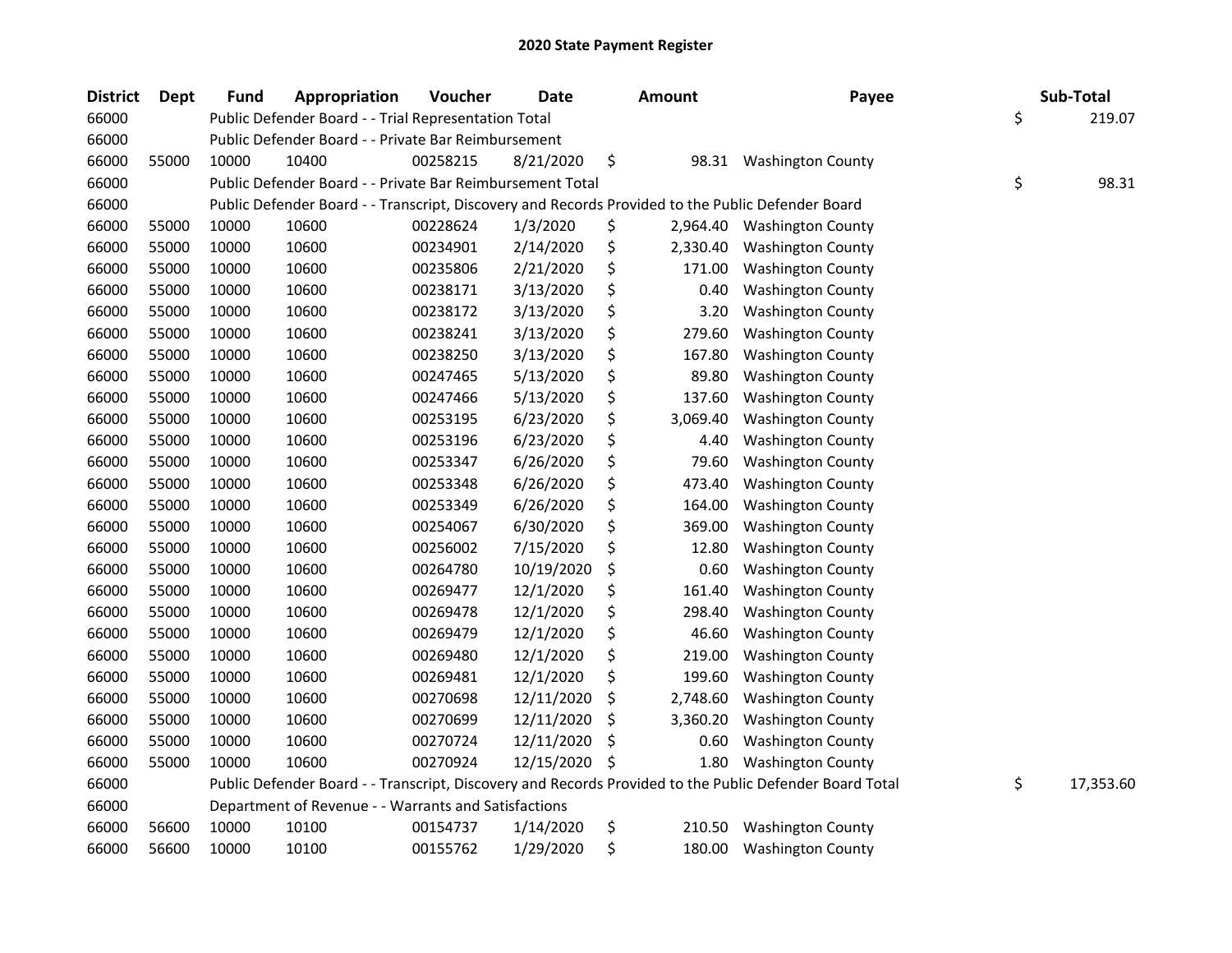| <b>District</b> | Dept  | Fund  | Appropriation                                                    | Voucher  | <b>Date</b> |    | <b>Amount</b> | Payee                        | Sub-Total        |
|-----------------|-------|-------|------------------------------------------------------------------|----------|-------------|----|---------------|------------------------------|------------------|
| 66000           | 56600 | 10000 | 10100                                                            | 00156698 | 2/14/2020   | \$ | 220.00        | <b>Washington County</b>     |                  |
| 66000           | 56600 | 10000 | 10100                                                            | 00160062 | 3/6/2020    | \$ | 92.50         | <b>Washington County</b>     |                  |
| 66000           | 56600 | 10000 | 10100                                                            | 00161114 | 3/13/2020   | \$ | 421.00        | <b>Washington County</b>     |                  |
| 66000           | 56600 | 10000 | 10100                                                            | 00163377 | 3/12/2020   | \$ | 260.00        | <b>Washington County</b>     |                  |
| 66000           | 56600 | 10000 | 10100                                                            | 00163558 | 3/11/2020   | \$ | 210.50        | <b>Washington County</b>     |                  |
| 66000           | 56600 | 10000 | 10100                                                            | 00174557 | 7/3/2020    | \$ | 210.50        | <b>Washington County</b>     |                  |
| 66000           | 56600 | 10000 | 10100                                                            | 00174588 | 6/25/2020   | \$ | 370.00        | <b>Washington County</b>     |                  |
| 66000           | 56600 | 10000 | 10100                                                            | 00174590 | 6/24/2020   | \$ | 225.00        | <b>Washington County</b>     |                  |
| 66000           | 56600 | 10000 | 10100                                                            | 00174926 | 7/24/2020   | \$ | 310.00        | <b>Washington County</b>     |                  |
| 66000           | 56600 | 10000 | 10100                                                            | 00176067 | 7/31/2020   | \$ | 210.50        | <b>Washington County</b>     |                  |
| 66000           | 56600 | 10000 | 10100                                                            | 00179538 | 9/4/2020    | \$ | 295.00        | <b>Washington County</b>     |                  |
| 66000           | 56600 | 10000 | 10100                                                            | 00179539 | 9/4/2020    | \$ | 230.00        | <b>Washington County</b>     |                  |
| 66000           | 56600 | 10000 | 10100                                                            | 00180244 | 9/18/2020   | \$ | 210.50        | <b>Washington County</b>     |                  |
| 66000           | 56600 | 10000 | 10100                                                            | 00184237 | 11/6/2020   | \$ | 310.00        | <b>Washington County</b>     |                  |
| 66000           | 56600 | 10000 | 10100                                                            | 00184238 | 11/6/2020   | \$ | 235.00        | <b>Washington County</b>     |                  |
| 66000           | 56600 | 10000 | 10100                                                            | 00185082 | 11/27/2020  | S  | 210.50        | <b>Washington County</b>     |                  |
| 66000           | 56600 | 10000 | 10100                                                            | 00188283 | 12/28/2020  | \$ | 200.00        | <b>Washington County</b>     |                  |
| 66000           |       |       | Department of Revenue - - Warrants and Satisfactions Total       |          |             |    |               |                              | \$<br>4,611.50   |
| 66000           |       |       | Circuit Courts - - Circuit Court Costs                           |          |             |    |               |                              |                  |
| 66000           | 62500 | 10000 | 10500                                                            | 00001801 | 1/17/2020   | \$ | 192,598.00    | <b>Washington County</b>     |                  |
| 66000           | 62500 | 10000 | 10500                                                            | 00001995 | 7/17/2020   | \$ | 310,730.00    | <b>Washington County</b>     |                  |
| 66000           |       |       | Circuit Courts - - Circuit Court Costs Total                     |          |             |    |               |                              | \$<br>503,328.00 |
| 66000           |       |       | Shared Revenue and Tax Relief - - County And Municipal Aid       |          |             |    |               |                              |                  |
| 66000           | 83500 | 10000 | 10500                                                            | 00069192 | 7/27/2020   | \$ | 54,203.39     | <b>Washington County</b>     |                  |
| 66000           | 83500 | 10000 | 10500                                                            | 00073162 | 11/16/2020  | \$ | 307,152.54    | <b>Washington County</b>     |                  |
| 66000           |       |       | Shared Revenue and Tax Relief - - County And Municipal Aid Total |          |             |    |               |                              | \$<br>361,355.93 |
| 66000           |       |       | Shared Revenue and Tax Relief - - Exempt Computer Aid            |          |             |    |               |                              |                  |
| 66000           | 83500 | 10000 | 10900                                                            | 00064638 | 7/27/2020   | \$ | 110,544.59    | <b>Washington County</b>     |                  |
| 66000           |       |       | Shared Revenue and Tax Relief - - Exempt Computer Aid Total      |          |             |    |               |                              | \$<br>110,544.59 |
| 66000           |       |       | Shared Revenue and Tax Relief - - Utility Aid                    |          |             |    |               |                              |                  |
| 66000           | 83500 | 10000 | 11000                                                            | 00069192 | 7/27/2020   | \$ | 67,217.16     | <b>Washington County</b>     |                  |
| 66000           | 83500 | 10000 | 11000                                                            | 00073162 | 11/16/2020  | \$ | 394,126.80    | <b>Washington County</b>     |                  |
| 66000           |       |       | Shared Revenue and Tax Relief - - Utility Aid Total              |          |             |    |               |                              | \$<br>461,343.96 |
| 66000           |       |       | Shared Revenue and Tax Relief - - Personal Property Aid          |          |             |    |               |                              |                  |
| 66000           | 83500 | 10000 | 11100                                                            | 00060001 | 5/4/2020    | \$ |               | 161,555.62 Washington County |                  |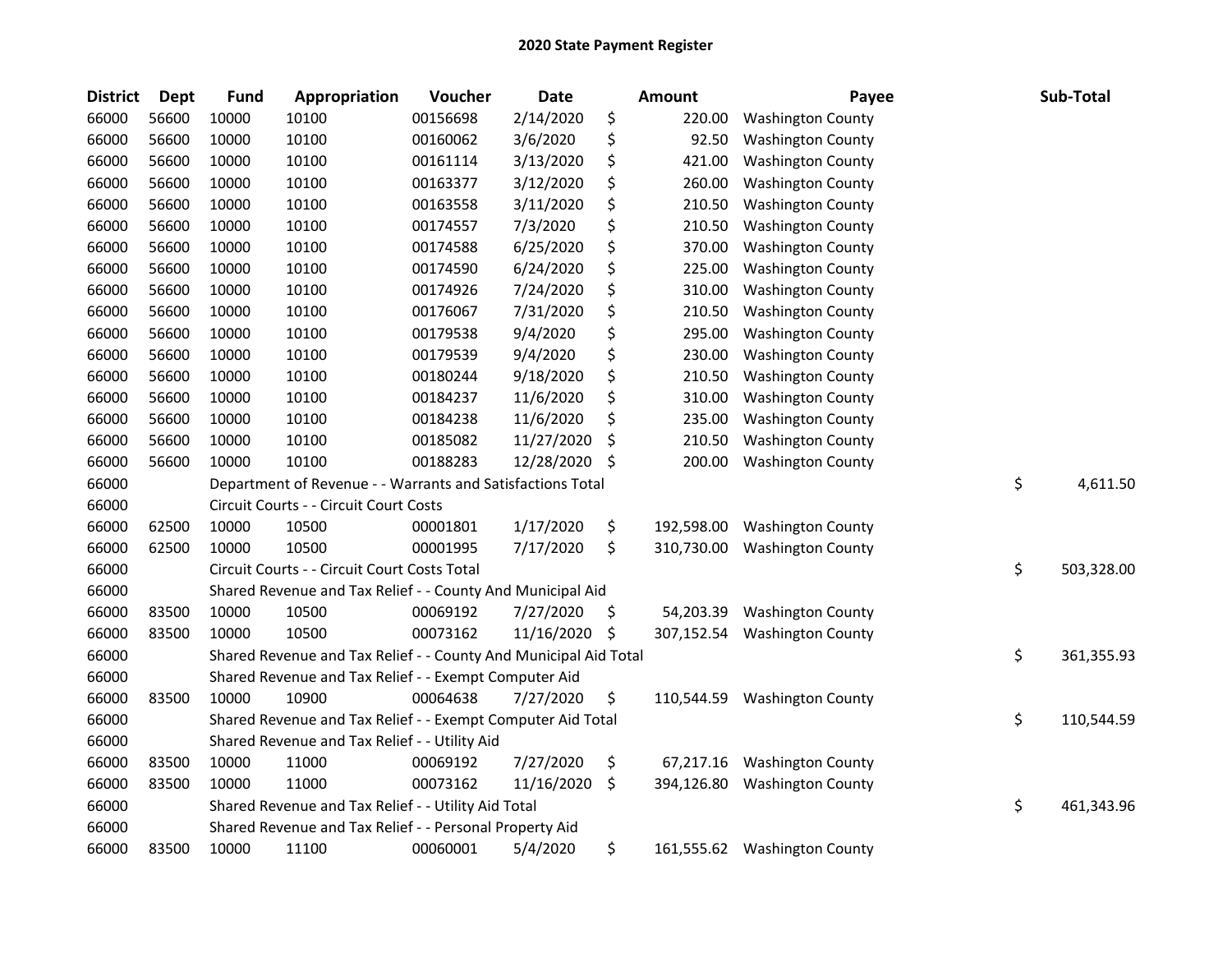| <b>District</b> | Dept  | Fund  | Appropriation                                                         | <b>Voucher</b> | Date      |    | <b>Amount</b> | Payee                    | Sub-Total     |
|-----------------|-------|-------|-----------------------------------------------------------------------|----------------|-----------|----|---------------|--------------------------|---------------|
| 66000           |       |       | Shared Revenue and Tax Relief - - Personal Property Aid Total         |                |           |    |               |                          | 161,555.62    |
| 66000           |       |       | Shared Revenue and Tax Relief - - School Lvy Tx/First Dollar Cr       |                |           |    |               |                          |               |
| 66000           | 83500 | 10000 | 30200                                                                 | 00064029       | 7/27/2020 |    | 2,994,254.56  | <b>Washington County</b> |               |
| 66000           | 83500 | 10000 | 30200                                                                 | 00067422       | 7/27/2020 | S. | 23,349,830.51 | Washington County        |               |
| 66000           |       |       | Shared Revenue and Tax Relief - - School Lvy Tx/First Dollar Cr Total |                |           |    |               |                          | 26,344,085.07 |
| 66000           |       |       | Shared Revenue and Tax Relief - - Lottery & Gaming Credit             |                |           |    |               |                          |               |
| 66000           | 83500 | 52100 | 36300                                                                 | 00055752       | 3/23/2020 | S. | 6.743.514.87  | <b>Washington County</b> |               |
| 66000           |       |       | Shared Revenue and Tax Relief - - Lottery & Gaming Credit Total       |                |           |    |               |                          | 6.743.514.87  |
| 66000 Total     |       |       |                                                                       |                |           |    |               |                          | 56,515,356.70 |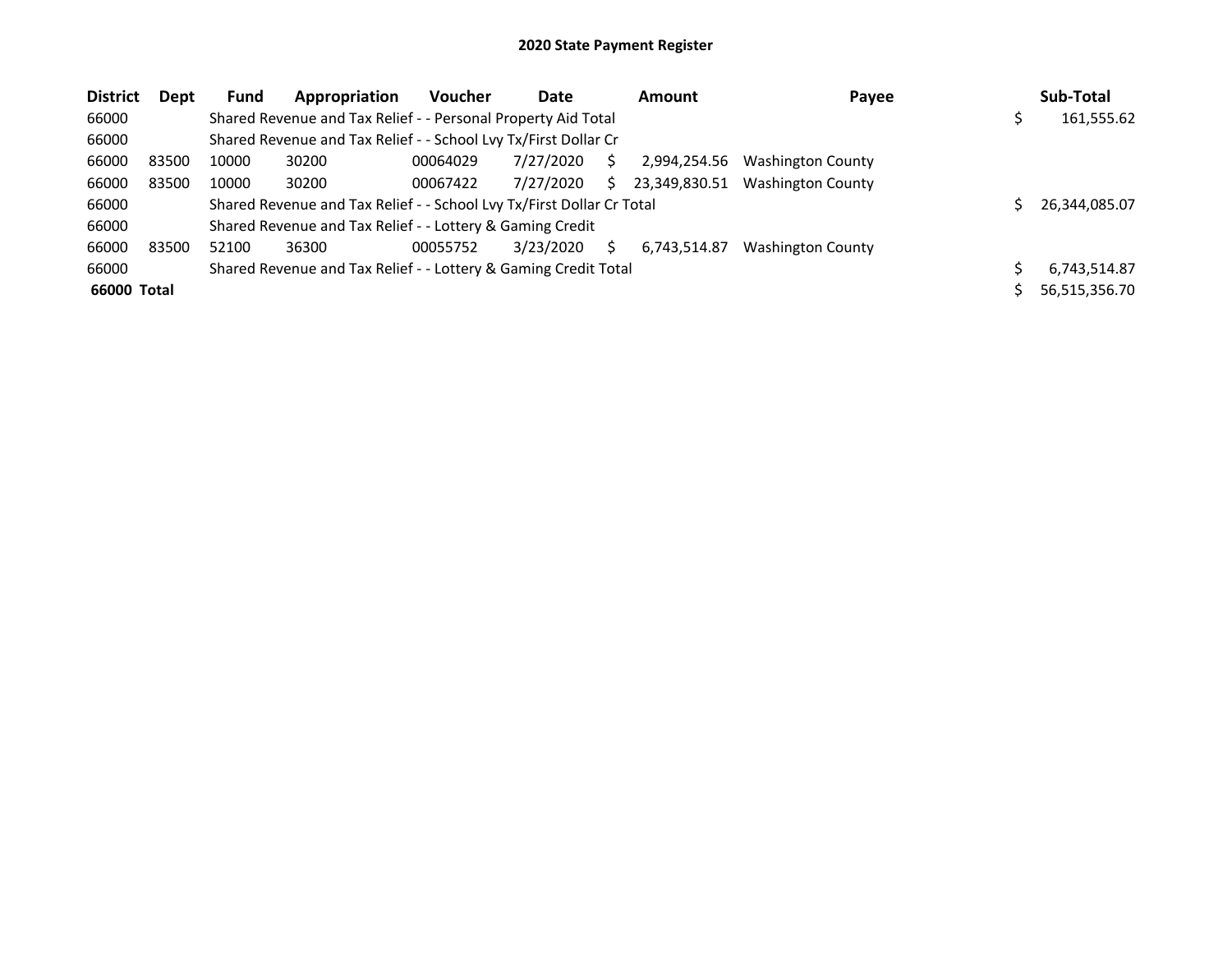| <b>District</b> | Dept  | Fund  | Appropriation                                                      | Voucher  | Date       |     | <b>Amount</b> | Payee                     | Sub-Total        |
|-----------------|-------|-------|--------------------------------------------------------------------|----------|------------|-----|---------------|---------------------------|------------------|
| 66002           |       |       | Dept of Safety & Prof Services - - Fire Dues Distribution          |          |            |     |               |                           |                  |
| 66002           | 16500 | 10000 | 22500                                                              | 00037227 | 7/17/2020  | \$  |               | 13,783.84 Town Of Addison |                  |
| 66002           |       |       | Dept of Safety & Prof Services - - Fire Dues Distribution Total    |          |            |     |               |                           | \$<br>13,783.84  |
| 66002           |       |       | Dept of Natural Resources - - Aids In Lieu Of Taxes - Gener        |          |            |     |               |                           |                  |
| 66002           | 37000 | 10000 | 50300                                                              | 00386158 | 1/28/2020  | \$  |               | 3,193.43 Town Of Addison  |                  |
| 66002           | 37000 | 10000 | 50300                                                              | 00403950 | 4/21/2020  | \$  | 467.55        | Town Of Addison           |                  |
| 66002           |       |       | Dept of Natural Resources - - Aids In Lieu Of Taxes - Gener Total  |          |            |     |               |                           | \$<br>3,660.98   |
| 66002           |       |       | Dept of Natural Resources - - Gen Program Ops-State Funds          |          |            |     |               |                           |                  |
| 66002           | 37000 | 21200 | 16100                                                              | 00389543 | 3/6/2020   | \$  | 300.00        | Town Of Addison           |                  |
| 66002           | 37000 | 21200 | 16100                                                              | 00419812 | 7/22/2020  | \$  | 200.00        | Town Of Addison           |                  |
| 66002           |       |       | Dept of Natural Resources - - Gen Program Ops-State Funds Total    |          |            |     |               |                           | \$<br>500.00     |
| 66002           |       |       | Dept of Natural Resources - - Resaids - Cnty Forst, Cl & Mfl       |          |            |     |               |                           |                  |
| 66002           | 37000 | 21200 | 57100                                                              | 00417910 | 6/18/2020  | \$  | 39.10         | Town Of Addison           |                  |
| 66002           |       |       | Dept of Natural Resources - - Resaids - Cnty Forst, Cl & Mfl Total |          |            |     |               |                           | \$<br>39.10      |
| 66002           |       |       | Dept of Natural Resources - - Aids In Lieu Of Taxes - Sum S        |          |            |     |               |                           |                  |
| 66002           | 37000 | 21200 | 57900                                                              | 00403951 | 4/21/2020  | \$  |               | 711.54 Town Of Addison    |                  |
| 66002           |       |       | Dept of Natural Resources - - Aids In Lieu Of Taxes - Sum S Total  |          |            |     |               |                           | \$<br>711.54     |
| 66002           |       |       | Dept of Natural Resources - - Fin Asst For Responsible Units       |          |            |     |               |                           |                  |
| 66002           | 37000 | 27400 | 67000                                                              | 00413011 | 5/29/2020  | \$  |               | 7,639.12 Town Of Addison  |                  |
| 66002           |       |       | Dept of Natural Resources - - Fin Asst For Responsible Units Total |          |            |     |               |                           | \$<br>7,639.12   |
| 66002           |       |       | WI Dept of Transportation - - Trns Aids To Mnc.-Sf                 |          |            |     |               |                           |                  |
| 66002           | 39500 | 21100 | 19100                                                              | 00477174 | 1/6/2020   | \$  |               | 42,409.35 Town Of Addison |                  |
| 66002           | 39500 | 21100 | 19100                                                              | 00507029 | 4/6/2020   | \$  |               | 42,409.35 Town Of Addison |                  |
| 66002           | 39500 | 21100 | 19100                                                              | 00544021 | 7/6/2020   | \$  |               | 42,409.35 Town Of Addison |                  |
| 66002           | 39500 | 21100 | 19100                                                              | 00586847 | 10/5/2020  | \$  |               | 42,409.35 Town Of Addison |                  |
| 66002           |       |       | WI Dept of Transportation - - Trns Aids To Mnc.-Sf Total           |          |            |     |               |                           | \$<br>169,637.40 |
| 66002           |       |       | Department of Administration - - Federal Aid                       |          |            |     |               |                           |                  |
| 66002           | 50500 | 10000 | 14200                                                              | 00135304 | 12/9/2020  | \$  | 56,690.00     | Town Of Addison           |                  |
| 66002           | 50500 | 10000 | 14200                                                              | 00136597 | 12/16/2020 | \$. |               | 593.38 Town Of Addison    |                  |
| 66002           |       |       | Department of Administration - - Federal Aid Total                 |          |            |     |               |                           | \$<br>57,283.38  |
| 66002           |       |       | Elections Commission - - 2018 Hava Election Security               |          |            |     |               |                           |                  |
| 66002           | 51000 | 22000 | 18200                                                              | 00003743 | 7/3/2020   | \$  |               | 2,676.10 Town Of Addison  |                  |
| 66002           |       |       | Elections Commission - - 2018 Hava Election Security Total         |          |            |     |               |                           | \$<br>2,676.10   |
| 66002           |       |       | Shared Revenue and Tax Relief - - County And Municipal Aid         |          |            |     |               |                           |                  |
| 66002           | 83500 | 10000 | 10500                                                              | 00069172 | 7/27/2020  | \$  |               | 6,495.71 Town Of Addison  |                  |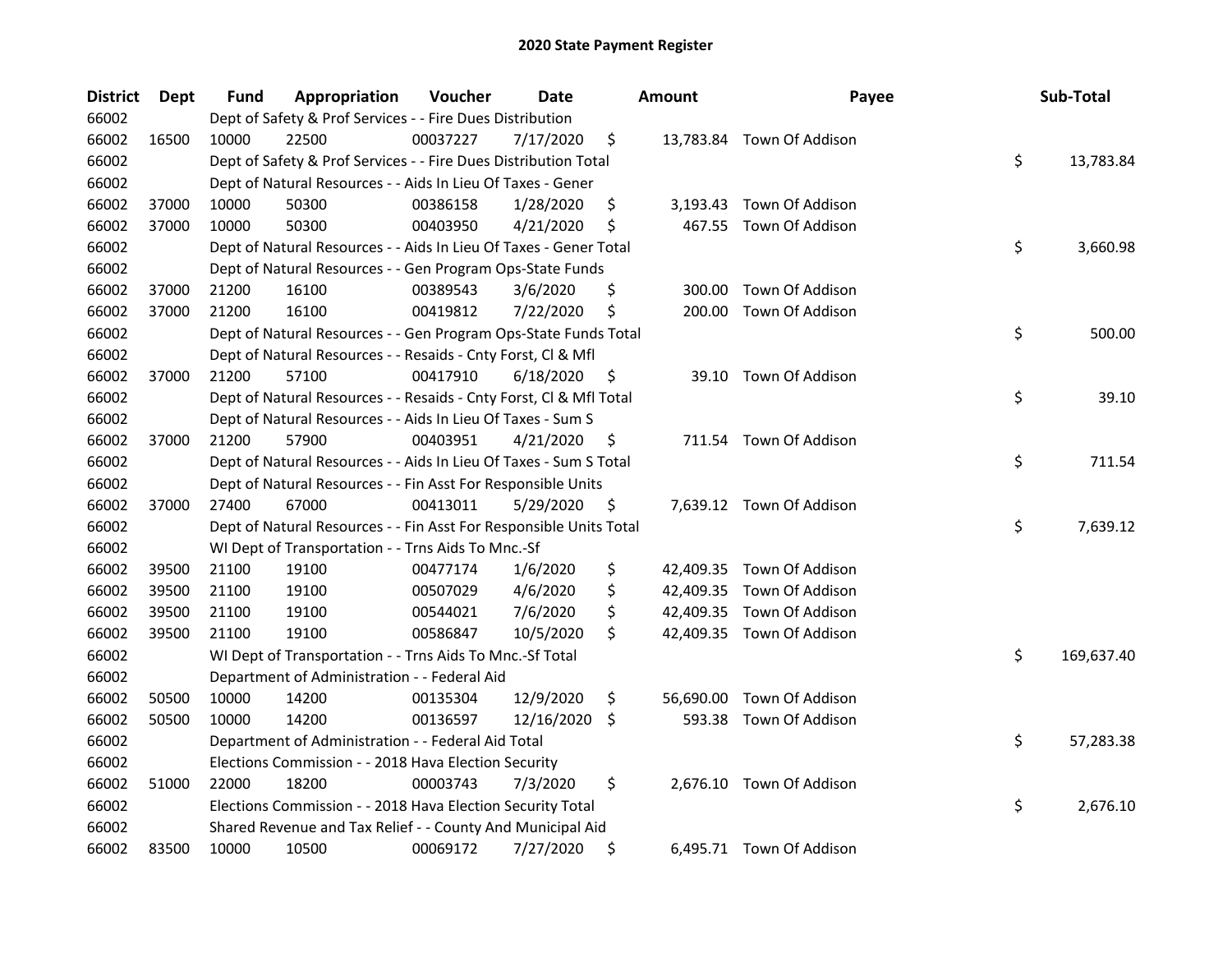| <b>District</b> | Dept  | Fund  | Appropriation                                                                 | <b>Voucher</b> | Date            |    | <b>Amount</b> | Payee                  | Sub-Total       |
|-----------------|-------|-------|-------------------------------------------------------------------------------|----------------|-----------------|----|---------------|------------------------|-----------------|
| 66002           | 83500 | 10000 | 10500                                                                         | 00073142       | 11/16/2020      | -S | 36,809.00     | Town Of Addison        |                 |
| 66002           |       |       | Shared Revenue and Tax Relief - - County And Municipal Aid Total              |                |                 |    |               |                        | \$<br>43,304.71 |
| 66002           |       |       | Shared Revenue and Tax Relief - - Exempt Computer Aid                         |                |                 |    |               |                        |                 |
| 66002           | 83500 | 10000 | 10900                                                                         | 00066207       | 7/27/2020       | S. | 1,060.04      | Town Of Addison        |                 |
| 66002           |       |       | Shared Revenue and Tax Relief - - Exempt Computer Aid Total                   |                |                 |    |               |                        | \$<br>1,060.04  |
| 66002           |       |       | Shared Revenue and Tax Relief - - Utility Aid                                 |                |                 |    |               |                        |                 |
| 66002           | 83500 | 10000 | 11000                                                                         | 00069172       | 7/27/2020       | S. | 25.76         | Town Of Addison        |                 |
| 66002           | 83500 | 10000 | 11000                                                                         | 00073142       | $11/16/2020$ \$ |    |               | 163.41 Town Of Addison |                 |
| 66002           |       |       | Shared Revenue and Tax Relief - - Utility Aid Total                           |                |                 |    |               |                        | \$<br>189.17    |
| 66002           |       |       | Shared Revenue and Tax Relief - - Personal Property Aid                       |                |                 |    |               |                        |                 |
| 66002           | 83500 | 10000 | 11100                                                                         | 00061636       | 5/4/2020        | S. | 14.107.58     | Town Of Addison        |                 |
| 66002           |       |       | Shared Revenue and Tax Relief - - Personal Property Aid Total                 |                |                 |    |               |                        | \$<br>14,107.58 |
| 66002           |       |       | Shared Revenue and Tax Relief - - State Aid; Video Service Provider Fee       |                |                 |    |               |                        |                 |
| 66002           | 83500 | 10000 | 11200                                                                         | 00064474       | 7/27/2020       | S  | 2,861.16      | Town Of Addison        |                 |
| 66002           |       |       | Shared Revenue and Tax Relief - - State Aid; Video Service Provider Fee Total |                |                 |    |               |                        | \$<br>2,861.16  |
| 66002 Total     |       |       |                                                                               |                |                 |    |               |                        | 317,454.12      |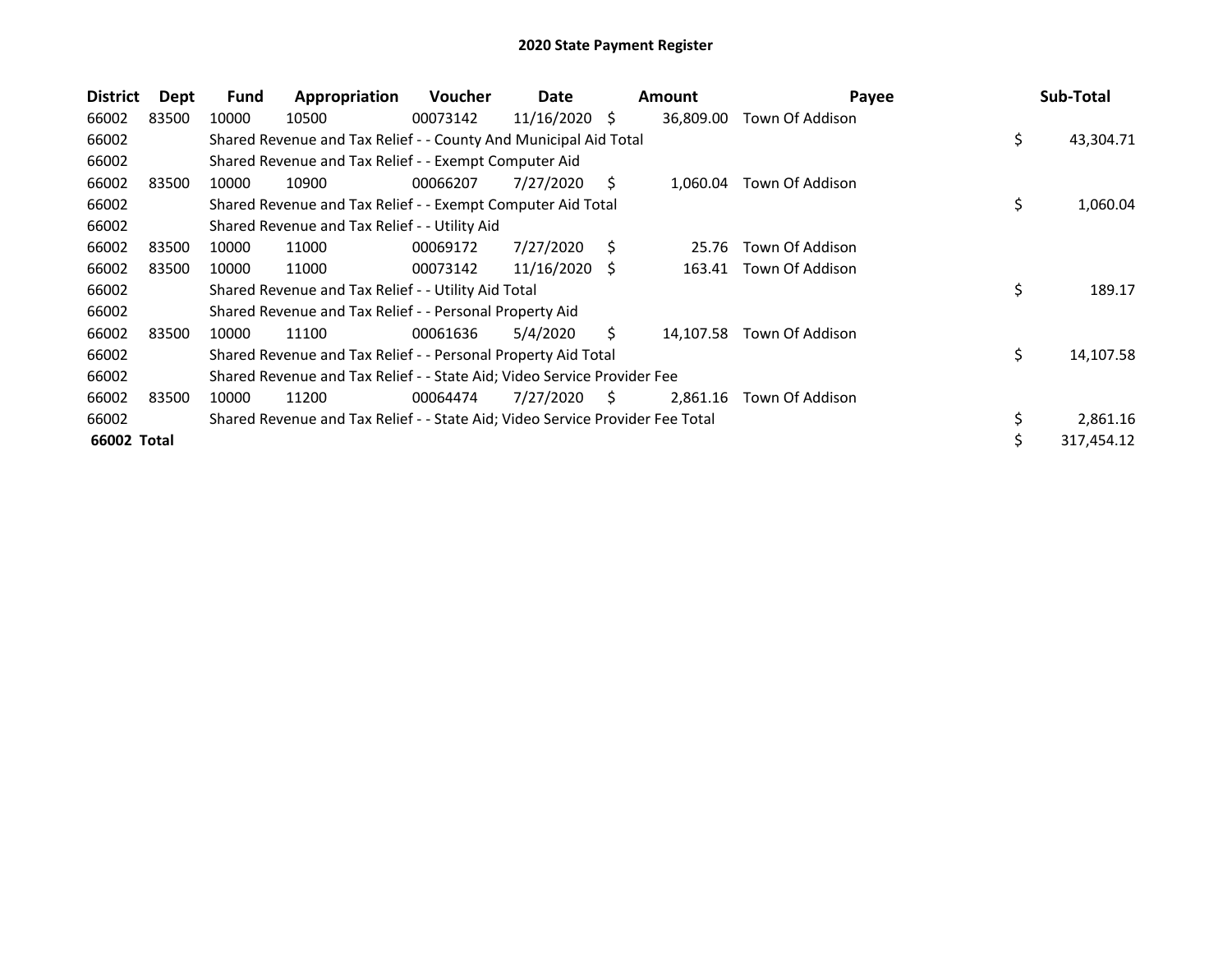| <b>District</b> | <b>Dept</b> | Fund  | Appropriation                                                      | Voucher  | Date          |     | <b>Amount</b> | Payee                    | Sub-Total        |
|-----------------|-------------|-------|--------------------------------------------------------------------|----------|---------------|-----|---------------|--------------------------|------------------|
| 66004           |             |       | Dept of Safety & Prof Services - - Fire Dues Distribution          |          |               |     |               |                          |                  |
| 66004           | 16500       | 10000 | 22500                                                              | 00037228 | 7/20/2020     | \$  |               | 13,278.39 Town Of Barton |                  |
| 66004           |             |       | Dept of Safety & Prof Services - - Fire Dues Distribution Total    |          |               |     |               |                          | \$<br>13,278.39  |
| 66004           |             |       | Dept of Natural Resources - - Aids In Lieu Of Taxes - Gener        |          |               |     |               |                          |                  |
| 66004           | 37000       | 10000 | 50300                                                              | 00386174 | 1/29/2020     | \$  | 2,541.59      | Town Of Barton           |                  |
| 66004           | 37000       | 10000 | 50300                                                              | 00386175 | 1/29/2020     | \$  | 4,448.22      | Town Of Barton           |                  |
| 66004           | 37000       | 10000 | 50300                                                              | 00404246 | 4/21/2020     | \$  | 12.64         | Town Of Barton           |                  |
| 66004           |             |       | Dept of Natural Resources - - Aids In Lieu Of Taxes - Gener Total  |          |               |     |               |                          | \$<br>7,002.45   |
| 66004           |             |       | Dept of Natural Resources - - Gen Program Ops-State Funds          |          |               |     |               |                          |                  |
| 66004           | 37000       | 21200 | 16100                                                              | 00423570 | 7/31/2020     | \$, |               | 25.00 Town Of Barton     |                  |
| 66004           |             |       | Dept of Natural Resources - - Gen Program Ops-State Funds Total    |          |               |     |               |                          | \$<br>25.00      |
| 66004           |             |       | Dept of Natural Resources - - Resaids - Cnty Forst, Cl & Mfl       |          |               |     |               |                          |                  |
| 66004           | 37000       | 21200 | 57100                                                              | 00417911 | 6/18/2020     | \$, |               | 66.81 Town Of Barton     |                  |
| 66004           |             |       | Dept of Natural Resources - - Resaids - Cnty Forst, Cl & Mfl Total |          |               |     |               |                          | \$<br>66.81      |
| 66004           |             |       | Dept of Natural Resources - - Fin Asst For Responsible Units       |          |               |     |               |                          |                  |
| 66004           | 37000       | 27400 | 67000                                                              | 00413073 | 5/29/2020     | \$  | 2,986.09      | Town Of Barton           |                  |
| 66004           |             |       | Dept of Natural Resources - - Fin Asst For Responsible Units Total |          |               |     |               |                          | \$<br>2,986.09   |
| 66004           |             |       | WI Dept of Transportation - - Trns Aids To Mnc.-Sf                 |          |               |     |               |                          |                  |
| 66004           | 39500       | 21100 | 19100                                                              | 00477175 | 1/6/2020      | \$  | 30,399.39     | Town Of Barton           |                  |
| 66004           | 39500       | 21100 | 19100                                                              | 00507030 | 4/6/2020      | \$  |               | 30,399.39 Town Of Barton |                  |
| 66004           | 39500       | 21100 | 19100                                                              | 00544022 | 7/6/2020      | \$  |               | 30,399.39 Town Of Barton |                  |
| 66004           | 39500       | 21100 | 19100                                                              | 00586848 | 10/5/2020     | \$  |               | 30,399.39 Town Of Barton |                  |
| 66004           |             |       | WI Dept of Transportation - - Trns Aids To Mnc.-Sf Total           |          |               |     |               |                          | \$<br>121,597.56 |
| 66004           |             |       | Department of Administration - - Federal Aid                       |          |               |     |               |                          |                  |
| 66004           | 50500       | 10000 | 14200                                                              | 00135305 | 12/10/2020 \$ |     |               | 26,727.85 Town Of Barton |                  |
| 66004           |             |       | Department of Administration - - Federal Aid Total                 |          |               |     |               |                          | \$<br>26,727.85  |
| 66004           |             |       | Elections Commission - - 2018 Hava Election Security               |          |               |     |               |                          |                  |
| 66004           | 51000       | 22000 | 18200                                                              | 00003828 | 7/13/2020     | \$  |               | 2,308.70 Town Of Barton  |                  |
| 66004           |             |       | Elections Commission - - 2018 Hava Election Security Total         |          |               |     |               |                          | \$<br>2,308.70   |
| 66004           |             |       | Shared Revenue and Tax Relief - - County And Municipal Aid         |          |               |     |               |                          |                  |
| 66004           | 83500       | 10000 | 10500                                                              | 00069173 | 7/27/2020     | \$  | 5,098.64      | Town Of Barton           |                  |
| 66004           | 83500       | 10000 | 10500                                                              | 00073143 | 11/16/2020    | \$  |               | 28,892.30 Town Of Barton |                  |
| 66004           |             |       | Shared Revenue and Tax Relief - - County And Municipal Aid Total   |          |               |     |               |                          | \$<br>33,990.94  |
| 66004           |             |       | Shared Revenue and Tax Relief - - Exempt Computer Aid              |          |               |     |               |                          |                  |
| 66004           | 83500       | 10000 | 10900                                                              | 00066208 | 7/27/2020     | \$  |               | 1,370.78 Town Of Barton  |                  |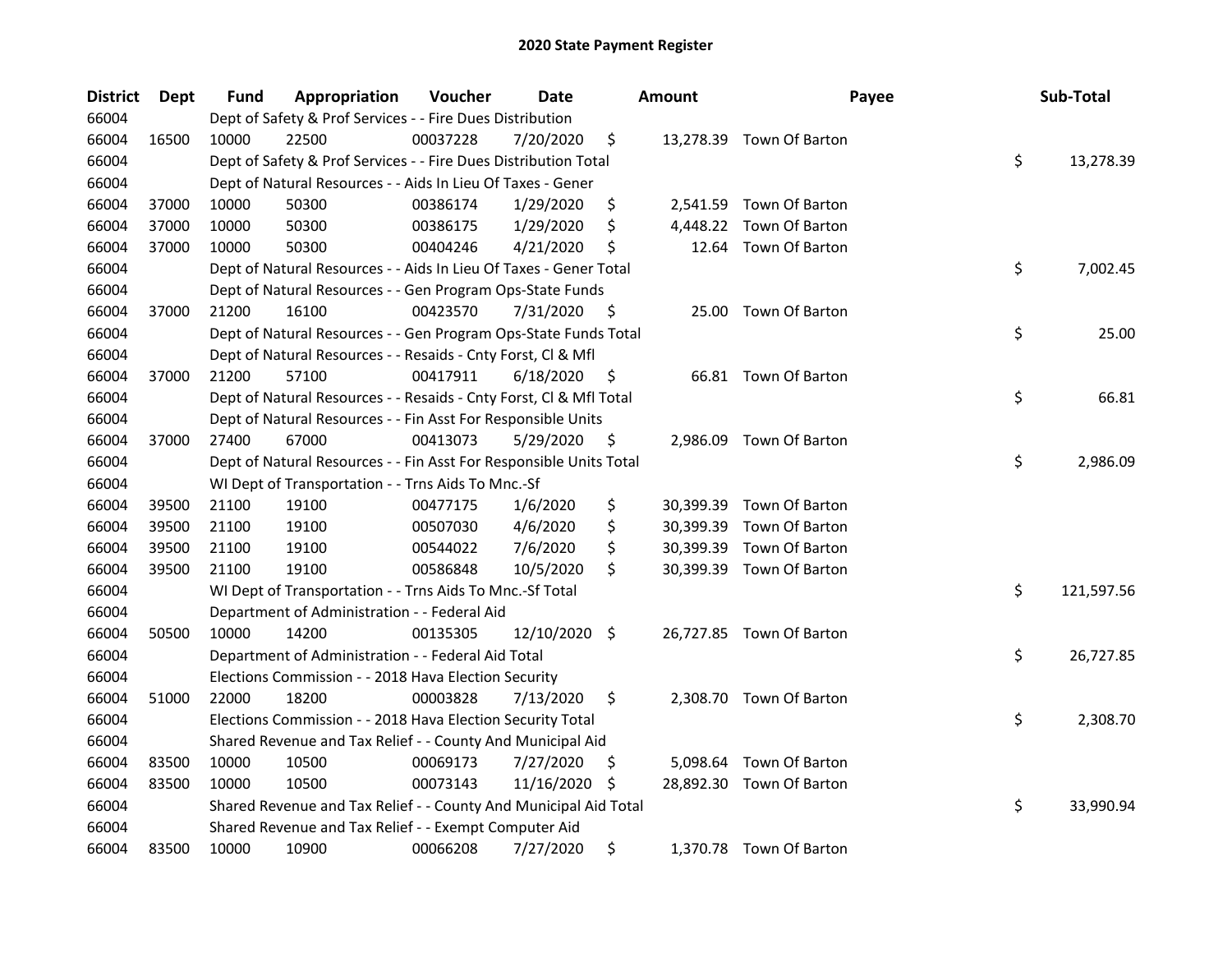| <b>District</b> | Dept  | <b>Fund</b> | Appropriation                                                                 | <b>Voucher</b> | Date       |     | <b>Amount</b> | Payee          |     | Sub-Total  |
|-----------------|-------|-------------|-------------------------------------------------------------------------------|----------------|------------|-----|---------------|----------------|-----|------------|
| 66004           |       |             | Shared Revenue and Tax Relief - - Exempt Computer Aid Total                   |                |            |     |               |                | \$  | 1,370.78   |
| 66004           |       |             | Shared Revenue and Tax Relief - - Utility Aid                                 |                |            |     |               |                |     |            |
| 66004           | 83500 | 10000       | 11000                                                                         | 00069173       | 7/27/2020  |     | 1.880.11      | Town Of Barton |     |            |
| 66004           | 83500 | 10000       | 11000                                                                         | 00073143       | 11/16/2020 | - S | 10.931.79     | Town Of Barton |     |            |
| 66004           |       |             | Shared Revenue and Tax Relief - - Utility Aid Total                           |                |            |     |               |                | \$. | 12,811.90  |
| 66004           |       |             | Shared Revenue and Tax Relief - - Personal Property Aid                       |                |            |     |               |                |     |            |
| 66004           | 83500 | 10000       | 11100                                                                         | 00061637       | 5/4/2020   |     | 4.133.69      | Town Of Barton |     |            |
| 66004           |       |             | Shared Revenue and Tax Relief - - Personal Property Aid Total                 |                |            |     |               |                | \$  | 4,133.69   |
| 66004           |       |             | Shared Revenue and Tax Relief - - State Aid; Video Service Provider Fee       |                |            |     |               |                |     |            |
| 66004           | 83500 | 10000       | 11200                                                                         | 00064475       | 7/27/2020  | S   | 3,033.02      | Town Of Barton |     |            |
| 66004           |       |             | Shared Revenue and Tax Relief - - State Aid; Video Service Provider Fee Total |                |            |     |               |                |     | 3,033.02   |
| 66004 Total     |       |             |                                                                               |                |            |     |               |                |     | 229,333.18 |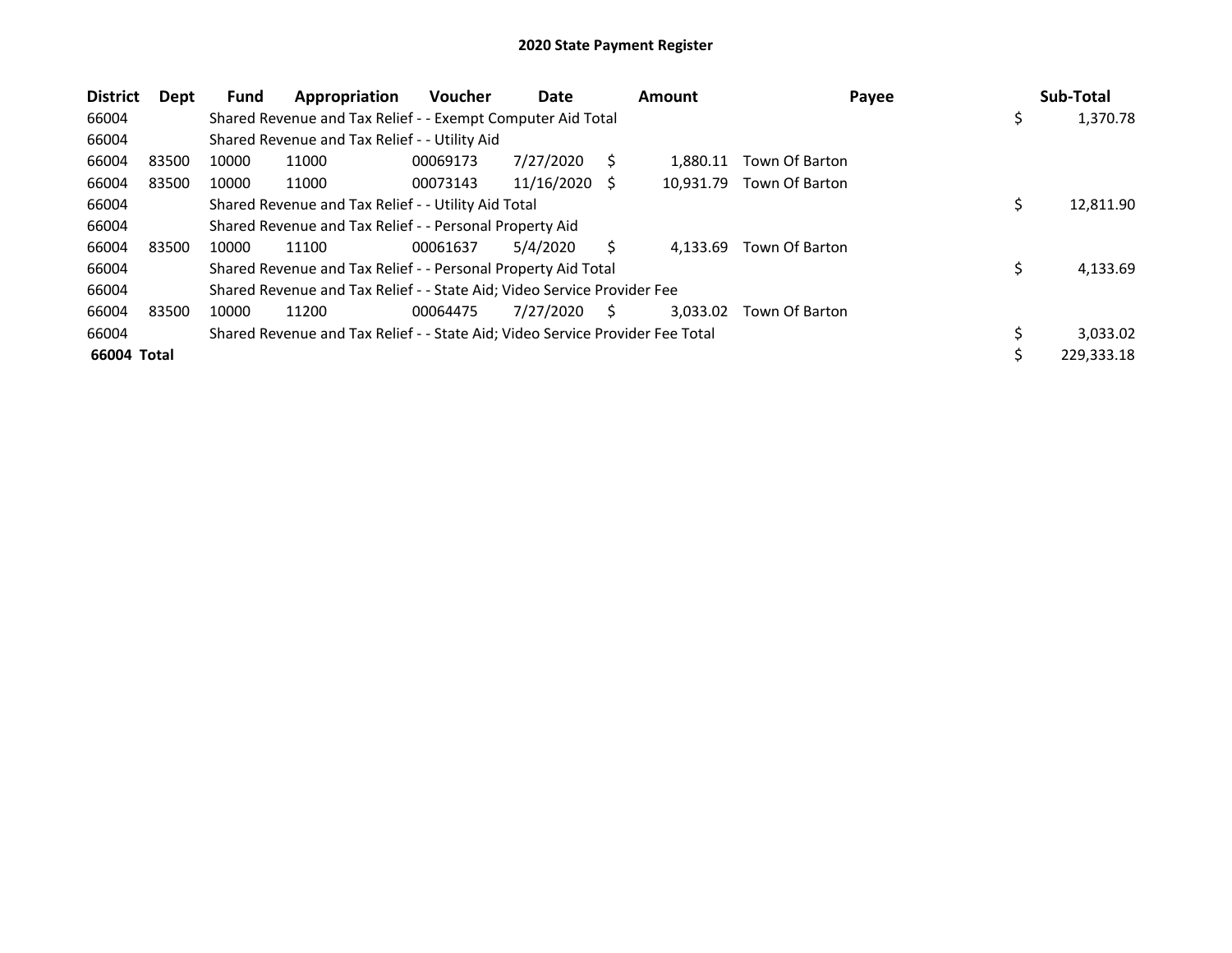| <b>District</b> | Dept  | Fund  | Appropriation                                                      | Voucher  | Date          |     | <b>Amount</b> |                        | Payee | Sub-Total        |
|-----------------|-------|-------|--------------------------------------------------------------------|----------|---------------|-----|---------------|------------------------|-------|------------------|
| 66006           |       |       | Dept of Safety & Prof Services - - Fire Dues Distribution          |          |               |     |               |                        |       |                  |
| 66006           | 16500 | 10000 | 22500                                                              | 00037229 | 7/20/2020     | \$  |               | 20,170.09 Town Of Erin |       |                  |
| 66006           |       |       | Dept of Safety & Prof Services - - Fire Dues Distribution Total    |          |               |     |               |                        |       | \$<br>20,170.09  |
| 66006           |       |       | Dept of Natural Resources - - Aids In Lieu Of Taxes - Gener        |          |               |     |               |                        |       |                  |
| 66006           | 37000 | 10000 | 50300                                                              | 00386169 | 1/29/2020     | \$  |               | 20,493.92 Town Of Erin |       |                  |
| 66006           | 37000 | 10000 | 50300                                                              | 00386170 | 1/29/2020     | \$  |               | 26,562.97 Town Of Erin |       |                  |
| 66006           |       |       | Dept of Natural Resources - - Aids In Lieu Of Taxes - Gener Total  |          |               |     |               |                        |       | \$<br>47,056.89  |
| 66006           |       |       | Dept of Natural Resources - - Resaids - Cnty Forst, Cl & Mfl       |          |               |     |               |                        |       |                  |
| 66006           | 37000 | 21200 | 57100                                                              | 00417912 | 6/18/2020     | \$  |               | 259.49 Town Of Erin    |       |                  |
| 66006           |       |       | Dept of Natural Resources - - Resaids - Cnty Forst, Cl & Mfl Total |          |               |     |               |                        |       | \$<br>259.49     |
| 66006           |       |       | Dept of Natural Resources - - Aids In Lieu Of Taxes - Sum S        |          |               |     |               |                        |       |                  |
| 66006           | 37000 | 21200 | 57900                                                              | 00404091 | 4/21/2020     | \$  |               | 3,196.99 Town Of Erin  |       |                  |
| 66006           |       |       | Dept of Natural Resources - - Aids In Lieu Of Taxes - Sum S Total  |          |               |     |               |                        |       | \$<br>3,196.99   |
| 66006           |       |       | Dept of Natural Resources - - Fin Asst For Responsible Units       |          |               |     |               |                        |       |                  |
| 66006           | 37000 | 27400 | 67000                                                              | 00412706 | 5/29/2020     | \$  |               | 6,788.22 Town Of Erin  |       |                  |
| 66006           |       |       | Dept of Natural Resources - - Fin Asst For Responsible Units Total |          |               |     |               |                        |       | \$<br>6,788.22   |
| 66006           |       |       | WI Dept of Transportation - - Trns Aids To Mnc.-Sf                 |          |               |     |               |                        |       |                  |
| 66006           | 39500 | 21100 | 19100                                                              | 00477176 | 1/6/2020      | \$  |               | 37,251.90 Town Of Erin |       |                  |
| 66006           | 39500 | 21100 | 19100                                                              | 00507031 | 4/6/2020      | \$  | 37,251.90     | Town Of Erin           |       |                  |
| 66006           | 39500 | 21100 | 19100                                                              | 00544023 | 7/6/2020      | \$  |               | 37,251.90 Town Of Erin |       |                  |
| 66006           | 39500 | 21100 | 19100                                                              | 00586849 | 10/5/2020     | \$  |               | 37,251.90 Town Of Erin |       |                  |
| 66006           |       |       | WI Dept of Transportation - - Trns Aids To Mnc.-Sf Total           |          |               |     |               |                        |       | \$<br>149,007.60 |
| 66006           |       |       | Department of Administration - - Federal Aid                       |          |               |     |               |                        |       |                  |
| 66006           | 50500 | 10000 | 14200                                                              | 00135306 | 12/10/2020    | \$. | 62,071.00     | Town Of Erin           |       |                  |
| 66006           | 50500 | 10000 | 14200                                                              | 00136598 | 12/17/2020 \$ |     |               | 912.95 Town Of Erin    |       |                  |
| 66006           |       |       | Department of Administration - - Federal Aid Total                 |          |               |     |               |                        |       | \$<br>62,983.95  |
| 66006           |       |       | Elections Commission - - 2018 Hava Election Security               |          |               |     |               |                        |       |                  |
| 66006           | 51000 | 22000 | 18200                                                              | 00003720 | 7/6/2020      | \$  |               | 3,325.10 Town Of Erin  |       |                  |
| 66006           |       |       | Elections Commission - - 2018 Hava Election Security Total         |          |               |     |               |                        |       | \$<br>3,325.10   |
| 66006           |       |       | Shared Revenue and Tax Relief - - County And Municipal Aid         |          |               |     |               |                        |       |                  |
| 66006           | 83500 | 10000 | 10500                                                              | 00069174 | 7/27/2020     | \$  |               | 6,601.61 Town Of Erin  |       |                  |
| 66006           | 83500 | 10000 | 10500                                                              | 00073144 | 11/16/2020    | \$. |               | 37,409.15 Town Of Erin |       |                  |
| 66006           |       |       | Shared Revenue and Tax Relief - - County And Municipal Aid Total   |          |               |     |               |                        |       | \$<br>44,010.76  |
| 66006           |       |       | Shared Revenue and Tax Relief - - Exempt Computer Aid              |          |               |     |               |                        |       |                  |
| 66006           | 83500 | 10000 | 10900                                                              | 00066209 | 7/27/2020     | \$  |               | 130.94 Town Of Erin    |       |                  |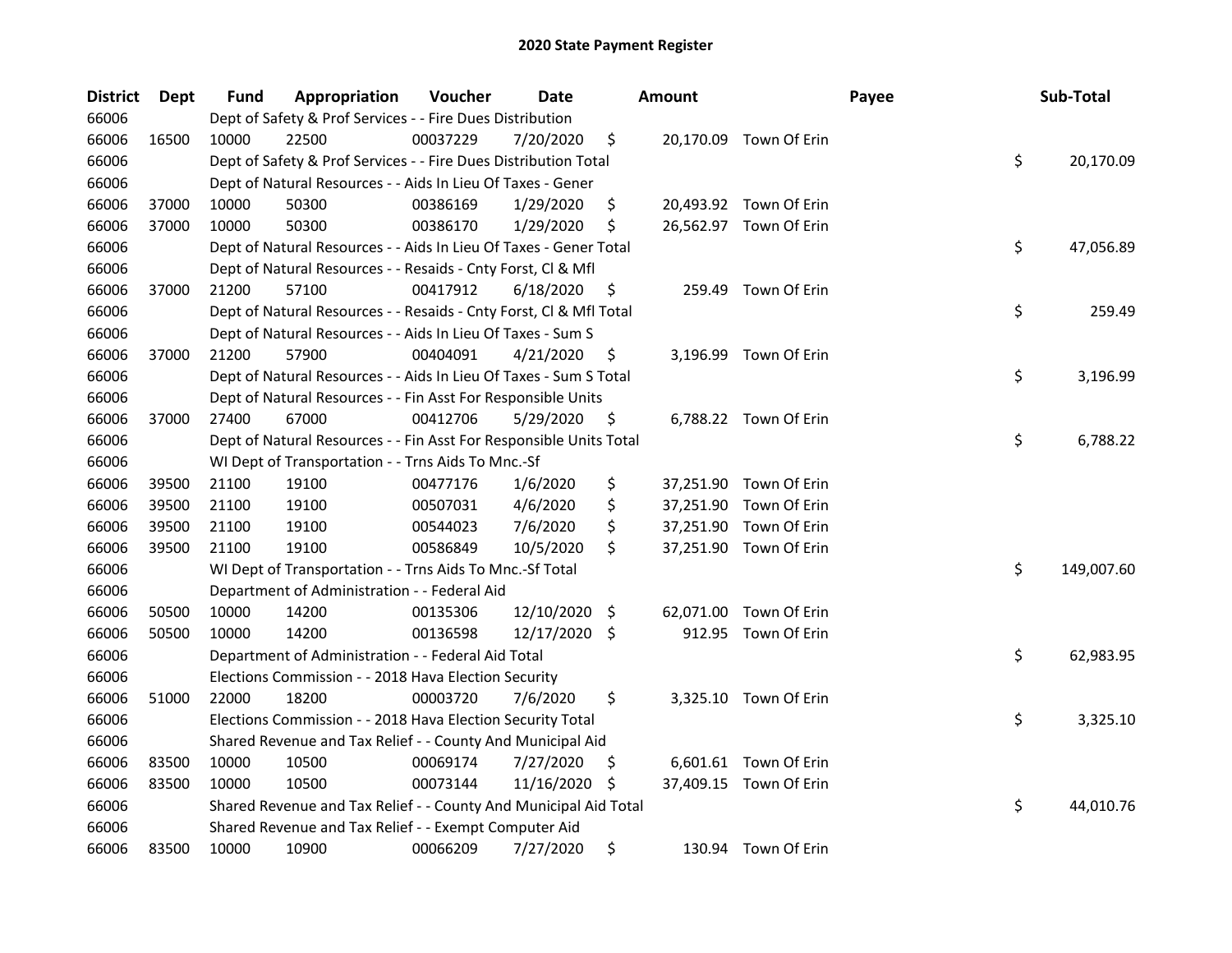| <b>District</b> | Dept  | <b>Fund</b> | Appropriation                                                       | <b>Voucher</b> | Date     | Amount   |              | Payee | Sub-Total  |
|-----------------|-------|-------------|---------------------------------------------------------------------|----------------|----------|----------|--------------|-------|------------|
| 66006           |       |             | Shared Revenue and Tax Relief - - Exempt Computer Aid Total         |                |          |          |              |       | 130.94     |
| 66006           |       |             | Shared Revenue and Tax Relief - - Personal Property Aid             |                |          |          |              |       |            |
| 66006           | 83500 | 10000       | 11100                                                               | 00061638       | 5/4/2020 | 2.814.01 | Town Of Erin |       |            |
| 66006           |       |             | Shared Revenue and Tax Relief - - Personal Property Aid Total       |                |          |          |              |       | 2,814.01   |
| 66006           |       |             | Shared Revenue and Tax Relief - - Payments For Municipal Svcs       |                |          |          |              |       |            |
| 66006           | 83500 | 10000       | 50100                                                               | 00054684       | 2/3/2020 | 92.26    | Town Of Erin |       |            |
| 66006           |       |             | Shared Revenue and Tax Relief - - Payments For Municipal Svcs Total |                |          |          |              |       | 92.26      |
| 66006 Total     |       |             |                                                                     |                |          |          |              |       | 339,836.30 |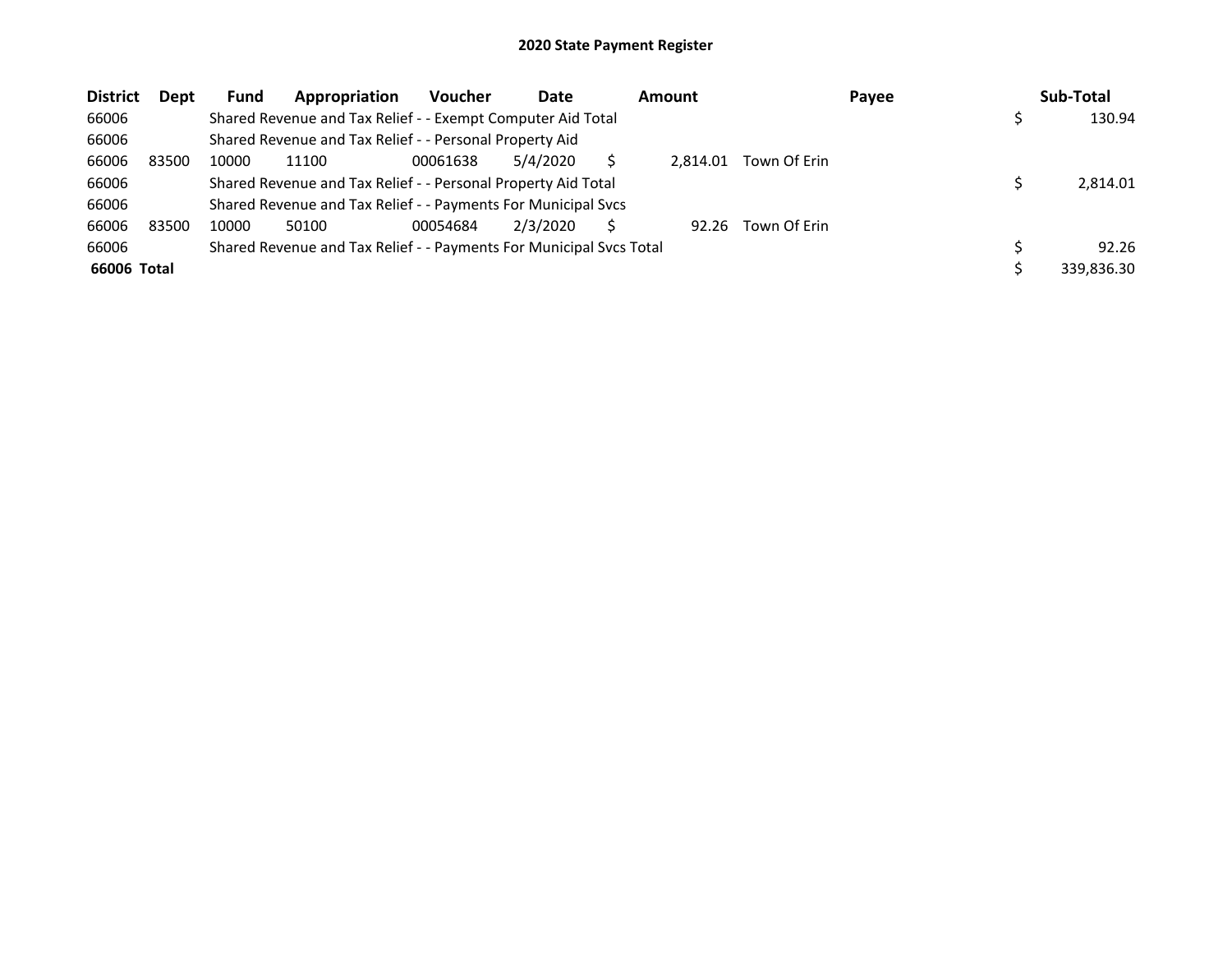| <b>District</b> | Dept  | <b>Fund</b> | Appropriation                                                                 | Voucher  | Date       |     | <b>Amount</b> | Payee                        | Sub-Total        |
|-----------------|-------|-------------|-------------------------------------------------------------------------------|----------|------------|-----|---------------|------------------------------|------------------|
| 66008           |       |             | Dept of Safety & Prof Services - - Fire Dues Distribution                     |          |            |     |               |                              |                  |
| 66008           | 16500 | 10000       | 22500                                                                         | 00037230 | 7/20/2020  | \$  |               | 17,218.93 Town Of Farmington |                  |
| 66008           |       |             | Dept of Safety & Prof Services - - Fire Dues Distribution Total               |          |            |     |               |                              | \$<br>17,218.93  |
| 66008           |       |             | Dept of Natural Resources - - Aids In Lieu Of Taxes - Gener                   |          |            |     |               |                              |                  |
| 66008           | 37000 | 10000       | 50300                                                                         | 00386139 | 1/29/2020  | \$, |               | 6,447.50 Town Of Farmington  |                  |
| 66008           |       |             | Dept of Natural Resources - - Aids In Lieu Of Taxes - Gener Total             |          |            |     |               |                              | \$<br>6,447.50   |
| 66008           |       |             | Dept of Natural Resources - - Resaids - Cnty Forst, Cl & Mfl                  |          |            |     |               |                              |                  |
| 66008           | 37000 | 21200       | 57100                                                                         | 00417913 | 6/18/2020  | S   |               | 74.72 Town Of Farmington     |                  |
| 66008           |       |             | Dept of Natural Resources - - Resaids - Cnty Forst, Cl & Mfl Total            |          |            |     |               |                              | \$<br>74.72      |
| 66008           |       |             | Dept of Natural Resources - - Fin Asst For Responsible Units                  |          |            |     |               |                              |                  |
| 66008           | 37000 | 27400       | 67000                                                                         | 00412624 | 5/29/2020  | \$  | 6,318.40      | Town Of Farmington           |                  |
| 66008           |       |             | Dept of Natural Resources - - Fin Asst For Responsible Units Total            |          |            |     |               |                              | \$<br>6,318.40   |
| 66008           |       |             | WI Dept of Transportation - - Trns Aids To Mnc.-Sf                            |          |            |     |               |                              |                  |
| 66008           | 39500 | 21100       | 19100                                                                         | 00477177 | 1/6/2020   | \$  |               | 42,783.84 Town Of Farmington |                  |
| 66008           | 39500 | 21100       | 19100                                                                         | 00507032 | 4/6/2020   | \$  |               | 42,783.84 Town Of Farmington |                  |
| 66008           | 39500 | 21100       | 19100                                                                         | 00544024 | 7/6/2020   | \$  |               | 42,783.84 Town Of Farmington |                  |
| 66008           | 39500 | 21100       | 19100                                                                         | 00586850 | 10/5/2020  | \$  |               | 42,783.84 Town Of Farmington |                  |
| 66008           |       |             | WI Dept of Transportation - - Trns Aids To Mnc.-Sf Total                      |          |            |     |               |                              | \$<br>171,135.36 |
| 66008           |       |             | Shared Revenue and Tax Relief - - County And Municipal Aid                    |          |            |     |               |                              |                  |
| 66008           | 83500 | 10000       | 10500                                                                         | 00069175 | 7/27/2020  | S   |               | 5,799.26 Town Of Farmington  |                  |
| 66008           | 83500 | 10000       | 10500                                                                         | 00073145 | 11/16/2020 | -\$ |               | 32,862.45 Town Of Farmington |                  |
| 66008           |       |             | Shared Revenue and Tax Relief - - County And Municipal Aid Total              |          |            |     |               |                              | \$<br>38,661.71  |
| 66008           |       |             | Shared Revenue and Tax Relief - - Exempt Computer Aid                         |          |            |     |               |                              |                  |
| 66008           | 83500 | 10000       | 10900                                                                         | 00066210 | 7/27/2020  | \$  | 22.86         | Town Of Farmington           |                  |
| 66008           |       |             | Shared Revenue and Tax Relief - - Exempt Computer Aid Total                   |          |            |     |               |                              | \$<br>22.86      |
| 66008           |       |             | Shared Revenue and Tax Relief - - Personal Property Aid                       |          |            |     |               |                              |                  |
| 66008           | 83500 | 10000       | 11100                                                                         | 00061639 | 5/4/2020   | \$  | 1,704.09      | Town Of Farmington           |                  |
| 66008           |       |             | Shared Revenue and Tax Relief - - Personal Property Aid Total                 |          |            |     |               |                              | \$<br>1,704.09   |
| 66008           |       |             | Shared Revenue and Tax Relief - - State Aid; Video Service Provider Fee       |          |            |     |               |                              |                  |
| 66008           | 83500 | 10000       | 11200                                                                         | 00064476 | 7/27/2020  | S   | 2,015.37      | Town Of Farmington           |                  |
| 66008           |       |             | Shared Revenue and Tax Relief - - State Aid; Video Service Provider Fee Total |          |            |     |               |                              | \$<br>2,015.37   |
| 66008 Total     |       |             |                                                                               |          |            |     |               |                              | \$<br>243,598.94 |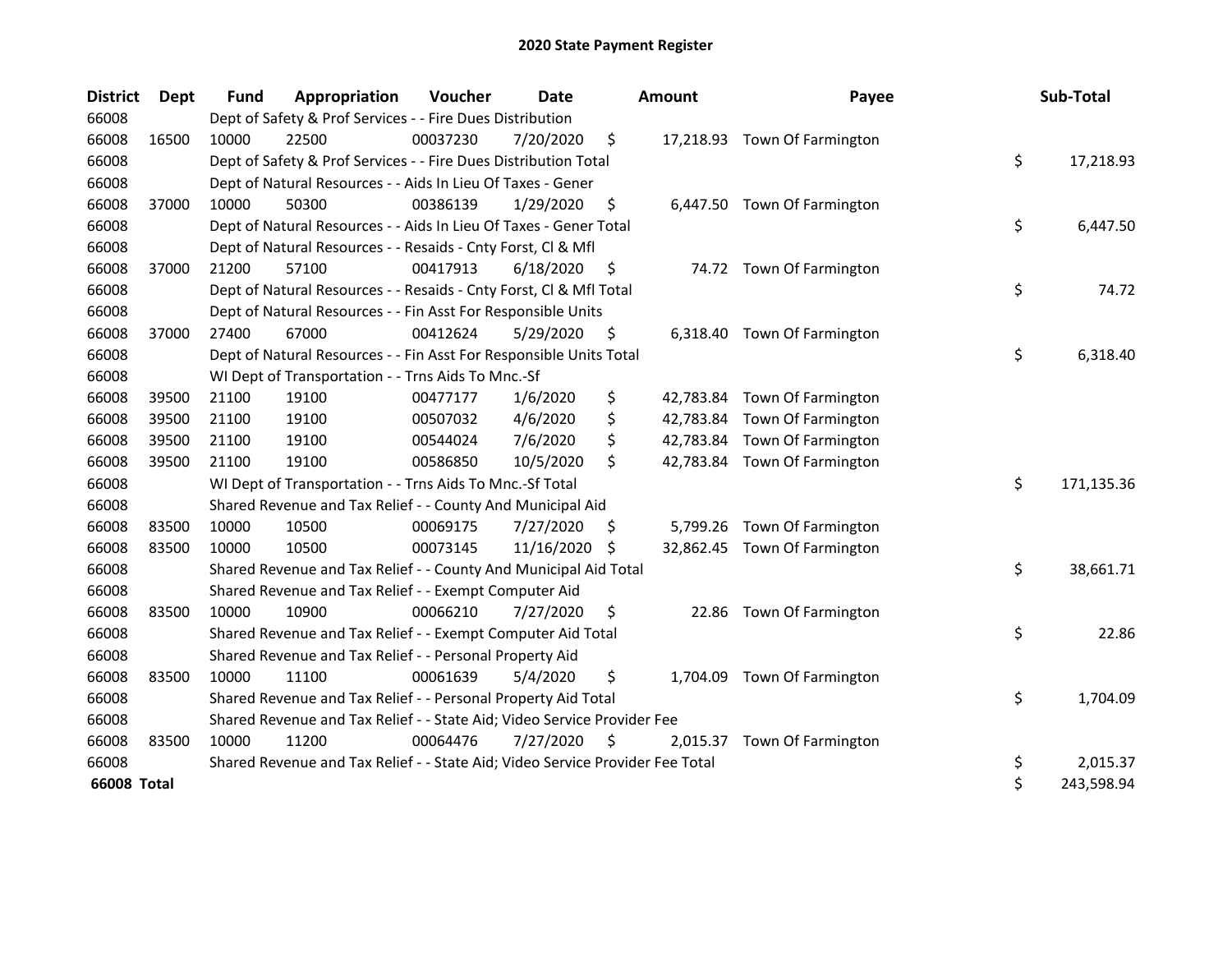| <b>District</b> | <b>Dept</b> | Fund  | Appropriation                                                                 | Voucher  | Date       |     | <b>Amount</b> | Payee                        | Sub-Total       |
|-----------------|-------------|-------|-------------------------------------------------------------------------------|----------|------------|-----|---------------|------------------------------|-----------------|
| 66010           |             |       | Dept of Safety & Prof Services - - Fire Dues Distribution                     |          |            |     |               |                              |                 |
| 66010           | 16500       | 10000 | 22500                                                                         | 00037231 | 7/20/2020  | \$  |               | 1,034.11 Town Of Germantown  |                 |
| 66010           |             |       | Dept of Safety & Prof Services - - Fire Dues Distribution Total               |          |            |     |               |                              | \$<br>1,034.11  |
| 66010           |             |       | Dept of Natural Resources - - Fin Asst For Responsible Units                  |          |            |     |               |                              |                 |
| 66010           | 37000       | 27400 | 67000                                                                         | 00413323 | 5/29/2020  | \$  |               | 394.55 Town Of Germantown    |                 |
| 66010           |             |       | Dept of Natural Resources - - Fin Asst For Responsible Units Total            |          |            |     |               |                              | \$<br>394.55    |
| 66010           |             |       | WI Dept of Transportation - - Trns Aids To Mnc.-Sf                            |          |            |     |               |                              |                 |
| 66010           | 39500       | 21100 | 19100                                                                         | 00477178 | 1/6/2020   | \$  | 2,930.22      | Town Of Germantown           |                 |
| 66010           | 39500       | 21100 | 19100                                                                         | 00507033 | 4/6/2020   | \$  |               | 2,930.22 Town Of Germantown  |                 |
| 66010           | 39500       | 21100 | 19100                                                                         | 00544025 | 7/6/2020   | \$  |               | 2,930.22 Town Of Germantown  |                 |
| 66010           | 39500       | 21100 | 19100                                                                         | 00586851 | 10/5/2020  | \$  |               | 2,930.22 Town Of Germantown  |                 |
| 66010           |             |       | WI Dept of Transportation - - Trns Aids To Mnc.-Sf Total                      |          |            |     |               |                              | \$<br>11,720.88 |
| 66010           |             |       | Elections Commission - - 2018 Hava Election Security                          |          |            |     |               |                              |                 |
| 66010           | 51000       | 22000 | 18200                                                                         | 00003360 | 6/24/2020  | \$  | 396.90        | Town Of Germantown           |                 |
| 66010           |             |       | Elections Commission - - 2018 Hava Election Security Total                    |          |            |     |               |                              | \$<br>396.90    |
| 66010           |             |       | Shared Revenue and Tax Relief - - County And Municipal Aid                    |          |            |     |               |                              |                 |
| 66010           | 83500       | 10000 | 10500                                                                         | 00069176 | 7/27/2020  | \$. |               | 2,069.02 Town Of Germantown  |                 |
| 66010           | 83500       | 10000 | 10500                                                                         | 00073146 | 11/16/2020 | S   |               | 11,724.47 Town Of Germantown |                 |
| 66010           |             |       | Shared Revenue and Tax Relief - - County And Municipal Aid Total              |          |            |     |               |                              | \$<br>13,793.49 |
| 66010           |             |       | Shared Revenue and Tax Relief - - Exempt Computer Aid                         |          |            |     |               |                              |                 |
| 66010           | 83500       | 10000 | 10900                                                                         | 00066211 | 7/27/2020  | \$. | 106.00        | Town Of Germantown           |                 |
| 66010           |             |       | Shared Revenue and Tax Relief - - Exempt Computer Aid Total                   |          |            |     |               |                              | \$<br>106.00    |
| 66010           |             |       | Shared Revenue and Tax Relief - - Personal Property Aid                       |          |            |     |               |                              |                 |
| 66010           | 83500       | 10000 | 11100                                                                         | 00061640 | 5/4/2020   | \$  |               | 544.65 Town Of Germantown    |                 |
| 66010           |             |       | Shared Revenue and Tax Relief - - Personal Property Aid Total                 |          |            |     |               |                              | \$<br>544.65    |
| 66010           |             |       | Shared Revenue and Tax Relief - - State Aid; Video Service Provider Fee       |          |            |     |               |                              |                 |
| 66010           | 83500       | 10000 | 11200                                                                         | 00064477 | 7/27/2020  | \$  | 156.71        | Town Of Germantown           |                 |
| 66010           |             |       | Shared Revenue and Tax Relief - - State Aid; Video Service Provider Fee Total |          |            |     |               |                              | \$<br>156.71    |
| 66010 Total     |             |       |                                                                               |          |            |     |               |                              | \$<br>28,147.29 |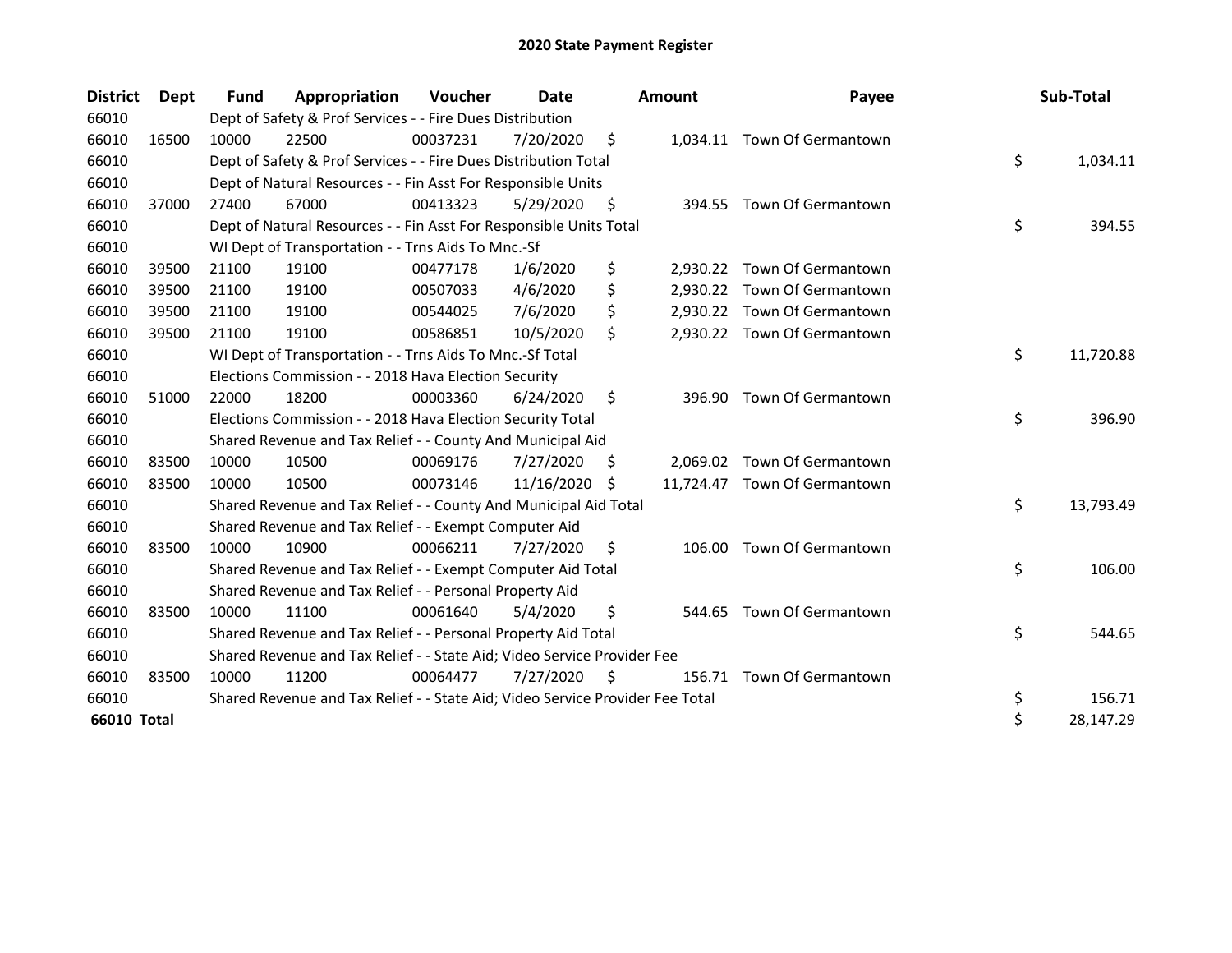| <b>District</b> | Dept  | Fund  | Appropriation                                                      | Voucher  | Date       | <b>Amount</b>   | Payee                      | Sub-Total        |
|-----------------|-------|-------|--------------------------------------------------------------------|----------|------------|-----------------|----------------------------|------------------|
| 66012           |       |       | Dept of Safety & Prof Services - - Fire Dues Distribution          |          |            |                 |                            |                  |
| 66012           | 16500 | 10000 | 22500                                                              | 00037232 | 7/20/2020  | \$              | 14,828.32 Town Of Hartford |                  |
| 66012           |       |       | Dept of Safety & Prof Services - - Fire Dues Distribution Total    |          |            |                 |                            | \$<br>14,828.32  |
| 66012           |       |       | Dept of Natural Resources - - Aids In Lieu Of Taxes - Gener        |          |            |                 |                            |                  |
| 66012           | 37000 | 10000 | 50300                                                              | 00386164 | 1/29/2020  | \$              | 147.16 Town Of Hartford    |                  |
| 66012           | 37000 | 10000 | 50300                                                              | 00386165 | 1/29/2020  | \$              | 9,109.02 Town Of Hartford  |                  |
| 66012           | 37000 | 10000 | 50300                                                              | 00404061 | 4/21/2020  | \$              | 545.52 Town Of Hartford    |                  |
| 66012           |       |       | Dept of Natural Resources - - Aids In Lieu Of Taxes - Gener Total  |          |            |                 |                            | \$<br>9,801.70   |
| 66012           |       |       | Dept of Natural Resources - - GPO -Federal Funds                   |          |            |                 |                            |                  |
| 66012           | 37000 | 21200 | 38100                                                              | 00394054 | 3/6/2020   | \$              | 7,585.30 Town Of Hartford  |                  |
| 66012           |       |       | Dept of Natural Resources - - GPO -Federal Funds Total             |          |            |                 |                            | \$<br>7,585.30   |
| 66012           |       |       | Dept of Natural Resources - - Enf A - Boating Enforcement          |          |            |                 |                            |                  |
| 66012           | 37000 | 21200 | 55000                                                              | 00394054 | 3/6/2020   | \$              | 15,540.61 Town Of Hartford |                  |
| 66012           |       |       | Dept of Natural Resources - - Enf A - Boating Enforcement Total    |          |            |                 |                            | \$<br>15,540.61  |
| 66012           |       |       | Dept of Natural Resources - - Resaids - Cnty Forst, Cl & Mfl       |          |            |                 |                            |                  |
| 66012           | 37000 | 21200 | 57100                                                              | 00417914 | 6/18/2020  | \$              | 26.78 Town Of Hartford     |                  |
| 66012           |       |       | Dept of Natural Resources - - Resaids - Cnty Forst, Cl & Mfl Total |          |            |                 |                            | \$<br>26.78      |
| 66012           |       |       | Dept of Natural Resources - - Aids In Lieu Of Taxes - Sum S        |          |            |                 |                            |                  |
| 66012           | 37000 | 21200 | 57900                                                              | 00404060 | 4/21/2020  | \$              | 105.97 Town Of Hartford    |                  |
| 66012           |       |       | Dept of Natural Resources - - Aids In Lieu Of Taxes - Sum S Total  |          |            |                 |                            | \$<br>105.97     |
| 66012           |       |       | Dept of Natural Resources - - Fin Asst For Responsible Units       |          |            |                 |                            |                  |
| 66012           | 37000 | 27400 | 67000                                                              | 00412617 | 5/29/2020  | \$              | 4,454.17 Town Of Hartford  |                  |
| 66012           |       |       | Dept of Natural Resources - - Fin Asst For Responsible Units Total |          |            |                 |                            | \$<br>4,454.17   |
| 66012           |       |       | WI Dept of Transportation - - Trns Aids To Mnc.-Sf                 |          |            |                 |                            |                  |
| 66012           | 39500 | 21100 | 19100                                                              | 00477179 | 1/6/2020   | \$              | 31,844.79 Town Of Hartford |                  |
| 66012           | 39500 | 21100 | 19100                                                              | 00507034 | 4/6/2020   | \$              | 31,844.79 Town Of Hartford |                  |
| 66012           | 39500 | 21100 | 19100                                                              | 00544026 | 7/6/2020   | \$              | 31,844.79 Town Of Hartford |                  |
| 66012           | 39500 | 21100 | 19100                                                              | 00586852 | 10/5/2020  | \$              | 31,844.79 Town Of Hartford |                  |
| 66012           |       |       | WI Dept of Transportation - - Trns Aids To Mnc.-Sf Total           |          |            |                 |                            | \$<br>127,379.16 |
| 66012           |       |       | Department of Justice - - Law Enforcement Train, Local             |          |            |                 |                            |                  |
| 66012           | 45500 | 10000 | 23100                                                              | 00091222 | 12/2/2020  | \$              | 480.00 Town Of Hartford    |                  |
| 66012           |       |       | Department of Justice - - Law Enforcement Train, Local Total       |          |            |                 |                            | \$<br>480.00     |
| 66012           |       |       | Department of Administration - - Federal Aid                       |          |            |                 |                            |                  |
| 66012           | 50500 | 10000 | 14200                                                              | 00135307 | 12/10/2020 | \$<br>53,872.00 | Town Of Hartford           |                  |
| 66012           | 50500 | 10000 | 14200                                                              | 00136599 | 12/17/2020 | \$<br>0.69      | Town Of Hartford           |                  |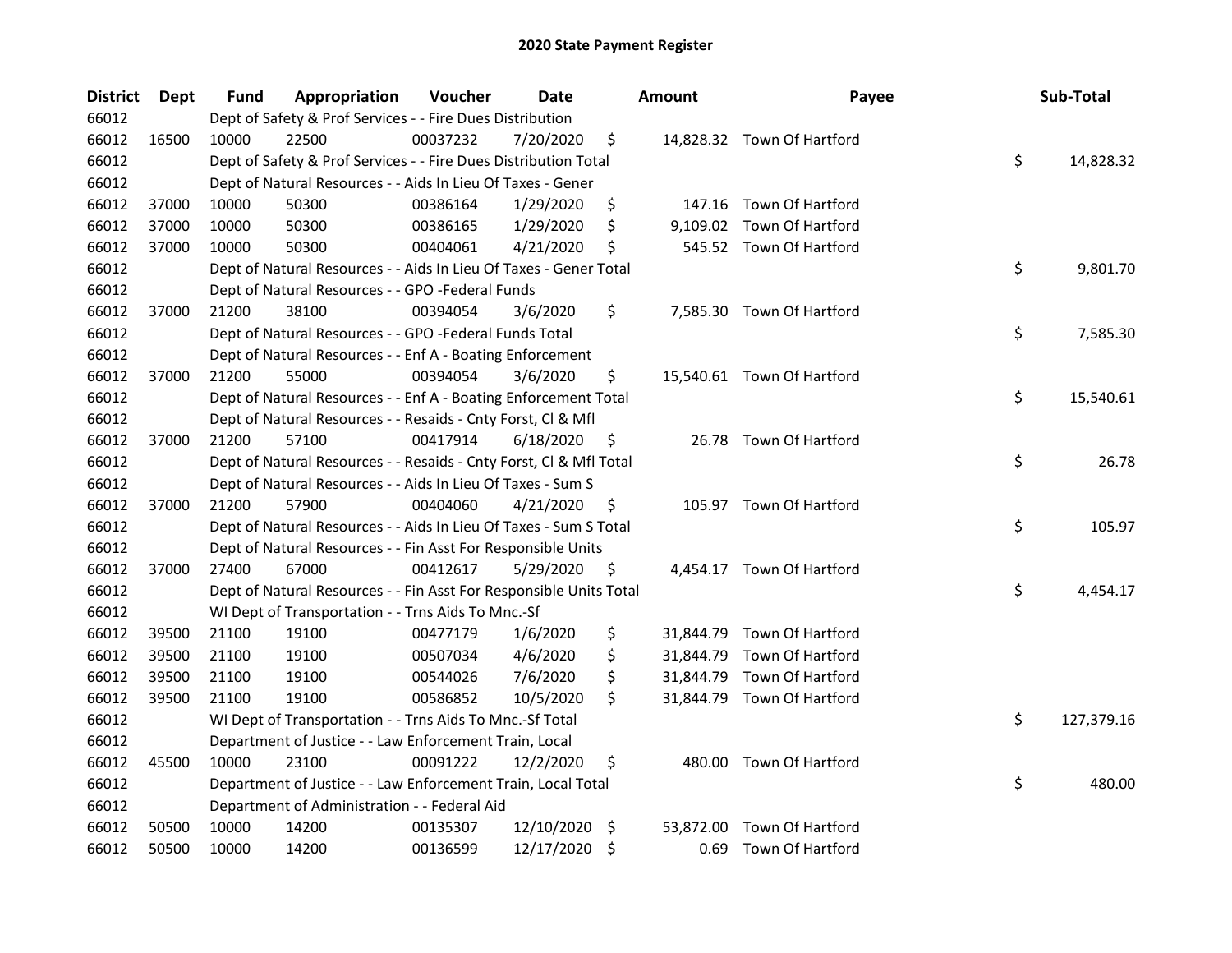| <b>District</b> | <b>Dept</b> | <b>Fund</b> | Appropriation                                                                 | Voucher  | Date       |     | <b>Amount</b> | Payee                      | Sub-Total        |
|-----------------|-------------|-------------|-------------------------------------------------------------------------------|----------|------------|-----|---------------|----------------------------|------------------|
| 66012           |             |             | Department of Administration - - Federal Aid Total                            |          |            |     |               |                            | \$<br>53,872.69  |
| 66012           |             |             | Elections Commission - - 2018 Hava Election Security                          |          |            |     |               |                            |                  |
| 66012           | 51000       | 22000       | 18200                                                                         | 00003631 | 6/30/2020  | \$  |               | 2,864.20 Town Of Hartford  |                  |
| 66012           |             |             | Elections Commission - - 2018 Hava Election Security Total                    |          |            |     |               |                            | \$<br>2,864.20   |
| 66012           |             |             | Shared Revenue and Tax Relief - - County And Municipal Aid                    |          |            |     |               |                            |                  |
| 66012           | 83500       | 10000       | 10500                                                                         | 00069177 | 7/27/2020  | S   |               | 6,981.83 Town Of Hartford  |                  |
| 66012           | 83500       | 10000       | 10500                                                                         | 00073147 | 11/16/2020 | -S  |               | 39,563.72 Town Of Hartford |                  |
| 66012           |             |             | Shared Revenue and Tax Relief - - County And Municipal Aid Total              |          |            |     |               |                            | \$<br>46,545.55  |
| 66012           |             |             | Shared Revenue and Tax Relief - - Exempt Computer Aid                         |          |            |     |               |                            |                  |
| 66012           | 83500       | 10000       | 10900                                                                         | 00066212 | 7/27/2020  | \$  |               | 255.66 Town Of Hartford    |                  |
| 66012           |             |             | Shared Revenue and Tax Relief - - Exempt Computer Aid Total                   |          |            |     |               |                            | \$<br>255.66     |
| 66012           |             |             | Shared Revenue and Tax Relief - - Utility Aid                                 |          |            |     |               |                            |                  |
| 66012           | 83500       | 10000       | 11000                                                                         | 00069177 | 7/27/2020  | \$  | 1,986.13      | Town Of Hartford           |                  |
| 66012           | 83500       | 10000       | 11000                                                                         | 00073147 | 11/16/2020 | S.  |               | 12,141.13 Town Of Hartford |                  |
| 66012           |             |             | Shared Revenue and Tax Relief - - Utility Aid Total                           |          |            |     |               |                            | \$<br>14,127.26  |
| 66012           |             |             | Shared Revenue and Tax Relief - - Personal Property Aid                       |          |            |     |               |                            |                  |
| 66012           | 83500       | 10000       | 11100                                                                         | 00061641 | 5/4/2020   | \$  |               | 495.56 Town Of Hartford    |                  |
| 66012           |             |             | Shared Revenue and Tax Relief - - Personal Property Aid Total                 |          |            |     |               |                            | \$<br>495.56     |
| 66012           |             |             | Shared Revenue and Tax Relief - - State Aid; Video Service Provider Fee       |          |            |     |               |                            |                  |
| 66012           | 83500       | 10000       | 11200                                                                         | 00064478 | 7/27/2020  | \$  | 3,758.49      | Town Of Hartford           |                  |
| 66012           |             |             | Shared Revenue and Tax Relief - - State Aid; Video Service Provider Fee Total |          |            |     |               |                            | \$<br>3,758.49   |
| 66012           |             |             | Shared Revenue and Tax Relief - - Payments For Municipal Svcs                 |          |            |     |               |                            |                  |
| 66012           | 83500       | 10000       | 50100                                                                         | 00054682 | 2/3/2020   | \$  | 287.88        | Town Of Hartford           |                  |
| 66012           |             |             | Shared Revenue and Tax Relief - - Payments For Municipal Svcs Total           |          |            |     |               |                            | \$<br>287.88     |
| 66012           |             |             | Shared Revenue and Tax Relief - - Lottery & Gaming Credit                     |          |            |     |               |                            |                  |
| 66012           | 83500       | 52100       | 36300                                                                         | 00055585 | 3/23/2020  | \$. | 2,151.00      | Town Of Hartford           |                  |
| 66012           |             |             | Shared Revenue and Tax Relief - - Lottery & Gaming Credit Total               |          |            |     |               |                            | \$<br>2,151.00   |
| 66012 Total     |             |             |                                                                               |          |            |     |               |                            | \$<br>304,560.30 |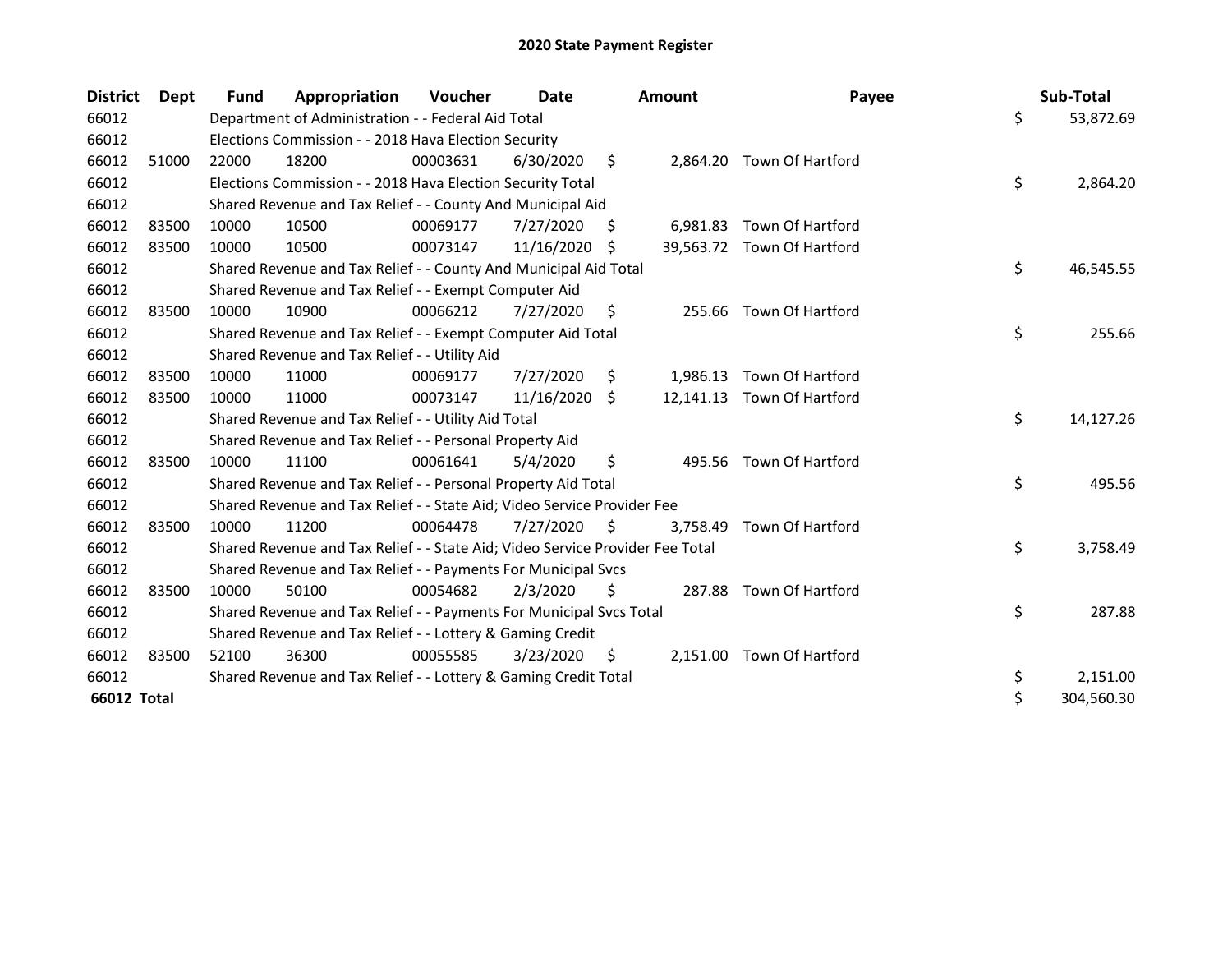| <b>District</b> | Dept  | <b>Fund</b> | Appropriation                                                                                     | Voucher  | <b>Date</b> |    | <b>Amount</b> | Payee                     | Sub-Total        |
|-----------------|-------|-------------|---------------------------------------------------------------------------------------------------|----------|-------------|----|---------------|---------------------------|------------------|
| 66014           |       |             | Dept of Safety & Prof Services - - Fire Dues Distribution                                         |          |             |    |               |                           |                  |
| 66014           | 16500 | 10000       | 22500                                                                                             | 00037233 | 7/20/2020   | \$ |               | 23,012.54 Town Of Jackson |                  |
| 66014           |       |             | Dept of Safety & Prof Services - - Fire Dues Distribution Total                                   |          |             |    |               |                           | \$<br>23,012.54  |
| 66014           |       |             | Dept of Natural Resources - - Aids In Lieu Of Taxes - Gener                                       |          |             |    |               |                           |                  |
| 66014           | 37000 | 10000       | 50300                                                                                             | 00386218 | 1/29/2020   | \$ |               | 3,402.15 Town Of Jackson  |                  |
| 66014           | 37000 | 10000       | 50300                                                                                             | 00386219 | 1/29/2020   | \$ | 25,052.11     | Town Of Jackson           |                  |
| 66014           | 37000 | 10000       | 50300                                                                                             | 00405179 | 4/21/2020   | \$ |               | 605.18 Town Of Jackson    |                  |
| 66014           |       |             | Dept of Natural Resources - - Aids In Lieu Of Taxes - Gener Total                                 |          |             |    |               |                           | \$<br>29,059.44  |
| 66014           |       |             | Dept of Natural Resources - - Gen Program Ops-State Funds                                         |          |             |    |               |                           |                  |
| 66014           | 37000 | 21200       | 16100                                                                                             | 00393723 | 3/18/2020   | \$ |               | 845.00 Town Of Jackson    |                  |
| 66014           |       |             | Dept of Natural Resources - - Gen Program Ops-State Funds Total                                   |          |             |    |               |                           | \$<br>845.00     |
| 66014           |       |             | Dept of Natural Resources - - Taxes & Assessmts-Conserv Fund                                      |          |             |    |               |                           |                  |
| 66014           | 37000 | 21200       | 16900                                                                                             | 00385867 | 1/29/2020   | \$ |               | 49.82 Town Of Jackson     |                  |
| 66014           |       |             | Dept of Natural Resources - - Taxes & Assessmts-Conserv Fund Total                                |          |             |    |               |                           | \$<br>49.82      |
| 66014           |       |             | Dept of Natural Resources - - Resaids - Cnty Forst, Cl & Mfl                                      |          |             |    |               |                           |                  |
| 66014           | 37000 | 21200       | 57100                                                                                             | 00417915 | 6/18/2020   | S  |               | 35.48 Town Of Jackson     |                  |
| 66014           |       |             | Dept of Natural Resources - - Resaids - Cnty Forst, Cl & Mfl Total                                |          |             |    |               |                           | \$<br>35.48      |
| 66014           |       |             | Dept of Natural Resources - - Aids In Lieu Of Taxes - Sum S                                       |          |             |    |               |                           |                  |
| 66014           | 37000 | 21200       | 57900                                                                                             | 00405178 | 4/21/2020   | \$ |               | 1,166.44 Town Of Jackson  |                  |
| 66014           |       |             | Dept of Natural Resources - - Aids In Lieu Of Taxes - Sum S Total                                 |          |             |    |               |                           | \$<br>1,166.44   |
| 66014           |       |             | Dept of Natural Resources - - Fin Asst For Responsible Units                                      |          |             |    |               |                           |                  |
| 66014           | 37000 | 27400       | 67000                                                                                             | 00413299 | 5/29/2020   | \$ |               | 7,647.04 Town Of Jackson  |                  |
| 66014           |       |             | Dept of Natural Resources - - Fin Asst For Responsible Units Total                                |          |             |    |               |                           | \$<br>7,647.04   |
| 66014           |       |             | WI Dept of Transportation - - Trns Aids To Mnc.-Sf                                                |          |             |    |               |                           |                  |
| 66014           | 39500 | 21100       | 19100                                                                                             | 00477180 | 1/6/2020    | \$ |               | 38,973.24 Town Of Jackson |                  |
| 66014           | 39500 | 21100       | 19100                                                                                             | 00507035 | 4/6/2020    | \$ |               | 38,973.24 Town Of Jackson |                  |
| 66014           | 39500 | 21100       | 19100                                                                                             | 00544027 | 7/6/2020    | \$ |               | 38,973.24 Town Of Jackson |                  |
| 66014           | 39500 | 21100       | 19100                                                                                             | 00586853 | 10/5/2020   | \$ |               | 38,973.24 Town Of Jackson |                  |
| 66014           |       |             | WI Dept of Transportation - - Trns Aids To Mnc.-Sf Total                                          |          |             |    |               |                           | \$<br>155,892.96 |
| 66014           |       |             | Elections Commission - - 2018 Hava Election Security                                              |          |             |    |               |                           |                  |
| 66014           | 51000 | 22000       | 18200                                                                                             | 00004338 | 8/27/2020   | \$ |               | 3,704.60 Town Of Jackson  |                  |
| 66014           |       |             | Elections Commission - - 2018 Hava Election Security Total                                        |          |             |    |               |                           | \$<br>3,704.60   |
| 66014           |       |             | Public Defender Board - - Transcript, Discovery and Records Provided to the Public Defender Board |          |             |    |               |                           |                  |
| 66014           | 55000 | 10000       | 10600                                                                                             | 00235676 | 2/21/2020   | \$ | 10.00         | Town Of Jackson           |                  |
| 66014           | 55000 | 10000       | 10600                                                                                             | 00235677 | 2/21/2020   | \$ |               | 10.00 Town Of Jackson     |                  |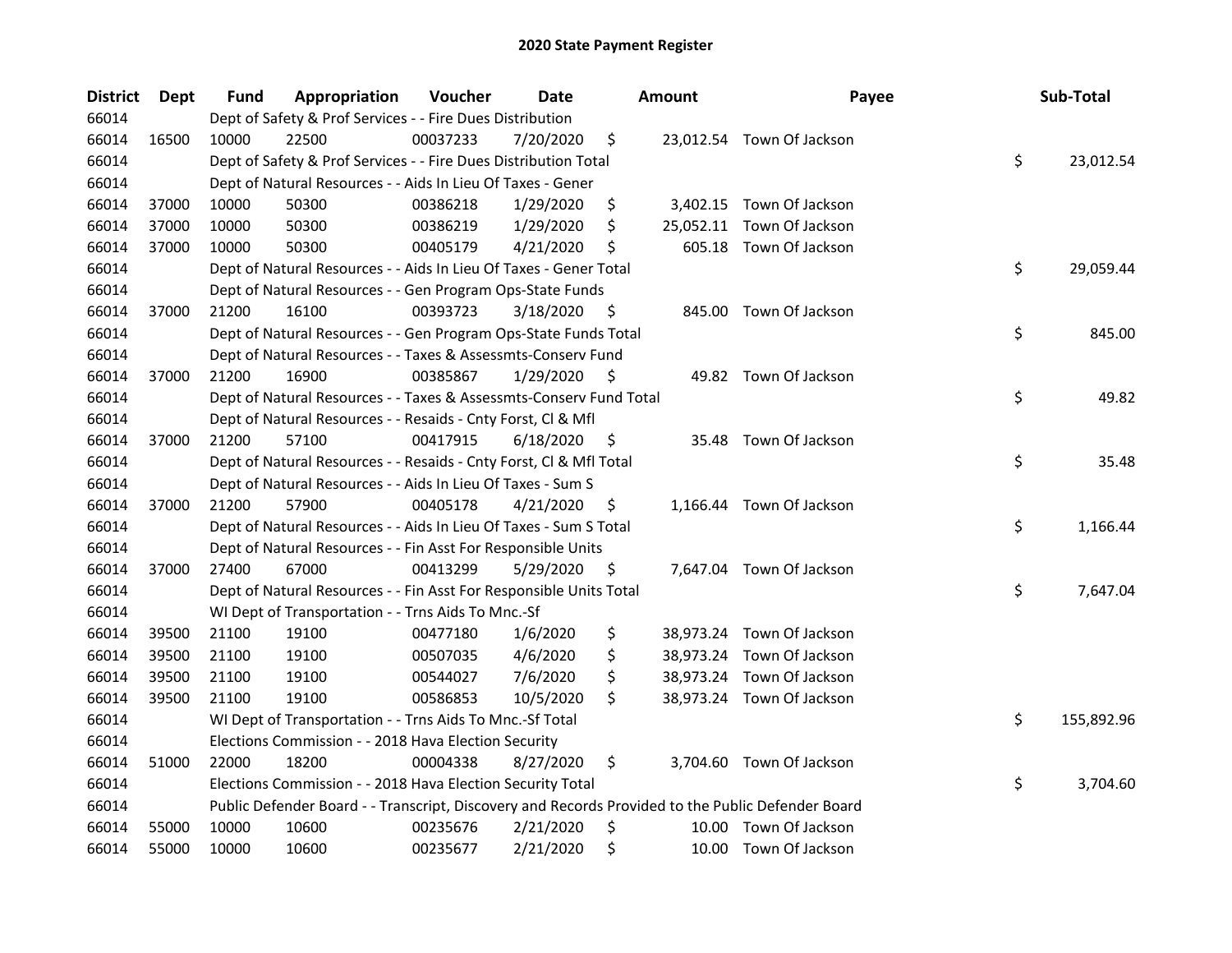| <b>District</b> | Dept  | <b>Fund</b> | Appropriation | Voucher  | <b>Date</b> | <b>Amount</b> | Payee           | Sub-Total |
|-----------------|-------|-------------|---------------|----------|-------------|---------------|-----------------|-----------|
| 66014           | 55000 | 10000       | 10600         | 00235678 | 2/21/2020   | \$<br>5.00    | Town Of Jackson |           |
| 66014           | 55000 | 10000       | 10600         | 00235680 | 2/21/2020   | \$<br>5.00    | Town Of Jackson |           |
| 66014           | 55000 | 10000       | 10600         | 00235681 | 2/21/2020   | \$<br>5.00    | Town Of Jackson |           |
| 66014           | 55000 | 10000       | 10600         | 00235682 | 2/21/2020   | \$<br>10.00   | Town Of Jackson |           |
| 66014           | 55000 | 10000       | 10600         | 00235808 | 2/21/2020   | \$<br>10.00   | Town Of Jackson |           |
| 66014           | 55000 | 10000       | 10600         | 00235809 | 2/21/2020   | \$<br>5.00    | Town Of Jackson |           |
| 66014           | 55000 | 10000       | 10600         | 00235810 | 2/21/2020   | \$<br>5.00    | Town Of Jackson |           |
| 66014           | 55000 | 10000       | 10600         | 00235811 | 2/21/2020   | \$<br>5.00    | Town Of Jackson |           |
| 66014           | 55000 | 10000       | 10600         | 00235813 | 2/21/2020   | \$<br>5.00    | Town Of Jackson |           |
| 66014           | 55000 | 10000       | 10600         | 00241277 | 4/1/2020    | \$<br>5.00    | Town Of Jackson |           |
| 66014           | 55000 | 10000       | 10600         | 00247397 | 5/13/2020   | \$<br>5.00    | Town Of Jackson |           |
| 66014           | 55000 | 10000       | 10600         | 00250082 | 6/8/2020    | \$<br>10.00   | Town Of Jackson |           |
| 66014           | 55000 | 10000       | 10600         | 00250083 | 6/8/2020    | \$<br>5.00    | Town Of Jackson |           |
| 66014           | 55000 | 10000       | 10600         | 00250084 | 6/8/2020    | \$<br>5.00    | Town Of Jackson |           |
| 66014           | 55000 | 10000       | 10600         | 00250085 | 6/8/2020    | \$<br>5.00    | Town Of Jackson |           |
| 66014           | 55000 | 10000       | 10600         | 00250086 | 6/8/2020    | \$<br>5.00    | Town Of Jackson |           |
| 66014           | 55000 | 10000       | 10600         | 00250088 | 6/8/2020    | \$<br>15.00   | Town Of Jackson |           |
| 66014           | 55000 | 10000       | 10600         | 00250089 | 6/8/2020    | \$<br>5.00    | Town Of Jackson |           |
| 66014           | 55000 | 10000       | 10600         | 00250090 | 6/8/2020    | \$<br>25.00   | Town Of Jackson |           |
| 66014           | 55000 | 10000       | 10600         | 00250092 | 6/8/2020    | \$<br>10.00   | Town Of Jackson |           |
| 66014           | 55000 | 10000       | 10600         | 00254034 | 6/30/2020   | \$<br>5.00    | Town Of Jackson |           |
| 66014           | 55000 | 10000       | 10600         | 00260301 | 9/2/2020    | \$<br>10.00   | Town Of Jackson |           |
| 66014           | 55000 | 10000       | 10600         | 00260302 | 9/2/2020    | \$<br>5.00    | Town Of Jackson |           |
| 66014           | 55000 | 10000       | 10600         | 00260303 | 9/2/2020    | \$<br>5.00    | Town Of Jackson |           |
| 66014           | 55000 | 10000       | 10600         | 00260304 | 9/2/2020    | \$<br>5.00    | Town Of Jackson |           |
| 66014           | 55000 | 10000       | 10600         | 00260305 | 9/2/2020    | \$<br>5.00    | Town Of Jackson |           |
| 66014           | 55000 | 10000       | 10600         | 00260306 | 9/2/2020    | \$<br>15.00   | Town Of Jackson |           |
| 66014           | 55000 | 10000       | 10600         | 00260307 | 9/2/2020    | \$<br>5.00    | Town Of Jackson |           |
| 66014           | 55000 | 10000       | 10600         | 00260308 | 9/2/2020    | \$<br>5.00    | Town Of Jackson |           |
| 66014           | 55000 | 10000       | 10600         | 00260309 | 9/2/2020    | \$<br>5.00    | Town Of Jackson |           |
| 66014           | 55000 | 10000       | 10600         | 00260310 | 9/2/2020    | \$<br>5.00    | Town Of Jackson |           |
| 66014           | 55000 | 10000       | 10600         | 00265191 | 10/23/2020  | \$<br>10.00   | Town Of Jackson |           |
| 66014           | 55000 | 10000       | 10600         | 00270656 | 12/11/2020  | \$<br>5.00    | Town Of Jackson |           |
| 66014           | 55000 | 10000       | 10600         | 00270657 | 12/11/2020  | \$<br>5.00    | Town Of Jackson |           |
| 66014           | 55000 | 10000       | 10600         | 00270659 | 12/11/2020  | \$<br>5.00    | Town Of Jackson |           |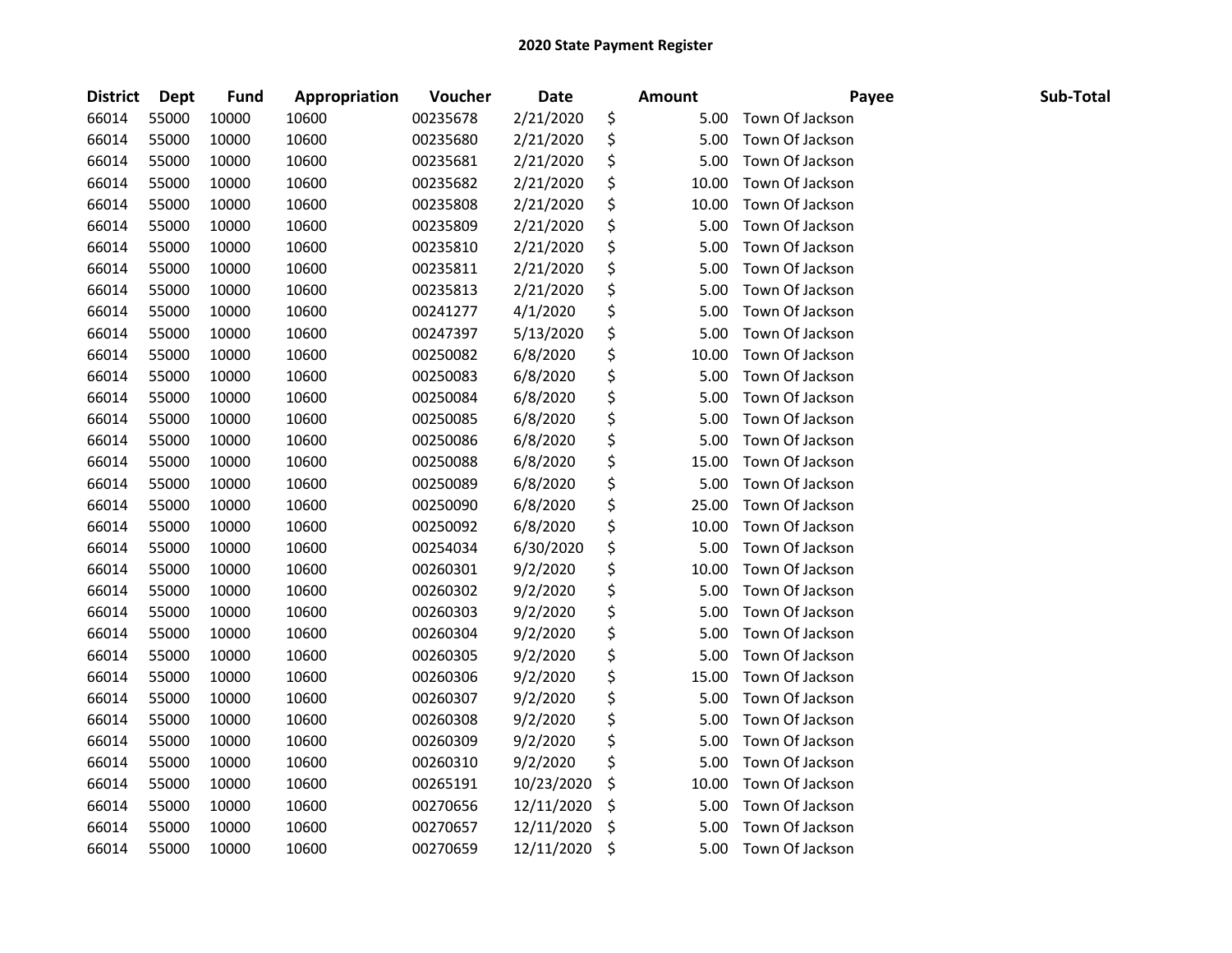| <b>District</b> | Dept  | <b>Fund</b> | Appropriation                                                                 | Voucher  | Date            |    | <b>Amount</b> | Payee                                                                                                   | Sub-Total       |
|-----------------|-------|-------------|-------------------------------------------------------------------------------|----------|-----------------|----|---------------|---------------------------------------------------------------------------------------------------------|-----------------|
| 66014           | 55000 | 10000       | 10600                                                                         | 00270660 | $12/11/2020$ \$ |    | 5.00          | Town Of Jackson                                                                                         |                 |
| 66014           | 55000 | 10000       | 10600                                                                         | 00270825 | 12/15/2020      | -S | 5.00          | Town Of Jackson                                                                                         |                 |
| 66014           |       |             |                                                                               |          |                 |    |               | Public Defender Board - - Transcript, Discovery and Records Provided to the Public Defender Board Total | \$<br>275.00    |
| 66014           |       |             | Shared Revenue and Tax Relief - - County And Municipal Aid                    |          |                 |    |               |                                                                                                         |                 |
| 66014           | 83500 | 10000       | 10500                                                                         | 00069178 | 7/27/2020       | S. | 6,826.50      | Town Of Jackson                                                                                         |                 |
| 66014           | 83500 | 10000       | 10500                                                                         | 00073148 | $11/16/2020$ \$ |    | 38,683.50     | Town Of Jackson                                                                                         |                 |
| 66014           |       |             | Shared Revenue and Tax Relief - - County And Municipal Aid Total              |          |                 |    |               |                                                                                                         | \$<br>45,510.00 |
| 66014           |       |             | Shared Revenue and Tax Relief - - Exempt Computer Aid                         |          |                 |    |               |                                                                                                         |                 |
| 66014           | 83500 | 10000       | 10900                                                                         | 00066213 | 7/27/2020       | \$ | 472.86        | Town Of Jackson                                                                                         |                 |
| 66014           |       |             | Shared Revenue and Tax Relief - - Exempt Computer Aid Total                   |          |                 |    |               |                                                                                                         | \$<br>472.86    |
| 66014           |       |             | Shared Revenue and Tax Relief - - Utility Aid                                 |          |                 |    |               |                                                                                                         |                 |
| 66014           | 83500 | 10000       | 11000                                                                         | 00069178 | 7/27/2020       | S. | 1,172.22      | Town Of Jackson                                                                                         |                 |
| 66014           | 83500 | 10000       | 11000                                                                         | 00073148 | $11/16/2020$ \$ |    |               | 7,797.52 Town Of Jackson                                                                                |                 |
| 66014           |       |             | Shared Revenue and Tax Relief - - Utility Aid Total                           |          |                 |    |               |                                                                                                         | \$<br>8,969.74  |
| 66014           |       |             | Shared Revenue and Tax Relief - - Personal Property Aid                       |          |                 |    |               |                                                                                                         |                 |
| 66014           | 83500 | 10000       | 11100                                                                         | 00061642 | 5/4/2020        | S. | 3,513.45      | Town Of Jackson                                                                                         |                 |
| 66014           |       |             | Shared Revenue and Tax Relief - - Personal Property Aid Total                 |          |                 |    |               |                                                                                                         | \$<br>3,513.45  |
| 66014           |       |             | Shared Revenue and Tax Relief - - State Aid; Video Service Provider Fee       |          |                 |    |               |                                                                                                         |                 |
| 66014           | 83500 | 10000       | 11200                                                                         | 00064479 | 7/27/2020       | S  | 2,513.80      | Town Of Jackson                                                                                         |                 |
| 66014           |       |             | Shared Revenue and Tax Relief - - State Aid; Video Service Provider Fee Total |          |                 |    |               |                                                                                                         | \$<br>2,513.80  |
| 66014 Total     |       |             |                                                                               |          |                 |    |               |                                                                                                         | 282,668.17      |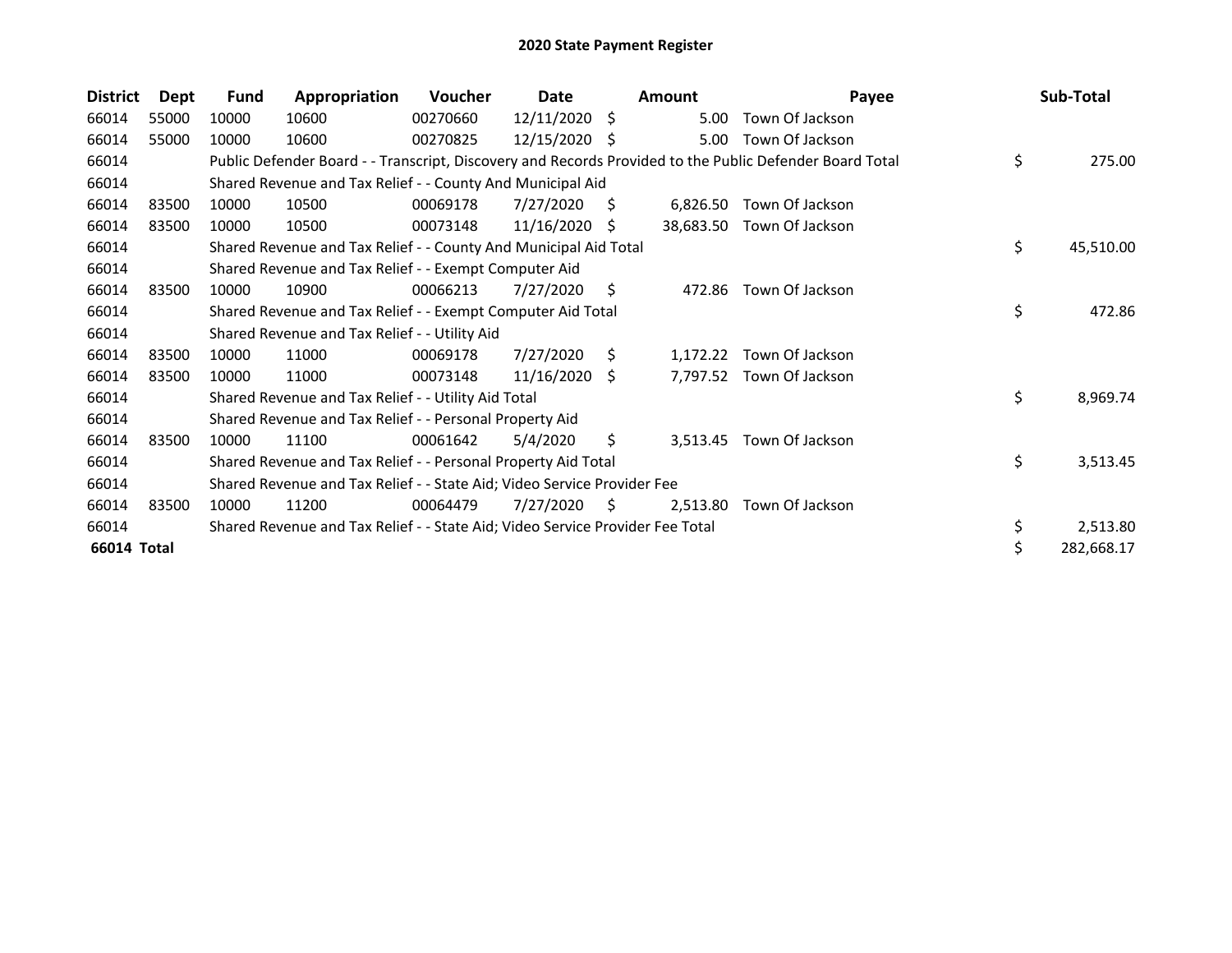| <b>District</b> | <b>Dept</b> | Fund  | Appropriation                                                      | Voucher  | Date          |     | <b>Amount</b> | Payee                      | Sub-Total       |
|-----------------|-------------|-------|--------------------------------------------------------------------|----------|---------------|-----|---------------|----------------------------|-----------------|
| 66016           |             |       | Dept of Safety & Prof Services - - Fire Dues Distribution          |          |               |     |               |                            |                 |
| 66016           | 16500       | 10000 | 22500                                                              | 00037234 | 7/20/2020     | \$  |               | 5,186.97 Town Of Kewaskum  |                 |
| 66016           |             |       | Dept of Safety & Prof Services - - Fire Dues Distribution Total    |          |               |     |               |                            | \$<br>5,186.97  |
| 66016           |             |       | Dept of Natural Resources - - Aids In Lieu Of Taxes - Gener        |          |               |     |               |                            |                 |
| 66016           | 37000       | 10000 | 50300                                                              | 00386159 | 1/29/2020     | \$  |               | 3,114.80 Town Of Kewaskum  |                 |
| 66016           | 37000       | 10000 | 50300                                                              | 00386160 | 1/29/2020     | \$  |               | 20,764.63 Town Of Kewaskum |                 |
| 66016           |             |       | Dept of Natural Resources - - Aids In Lieu Of Taxes - Gener Total  |          |               |     |               |                            | \$<br>23,879.43 |
| 66016           |             |       | Dept of Natural Resources - - Resaids - Cnty Forst, Cl & Mfl       |          |               |     |               |                            |                 |
| 66016           | 37000       | 21200 | 57100                                                              | 00417916 | 6/18/2020     | \$  | 48.60         | Town Of Kewaskum           |                 |
| 66016           |             |       | Dept of Natural Resources - - Resaids - Cnty Forst, Cl & Mfl Total |          |               |     |               |                            | \$<br>48.60     |
| 66016           |             |       | Dept of Natural Resources - - Aids In Lieu Of Taxes - Sum S        |          |               |     |               |                            |                 |
| 66016           | 37000       | 21200 | 57900                                                              | 00403967 | 4/21/2020     | \$  |               | 2,541.12 Town Of Kewaskum  |                 |
| 66016           |             |       | Dept of Natural Resources - - Aids In Lieu Of Taxes - Sum S Total  |          |               |     |               |                            | \$<br>2,541.12  |
| 66016           |             |       | Dept of Natural Resources - - Fin Asst For Responsible Units       |          |               |     |               |                            |                 |
| 66016           | 37000       | 27400 | 67000                                                              | 00412678 | 5/29/2020     | \$  |               | 6,761.12 Town Of Kewaskum  |                 |
| 66016           |             |       | Dept of Natural Resources - - Fin Asst For Responsible Units Total |          |               |     |               |                            | \$<br>6,761.12  |
| 66016           |             |       | WI Dept of Transportation - - Trns Aids To Mnc.-Sf                 |          |               |     |               |                            |                 |
| 66016           | 39500       | 21100 | 19100                                                              | 00477181 | 1/6/2020      | \$  |               | 24,998.85 Town Of Kewaskum |                 |
| 66016           | 39500       | 21100 | 19100                                                              | 00507036 | 4/6/2020      | \$  |               | 24,998.85 Town Of Kewaskum |                 |
| 66016           | 39500       | 21100 | 19100                                                              | 00544028 | 7/6/2020      | \$  |               | 24,998.85 Town Of Kewaskum |                 |
| 66016           | 39500       | 21100 | 19100                                                              | 00586854 | 10/5/2020     | \$  |               | 24,998.85 Town Of Kewaskum |                 |
| 66016           |             |       | WI Dept of Transportation - - Trns Aids To Mnc.-Sf Total           |          |               |     |               |                            | \$<br>99,995.40 |
| 66016           |             |       | Department of Administration - - Federal Aid                       |          |               |     |               |                            |                 |
| 66016           | 50500       | 10000 | 14200                                                              | 00132304 | 11/13/2020    | -\$ |               | 2,901.01 Town Of Kewaskum  |                 |
| 66016           | 50500       | 10000 | 14200                                                              | 00135308 | 12/10/2020 \$ |     |               | 2,088.74 Town Of Kewaskum  |                 |
| 66016           |             |       | Department of Administration - - Federal Aid Total                 |          |               |     |               |                            | \$<br>4,989.75  |
| 66016           |             |       | Elections Commission - - 2018 Hava Election Security               |          |               |     |               |                            |                 |
| 66016           | 51000       | 22000 | 18200                                                              | 00003597 | 6/30/2020     | \$  |               | 1,061.30 Town Of Kewaskum  |                 |
| 66016           |             |       | Elections Commission - - 2018 Hava Election Security Total         |          |               |     |               |                            | \$<br>1,061.30  |
| 66016           |             |       | Shared Revenue and Tax Relief - - County And Municipal Aid         |          |               |     |               |                            |                 |
| 66016           | 83500       | 10000 | 10500                                                              | 00069179 | 7/27/2020     | \$  |               | 3,598.57 Town Of Kewaskum  |                 |
| 66016           | 83500       | 10000 | 10500                                                              | 00073149 | 11/16/2020    | \$  |               | 20,391.87 Town Of Kewaskum |                 |
| 66016           |             |       | Shared Revenue and Tax Relief - - County And Municipal Aid Total   |          |               |     |               |                            | \$<br>23,990.44 |
| 66016           |             |       | Shared Revenue and Tax Relief - - Exempt Computer Aid              |          |               |     |               |                            |                 |
| 66016           | 83500       | 10000 | 10900                                                              | 00066214 | 7/27/2020     | \$  |               | 245.27 Town Of Kewaskum    |                 |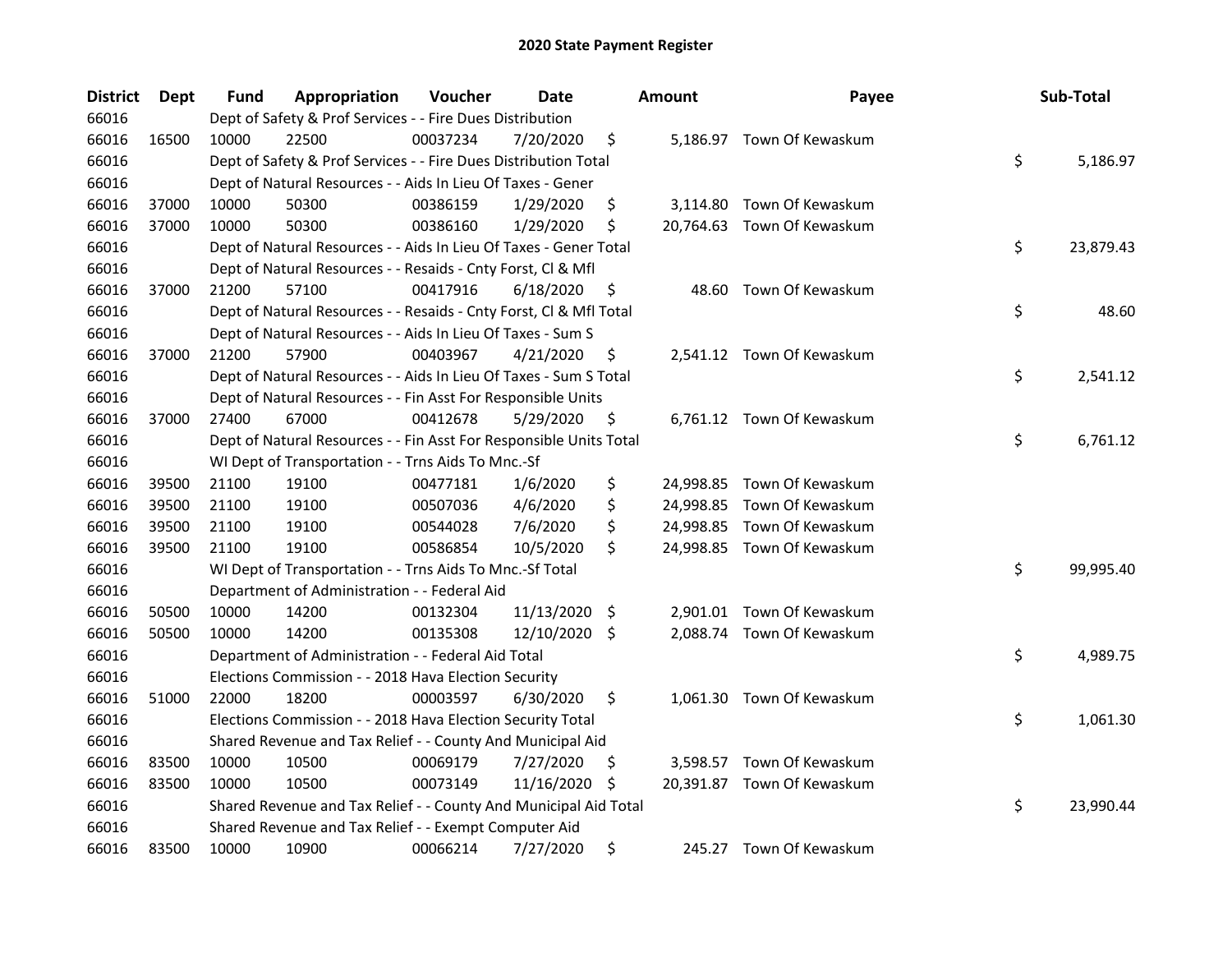| <b>District</b> | Dept  | <b>Fund</b> | Appropriation                                                       | <b>Voucher</b> | Date     | <b>Amount</b> | Payee            | Sub-Total  |
|-----------------|-------|-------------|---------------------------------------------------------------------|----------------|----------|---------------|------------------|------------|
| 66016           |       |             | Shared Revenue and Tax Relief - - Exempt Computer Aid Total         |                |          |               |                  | 245.27     |
| 66016           |       |             | Shared Revenue and Tax Relief - - Personal Property Aid             |                |          |               |                  |            |
| 66016           | 83500 | 10000       | 11100                                                               | 00061643       | 5/4/2020 | 5.517.34      | Town Of Kewaskum |            |
| 66016           |       |             | Shared Revenue and Tax Relief - - Personal Property Aid Total       |                |          |               |                  | 5,517.34   |
| 66016           |       |             | Shared Revenue and Tax Relief - - Payments For Municipal Svcs       |                |          |               |                  |            |
| 66016           | 83500 | 10000       | 50100                                                               | 00054672       | 2/3/2020 | 53.54         | Town Of Kewaskum |            |
| 66016           |       |             | Shared Revenue and Tax Relief - - Payments For Municipal Svcs Total |                |          |               |                  | 53.54      |
| 66016 Total     |       |             |                                                                     |                |          |               |                  | 174,270.28 |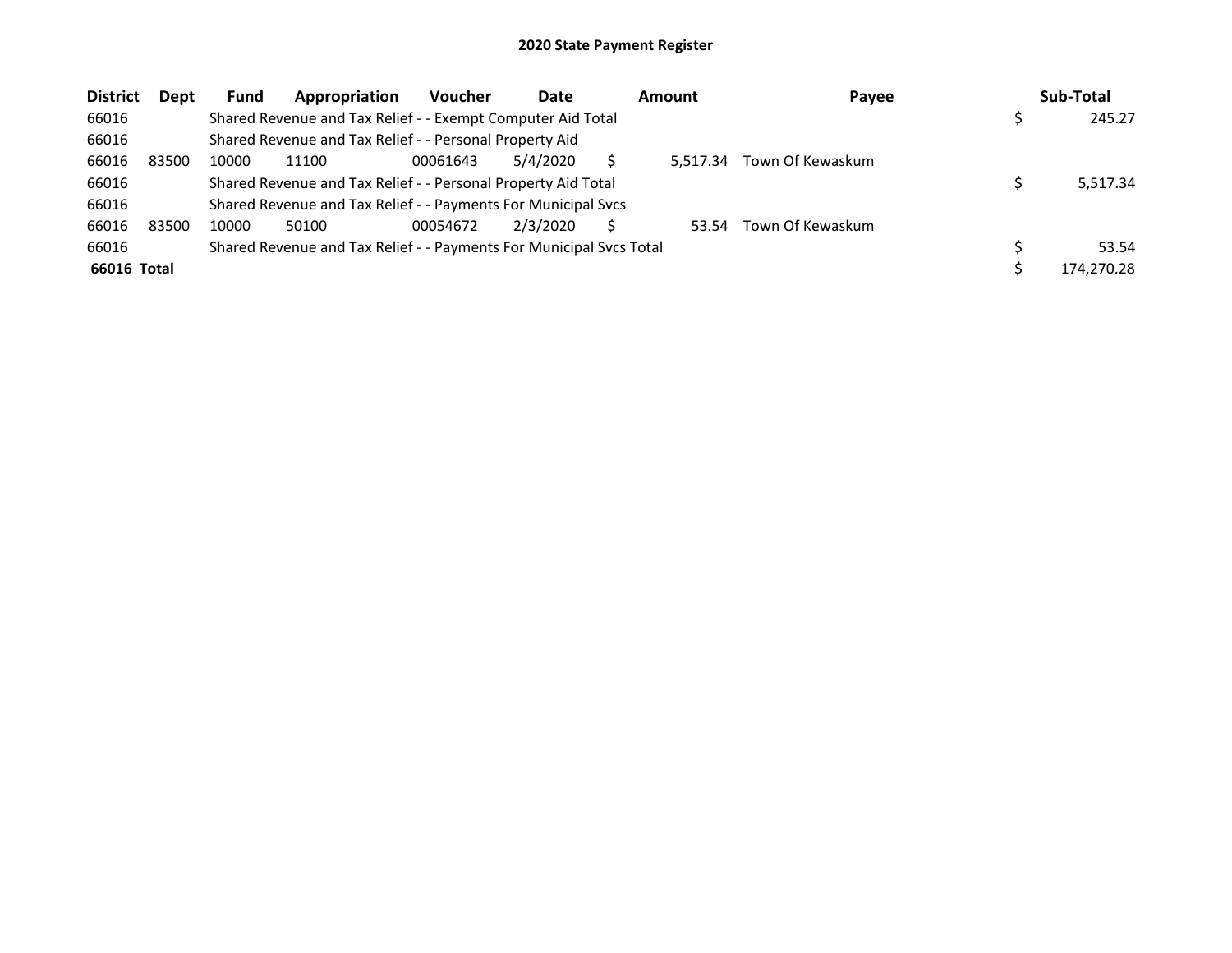| <b>District</b> | Dept  | Fund  | Appropriation                                                      | Voucher  | Date       |     | <b>Amount</b> |                        | Payee | Sub-Total        |
|-----------------|-------|-------|--------------------------------------------------------------------|----------|------------|-----|---------------|------------------------|-------|------------------|
| 66018           |       |       | Dept of Safety & Prof Services - - Fire Dues Distribution          |          |            |     |               |                        |       |                  |
| 66018           | 16500 | 10000 | 22500                                                              | 00037235 | 7/20/2020  | \$  |               | 23,432.19 Town Of Polk |       |                  |
| 66018           |       |       | Dept of Safety & Prof Services - - Fire Dues Distribution Total    |          |            |     |               |                        |       | \$<br>23,432.19  |
| 66018           |       |       | Dept of Natural Resources - - Aids In Lieu Of Taxes - Gener        |          |            |     |               |                        |       |                  |
| 66018           | 37000 | 10000 | 50300                                                              | 00386154 | 1/29/2020  | \$  |               | 4,135.44 Town Of Polk  |       |                  |
| 66018           | 37000 | 10000 | 50300                                                              | 00386155 | 1/29/2020  | \$  |               | 86,632.46 Town Of Polk |       |                  |
| 66018           |       |       | Dept of Natural Resources - - Aids In Lieu Of Taxes - Gener Total  |          |            |     |               |                        |       | \$<br>90,767.90  |
| 66018           |       |       | Dept of Natural Resources - - Resaids - Cnty Forst, Cl & Mfl       |          |            |     |               |                        |       |                  |
| 66018           | 37000 | 21200 | 57100                                                              | 00417917 | 6/18/2020  | \$  |               | 41.51 Town Of Polk     |       |                  |
| 66018           |       |       | Dept of Natural Resources - - Resaids - Cnty Forst, Cl & Mfl Total |          |            |     |               |                        |       | \$<br>41.51      |
| 66018           |       |       | Dept of Natural Resources - - Fin Asst For Responsible Units       |          |            |     |               |                        |       |                  |
| 66018           | 37000 | 27400 | 67000                                                              | 00413218 | 5/29/2020  | \$. |               | 4,005.75 Town Of Polk  |       |                  |
| 66018           |       |       | Dept of Natural Resources - - Fin Asst For Responsible Units Total |          |            |     |               |                        |       | \$<br>4,005.75   |
| 66018           |       |       | Dept of Natural Resources - - Recycling Consolidation Grants       |          |            |     |               |                        |       |                  |
| 66018           | 37000 | 27400 | 67300                                                              | 00413218 | 5/29/2020  | \$, |               | 1,019.20 Town Of Polk  |       |                  |
| 66018           |       |       | Dept of Natural Resources - - Recycling Consolidation Grants Total |          |            |     |               |                        |       | \$<br>1,019.20   |
| 66018           |       |       | WI Dept of Transportation - - Trns Aids To Mnc.-Sf                 |          |            |     |               |                        |       |                  |
| 66018           | 39500 | 21100 | 19100                                                              | 00477182 | 1/6/2020   | \$  | 38,217.69     | Town Of Polk           |       |                  |
| 66018           | 39500 | 21100 | 19100                                                              | 00507037 | 4/6/2020   | \$  | 38,217.69     | Town Of Polk           |       |                  |
| 66018           | 39500 | 21100 | 19100                                                              | 00544029 | 7/6/2020   | \$  | 38,217.69     | Town Of Polk           |       |                  |
| 66018           | 39500 | 21100 | 19100                                                              | 00586855 | 10/5/2020  | \$  |               | 38,217.69 Town Of Polk |       |                  |
| 66018           |       |       | WI Dept of Transportation - - Trns Aids To Mnc.-Sf Total           |          |            |     |               |                        |       | \$<br>152,870.76 |
| 66018           |       |       | Department of Administration - - Federal Aid                       |          |            |     |               |                        |       |                  |
| 66018           | 50500 | 10000 | 14200                                                              | 00126765 | 8/12/2020  | \$  |               | 3,605.53 Town Of Polk  |       |                  |
| 66018           | 50500 | 10000 | 14200                                                              | 00130255 | 10/2/2020  | \$  |               | 3,642.19 Town Of Polk  |       |                  |
| 66018           | 50500 | 10000 | 14200                                                              | 00132305 | 11/13/2020 | S.  |               | 19,589.24 Town Of Polk |       |                  |
| 66018           | 50500 | 10000 | 14200                                                              | 00135309 | 12/10/2020 | \$  |               | 24,751.82 Town Of Polk |       |                  |
| 66018           |       |       | Department of Administration - - Federal Aid Total                 |          |            |     |               |                        |       | \$<br>51,588.78  |
| 66018           |       |       | Elections Commission - - 2018 Hava Election Security               |          |            |     |               |                        |       |                  |
| 66018           | 51000 | 22000 | 18200                                                              | 00003612 | 6/30/2020  | \$  |               | 3,248.10 Town Of Polk  |       |                  |
| 66018           |       |       | Elections Commission - - 2018 Hava Election Security Total         |          |            |     |               |                        |       | \$<br>3,248.10   |
| 66018           |       |       | Shared Revenue and Tax Relief - - County And Municipal Aid         |          |            |     |               |                        |       |                  |
| 66018           | 83500 | 10000 | 10500                                                              | 00069180 | 7/27/2020  | \$. |               | 7,584.22 Town Of Polk  |       |                  |
| 66018           | 83500 | 10000 | 10500                                                              | 00073150 | 11/16/2020 | \$, |               | 42,977.24 Town Of Polk |       |                  |
| 66018           |       |       | Shared Revenue and Tax Relief - - County And Municipal Aid Total   |          |            |     |               |                        |       | \$<br>50,561.46  |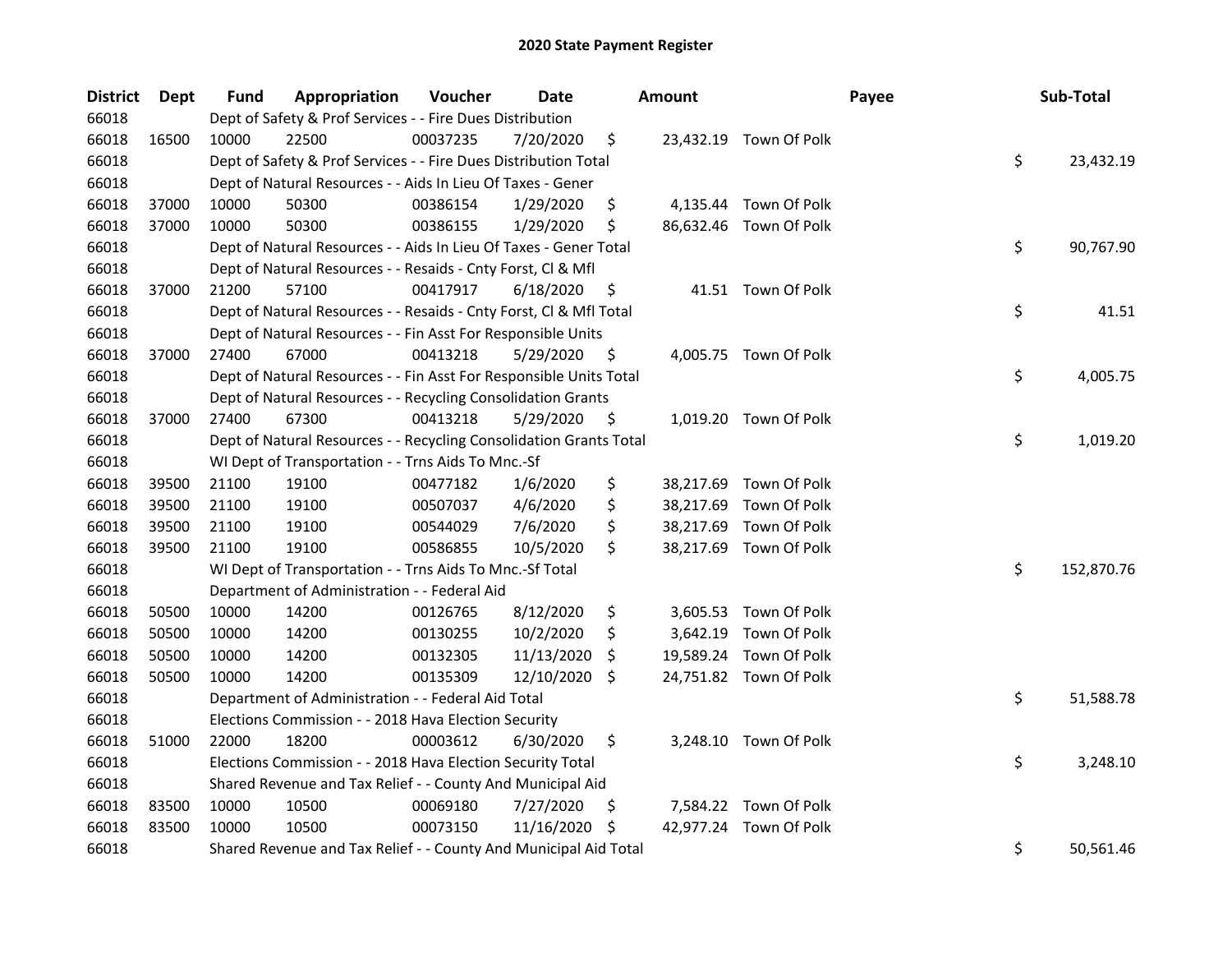| <b>District</b> | Dept  | Fund  | Appropriation                                                                 | <b>Voucher</b> | Date            |    | <b>Amount</b> |              | Payee | Sub-Total        |
|-----------------|-------|-------|-------------------------------------------------------------------------------|----------------|-----------------|----|---------------|--------------|-------|------------------|
| 66018           |       |       | Shared Revenue and Tax Relief - - Exempt Computer Aid                         |                |                 |    |               |              |       |                  |
| 66018           | 83500 | 10000 | 10900                                                                         | 00066215       | 7/27/2020       | S  | 408.43        | Town Of Polk |       |                  |
| 66018           |       |       | Shared Revenue and Tax Relief - - Exempt Computer Aid Total                   |                |                 |    |               |              |       | \$<br>408.43     |
| 66018           |       |       | Shared Revenue and Tax Relief - - Utility Aid                                 |                |                 |    |               |              |       |                  |
| 66018           | 83500 | 10000 | 11000                                                                         | 00069180       | 7/27/2020       | S. | 1,614.48      | Town Of Polk |       |                  |
| 66018           | 83500 | 10000 | 11000                                                                         | 00073150       | $11/16/2020$ \$ |    | 10,229.84     | Town Of Polk |       |                  |
| 66018           |       |       | Shared Revenue and Tax Relief - - Utility Aid Total                           |                |                 |    |               |              |       | \$<br>11,844.32  |
| 66018           |       |       | Shared Revenue and Tax Relief - - Personal Property Aid                       |                |                 |    |               |              |       |                  |
| 66018           | 83500 | 10000 | 11100                                                                         | 00061644       | 5/4/2020        | S. | 2.334.48      | Town Of Polk |       |                  |
| 66018           |       |       | Shared Revenue and Tax Relief - - Personal Property Aid Total                 |                |                 |    |               |              |       | \$<br>2,334.48   |
| 66018           |       |       | Shared Revenue and Tax Relief - - State Aid; Video Service Provider Fee       |                |                 |    |               |              |       |                  |
| 66018           | 83500 | 10000 | 11200                                                                         | 00064480       | 7/27/2020       | S  | 4.923.67      | Town Of Polk |       |                  |
| 66018           |       |       | Shared Revenue and Tax Relief - - State Aid; Video Service Provider Fee Total |                |                 |    |               |              |       | \$<br>4,923.67   |
| 66018 Total     |       |       |                                                                               |                |                 |    |               |              |       | \$<br>397,046.55 |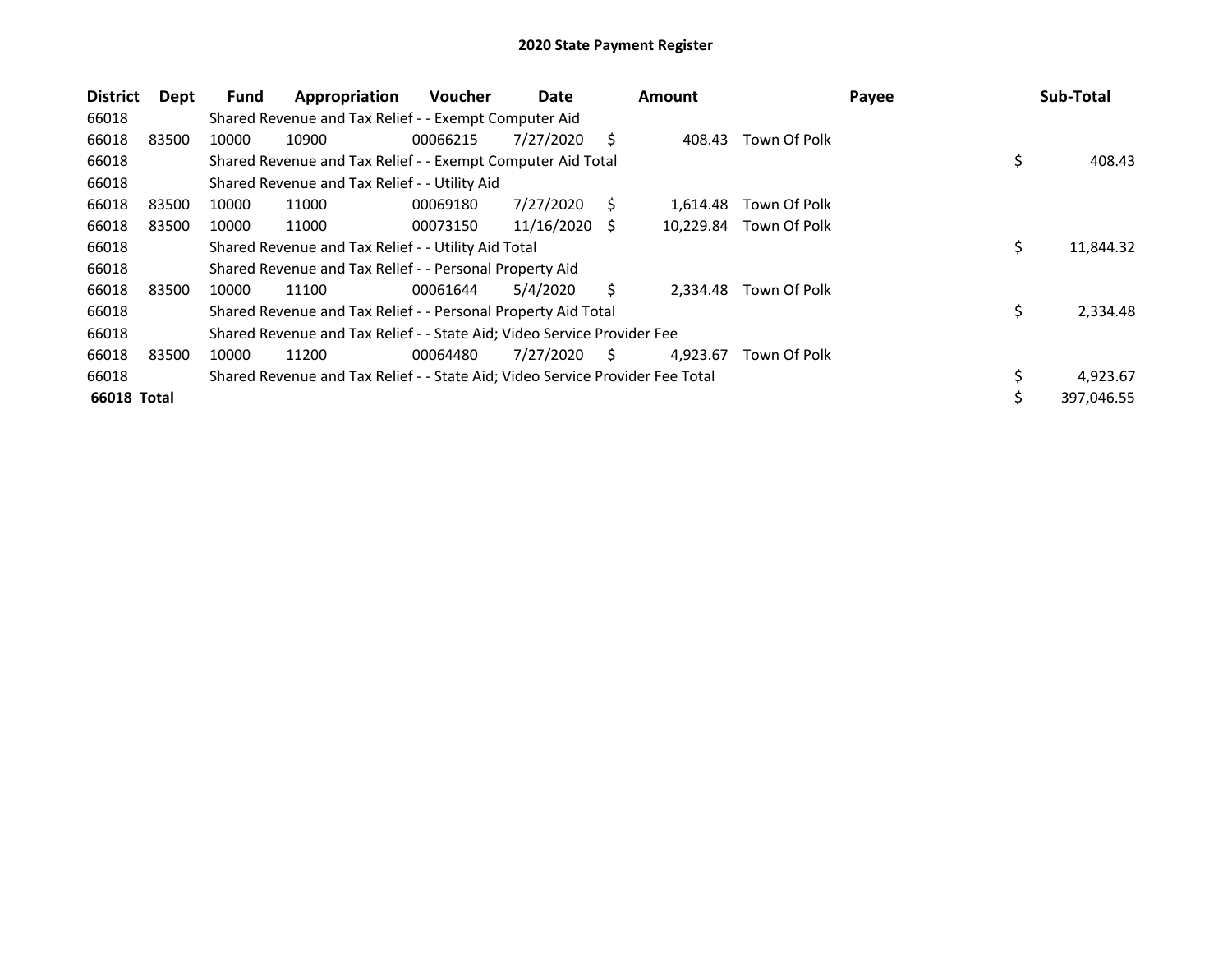| <b>District</b> | Dept  | Fund  | Appropriation                                                      | Voucher  | Date       |      | <b>Amount</b> | Payee                     | Sub-Total        |
|-----------------|-------|-------|--------------------------------------------------------------------|----------|------------|------|---------------|---------------------------|------------------|
| 66022           |       |       | Dept of Safety & Prof Services - - Fire Dues Distribution          |          |            |      |               |                           |                  |
| 66022           | 16500 | 10000 | 22500                                                              | 00037236 | 7/20/2020  | \$   |               | 21,824.63 Town Of Trenton |                  |
| 66022           |       |       | Dept of Safety & Prof Services - - Fire Dues Distribution Total    |          |            |      |               |                           | \$<br>21,824.63  |
| 66022           |       |       | Dept of Natural Resources - - Resaids - Cnty Forst, Cl & Mfl       |          |            |      |               |                           |                  |
| 66022           | 37000 | 21200 | 57100                                                              | 00417918 | 6/18/2020  | \$   |               | 92.30 Town Of Trenton     |                  |
| 66022           |       |       | Dept of Natural Resources - - Resaids - Cnty Forst, Cl & Mfl Total |          |            |      |               |                           | \$<br>92.30      |
| 66022           |       |       | Dept of Natural Resources - - Fin Asst For Responsible Units       |          |            |      |               |                           |                  |
| 66022           | 37000 | 27400 | 67000                                                              | 00413221 | 5/29/2020  | \$   |               | 15,656.95 Town Of Trenton |                  |
| 66022           |       |       | Dept of Natural Resources - - Fin Asst For Responsible Units Total |          |            |      |               |                           | \$<br>15,656.95  |
| 66022           |       |       | WI Dept of Transportation - - Trns Aids To Mnc.-Sf                 |          |            |      |               |                           |                  |
| 66022           | 39500 | 21100 | 19100                                                              | 00477183 | 1/6/2020   | \$   |               | 43,631.37 Town Of Trenton |                  |
| 66022           | 39500 | 21100 | 19100                                                              | 00507038 | 4/6/2020   | \$   |               | 43,631.37 Town Of Trenton |                  |
| 66022           | 39500 | 21100 | 19100                                                              | 00544030 | 7/6/2020   | \$   |               | 43,631.37 Town Of Trenton |                  |
| 66022           | 39500 | 21100 | 19100                                                              | 00586856 | 10/5/2020  | \$   |               | 43,631.37 Town Of Trenton |                  |
| 66022           |       |       | WI Dept of Transportation - - Trns Aids To Mnc.-Sf Total           |          |            |      |               |                           | \$<br>174,525.48 |
| 66022           |       |       | Department of Administration - - Federal Aid                       |          |            |      |               |                           |                  |
| 66022           | 50500 | 10000 | 14200                                                              | 00132306 | 11/13/2020 | - \$ |               | 2,846.21 Town Of Trenton  |                  |
| 66022           | 50500 | 10000 | 14200                                                              | 00135310 | 12/10/2020 | -S   |               | 10,019.62 Town Of Trenton |                  |
| 66022           |       |       | Department of Administration - - Federal Aid Total                 |          |            |      |               |                           | \$<br>12,865.83  |
| 66022           |       |       | Elections Commission - - 2018 Hava Election Security               |          |            |      |               |                           |                  |
| 66022           | 51000 | 22000 | 18200                                                              | 00004393 | 9/9/2020   | \$   |               | 3,794.80 Town Of Trenton  |                  |
| 66022           |       |       | Elections Commission - - 2018 Hava Election Security Total         |          |            |      |               |                           | \$<br>3,794.80   |
| 66022           |       |       | Shared Revenue and Tax Relief - - County And Municipal Aid         |          |            |      |               |                           |                  |
| 66022           | 83500 | 10000 | 10500                                                              | 00069181 | 7/27/2020  | \$,  |               | 8,565.22 Town Of Trenton  |                  |
| 66022           | 83500 | 10000 | 10500                                                              | 00073151 | 11/16/2020 | \$   |               | 48,536.23 Town Of Trenton |                  |
| 66022           |       |       | Shared Revenue and Tax Relief - - County And Municipal Aid Total   |          |            |      |               |                           | \$<br>57,101.45  |
| 66022           |       |       | Shared Revenue and Tax Relief - - Exempt Computer Aid              |          |            |      |               |                           |                  |
| 66022           | 83500 | 10000 | 10900                                                              | 00066216 | 7/27/2020  | \$   |               | 53.00 Town Of Trenton     |                  |
| 66022           |       |       | Shared Revenue and Tax Relief - - Exempt Computer Aid Total        |          |            |      |               |                           | \$<br>53.00      |
| 66022           |       |       | Shared Revenue and Tax Relief - - Utility Aid                      |          |            |      |               |                           |                  |
| 66022           | 83500 | 10000 | 11000                                                              | 00069181 | 7/27/2020  | \$   |               | 740.43 Town Of Trenton    |                  |
| 66022           | 83500 | 10000 | 11000                                                              | 00073151 | 11/16/2020 | \$   |               | 4,405.78 Town Of Trenton  |                  |
| 66022           |       |       | Shared Revenue and Tax Relief - - Utility Aid Total                |          |            |      |               |                           | \$<br>5,146.21   |
| 66022           |       |       | Shared Revenue and Tax Relief - - Personal Property Aid            |          |            |      |               |                           |                  |
| 66022           | 83500 | 10000 | 11100                                                              | 00061645 | 5/4/2020   | \$   |               | 3,896.26 Town Of Trenton  |                  |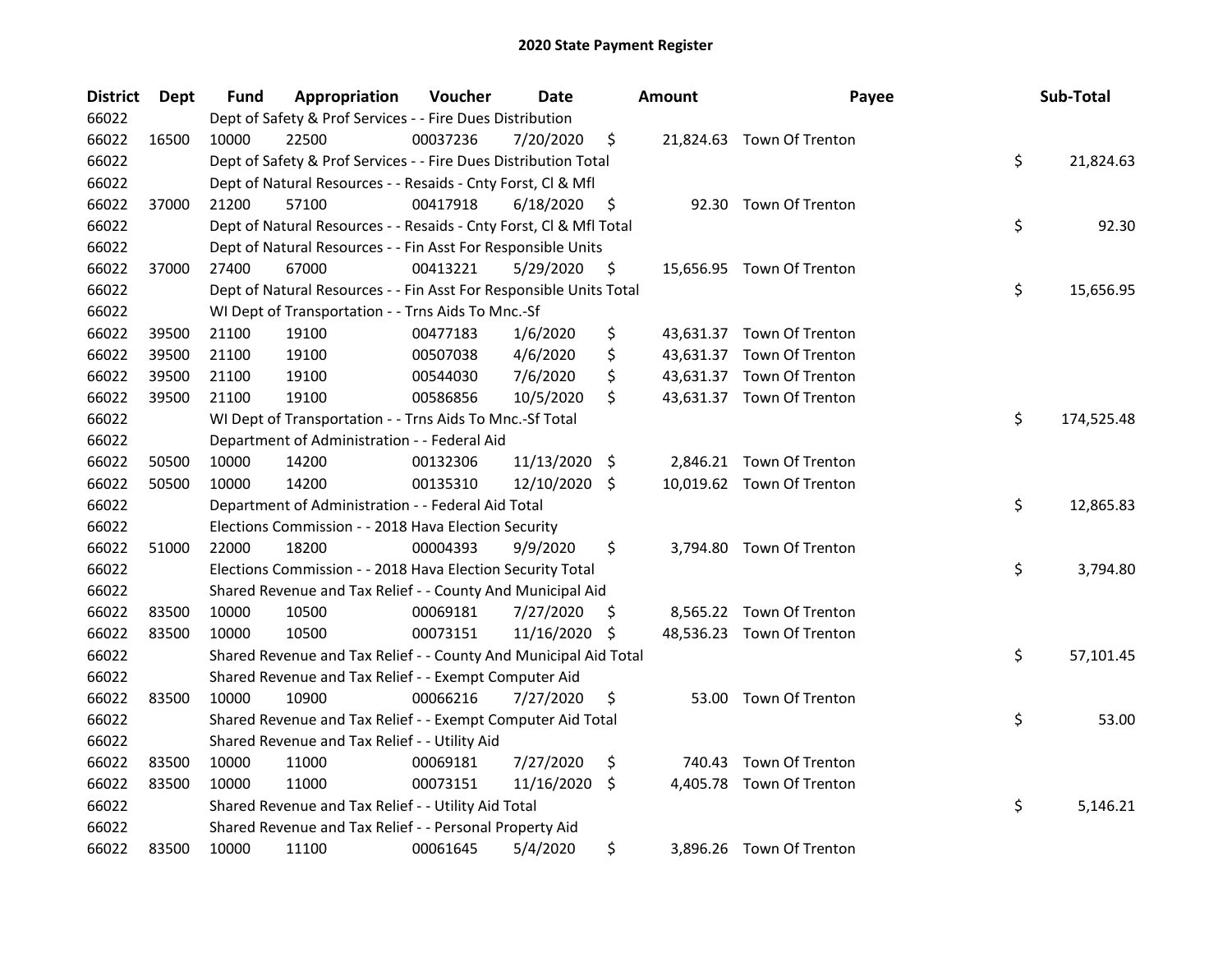| District Dept | Fund | <b>Appropriation</b>                                          | Voucher | Date | Amount | Payee | Sub-Total  |
|---------------|------|---------------------------------------------------------------|---------|------|--------|-------|------------|
| 66022         |      | Shared Revenue and Tax Relief - - Personal Property Aid Total |         |      |        |       | 3,896.26   |
| 66022 Total   |      |                                                               |         |      |        |       | 294,956.91 |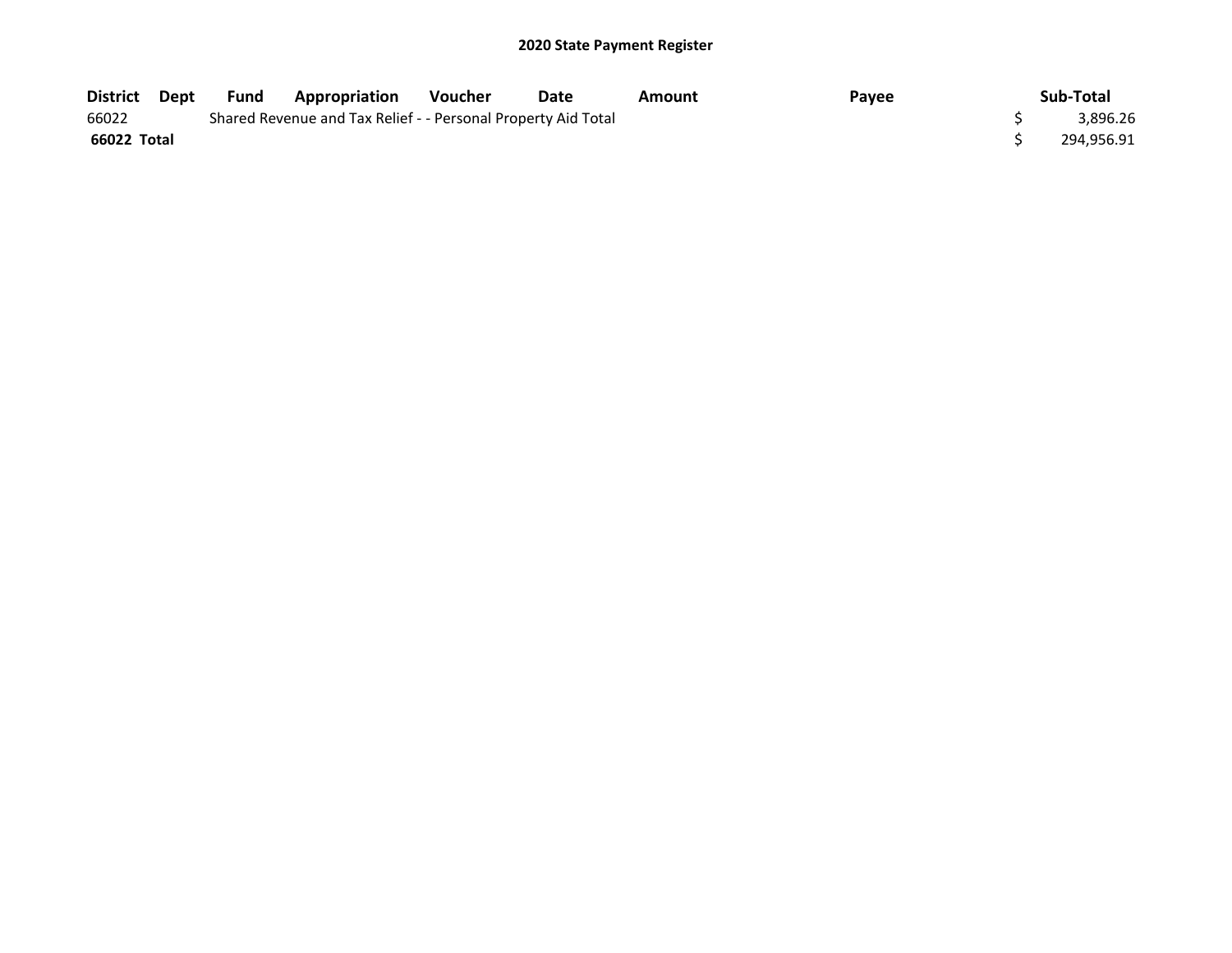| <b>District</b> | <b>Dept</b> | Fund  | Appropriation                                                        | Voucher  | <b>Date</b> |     | <b>Amount</b> | Payee                   | Sub-Total        |
|-----------------|-------------|-------|----------------------------------------------------------------------|----------|-------------|-----|---------------|-------------------------|------------------|
| 66024           |             |       | Dept of Safety & Prof Services - - Fire Dues Distribution            |          |             |     |               |                         |                  |
| 66024           | 16500       | 10000 | 22500                                                                | 00037237 | 7/20/2020   | \$  |               | 10,171.79 Town Of Wayne |                  |
| 66024           |             |       | Dept of Safety & Prof Services - - Fire Dues Distribution Total      |          |             |     |               |                         | \$<br>10,171.79  |
| 66024           |             |       | Dept of Natural Resources - - Aids In Lieu Of Taxes - Gener          |          |             |     |               |                         |                  |
| 66024           | 37000       | 10000 | 50300                                                                | 00386225 | 1/29/2020   | \$  |               | 1,672.69 Town Of Wayne  |                  |
| 66024           | 37000       | 10000 | 50300                                                                | 00405315 | 4/21/2020   | \$  | 1,455.59      | Town Of Wayne           |                  |
| 66024           |             |       | Dept of Natural Resources - - Aids In Lieu Of Taxes - Gener Total    |          |             |     |               |                         | \$<br>3,128.28   |
| 66024           |             |       | Dept of Natural Resources - - Resaids - Cnty Forst, Cl & Mfl         |          |             |     |               |                         |                  |
| 66024           | 37000       | 21200 | 57100                                                                | 00417919 | 6/18/2020   | \$  |               | 106.11 Town Of Wayne    |                  |
| 66024           |             |       | Dept of Natural Resources - - Resaids - Cnty Forst, Cl & Mfl Total   |          |             |     |               |                         | \$<br>106.11     |
| 66024           |             |       | Dept of Natural Resources - - Aids In Lieu Of Taxes - Sum S          |          |             |     |               |                         |                  |
| 66024           | 37000       | 21200 | 57900                                                                | 00405314 | 4/21/2020   | \$  |               | 782.30 Town Of Wayne    |                  |
| 66024           |             |       | Dept of Natural Resources - - Aids In Lieu Of Taxes - Sum S Total    |          |             |     |               |                         | \$<br>782.30     |
| 66024           |             |       | Dept of Natural Resources - - Fin Asst For Responsible Units         |          |             |     |               |                         |                  |
| 66024           | 37000       | 27400 | 67000                                                                | 00412577 | 5/29/2020   | \$  |               | 4,922.88 Town Of Wayne  |                  |
| 66024           |             |       | Dept of Natural Resources - - Fin Asst For Responsible Units Total   |          |             |     |               |                         | \$<br>4,922.88   |
| 66024           |             |       | WI Dept of Transportation - - Trns Aids To Mnc.-Sf                   |          |             |     |               |                         |                  |
| 66024           | 39500       | 21100 | 19100                                                                | 00477184 | 1/6/2020    | \$  | 35,652.68     | Town Of Wayne           |                  |
| 66024           | 39500       | 21100 | 19100                                                                | 00507039 | 4/6/2020    | \$  | 35,652.68     | Town Of Wayne           |                  |
| 66024           | 39500       | 21100 | 19100                                                                | 00544031 | 7/6/2020    | \$  | 35,652.68     | Town Of Wayne           |                  |
| 66024           | 39500       | 21100 | 19100                                                                | 00586857 | 10/5/2020   | \$  |               | 35,652.69 Town Of Wayne |                  |
| 66024           |             |       | WI Dept of Transportation - - Trns Aids To Mnc.-Sf Total             |          |             |     |               |                         | \$<br>142,610.73 |
| 66024           |             |       | WI Dept of Transportation - - Supplemental Transportation Aids       |          |             |     |               |                         |                  |
| 66024           | 39500       | 21100 | 19600                                                                | 00477589 | 1/6/2020    | \$  |               | 23,417.17 Town Of Wayne |                  |
| 66024           |             |       | WI Dept of Transportation - - Supplemental Transportation Aids Total |          |             |     |               |                         | \$<br>23,417.17  |
| 66024           |             |       | Elections Commission - - 2018 Hava Election Security                 |          |             |     |               |                         |                  |
| 66024           | 51000       | 22000 | 18200                                                                | 00003486 | 6/30/2020   | \$  |               | 1,780.70 Town Of Wayne  |                  |
| 66024           |             |       | Elections Commission - - 2018 Hava Election Security Total           |          |             |     |               |                         | \$<br>1,780.70   |
| 66024           |             |       | Shared Revenue and Tax Relief - - County And Municipal Aid           |          |             |     |               |                         |                  |
| 66024           | 83500       | 10000 | 10500                                                                | 00069182 | 7/27/2020   | \$  |               | 3,072.66 Town Of Wayne  |                  |
| 66024           | 83500       | 10000 | 10500                                                                | 00073152 | 11/16/2020  | \$. |               | 17,411.77 Town Of Wayne |                  |
| 66024           |             |       | Shared Revenue and Tax Relief - - County And Municipal Aid Total     |          |             |     |               |                         | \$<br>20,484.43  |
| 66024           |             |       | Shared Revenue and Tax Relief - - Exempt Computer Aid                |          |             |     |               |                         |                  |
| 66024           | 83500       | 10000 | 10900                                                                | 00066217 | 7/27/2020   | \$  | 139.26        | Town Of Wayne           |                  |
| 66024           |             |       | Shared Revenue and Tax Relief - - Exempt Computer Aid Total          |          |             |     |               |                         | \$<br>139.26     |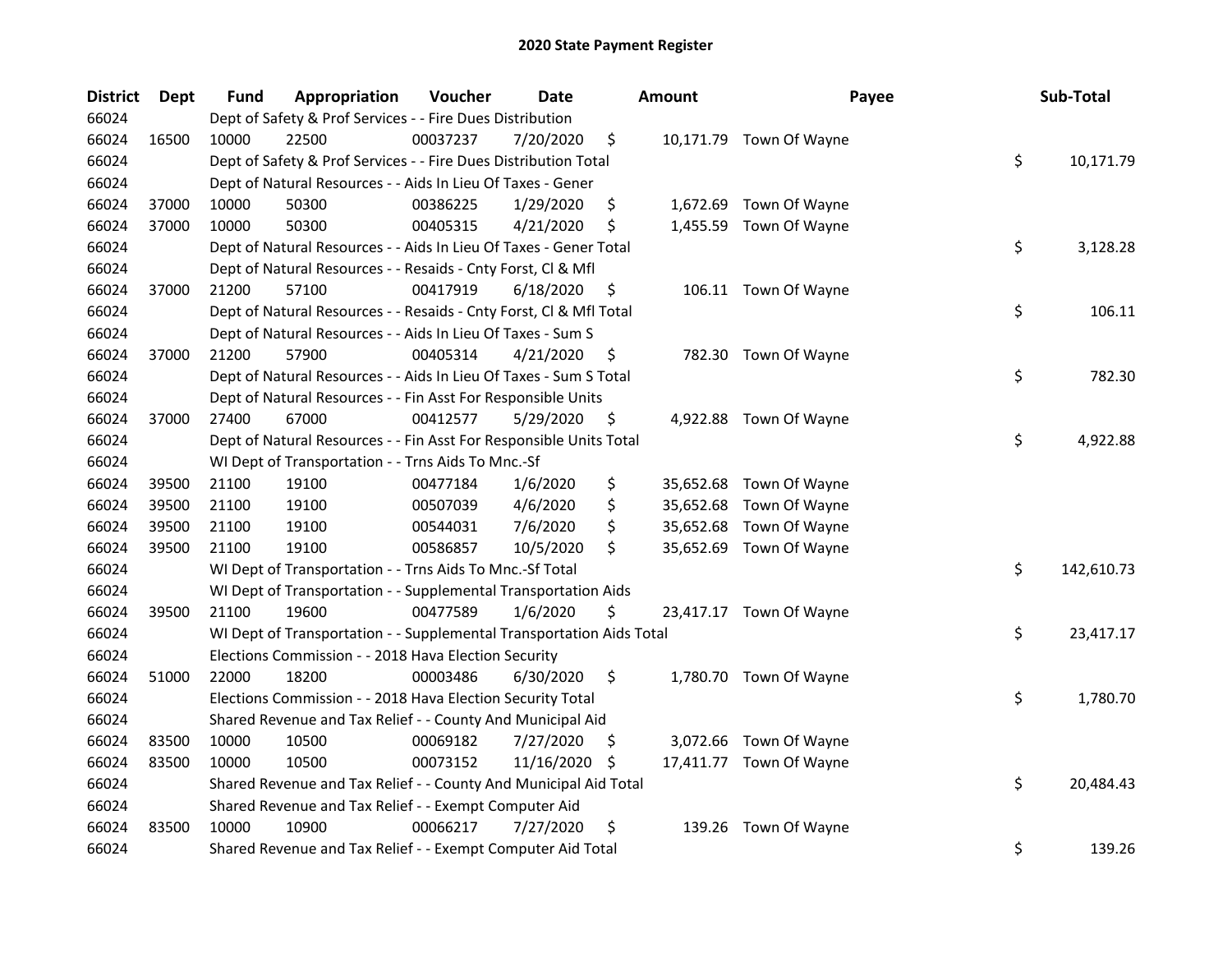| <b>District</b> | Dept  | <b>Fund</b> | Appropriation                                                 | <b>Voucher</b> | Date       |     | <b>Amount</b> | Payee         | Sub-Total  |
|-----------------|-------|-------------|---------------------------------------------------------------|----------------|------------|-----|---------------|---------------|------------|
| 66024           |       |             | Shared Revenue and Tax Relief - - Utility Aid                 |                |            |     |               |               |            |
| 66024           | 83500 | 10000       | 11000                                                         | 00069182       | 7/27/2020  |     | 1.66          | Town Of Wayne |            |
| 66024           | 83500 | 10000       | 11000                                                         | 00073152       | 11/16/2020 | - S | 16.57         | Town Of Wayne |            |
| 66024           |       |             | Shared Revenue and Tax Relief - - Utility Aid Total           |                |            |     |               |               | 18.23      |
| 66024           |       |             | Shared Revenue and Tax Relief - - Personal Property Aid       |                |            |     |               |               |            |
| 66024           | 83500 | 10000       | 11100                                                         | 00061646       | 5/4/2020   |     | 471.55        | Town Of Wayne |            |
| 66024           |       |             | Shared Revenue and Tax Relief - - Personal Property Aid Total |                |            |     |               |               | 471.55     |
| 66024 Total     |       |             |                                                               |                |            |     |               |               | 208,033.43 |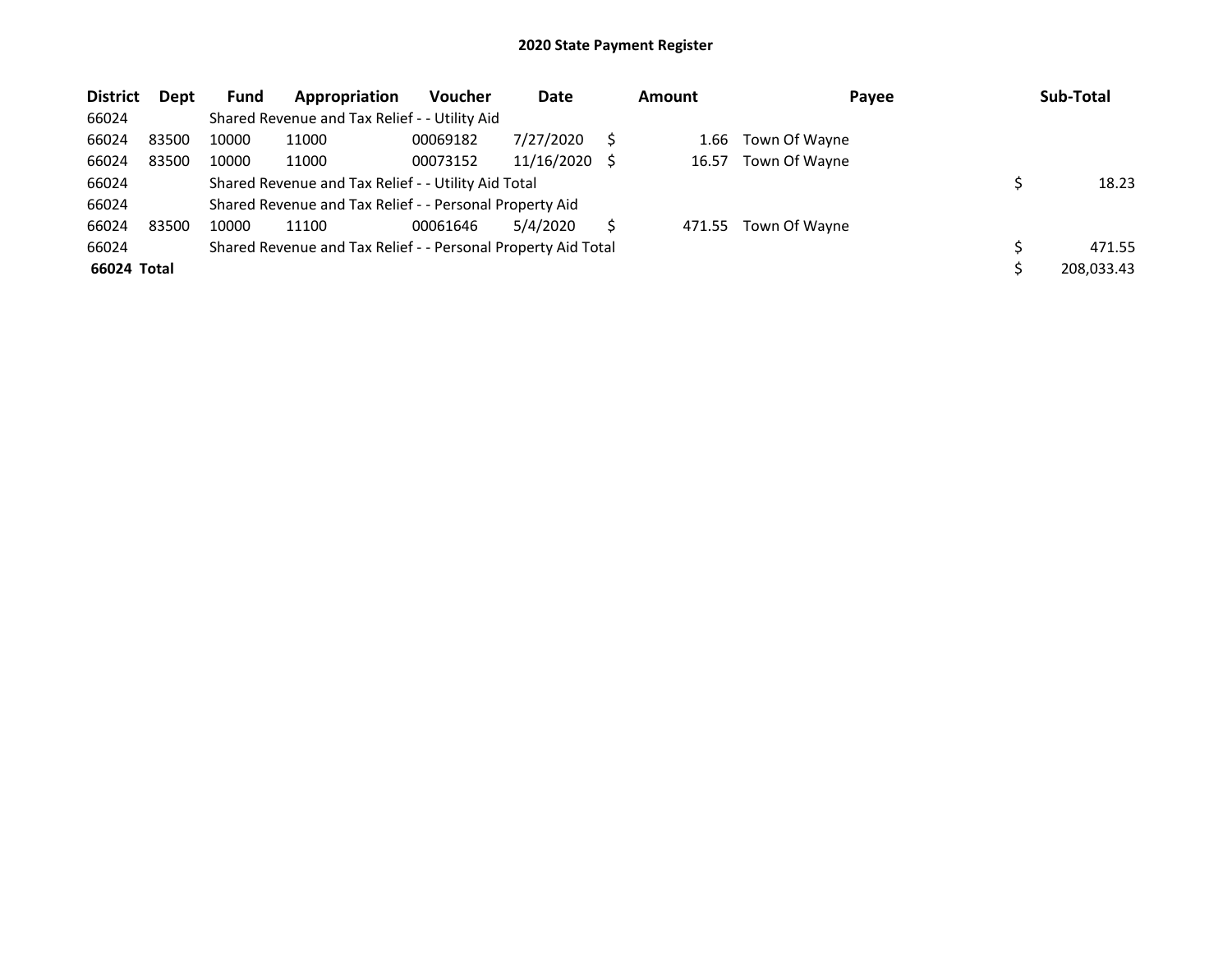| <b>District</b> | Dept  | Fund  | Appropriation                                                      | Voucher  | <b>Date</b>   | <b>Amount</b> | Payee                       | Sub-Total        |
|-----------------|-------|-------|--------------------------------------------------------------------|----------|---------------|---------------|-----------------------------|------------------|
| 66026           |       |       | Dept of Safety & Prof Services - - Fire Dues Distribution          |          |               |               |                             |                  |
| 66026           | 16500 | 10000 | 22500                                                              | 00037238 | 7/20/2020     | \$            | 27,906.12 Town Of West Bend |                  |
| 66026           |       |       | Dept of Safety & Prof Services - - Fire Dues Distribution Total    |          |               |               |                             | \$<br>27,906.12  |
| 66026           |       |       | Dept of Natural Resources - - Aids In Lieu Of Taxes - Gener        |          |               |               |                             |                  |
| 66026           | 37000 | 10000 | 50300                                                              | 00386167 | 1/29/2020     | \$            | 9,080.49 Town Of West Bend  |                  |
| 66026           | 37000 | 10000 | 50300                                                              | 00386168 | 1/29/2020     | \$<br>602.67  | Town Of West Bend           |                  |
| 66026           | 37000 | 10000 | 50300                                                              | 00404079 | 4/21/2020     | \$            | 13.42 Town Of West Bend     |                  |
| 66026           | 37000 | 10000 | 50300                                                              | 00404080 | 4/21/2020     | \$<br>25.77   | Town Of West Bend           |                  |
| 66026           |       |       | Dept of Natural Resources - - Aids In Lieu Of Taxes - Gener Total  |          |               |               |                             | \$<br>9,722.35   |
| 66026           |       |       | Dept of Natural Resources - - Resaids - Cnty Forst, Cl & Mfl       |          |               |               |                             |                  |
| 66026           | 37000 | 21200 | 57100                                                              | 00417920 | 6/18/2020     | \$            | 69.16 Town Of West Bend     |                  |
| 66026           |       |       | Dept of Natural Resources - - Resaids - Cnty Forst, Cl & Mfl Total |          |               |               |                             | \$<br>69.16      |
| 66026           |       |       | Dept of Natural Resources - - Ea - Urban Nonpoint Source           |          |               |               |                             |                  |
| 66026           | 37000 | 27400 | 65800                                                              | 00398044 | 3/26/2020     | \$            | 37,452.00 Town Of West Bend |                  |
| 66026           |       |       | Dept of Natural Resources - - Ea - Urban Nonpoint Source Total     |          |               |               |                             | \$<br>37,452.00  |
| 66026           |       |       | Dept of Natural Resources - - Fin Asst For Responsible Units       |          |               |               |                             |                  |
| 66026           | 37000 | 27400 | 67000                                                              | 00413089 | 5/29/2020     | \$            | 16,339.89 Town Of West Bend |                  |
| 66026           |       |       | Dept of Natural Resources - - Fin Asst For Responsible Units Total |          |               |               |                             | \$<br>16,339.89  |
| 66026           |       |       | WI Dept of Transportation - - Trns Aids To Mnc.-Sf                 |          |               |               |                             |                  |
| 66026           | 39500 | 21100 | 19100                                                              | 00477185 | 1/6/2020      | \$            | 29,427.03 Town Of West Bend |                  |
| 66026           | 39500 | 21100 | 19100                                                              | 00507040 | 4/6/2020      | \$            | 29,427.03 Town Of West Bend |                  |
| 66026           | 39500 | 21100 | 19100                                                              | 00544032 | 7/6/2020      | \$            | 29,427.03 Town Of West Bend |                  |
| 66026           | 39500 | 21100 | 19100                                                              | 00586858 | 10/5/2020     | \$            | 29,427.03 Town Of West Bend |                  |
| 66026           |       |       | WI Dept of Transportation - - Trns Aids To Mnc.-Sf Total           |          |               |               |                             | \$<br>117,708.12 |
| 66026           |       |       | Department of Justice - - Law Enforcement Train, Local             |          |               |               |                             |                  |
| 66026           | 45500 | 10000 | 23100                                                              | 00091852 | 12/9/2020     | \$            | 160.00 Town Of West Bend    |                  |
| 66026           |       |       | Department of Justice - - Law Enforcement Train, Local Total       |          |               |               |                             | \$<br>160.00     |
| 66026           |       |       | Department of Administration - - Federal Aid                       |          |               |               |                             |                  |
| 66026           | 50500 | 10000 | 14200                                                              | 00132307 | 11/13/2020 \$ |               | 7,899.97 Town Of West Bend  |                  |
| 66026           | 50500 | 10000 | 14200                                                              | 00135311 | 12/10/2020 \$ |               | 41,658.13 Town Of West Bend |                  |
| 66026           |       |       | Department of Administration - - Federal Aid Total                 |          |               |               |                             | \$<br>49,558.10  |
| 66026           |       |       | Elections Commission - - 2018 Hava Election Security               |          |               |               |                             |                  |
| 66026           | 51000 | 22000 | 18200                                                              | 00004619 | 9/18/2020     | \$            | 3,998.30 Town Of West Bend  |                  |
| 66026           |       |       | Elections Commission - - 2018 Hava Election Security Total         |          |               |               |                             | \$<br>3,998.30   |
| 66026           |       |       | Shared Revenue and Tax Relief - - County And Municipal Aid         |          |               |               |                             |                  |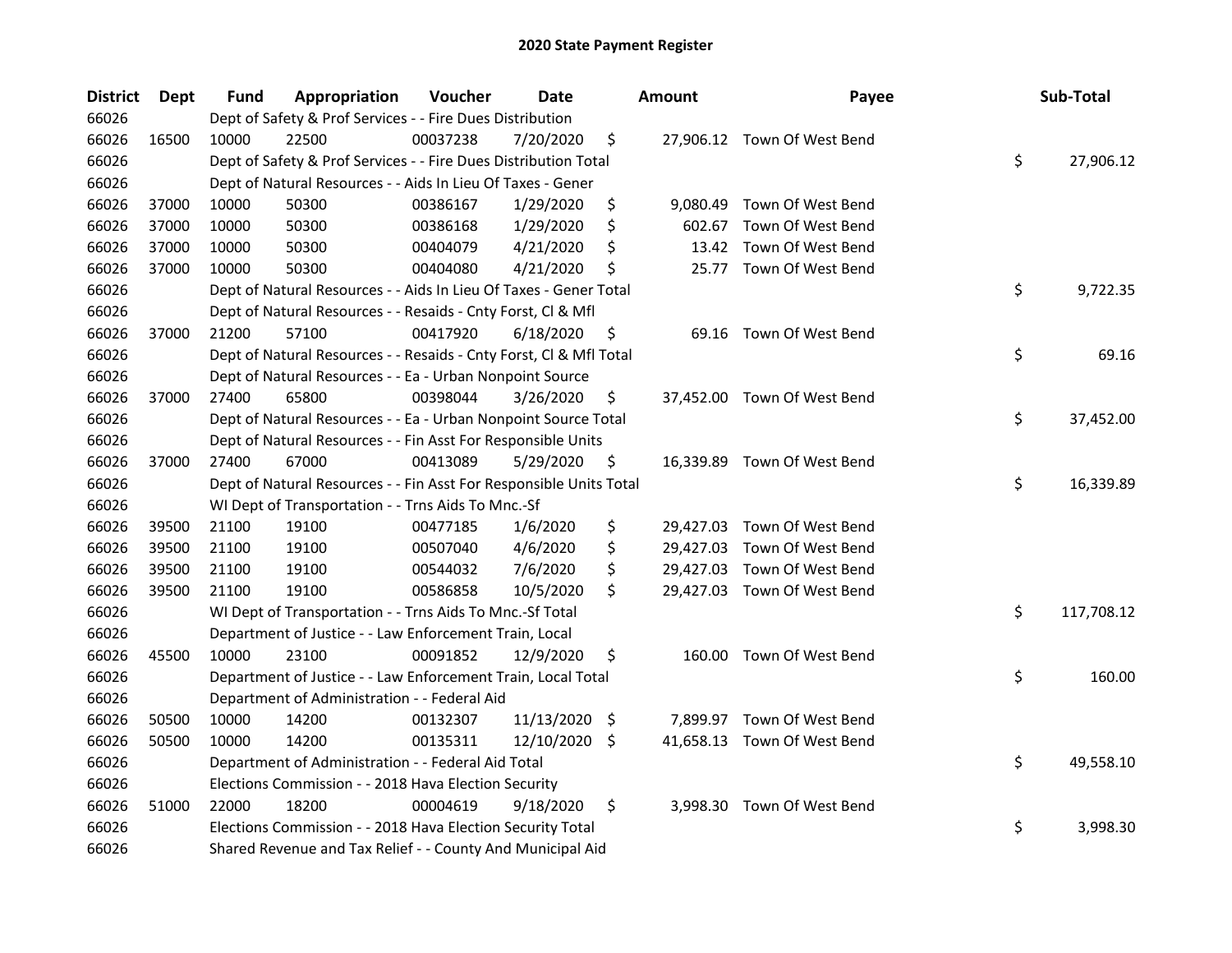| <b>District</b> | Dept  | Fund  | Appropriation                                                                 | <b>Voucher</b> | Date       |    | <b>Amount</b> | Payee             | Sub-Total       |
|-----------------|-------|-------|-------------------------------------------------------------------------------|----------------|------------|----|---------------|-------------------|-----------------|
| 66026           | 83500 | 10000 | 10500                                                                         | 00073153       | 11/16/2020 | -S | 50,952.91     | Town Of West Bend |                 |
| 66026           |       |       | Shared Revenue and Tax Relief - - County And Municipal Aid Total              |                |            |    |               |                   | \$<br>50,952.91 |
| 66026           |       |       | Shared Revenue and Tax Relief - - Exempt Computer Aid                         |                |            |    |               |                   |                 |
| 66026           | 83500 | 10000 | 10900                                                                         | 00066218       | 7/27/2020  | S. | 307.62        | Town Of West Bend |                 |
| 66026           |       |       | Shared Revenue and Tax Relief - - Exempt Computer Aid Total                   |                |            |    |               |                   | \$<br>307.62    |
| 66026           |       |       | Shared Revenue and Tax Relief - - Utility Aid                                 |                |            |    |               |                   |                 |
| 66026           | 83500 | 10000 | 11000                                                                         | 00069183       | 7/27/2020  | Ś. | 795.69        | Town Of West Bend |                 |
| 66026           | 83500 | 10000 | 11000                                                                         | 00073153       | 11/16/2020 | S  | 7.559.44      | Town Of West Bend |                 |
| 66026           |       |       | Shared Revenue and Tax Relief - - Utility Aid Total                           |                |            |    |               |                   | \$<br>8,355.13  |
| 66026           |       |       | Shared Revenue and Tax Relief - - Personal Property Aid                       |                |            |    |               |                   |                 |
| 66026           | 83500 | 10000 | 11100                                                                         | 00061647       | 5/4/2020   | S. | 2,071.16      | Town Of West Bend |                 |
| 66026           |       |       | Shared Revenue and Tax Relief - - Personal Property Aid Total                 |                |            |    |               |                   | \$<br>2,071.16  |
| 66026           |       |       | Shared Revenue and Tax Relief - - State Aid; Video Service Provider Fee       |                |            |    |               |                   |                 |
| 66026           | 83500 | 10000 | 11200                                                                         | 00064481       | 7/27/2020  | S. | 7,716.37      | Town Of West Bend |                 |
| 66026           |       |       | Shared Revenue and Tax Relief - - State Aid; Video Service Provider Fee Total |                |            |    |               |                   | \$<br>7,716.37  |
| 66026 Total     |       |       |                                                                               |                |            |    |               |                   | 332,317.23      |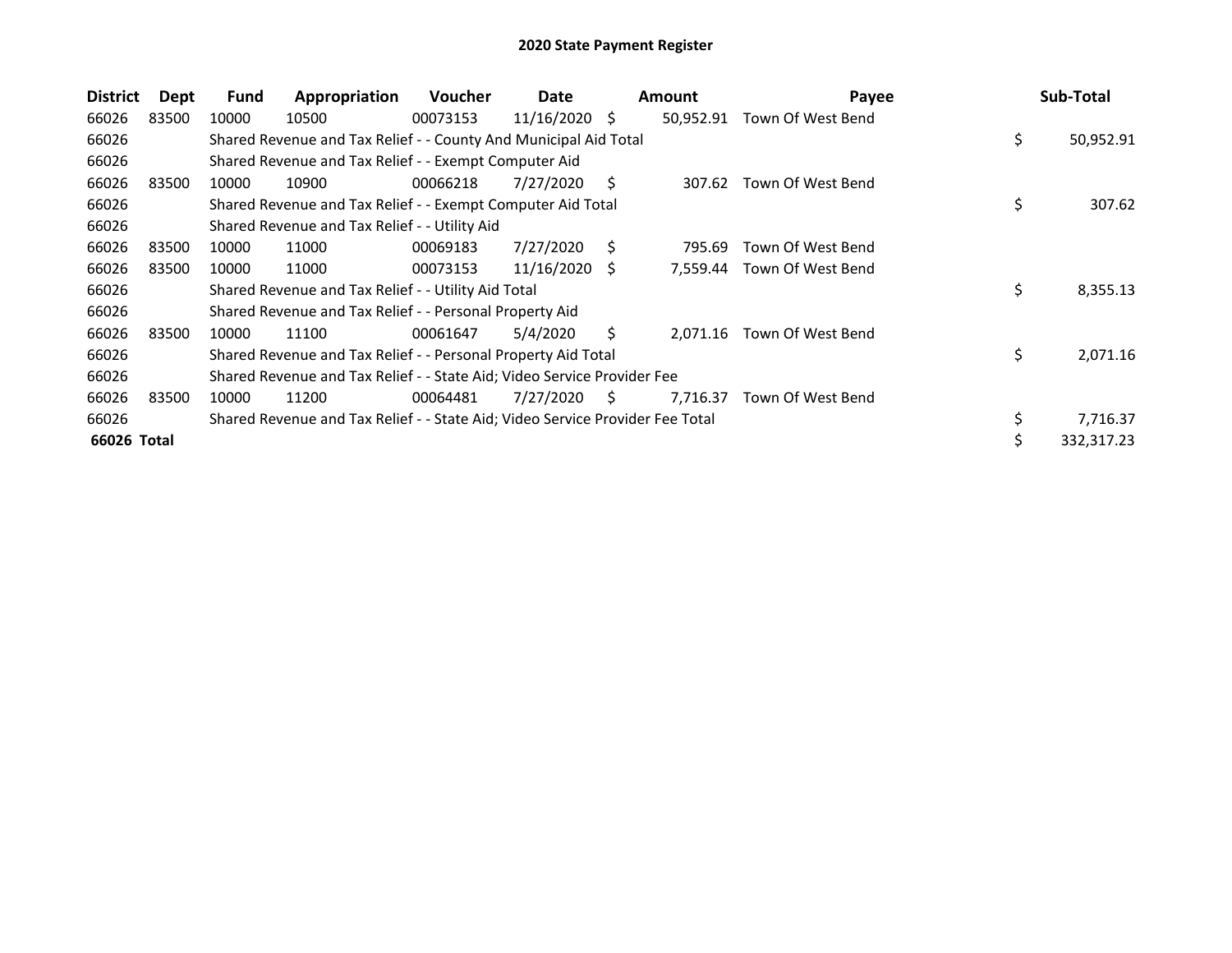| <b>District</b> | Dept  | Fund  | Appropriation                                                                                     | Voucher                 | Date      | <b>Amount</b>    | Payee                            | Sub-Total          |
|-----------------|-------|-------|---------------------------------------------------------------------------------------------------|-------------------------|-----------|------------------|----------------------------------|--------------------|
| 66131           |       |       | Dept of Safety & Prof Services - - Fire Dues Distribution                                         |                         |           |                  |                                  |                    |
| 66131           | 16500 | 10000 | 22500                                                                                             | 00037239                | 7/17/2020 | \$               | 108,192.13 Village Of Germantown |                    |
| 66131           |       |       | Dept of Safety & Prof Services - - Fire Dues Distribution Total                                   |                         |           |                  |                                  | \$<br>108,192.13   |
| 66131           |       |       | Dept of Natural Resources - - Resaids - Cnty Forst, Cl & Mfl                                      |                         |           |                  |                                  |                    |
| 66131           | 37000 | 21200 | 57100                                                                                             | 00417921                | 6/18/2020 | \$               | 32.75 Village Of Germantown      |                    |
| 66131           |       |       | Dept of Natural Resources - - Resaids - Cnty Forst, Cl & Mfl Total                                |                         |           |                  |                                  | \$<br>32.75        |
| 66131           |       |       | Dept of Natural Resources - - Fin Asst For Responsible Units                                      |                         |           |                  |                                  |                    |
| 66131           | 37000 | 27400 | 67000                                                                                             | 00412809                | 5/29/2020 | \$               | 23,885.53 Village Of Germantown  |                    |
| 66131           |       |       | Dept of Natural Resources - - Fin Asst For Responsible Units Total                                |                         |           |                  |                                  | \$<br>23,885.53    |
| 66131           |       |       | WI Dept of Transportation - - Conn Hwy Aids St Fds                                                |                         |           |                  |                                  |                    |
| 66131           | 39500 | 21100 | 16200                                                                                             | 00477449                | 1/6/2020  | \$               | 27,607.11 Village Of Germantown  |                    |
| 66131           | 39500 | 21100 | 16200                                                                                             | 00507304                | 4/6/2020  | \$               | 27,607.11 Village Of Germantown  |                    |
| 66131           | 39500 | 21100 | 16200                                                                                             | 00544296                | 7/6/2020  | \$               | 27,607.11 Village Of Germantown  |                    |
| 66131           | 39500 | 21100 | 16200                                                                                             | 00587122                | 10/5/2020 | \$               | 27,607.14 Village Of Germantown  |                    |
| 66131           |       |       | WI Dept of Transportation - - Conn Hwy Aids St Fds Total                                          |                         |           |                  |                                  | \$<br>110,428.47   |
| 66131           |       |       | WI Dept of Transportation - - Trns Aids To Mnc.-Sf                                                |                         |           |                  |                                  |                    |
| 66131           | 39500 | 21100 | 19100                                                                                             | 00477186                | 1/6/2020  | \$<br>269,376.77 | Village Of Germantown            |                    |
| 66131           | 39500 | 21100 | 19100                                                                                             | 00507041                | 4/6/2020  | \$<br>269,376.77 | Village Of Germantown            |                    |
| 66131           | 39500 | 21100 | 19100                                                                                             | 00544033                | 7/6/2020  | \$<br>269,376.77 | Village Of Germantown            |                    |
| 66131           | 39500 | 21100 | 19100                                                                                             | 00586859                | 10/5/2020 | \$<br>269,376.79 | Village Of Germantown            |                    |
| 66131           |       |       | WI Dept of Transportation - - Trns Aids To Mnc.-Sf Total                                          |                         |           |                  |                                  | \$<br>1,077,507.10 |
| 66131           |       |       | Department of Health Services - - Prepaid Medical Transport Reimbursement                         |                         |           |                  |                                  |                    |
| 66131           | 43500 | 10000 | 16300                                                                                             | AMBULANCE 11/16/2020 \$ |           |                  | 11,798.86 Village Of Germantown  |                    |
| 66131           |       |       | Department of Health Services - - Prepaid Medical Transport Reimbursement Total                   |                         |           |                  |                                  | \$<br>11,798.86    |
| 66131           |       |       | Department of Justice - - Law Enforcement Train, Local                                            |                         |           |                  |                                  |                    |
| 66131           | 45500 | 10000 | 23100                                                                                             | 00091439                | 12/3/2020 | \$               | 4,800.00 Village Of Germantown   |                    |
| 66131           |       |       | Department of Justice - - Law Enforcement Train, Local Total                                      |                         |           |                  |                                  | \$<br>4,800.00     |
| 66131           |       |       | Department of Administration - - Federal Aid                                                      |                         |           |                  |                                  |                    |
| 66131           | 50500 | 10000 | 14200                                                                                             | 00126766                | 8/11/2020 | \$               | 334,743.00 Village Of Germantown |                    |
| 66131           |       |       | Department of Administration - - Federal Aid Total                                                |                         |           |                  |                                  | \$<br>334,743.00   |
| 66131           |       |       | Elections Commission - - 2018 Hava Election Security                                              |                         |           |                  |                                  |                    |
| 66131           | 51000 | 22000 | 18200                                                                                             | 00003480                | 6/29/2020 | \$               | 15,195.20 Village Of Germantown  |                    |
| 66131           |       |       | Elections Commission - - 2018 Hava Election Security Total                                        |                         |           |                  |                                  | \$<br>15,195.20    |
| 66131           |       |       | Public Defender Board - - Transcript, Discovery and Records Provided to the Public Defender Board |                         |           |                  |                                  |                    |
| 66131           | 55000 | 10000 | 10600                                                                                             | 00234855                | 2/14/2020 | \$               | 5.00 Village Of Germantown       |                    |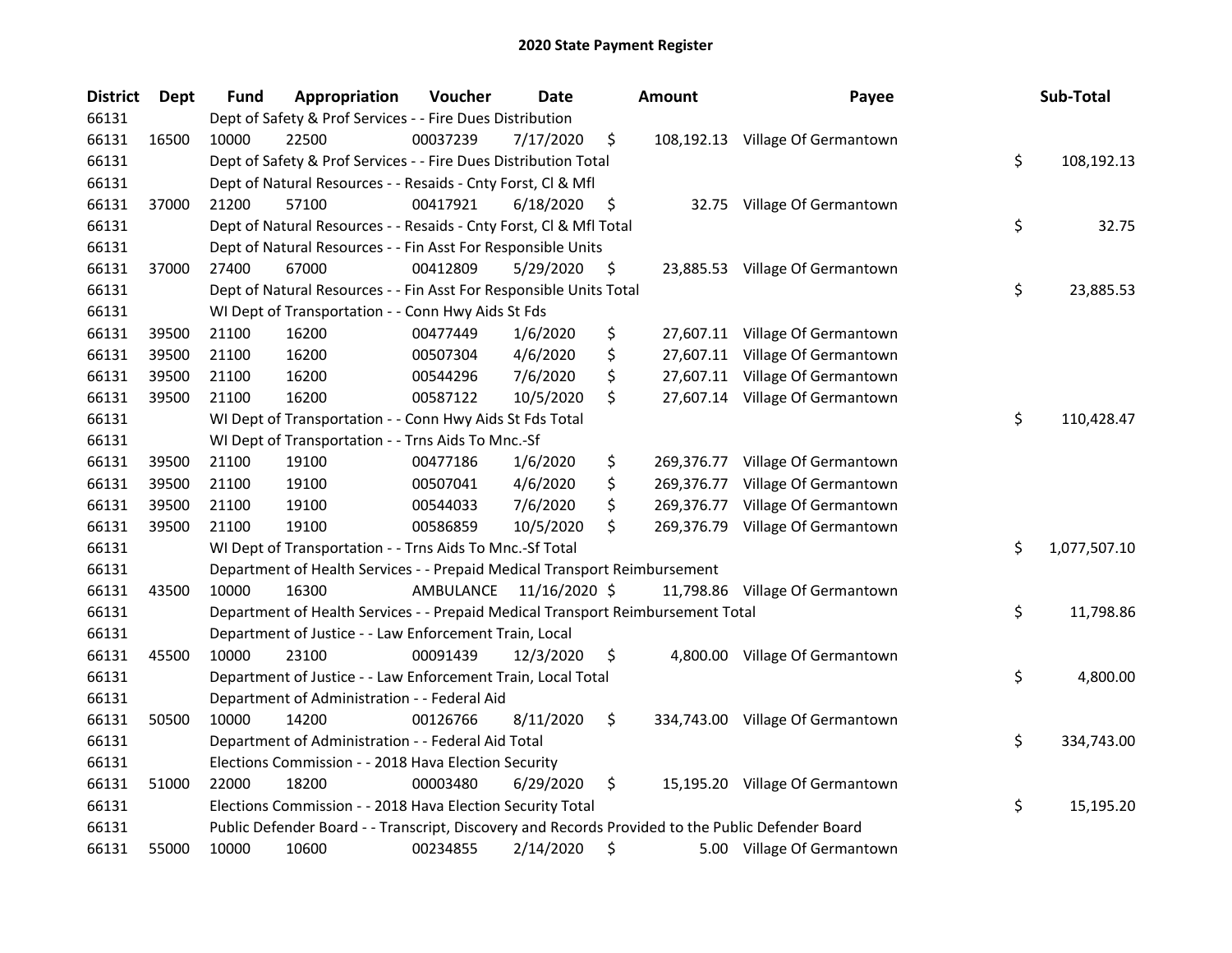| <b>District</b> | Dept  | <b>Fund</b> | Appropriation | Voucher  | <b>Date</b> | <b>Amount</b> | Payee                 | Sub-Total |
|-----------------|-------|-------------|---------------|----------|-------------|---------------|-----------------------|-----------|
| 66131           | 55000 | 10000       | 10600         | 00235653 | 2/21/2020   | \$<br>15.00   | Village Of Germantown |           |
| 66131           | 55000 | 10000       | 10600         | 00235654 | 2/21/2020   | \$<br>15.00   | Village Of Germantown |           |
| 66131           | 55000 | 10000       | 10600         | 00235655 | 2/21/2020   | \$<br>10.00   | Village Of Germantown |           |
| 66131           | 55000 | 10000       | 10600         | 00235656 | 2/21/2020   | \$<br>15.00   | Village Of Germantown |           |
| 66131           | 55000 | 10000       | 10600         | 00235657 | 2/21/2020   | \$<br>15.00   | Village Of Germantown |           |
| 66131           | 55000 | 10000       | 10600         | 00235658 | 2/21/2020   | \$<br>15.00   | Village Of Germantown |           |
| 66131           | 55000 | 10000       | 10600         | 00235659 | 2/21/2020   | \$<br>15.00   | Village Of Germantown |           |
| 66131           | 55000 | 10000       | 10600         | 00235660 | 2/21/2020   | \$<br>5.00    | Village Of Germantown |           |
| 66131           | 55000 | 10000       | 10600         | 00235661 | 2/21/2020   | \$<br>15.00   | Village Of Germantown |           |
| 66131           | 55000 | 10000       | 10600         | 00235662 | 2/21/2020   | \$<br>5.00    | Village Of Germantown |           |
| 66131           | 55000 | 10000       | 10600         | 00235663 | 2/21/2020   | \$<br>15.00   | Village Of Germantown |           |
| 66131           | 55000 | 10000       | 10600         | 00235664 | 2/21/2020   | \$<br>12.00   | Village Of Germantown |           |
| 66131           | 55000 | 10000       | 10600         | 00235665 | 2/21/2020   | \$<br>12.00   | Village Of Germantown |           |
| 66131           | 55000 | 10000       | 10600         | 00235666 | 2/21/2020   | \$<br>10.00   | Village Of Germantown |           |
| 66131           | 55000 | 10000       | 10600         | 00235667 | 2/21/2020   | \$<br>5.00    | Village Of Germantown |           |
| 66131           | 55000 | 10000       | 10600         | 00235668 | 2/21/2020   | \$<br>17.00   | Village Of Germantown |           |
| 66131           | 55000 | 10000       | 10600         | 00238122 | 3/13/2020   | \$<br>6.75    | Village Of Germantown |           |
| 66131           | 55000 | 10000       | 10600         | 00238123 | 3/13/2020   | \$<br>15.00   | Village Of Germantown |           |
| 66131           | 55000 | 10000       | 10600         | 00238124 | 3/13/2020   | \$<br>15.00   | Village Of Germantown |           |
| 66131           | 55000 | 10000       | 10600         | 00241265 | 4/1/2020    | \$<br>17.00   | Village Of Germantown |           |
| 66131           | 55000 | 10000       | 10600         | 00241266 | 4/1/2020    | \$<br>10.00   | Village Of Germantown |           |
| 66131           | 55000 | 10000       | 10600         | 00247382 | 5/13/2020   | \$<br>10.00   | Village Of Germantown |           |
| 66131           | 55000 | 10000       | 10600         | 00247383 | 5/13/2020   | \$<br>15.00   | Village Of Germantown |           |
| 66131           | 55000 | 10000       | 10600         | 00247384 | 5/13/2020   | \$<br>15.00   | Village Of Germantown |           |
| 66131           | 55000 | 10000       | 10600         | 00247385 | 5/13/2020   | \$<br>10.00   | Village Of Germantown |           |
| 66131           | 55000 | 10000       | 10600         | 00247386 | 5/13/2020   | \$<br>15.00   | Village Of Germantown |           |
| 66131           | 55000 | 10000       | 10600         | 00247387 | 5/13/2020   | \$<br>17.00   | Village Of Germantown |           |
| 66131           | 55000 | 10000       | 10600         | 00247388 | 5/13/2020   | \$<br>15.00   | Village Of Germantown |           |
| 66131           | 55000 | 10000       | 10600         | 00247389 | 5/13/2020   | \$<br>10.00   | Village Of Germantown |           |
| 66131           | 55000 | 10000       | 10600         | 00247390 | 5/13/2020   | \$<br>15.00   | Village Of Germantown |           |
| 66131           | 55000 | 10000       | 10600         | 00247391 | 5/13/2020   | \$<br>10.20   | Village Of Germantown |           |
| 66131           | 55000 | 10000       | 10600         | 00247392 | 5/13/2020   | \$<br>10.00   | Village Of Germantown |           |
| 66131           | 55000 | 10000       | 10600         | 00247393 | 5/13/2020   | \$<br>10.00   | Village Of Germantown |           |
| 66131           | 55000 | 10000       | 10600         | 00250071 | 6/8/2020    | \$<br>15.00   | Village Of Germantown |           |
| 66131           | 55000 | 10000       | 10600         | 00250072 | 6/8/2020    | \$<br>10.00   | Village Of Germantown |           |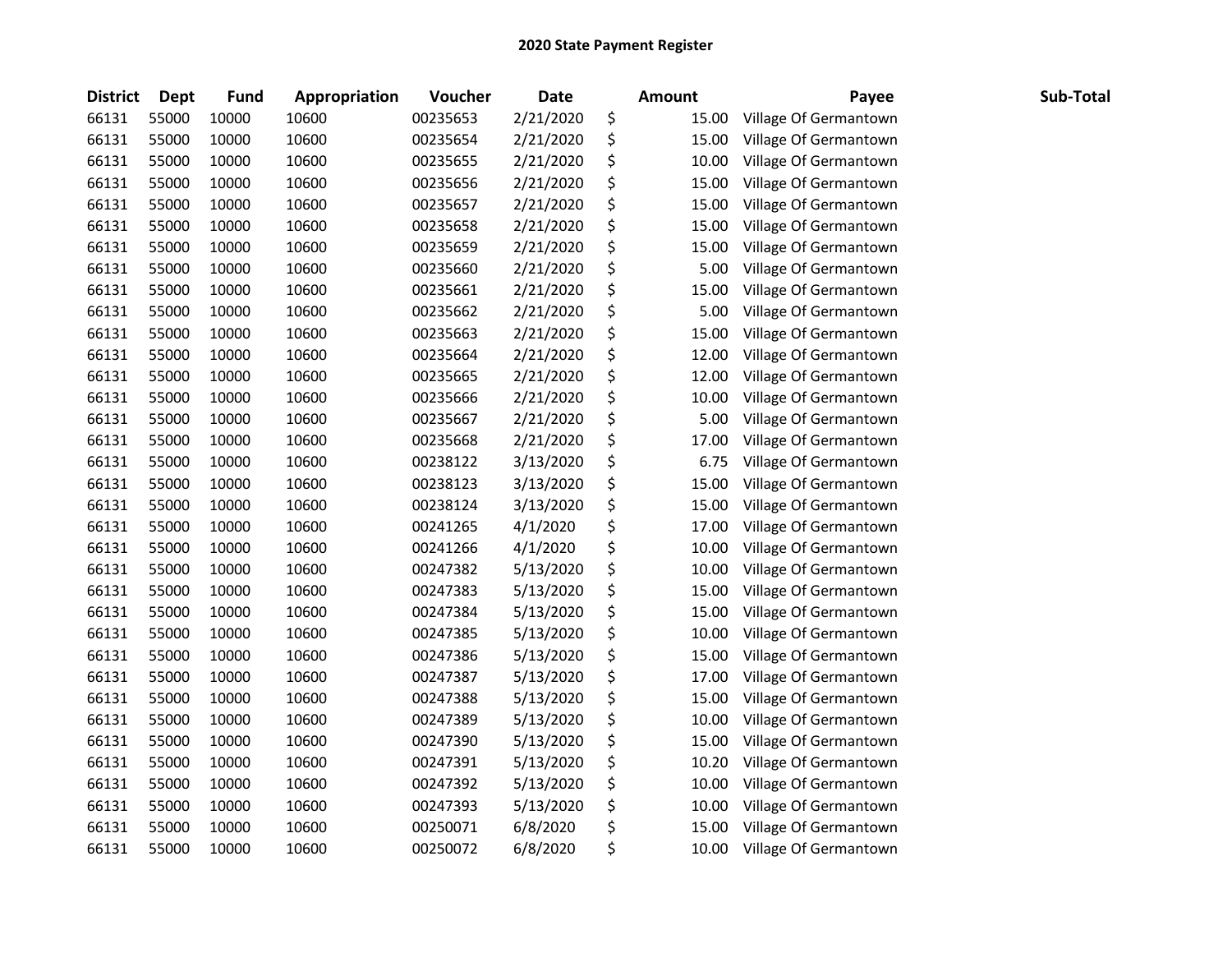| <b>District</b> | Dept  | <b>Fund</b> | Appropriation | Voucher  | <b>Date</b> |     | <b>Amount</b> | Payee                 | Sub-Total |
|-----------------|-------|-------------|---------------|----------|-------------|-----|---------------|-----------------------|-----------|
| 66131           | 55000 | 10000       | 10600         | 00250073 | 6/8/2020    | \$  | 10.00         | Village Of Germantown |           |
| 66131           | 55000 | 10000       | 10600         | 00250074 | 6/8/2020    | \$  | 10.00         | Village Of Germantown |           |
| 66131           | 55000 | 10000       | 10600         | 00250075 | 6/8/2020    | \$  | 15.00         | Village Of Germantown |           |
| 66131           | 55000 | 10000       | 10600         | 00253299 | 6/26/2020   | \$  | 5.00          | Village Of Germantown |           |
| 66131           | 55000 | 10000       | 10600         | 00254028 | 6/30/2020   | \$  | 7.00          | Village Of Germantown |           |
| 66131           | 55000 | 10000       | 10600         | 00254029 | 6/30/2020   | \$  | 10.00         | Village Of Germantown |           |
| 66131           | 55000 | 10000       | 10600         | 00254030 | 6/30/2020   | \$  | 9.00          | Village Of Germantown |           |
| 66131           | 55000 | 10000       | 10600         | 00254031 | 6/30/2020   | \$  | 10.00         | Village Of Germantown |           |
| 66131           | 55000 | 10000       | 10600         | 00255943 | 7/15/2020   | \$  | 7.00          | Village Of Germantown |           |
| 66131           | 55000 | 10000       | 10600         | 00255944 | 7/15/2020   | \$  | 10.00         | Village Of Germantown |           |
| 66131           | 55000 | 10000       | 10600         | 00255945 | 7/15/2020   | \$  | 5.00          | Village Of Germantown |           |
| 66131           | 55000 | 10000       | 10600         | 00255946 | 7/15/2020   | \$  | 10.00         | Village Of Germantown |           |
| 66131           | 55000 | 10000       | 10600         | 00255947 | 7/15/2020   | \$  | 5.00          | Village Of Germantown |           |
| 66131           | 55000 | 10000       | 10600         | 00260279 | 9/2/2020    | \$  | 5.00          | Village Of Germantown |           |
| 66131           | 55000 | 10000       | 10600         | 00260280 | 9/2/2020    | \$  | 10.00         | Village Of Germantown |           |
| 66131           | 55000 | 10000       | 10600         | 00260281 | 9/2/2020    | \$  | 5.00          | Village Of Germantown |           |
| 66131           | 55000 | 10000       | 10600         | 00260282 | 9/2/2020    | \$  | 2.00          | Village Of Germantown |           |
| 66131           | 55000 | 10000       | 10600         | 00260283 | 9/2/2020    | \$  | 19.00         | Village Of Germantown |           |
| 66131           | 55000 | 10000       | 10600         | 00264721 | 10/19/2020  | \$  | 7.00          | Village Of Germantown |           |
| 66131           | 55000 | 10000       | 10600         | 00264722 | 10/19/2020  | \$  | 7.00          | Village Of Germantown |           |
| 66131           | 55000 | 10000       | 10600         | 00265173 | 10/23/2020  | \$  | 10.00         | Village Of Germantown |           |
| 66131           | 55000 | 10000       | 10600         | 00270638 | 12/11/2020  | \$  | 2.00          | Village Of Germantown |           |
| 66131           | 55000 | 10000       | 10600         | 00270639 | 12/11/2020  | \$  | 10.00         | Village Of Germantown |           |
| 66131           | 55000 | 10000       | 10600         | 00270640 | 12/11/2020  | \$  | 10.00         | Village Of Germantown |           |
| 66131           | 55000 | 10000       | 10600         | 00270641 | 12/11/2020  | \$  | 12.00         | Village Of Germantown |           |
| 66131           | 55000 | 10000       | 10600         | 00270642 | 12/11/2020  | \$  | 10.00         | Village Of Germantown |           |
| 66131           | 55000 | 10000       | 10600         | 00270643 | 12/11/2020  | \$, | 7.00          | Village Of Germantown |           |
| 66131           | 55000 | 10000       | 10600         | 00270644 | 12/11/2020  | \$  | 7.00          | Village Of Germantown |           |
| 66131           | 55000 | 10000       | 10600         | 00270810 | 12/15/2020  | \$  | 7.00          | Village Of Germantown |           |
| 66131           | 55000 | 10000       | 10600         | 00270811 | 12/15/2020  | \$  | 10.00         | Village Of Germantown |           |
| 66131           | 55000 | 10000       | 10600         | 00270812 | 12/15/2020  | \$  | 10.00         | Village Of Germantown |           |
| 66131           | 55000 | 10000       | 10600         | 00270813 | 12/15/2020  | \$  | 15.00         | Village Of Germantown |           |
| 66131           | 55000 | 10000       | 10600         | 00270814 | 12/15/2020  | \$  | 12.00         | Village Of Germantown |           |
| 66131           | 55000 | 10000       | 10600         | 00270815 | 12/15/2020  | \$  | 10.00         | Village Of Germantown |           |
| 66131           | 55000 | 10000       | 10600         | 00270816 | 12/15/2020  | \$  | 10.00         | Village Of Germantown |           |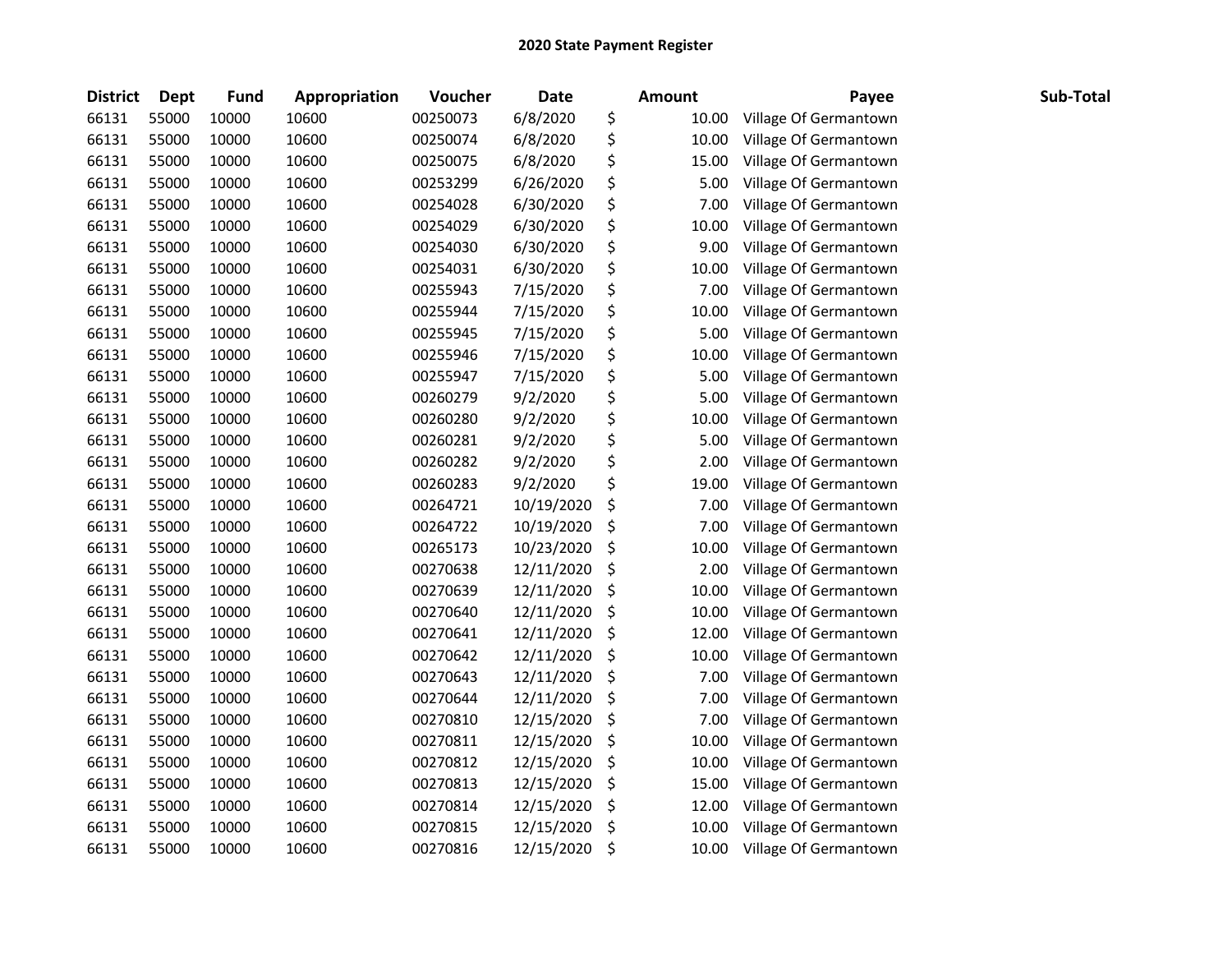| <b>District</b> | Dept  | <b>Fund</b> | Appropriation                                                                 | Voucher  | Date          |     | <b>Amount</b> | Payee                                                                                                   | Sub-Total          |
|-----------------|-------|-------------|-------------------------------------------------------------------------------|----------|---------------|-----|---------------|---------------------------------------------------------------------------------------------------------|--------------------|
| 66131           | 55000 | 10000       | 10600                                                                         | 00270817 | 12/15/2020 \$ |     | 10.00         | Village Of Germantown                                                                                   |                    |
| 66131           | 55000 | 10000       | 10600                                                                         | 00270818 | 12/15/2020 \$ |     | 17.00         | Village Of Germantown                                                                                   |                    |
| 66131           | 55000 | 10000       | 10600                                                                         | 00270819 | 12/15/2020    | \$  | 7.00          | Village Of Germantown                                                                                   |                    |
| 66131           |       |             |                                                                               |          |               |     |               | Public Defender Board - - Transcript, Discovery and Records Provided to the Public Defender Board Total | \$<br>785.95       |
| 66131           |       |             | Shared Revenue and Tax Relief - - County And Municipal Aid                    |          |               |     |               |                                                                                                         |                    |
| 66131           | 83500 | 10000       | 10500                                                                         | 00069184 | 7/27/2020     | S.  |               | 32,271.72 Village Of Germantown                                                                         |                    |
| 66131           | 83500 | 10000       | 10500                                                                         | 00073154 | 11/16/2020    | S   |               | 171,074.24 Village Of Germantown                                                                        |                    |
| 66131           |       |             | Shared Revenue and Tax Relief - - County And Municipal Aid Total              |          |               |     |               |                                                                                                         | \$<br>203,345.96   |
| 66131           |       |             | Shared Revenue and Tax Relief - - Exempt Computer Aid                         |          |               |     |               |                                                                                                         |                    |
| 66131           | 83500 | 10000       | 10900                                                                         | 00066219 | 7/27/2020     | \$. |               | 198,191.22 Village Of Germantown                                                                        |                    |
| 66131           |       |             | Shared Revenue and Tax Relief - - Exempt Computer Aid Total                   |          |               |     |               |                                                                                                         | \$<br>198,191.22   |
| 66131           |       |             | Shared Revenue and Tax Relief - - Utility Aid                                 |          |               |     |               |                                                                                                         |                    |
| 66131           | 83500 | 10000       | 11000                                                                         | 00069184 | 7/27/2020     | \$  | 93,501.76     | Village Of Germantown                                                                                   |                    |
| 66131           | 83500 | 10000       | 11000                                                                         | 00073154 | 11/16/2020    | -\$ | 531,139.72    | Village Of Germantown                                                                                   |                    |
| 66131           |       |             | Shared Revenue and Tax Relief - - Utility Aid Total                           |          |               |     |               |                                                                                                         | \$<br>624,641.48   |
| 66131           |       |             | Shared Revenue and Tax Relief - - Personal Property Aid                       |          |               |     |               |                                                                                                         |                    |
| 66131           | 83500 | 10000       | 11100                                                                         | 00061648 | 5/4/2020      | \$  | 65,518.33     | Village Of Germantown                                                                                   |                    |
| 66131           | 83500 | 10000       | 11100                                                                         | 00062675 | 5/4/2020      | \$  | 360.25        | Village Of Germantown                                                                                   |                    |
| 66131           |       |             | Shared Revenue and Tax Relief - - Personal Property Aid Total                 |          |               |     |               |                                                                                                         | \$<br>65,878.58    |
| 66131           |       |             | Shared Revenue and Tax Relief - - State Aid; Video Service Provider Fee       |          |               |     |               |                                                                                                         |                    |
| 66131           | 83500 | 10000       | 11200                                                                         | 00064482 | 7/27/2020     | S.  | 26,832.32     | Village Of Germantown                                                                                   |                    |
| 66131           |       |             | Shared Revenue and Tax Relief - - State Aid; Video Service Provider Fee Total |          |               |     |               |                                                                                                         | \$<br>26,832.32    |
| 66131           |       |             | Shared Revenue and Tax Relief - - Lottery & Gaming Credit                     |          |               |     |               |                                                                                                         |                    |
| 66131           | 83500 | 52100       | 36300                                                                         | 00055586 | 3/23/2020     | S.  |               | 23,139.84 Village Of Germantown                                                                         |                    |
| 66131           |       |             | Shared Revenue and Tax Relief - - Lottery & Gaming Credit Total               |          |               |     |               |                                                                                                         | \$<br>23,139.84    |
| 66131 Total     |       |             |                                                                               |          |               |     |               |                                                                                                         | \$<br>2,829,398.39 |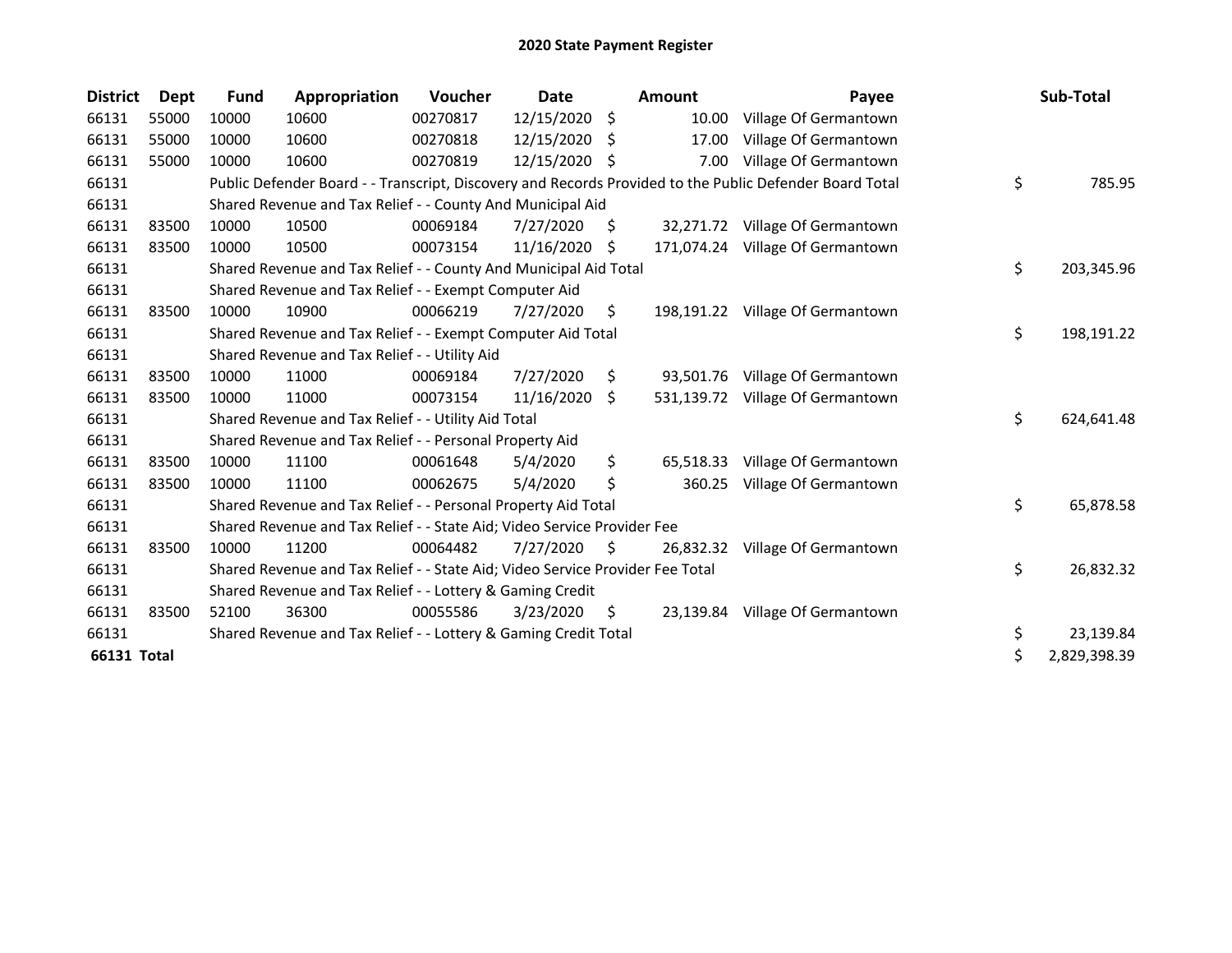| <b>District</b> | Dept  | <b>Fund</b> | Appropriation                                                                   | Voucher  | <b>Date</b>             | <b>Amount</b>   | Payee                        | Sub-Total        |
|-----------------|-------|-------------|---------------------------------------------------------------------------------|----------|-------------------------|-----------------|------------------------------|------------------|
| 66141           |       |             | Dept of Safety & Prof Services - - Fire Dues Distribution                       |          |                         |                 |                              |                  |
| 66141           | 16500 | 10000       | 22500                                                                           | 00037240 | 7/20/2020               | \$              | 31,200.99 Village Of Jackson |                  |
| 66141           |       |             | Dept of Safety & Prof Services - - Fire Dues Distribution Total                 |          |                         |                 |                              | \$<br>31,200.99  |
| 66141           |       |             | Dept of Natural Resources - - Aids In Lieu Of Taxes - Gener                     |          |                         |                 |                              |                  |
| 66141           | 37000 | 10000       | 50300                                                                           | 00386221 | 1/29/2020               | \$              | 941.27 Village Of Jackson    |                  |
| 66141           | 37000 | 10000       | 50300                                                                           | 00405222 | 4/21/2020               | \$<br>48.53     | Village Of Jackson           |                  |
| 66141           |       |             | Dept of Natural Resources - - Aids In Lieu Of Taxes - Gener Total               |          |                         |                 |                              | \$<br>989.80     |
| 66141           |       |             | Dept of Natural Resources - - Rec & Resource Aids, Fed                          |          |                         |                 |                              |                  |
| 66141           | 37000 | 21200       | 58300                                                                           | 00408372 | 5/13/2020               | \$              | 8,915.37 Village Of Jackson  |                  |
| 66141           |       |             | Dept of Natural Resources - - Rec & Resource Aids, Fed Total                    |          |                         |                 |                              | \$<br>8,915.37   |
| 66141           |       |             | Dept of Natural Resources - - Fin Asst For Responsible Units                    |          |                         |                 |                              |                  |
| 66141           | 37000 | 27400       | 67000                                                                           | 00413394 | 5/29/2020               | \$              | 10,552.32 Village Of Jackson |                  |
| 66141           |       |             | Dept of Natural Resources - - Fin Asst For Responsible Units Total              |          |                         |                 |                              | \$<br>10,552.32  |
| 66141           |       |             | WI Dept of Transportation - - Trns Aids To Mnc.-Sf                              |          |                         |                 |                              |                  |
| 66141           | 39500 | 21100       | 19100                                                                           | 00477187 | 1/6/2020                | \$              | 85,214.32 Village Of Jackson |                  |
| 66141           | 39500 | 21100       | 19100                                                                           | 00507042 | 4/6/2020                | \$              | 85,214.32 Village Of Jackson |                  |
| 66141           | 39500 | 21100       | 19100                                                                           | 00544034 | 7/6/2020                | \$              | 85,214.32 Village Of Jackson |                  |
| 66141           | 39500 | 21100       | 19100                                                                           | 00586860 | 10/5/2020               | \$              | 85,214.35 Village Of Jackson |                  |
| 66141           |       |             | WI Dept of Transportation - - Trns Aids To Mnc.-Sf Total                        |          |                         |                 |                              | \$<br>340,857.31 |
| 66141           |       |             | Department of Health Services - - Emergency Medical Services, Ai                |          |                         |                 |                              |                  |
| 66141           | 43500 | 10000       | 11900                                                                           | 00379052 | 9/15/2020               | \$              | 5,967.19 Village Of Jackson  |                  |
| 66141           |       |             | Department of Health Services - - Emergency Medical Services, Ai Total          |          |                         |                 |                              | \$<br>5,967.19   |
| 66141           |       |             | Department of Health Services - - Prepaid Medical Transport Reimbursement       |          |                         |                 |                              |                  |
| 66141           | 43500 | 10000       | 16300                                                                           |          | AMBULANCE 11/16/2020 \$ |                 | 9,465.02 Village Of Jackson  |                  |
| 66141           |       |             | Department of Health Services - - Prepaid Medical Transport Reimbursement Total |          |                         |                 |                              | \$<br>9,465.02   |
| 66141           |       |             | Department of Justice - - Law Enforcement Train, Local                          |          |                         |                 |                              |                  |
| 66141           | 45500 | 10000       | 23100                                                                           | 00091244 | 12/2/2020               | \$              | 1,920.00 Village Of Jackson  |                  |
| 66141           |       |             | Department of Justice - - Law Enforcement Train, Local Total                    |          |                         |                 |                              | \$<br>1,920.00   |
| 66141           |       |             | Department of Administration - - Federal Aid                                    |          |                         |                 |                              |                  |
| 66141           | 50500 | 10000       | 14200                                                                           | 00126767 | 8/12/2020               | \$              | 24,681.74 Village Of Jackson |                  |
| 66141           | 50500 | 10000       | 14200                                                                           | 00130256 | 10/2/2020               | \$<br>34,598.03 | Village Of Jackson           |                  |
| 66141           | 50500 | 10000       | 14200                                                                           | 00132308 | 11/13/2020              | \$              | 11,132.90 Village Of Jackson |                  |
| 66141           | 50500 | 10000       | 14200                                                                           | 00135312 | 12/10/2020              | \$              | 46,430.33 Village Of Jackson |                  |
| 66141           | 50500 | 10000       | 14200                                                                           | 00136600 | 12/17/2020              | \$              | 12,400.79 Village Of Jackson |                  |
| 66141           |       |             | Department of Administration - - Federal Aid Total                              |          |                         |                 |                              | \$<br>129,243.79 |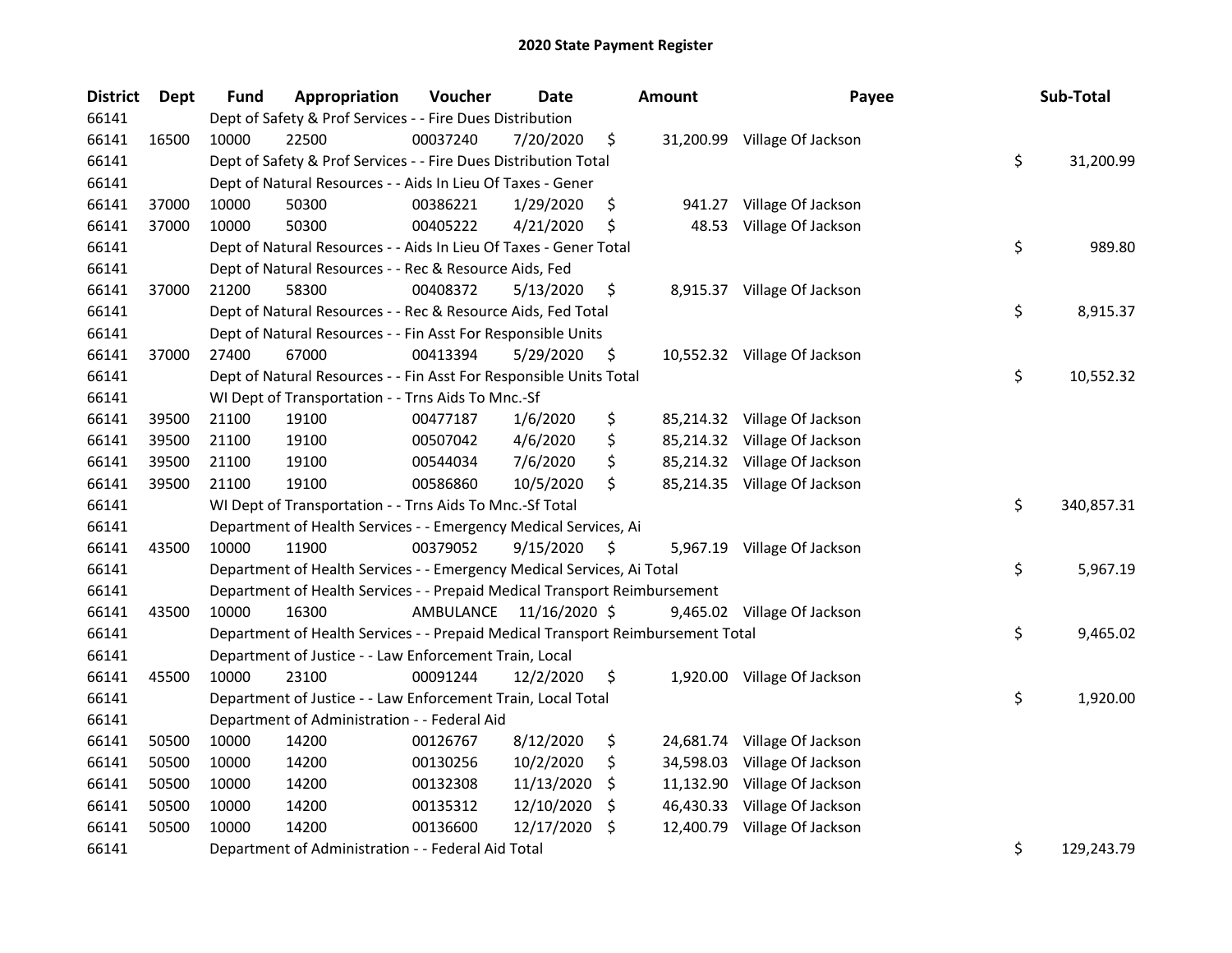| <b>District</b> | <b>Dept</b> | Fund  | Appropriation                                                                 | Voucher  | Date       |     | <b>Amount</b> | Payee                        | Sub-Total        |
|-----------------|-------------|-------|-------------------------------------------------------------------------------|----------|------------|-----|---------------|------------------------------|------------------|
| 66141           |             |       | Elections Commission - - 2018 Hava Election Security                          |          |            |     |               |                              |                  |
| 66141           | 51000       | 22000 | 18200                                                                         | 00003340 | 6/24/2020  | \$  | 5,121.40      | Village Of Jackson           |                  |
| 66141           |             |       | Elections Commission - - 2018 Hava Election Security Total                    |          |            |     |               |                              | \$<br>5,121.40   |
| 66141           |             |       | Shared Revenue and Tax Relief - - Expenditure Restraint Program               |          |            |     |               |                              |                  |
| 66141           | 83500       | 10000 | 10100                                                                         | 00069185 | 7/27/2020  | \$. | 107,980.90    | Village Of Jackson           |                  |
| 66141           |             |       | Shared Revenue and Tax Relief - - Expenditure Restraint Program Total         |          |            |     |               |                              | \$<br>107,980.90 |
| 66141           |             |       | Shared Revenue and Tax Relief - - County And Municipal Aid                    |          |            |     |               |                              |                  |
| 66141           | 83500       | 10000 | 10500                                                                         | 00069185 | 7/27/2020  | S   | 31,791.37     | Village Of Jackson           |                  |
| 66141           | 83500       | 10000 | 10500                                                                         | 00073155 | 11/16/2020 | \$  | 170,686.10    | Village Of Jackson           |                  |
| 66141           |             |       | Shared Revenue and Tax Relief - - County And Municipal Aid Total              |          |            |     |               |                              | \$<br>202,477.47 |
| 66141           |             |       | Shared Revenue and Tax Relief - - Exempt Computer Aid                         |          |            |     |               |                              |                  |
| 66141           | 83500       | 10000 | 10900                                                                         | 00066220 | 7/27/2020  | \$  | 20,689.13     | Village Of Jackson           |                  |
| 66141           | 83500       | 10000 | 10900                                                                         | 00067235 | 7/27/2020  | \$  |               | 5,087.62 Village Of Jackson  |                  |
| 66141           |             |       | Shared Revenue and Tax Relief - - Exempt Computer Aid Total                   |          |            |     |               |                              | \$<br>25,776.75  |
| 66141           |             |       | Shared Revenue and Tax Relief - - Utility Aid                                 |          |            |     |               |                              |                  |
| 66141           | 83500       | 10000 | 11000                                                                         | 00069185 | 7/27/2020  | \$  | 989.50        | Village Of Jackson           |                  |
| 66141           | 83500       | 10000 | 11000                                                                         | 00073155 | 11/16/2020 | \$  | 6,002.70      | Village Of Jackson           |                  |
| 66141           |             |       | Shared Revenue and Tax Relief - - Utility Aid Total                           |          |            |     |               |                              | \$<br>6,992.20   |
| 66141           |             |       | Shared Revenue and Tax Relief - - Personal Property Aid                       |          |            |     |               |                              |                  |
| 66141           | 83500       | 10000 | 11100                                                                         | 00061649 | 5/4/2020   | \$  |               | 16,743.40 Village Of Jackson |                  |
| 66141           | 83500       | 10000 | 11100                                                                         | 00062676 | 5/4/2020   | Ś.  |               | 19,822.78 Village Of Jackson |                  |
| 66141           |             |       | Shared Revenue and Tax Relief - - Personal Property Aid Total                 |          |            |     |               |                              | \$<br>36,566.18  |
| 66141           |             |       | Shared Revenue and Tax Relief - - State Aid; Video Service Provider Fee       |          |            |     |               |                              |                  |
| 66141           | 83500       | 10000 | 11200                                                                         | 00064483 | 7/27/2020  | \$  | 9,748.01      | Village Of Jackson           |                  |
| 66141           |             |       | Shared Revenue and Tax Relief - - State Aid; Video Service Provider Fee Total |          |            |     |               |                              | \$<br>9,748.01   |
| 66141           |             |       | Shared Revenue and Tax Relief - - Lottery & Gaming Credit                     |          |            |     |               |                              |                  |
| 66141           | 83500       | 52100 | 36300                                                                         | 00055587 | 3/23/2020  | \$  | 41,963.40     | Village Of Jackson           |                  |
| 66141           |             |       | Shared Revenue and Tax Relief - - Lottery & Gaming Credit Total               |          |            |     |               |                              | \$<br>41,963.40  |
| 66141 Total     |             |       |                                                                               |          |            |     |               |                              | \$<br>975,738.10 |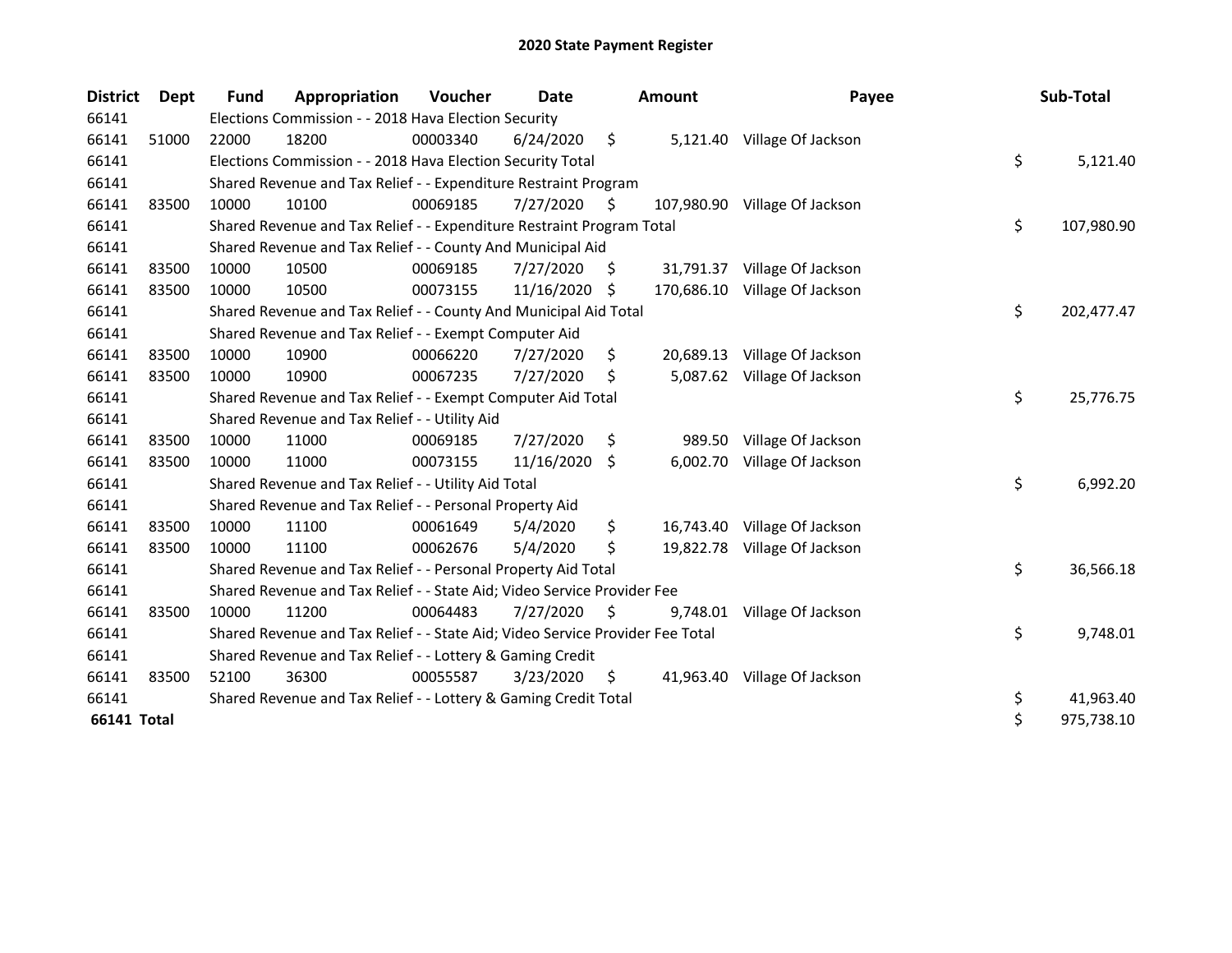| <b>District</b> | <b>Dept</b> | Fund  | Appropriation                                                         | Voucher  | <b>Date</b>   |     | <b>Amount</b> | Payee                          | Sub-Total        |
|-----------------|-------------|-------|-----------------------------------------------------------------------|----------|---------------|-----|---------------|--------------------------------|------------------|
| 66142           |             |       | Dept of Safety & Prof Services - - Fire Dues Distribution             |          |               |     |               |                                |                  |
| 66142           | 16500       | 10000 | 22500                                                                 | 00037241 | 7/17/2020     | \$  |               | 14,116.05 VILLAGE OF KEWASKUM  |                  |
| 66142           |             |       | Dept of Safety & Prof Services - - Fire Dues Distribution Total       |          |               |     |               |                                | \$<br>14,116.05  |
| 66142           |             |       | Dept of Natural Resources - - Aids In Lieu Of Taxes - Gener           |          |               |     |               |                                |                  |
| 66142           | 37000       | 10000 | 50300                                                                 | 00386230 | 1/28/2020     | \$  |               | 3,427.51 VILLAGE OF KEWASKUM   |                  |
| 66142           |             |       | Dept of Natural Resources - - Aids In Lieu Of Taxes - Gener Total     |          |               |     |               |                                | \$<br>3,427.51   |
| 66142           |             |       | Dept of Natural Resources - - Fin Asst For Responsible Units          |          |               |     |               |                                |                  |
| 66142           | 37000       | 27400 | 67000                                                                 | 00412506 | 5/29/2020     | \$  |               | 9,985.05 VILLAGE OF KEWASKUM   |                  |
| 66142           |             |       | Dept of Natural Resources - - Fin Asst For Responsible Units Total    |          |               |     |               |                                | \$<br>9,985.05   |
| 66142           |             |       | WI Dept of Transportation - - Trns Aids To Mnc.-Sf                    |          |               |     |               |                                |                  |
| 66142           | 39500       | 21100 | 19100                                                                 | 00477188 | 1/6/2020      | \$  |               | 51,197.06 VILLAGE OF KEWASKUM  |                  |
| 66142           | 39500       | 21100 | 19100                                                                 | 00507043 | 4/6/2020      | \$  |               | 51,197.06 VILLAGE OF KEWASKUM  |                  |
| 66142           | 39500       | 21100 | 19100                                                                 | 00544035 | 7/6/2020      | \$  |               | 51,197.06 VILLAGE OF KEWASKUM  |                  |
| 66142           | 39500       | 21100 | 19100                                                                 | 00586861 | 10/5/2020     | \$  |               | 51,197.06 VILLAGE OF KEWASKUM  |                  |
| 66142           |             |       | WI Dept of Transportation - - Trns Aids To Mnc.-Sf Total              |          |               |     |               |                                | \$<br>204,788.24 |
| 66142           |             |       | Department of Administration - - Federal Aid                          |          |               |     |               |                                |                  |
| 66142           | 50500       | 10000 | 14200                                                                 | 00126768 | 8/11/2020     | \$  |               | 7,670.54 VILLAGE OF KEWASKUM   |                  |
| 66142           | 50500       | 10000 | 14200                                                                 | 00130257 | 10/1/2020     | \$  |               | 14,933.41 VILLAGE OF KEWASKUM  |                  |
| 66142           | 50500       | 10000 | 14200                                                                 | 00135313 | 12/9/2020     | \$  |               | 44,832.05 VILLAGE OF KEWASKUM  |                  |
| 66142           | 50500       | 10000 | 14200                                                                 | 00136601 | 12/16/2020    | S.  |               | 7,157.12 VILLAGE OF KEWASKUM   |                  |
| 66142           |             |       | Department of Administration - - Federal Aid Total                    |          |               |     |               |                                | \$<br>74,593.12  |
| 66142           |             |       | Elections Commission - - 2018 Hava Election Security                  |          |               |     |               |                                |                  |
| 66142           | 51000       | 22000 | 18200                                                                 | 00003324 | 6/23/2020     | \$  |               | 2,997.30 VILLAGE OF KEWASKUM   |                  |
| 66142           |             |       | Elections Commission - - 2018 Hava Election Security Total            |          |               |     |               |                                | \$<br>2,997.30   |
| 66142           |             |       | Shared Revenue and Tax Relief - - Expenditure Restraint Program       |          |               |     |               |                                |                  |
| 66142           | 83500       | 10000 | 10100                                                                 | 00069186 | 7/27/2020     | \$  |               | 42,839.26 VILLAGE OF KEWASKUM  |                  |
| 66142           |             |       | Shared Revenue and Tax Relief - - Expenditure Restraint Program Total |          |               |     |               |                                | \$<br>42,839.26  |
| 66142           |             |       | Shared Revenue and Tax Relief - - County And Municipal Aid            |          |               |     |               |                                |                  |
| 66142           | 83500       | 10000 | 10500                                                                 | 00069186 | 7/27/2020     | \$. |               | 36,053.13 VILLAGE OF KEWASKUM  |                  |
| 66142           | 83500       | 10000 | 10500                                                                 | 00073156 | 11/16/2020 \$ |     |               | 204,301.08 VILLAGE OF KEWASKUM |                  |
| 66142           |             |       | Shared Revenue and Tax Relief - - County And Municipal Aid Total      |          |               |     |               |                                | \$<br>240,354.21 |
| 66142           |             |       | Shared Revenue and Tax Relief - - Exempt Computer Aid                 |          |               |     |               |                                |                  |
| 66142           | 83500       | 10000 | 10900                                                                 | 00066221 | 7/27/2020     | \$  |               | 5,541.31 VILLAGE OF KEWASKUM   |                  |
| 66142           | 83500       | 10000 | 10900                                                                 | 00067236 | 7/27/2020     | \$  |               | 675.62 VILLAGE OF KEWASKUM     |                  |
| 66142           |             |       | Shared Revenue and Tax Relief - - Exempt Computer Aid Total           |          |               |     |               |                                | \$<br>6,216.93   |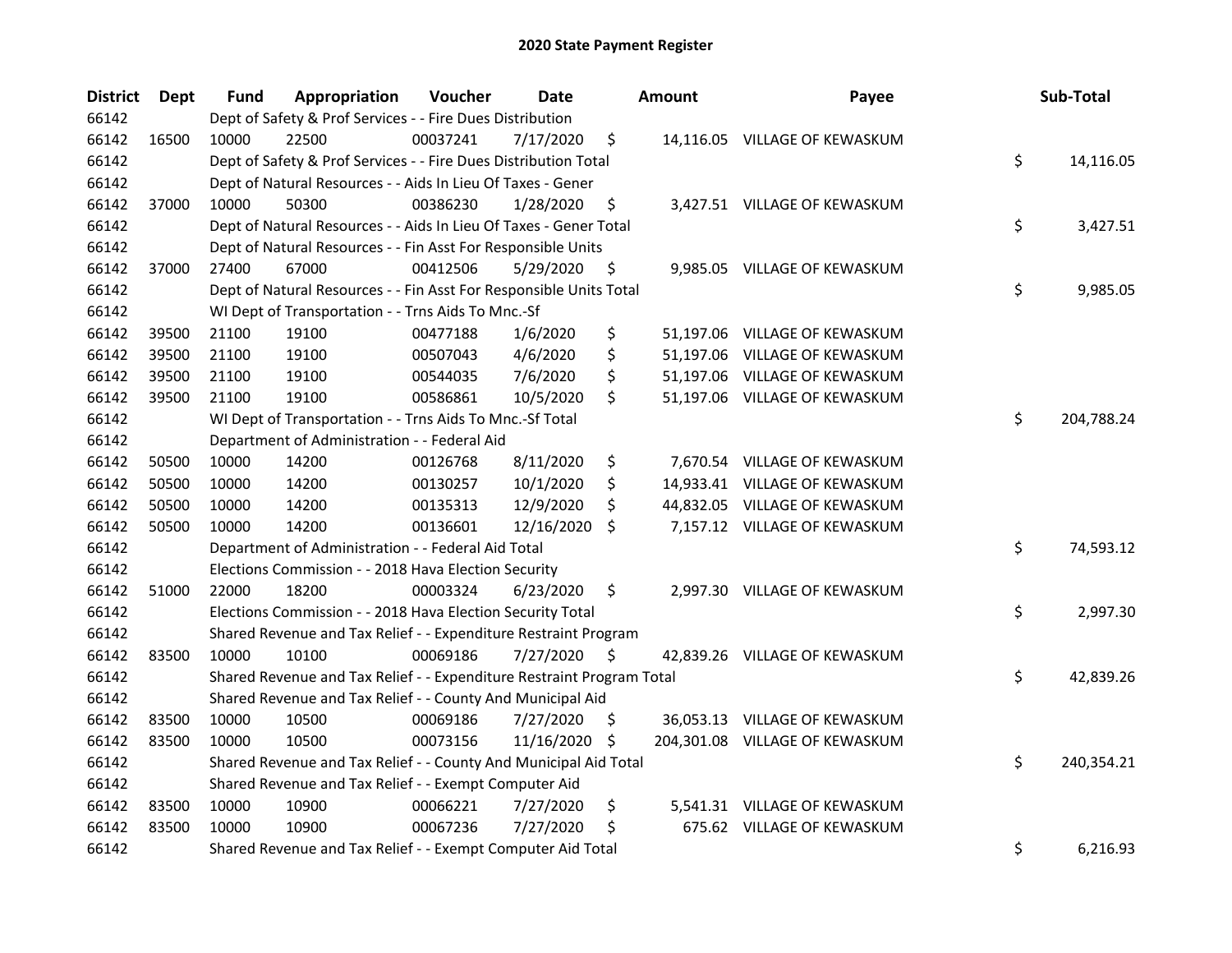| <b>District</b> | Dept  | <b>Fund</b> | Appropriation                                                                 | <b>Voucher</b> | Date       |     | Amount   | Payee                      | Sub-Total       |
|-----------------|-------|-------------|-------------------------------------------------------------------------------|----------------|------------|-----|----------|----------------------------|-----------------|
| 66142           |       |             | Shared Revenue and Tax Relief - - Utility Aid                                 |                |            |     |          |                            |                 |
| 66142           | 83500 | 10000       | 11000                                                                         | 00069186       | 7/27/2020  | S.  | 226.92   | <b>VILLAGE OF KEWASKUM</b> |                 |
| 66142           | 83500 | 10000       | 11000                                                                         | 00073156       | 11/16/2020 | - S | 3.026.04 | VILLAGE OF KEWASKUM        |                 |
| 66142           |       |             | Shared Revenue and Tax Relief - - Utility Aid Total                           |                |            |     |          |                            | 3,252.96        |
| 66142           |       |             | Shared Revenue and Tax Relief - - Personal Property Aid                       |                |            |     |          |                            |                 |
| 66142           | 83500 | 10000       | 11100                                                                         | 00061650       | 5/4/2020   | S   | 9.393.27 | <b>VILLAGE OF KEWASKUM</b> |                 |
| 66142           | 83500 | 10000       | 11100                                                                         | 00062677       | 5/4/2020   | S   | 3.663.34 | VILLAGE OF KEWASKUM        |                 |
| 66142           |       |             | Shared Revenue and Tax Relief - - Personal Property Aid Total                 |                |            |     |          |                            | \$<br>13,056.61 |
| 66142           |       |             | Shared Revenue and Tax Relief - - State Aid; Video Service Provider Fee       |                |            |     |          |                            |                 |
| 66142           | 83500 | 10000       | 11200                                                                         | 00064484       | 7/27/2020  | S.  | 5,211.94 | VILLAGE OF KEWASKUM        |                 |
| 66142           |       |             | Shared Revenue and Tax Relief - - State Aid; Video Service Provider Fee Total |                |            |     |          |                            | 5,211.94        |
| 66142 Total     |       |             |                                                                               |                |            |     |          |                            | 620,839.18      |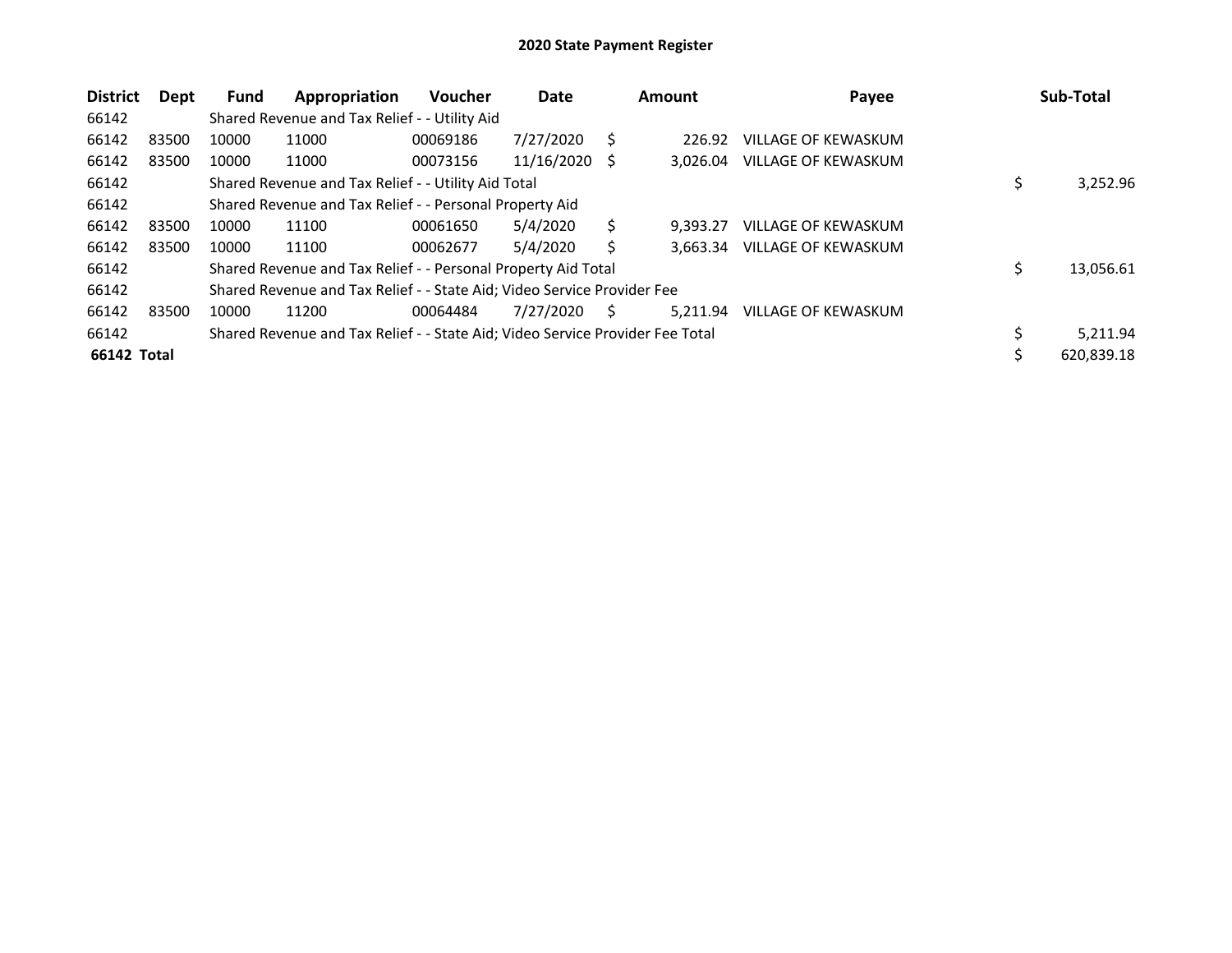| <b>District</b> | <b>Dept</b> | Fund  | Appropriation                                                                 | Voucher  | Date          |    | Amount    | Payee                        | Sub-Total        |
|-----------------|-------------|-------|-------------------------------------------------------------------------------|----------|---------------|----|-----------|------------------------------|------------------|
| 66161           |             |       | Dept of Safety & Prof Services - - Fire Dues Distribution                     |          |               |    |           |                              |                  |
| 66161           | 16500       | 10000 | 22500                                                                         | 00037242 | 7/20/2020     | \$ |           | 3,633.61 Village of Newburg  |                  |
| 66161           |             |       | Dept of Safety & Prof Services - - Fire Dues Distribution Total               |          |               |    |           |                              | \$<br>3,633.61   |
| 66161           |             |       | Dept of Natural Resources - - Fin Asst For Responsible Units                  |          |               |    |           |                              |                  |
| 66161           | 37000       | 27400 | 67000                                                                         | 00413182 | 5/29/2020     | \$ |           | 3,134.24 Village of Newburg  |                  |
| 66161           |             |       | Dept of Natural Resources - - Fin Asst For Responsible Units Total            |          |               |    |           |                              | \$<br>3,134.24   |
| 66161           |             |       | WI Dept of Transportation - - Trns Aids To Mnc.-Sf                            |          |               |    |           |                              |                  |
| 66161           | 39500       | 21100 | 19100                                                                         | 00477189 | 1/6/2020      | \$ | 13,974.89 | Village of Newburg           |                  |
| 66161           | 39500       | 21100 | 19100                                                                         | 00507044 | 4/6/2020      | \$ | 13,974.89 | Village of Newburg           |                  |
| 66161           | 39500       | 21100 | 19100                                                                         | 00544036 | 7/6/2020      | \$ | 13,974.89 | Village of Newburg           |                  |
| 66161           | 39500       | 21100 | 19100                                                                         | 00586862 | 10/5/2020     | \$ |           | 13,974.89 Village of Newburg |                  |
| 66161           |             |       | WI Dept of Transportation - - Trns Aids To Mnc.-Sf Total                      |          |               |    |           |                              | \$<br>55,899.56  |
| 66161           |             |       | Department of Administration - - Federal Aid                                  |          |               |    |           |                              |                  |
| 66161           | 50500       | 10000 | 14200                                                                         | 00135314 | 12/10/2020 \$ |    |           | 29,582.00 Village of Newburg |                  |
| 66161           |             |       | Department of Administration - - Federal Aid Total                            |          |               |    |           |                              | \$<br>29,582.00  |
| 66161           |             |       | Shared Revenue and Tax Relief - - Expenditure Restraint Program               |          |               |    |           |                              |                  |
| 66161           | 83500       | 10000 | 10100                                                                         | 00069187 | 7/27/2020     | \$ |           | 15,628.22 Village of Newburg |                  |
| 66161           |             |       | Shared Revenue and Tax Relief - - Expenditure Restraint Program Total         |          |               |    |           |                              | \$<br>15,628.22  |
| 66161           |             |       | Shared Revenue and Tax Relief - - County And Municipal Aid                    |          |               |    |           |                              |                  |
| 66161           | 83500       | 10000 | 10500                                                                         | 00069187 | 7/27/2020     | S  |           | 12,065.21 Village of Newburg |                  |
| 66161           | 83500       | 10000 | 10500                                                                         | 00073157 | 11/16/2020    | -S |           | 68,369.52 Village of Newburg |                  |
| 66161           |             |       | Shared Revenue and Tax Relief - - County And Municipal Aid Total              |          |               |    |           |                              | \$<br>80,434.73  |
| 66161           |             |       | Shared Revenue and Tax Relief - - Exempt Computer Aid                         |          |               |    |           |                              |                  |
| 66161           | 83500       | 10000 | 10900                                                                         | 00066222 | 7/27/2020     | \$ |           | 740.99 Village of Newburg    |                  |
| 66161           |             |       | Shared Revenue and Tax Relief - - Exempt Computer Aid Total                   |          |               |    |           |                              | \$<br>740.99     |
| 66161           |             |       | Shared Revenue and Tax Relief - - Personal Property Aid                       |          |               |    |           |                              |                  |
| 66161           | 83500       | 10000 | 11100                                                                         | 00061651 | 5/4/2020      | \$ |           | 1,554.42 Village of Newburg  |                  |
| 66161           |             |       | Shared Revenue and Tax Relief - - Personal Property Aid Total                 |          |               |    |           |                              | \$<br>1,554.42   |
| 66161           |             |       | Shared Revenue and Tax Relief - - State Aid; Video Service Provider Fee       |          |               |    |           |                              |                  |
| 66161           | 83500       | 10000 | 11200                                                                         | 00064485 | 7/27/2020     | \$ | 1,314.96  | Village of Newburg           |                  |
| 66161           |             |       | Shared Revenue and Tax Relief - - State Aid; Video Service Provider Fee Total |          |               |    |           |                              | \$<br>1,314.96   |
| 66161 Total     |             |       |                                                                               |          |               |    |           |                              | \$<br>191,922.73 |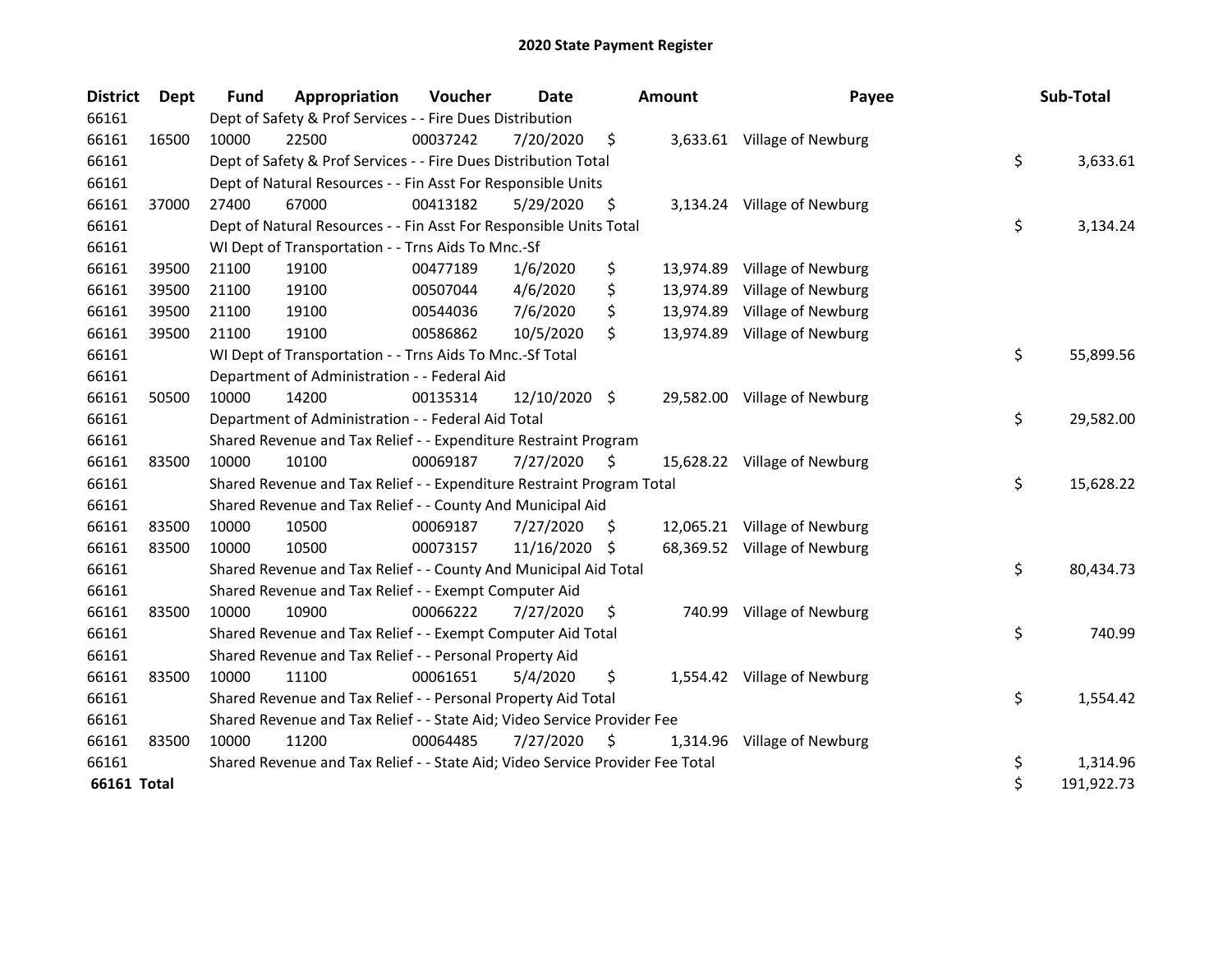| District | <b>Dept</b> | <b>Fund</b> | Appropriation                                                      | Voucher  | Date       |     | <b>Amount</b> | Payee                          | Sub-Total        |
|----------|-------------|-------------|--------------------------------------------------------------------|----------|------------|-----|---------------|--------------------------------|------------------|
| 66166    |             |             | Dept of Safety & Prof Services - - Fire Dues Distribution          |          |            |     |               |                                |                  |
| 66166    | 16500       | 10000       | 22500                                                              | 00037243 | 7/20/2020  | \$  |               | 67,307.03 Village Of Richfield |                  |
| 66166    |             |             | Dept of Safety & Prof Services - - Fire Dues Distribution Total    |          |            |     |               |                                | \$<br>67,307.03  |
| 66166    |             |             | Dept of Natural Resources - - Aids In Lieu Of Taxes - Gener        |          |            |     |               |                                |                  |
| 66166    | 37000       | 10000       | 50300                                                              | 00386232 | 1/29/2020  | \$  |               | 4,770.54 Village Of Richfield  |                  |
| 66166    |             |             | Dept of Natural Resources - - Aids In Lieu Of Taxes - Gener Total  |          |            |     |               |                                | \$<br>4,770.54   |
| 66166    |             |             | Dept of Natural Resources - - Resaids - Cnty Forst, Cl & Mfl       |          |            |     |               |                                |                  |
| 66166    | 37000       | 21200       | 57100                                                              | 00417922 | 6/18/2020  | \$  |               | 94.92 Village Of Richfield     |                  |
| 66166    |             |             | Dept of Natural Resources - - Resaids - Cnty Forst, Cl & Mfl Total |          |            |     |               |                                | \$<br>94.92      |
| 66166    |             |             | Dept of Natural Resources - - Fin Asst For Responsible Units       |          |            |     |               |                                |                  |
| 66166    | 37000       | 27400       | 67000                                                              | 00412649 | 5/29/2020  | \$. |               | 8,659.57 Village Of Richfield  |                  |
| 66166    |             |             | Dept of Natural Resources - - Fin Asst For Responsible Units Total |          |            |     |               |                                | \$<br>8,659.57   |
| 66166    |             |             | Dept of Natural Resources - - Recycling Consolidation Grants       |          |            |     |               |                                |                  |
| 66166    | 37000       | 27400       | 67300                                                              | 00412649 | 5/29/2020  | \$  |               | 3,002.32 Village Of Richfield  |                  |
| 66166    |             |             | Dept of Natural Resources - - Recycling Consolidation Grants Total |          |            |     |               |                                | \$<br>3,002.32   |
| 66166    |             |             | WI Dept of Transportation - - Trns Aids To Mnc.-Sf                 |          |            |     |               |                                |                  |
| 66166    | 39500       | 21100       | 19100                                                              | 00477190 | 1/6/2020   | \$  | 96,624.99     | Village Of Richfield           |                  |
| 66166    | 39500       | 21100       | 19100                                                              | 00507045 | 4/6/2020   | \$  | 96,624.99     | Village Of Richfield           |                  |
| 66166    | 39500       | 21100       | 19100                                                              | 00544037 | 7/6/2020   | \$  | 96,624.99     | Village Of Richfield           |                  |
| 66166    | 39500       | 21100       | 19100                                                              | 00586863 | 10/5/2020  | \$  | 96,624.99     | Village Of Richfield           |                  |
| 66166    |             |             | WI Dept of Transportation - - Trns Aids To Mnc.-Sf Total           |          |            |     |               |                                | \$<br>386,499.96 |
| 66166    |             |             | Department of Administration - - Federal Aid                       |          |            |     |               |                                |                  |
| 66166    | 50500       | 10000       | 14200                                                              | 00126769 | 8/12/2020  | \$  | 7,262.08      | Village Of Richfield           |                  |
| 66166    | 50500       | 10000       | 14200                                                              | 00130258 | 10/2/2020  | \$  | 28,633.54     | Village Of Richfield           |                  |
| 66166    | 50500       | 10000       | 14200                                                              | 00132309 | 11/13/2020 | \$  | 19,658.27     | Village Of Richfield           |                  |
| 66166    | 50500       | 10000       | 14200                                                              | 00135315 | 12/10/2020 | \$. | 46,440.38     | Village Of Richfield           |                  |
| 66166    |             |             | Department of Administration - - Federal Aid Total                 |          |            |     |               |                                | \$<br>101,994.27 |
| 66166    |             |             | Shared Revenue and Tax Relief - - County And Municipal Aid         |          |            |     |               |                                |                  |
| 66166    | 83500       | 10000       | 10500                                                              | 00069188 | 7/27/2020  | \$. |               | 19,364.02 Village Of Richfield |                  |
| 66166    | 83500       | 10000       | 10500                                                              | 00073158 | 11/16/2020 | \$. | 109,729.47    | Village Of Richfield           |                  |
| 66166    |             |             | Shared Revenue and Tax Relief - - County And Municipal Aid Total   |          |            |     |               |                                | \$<br>129,093.49 |
| 66166    |             |             | Shared Revenue and Tax Relief - - Exempt Computer Aid              |          |            |     |               |                                |                  |
| 66166    | 83500       | 10000       | 10900                                                              | 00066223 | 7/27/2020  | \$  |               | 2,372.62 Village Of Richfield  |                  |
| 66166    |             |             | Shared Revenue and Tax Relief - - Exempt Computer Aid Total        |          |            |     |               |                                | \$<br>2,372.62   |
| 66166    |             |             | Shared Revenue and Tax Relief - - Utility Aid                      |          |            |     |               |                                |                  |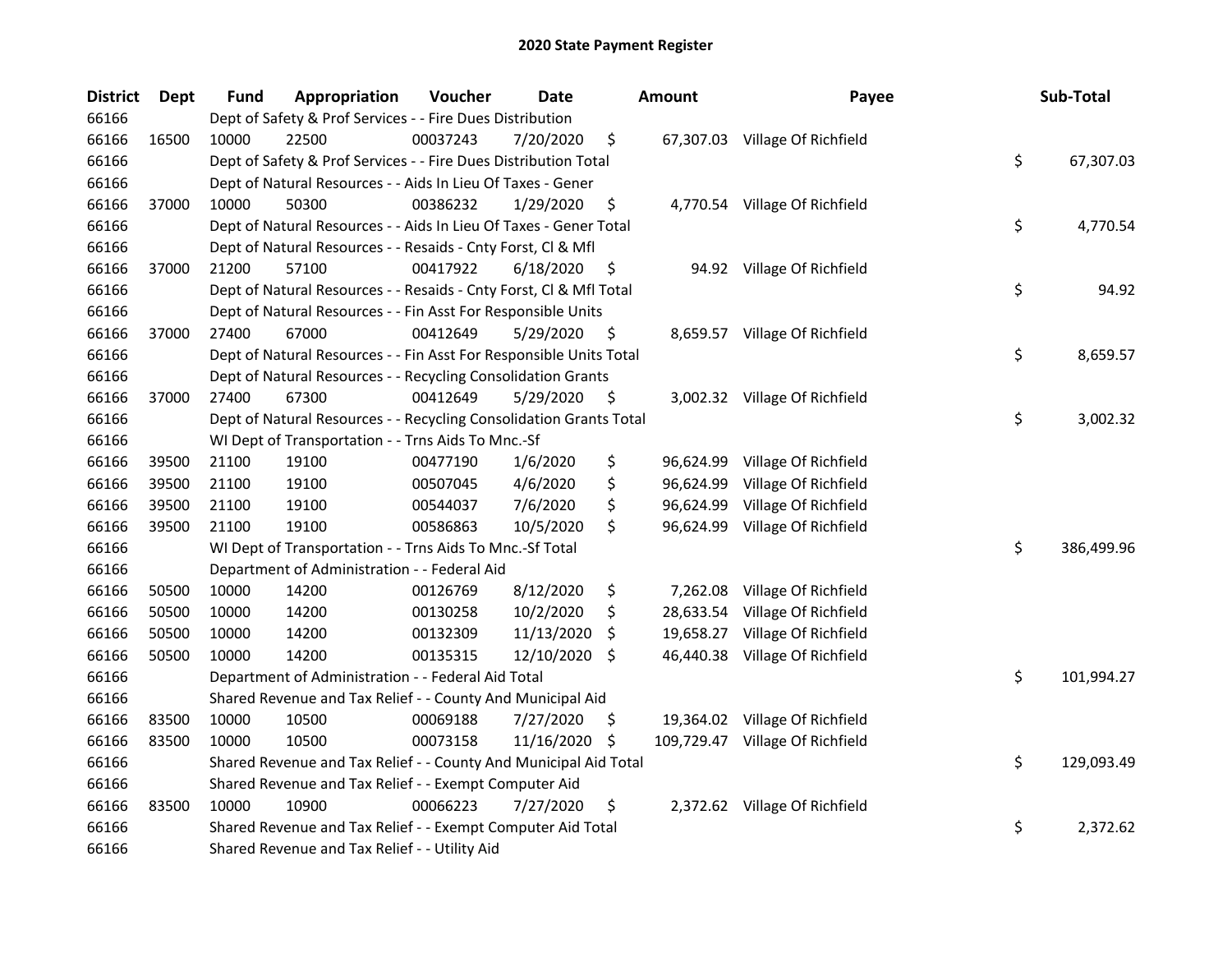| <b>District</b> | Dept  | <b>Fund</b> | Appropriation                                                                 | Voucher  | Date       |     | <b>Amount</b> | Payee                | Sub-Total  |
|-----------------|-------|-------------|-------------------------------------------------------------------------------|----------|------------|-----|---------------|----------------------|------------|
| 66166           | 83500 | 10000       | 11000                                                                         | 00069188 | 7/27/2020  |     | 1,127.44      | Village Of Richfield |            |
| 66166           | 83500 | 10000       | 11000                                                                         | 00073158 | 11/16/2020 | - S | 6,792.48      | Village Of Richfield |            |
| 66166           |       |             | Shared Revenue and Tax Relief - - Utility Aid Total                           |          |            |     |               |                      | 7,919.92   |
| 66166           |       |             | Shared Revenue and Tax Relief - - Personal Property Aid                       |          |            |     |               |                      |            |
| 66166           | 83500 | 10000       | 11100                                                                         | 00061652 | 5/4/2020   |     | 8,155.32      | Village Of Richfield |            |
| 66166           |       |             | Shared Revenue and Tax Relief - - Personal Property Aid Total                 |          |            |     |               |                      | 8,155.32   |
| 66166           |       |             | Shared Revenue and Tax Relief - - State Aid; Video Service Provider Fee       |          |            |     |               |                      |            |
| 66166           | 83500 | 10000       | 11200                                                                         | 00064486 | 7/27/2020  | S   | 16,619.35     | Village Of Richfield |            |
| 66166           |       |             | Shared Revenue and Tax Relief - - State Aid; Video Service Provider Fee Total |          |            |     |               |                      | 16,619.35  |
| 66166 Total     |       |             |                                                                               |          |            |     |               |                      | 736,489.31 |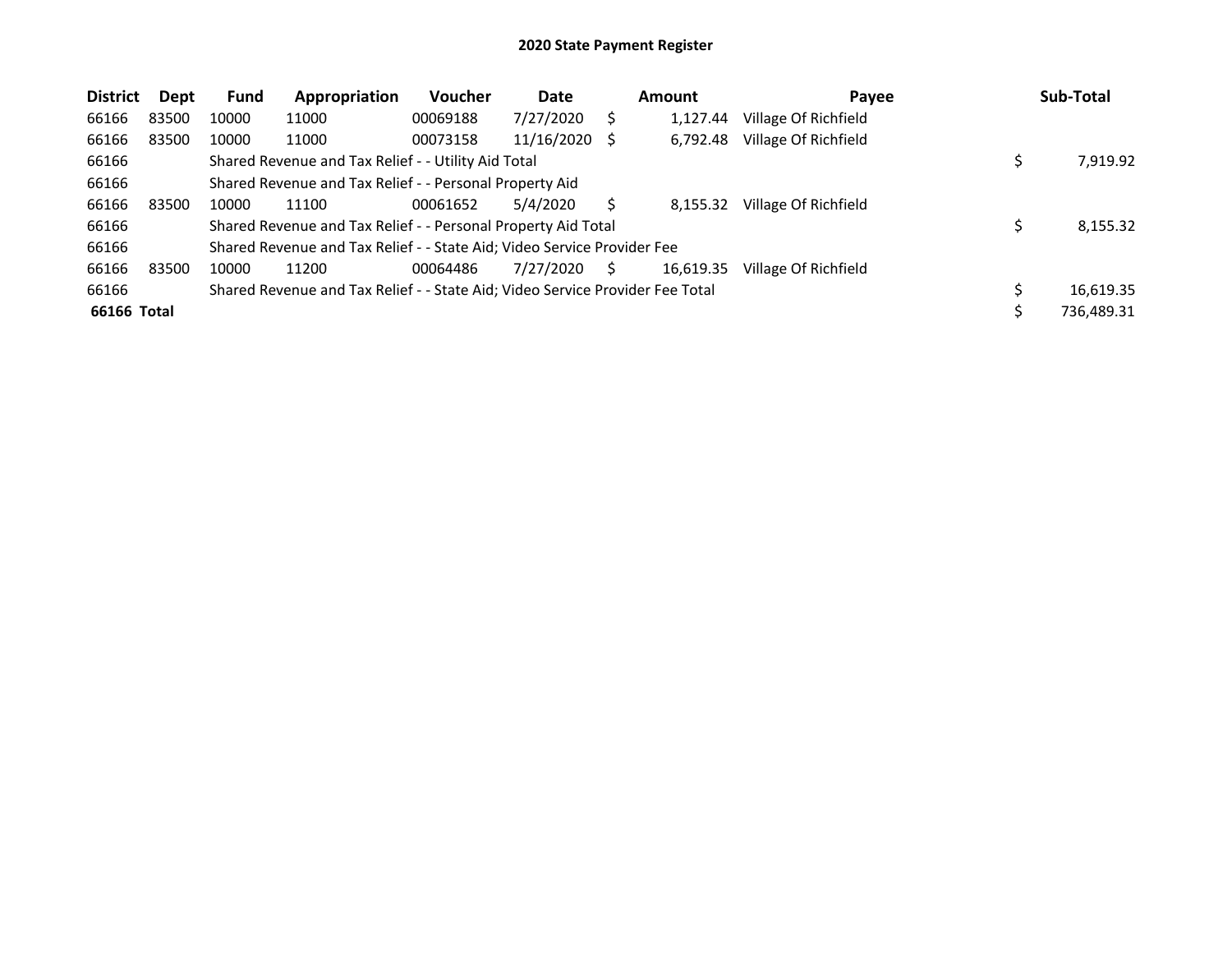| <b>District</b> | Dept  | <b>Fund</b> | Appropriation                                                      | Voucher  | <b>Date</b> | Amount          | Payee                        | Sub-Total        |
|-----------------|-------|-------------|--------------------------------------------------------------------|----------|-------------|-----------------|------------------------------|------------------|
| 66181           |       |             | Dept of Safety & Prof Services - - Fire Dues Distribution          |          |             |                 |                              |                  |
| 66181           | 16500 | 10000       | 22500                                                              | 00037244 | 7/20/2020   | \$<br>25,668.63 | Village Of Slinger           |                  |
| 66181           |       |             | Dept of Safety & Prof Services - - Fire Dues Distribution Total    |          |             |                 |                              | \$<br>25,668.63  |
| 66181           |       |             | Dept of Natural Resources - - Fin Asst For Responsible Units       |          |             |                 |                              |                  |
| 66181           | 37000 | 27400       | 67000                                                              | 00412681 | 5/29/2020   | \$              | 12,538.55 Village Of Slinger |                  |
| 66181           |       |             | Dept of Natural Resources - - Fin Asst For Responsible Units Total |          |             |                 |                              | \$<br>12,538.55  |
| 66181           |       |             | WI Dept of Transportation - - Conn Hwy Aids St Fds                 |          |             |                 |                              |                  |
| 66181           | 39500 | 21100       | 16200                                                              | 00477450 | 1/6/2020    | \$<br>4,034.23  | Village Of Slinger           |                  |
| 66181           | 39500 | 21100       | 16200                                                              | 00507305 | 4/6/2020    | \$<br>4,034.23  | Village Of Slinger           |                  |
| 66181           | 39500 | 21100       | 16200                                                              | 00544297 | 7/6/2020    | \$<br>4,034.23  | Village Of Slinger           |                  |
| 66181           | 39500 | 21100       | 16200                                                              | 00587123 | 10/5/2020   | \$<br>4,034.24  | Village Of Slinger           |                  |
| 66181           |       |             | WI Dept of Transportation - - Conn Hwy Aids St Fds Total           |          |             |                 |                              | \$<br>16,136.93  |
| 66181           |       |             | WI Dept of Transportation - - Trns Aids To Mnc.-Sf                 |          |             |                 |                              |                  |
| 66181           | 39500 | 21100       | 19100                                                              | 00477191 | 1/6/2020    | \$<br>57,908.79 | Village Of Slinger           |                  |
| 66181           | 39500 | 21100       | 19100                                                              | 00507046 | 4/6/2020    | \$<br>57,908.79 | Village Of Slinger           |                  |
| 66181           | 39500 | 21100       | 19100                                                              | 00544038 | 7/6/2020    | \$<br>57,908.79 | Village Of Slinger           |                  |
| 66181           | 39500 | 21100       | 19100                                                              | 00586864 | 10/5/2020   | \$<br>57,908.79 | Village Of Slinger           |                  |
| 66181           |       |             | WI Dept of Transportation - - Trns Aids To Mnc.-Sf Total           |          |             |                 |                              | \$<br>231,635.16 |
| 66181           |       |             | WI Dept of Transportation - - Loc Rd Imp Prg St Fd                 |          |             |                 |                              |                  |
| 66181           | 39500 | 21100       | 27800                                                              | 00523902 | 5/11/2020   | \$<br>40,741.78 | Village Of Slinger           |                  |
| 66181           |       |             | WI Dept of Transportation - - Loc Rd Imp Prg St Fd Total           |          |             |                 |                              | \$<br>40,741.78  |
| 66181           |       |             | WI Dept of Transportation - - Hwy Mgmt & Opers Sf                  |          |             |                 |                              |                  |
| 66181           | 39500 | 21100       | 36500                                                              | 00477630 | 1/3/2020    | \$<br>212.90    | Village Of Slinger           |                  |
| 66181           | 39500 | 21100       | 36500                                                              | 00486328 | 1/30/2020   | \$<br>224.82    | Village Of Slinger           |                  |
| 66181           | 39500 | 21100       | 36500                                                              | 00498420 | 3/5/2020    | \$<br>213.42    | Village Of Slinger           |                  |
| 66181           | 39500 | 21100       | 36500                                                              | 00509692 | 3/31/2020   | \$<br>192.44    | Village Of Slinger           |                  |
| 66181           | 39500 | 21100       | 36500                                                              | 00519794 | 4/28/2020   | \$<br>180.96    | Village Of Slinger           |                  |
| 66181           | 39500 | 21100       | 36500                                                              | 00530949 | 5/28/2020   | \$<br>164.59    | Village Of Slinger           |                  |
| 66181           | 39500 | 21100       | 36500                                                              | 00541986 | 6/25/2020   | \$<br>172.17    | Village Of Slinger           |                  |
| 66181           | 39500 | 21100       | 36500                                                              | 00555916 | 7/27/2020   | \$<br>162.38    | Village Of Slinger           |                  |
| 66181           | 39500 | 21100       | 36500                                                              | 00574355 | 8/27/2020   | \$<br>168.20    | Village Of Slinger           |                  |
| 66181           | 39500 | 21100       | 36500                                                              | 00591286 | 9/28/2020   | \$<br>184.87    | Village Of Slinger           |                  |
| 66181           | 39500 | 21100       | 36500                                                              | 00607677 | 10/28/2020  | \$<br>194.13    | Village Of Slinger           |                  |
| 66181           | 39500 | 21100       | 36500                                                              | 00621222 | 11/30/2020  | \$<br>185.27    | Village Of Slinger           |                  |
| 66181           | 39500 | 21100       | 36500                                                              | 00634281 | 12/28/2020  | \$<br>199.97    | Village Of Slinger           |                  |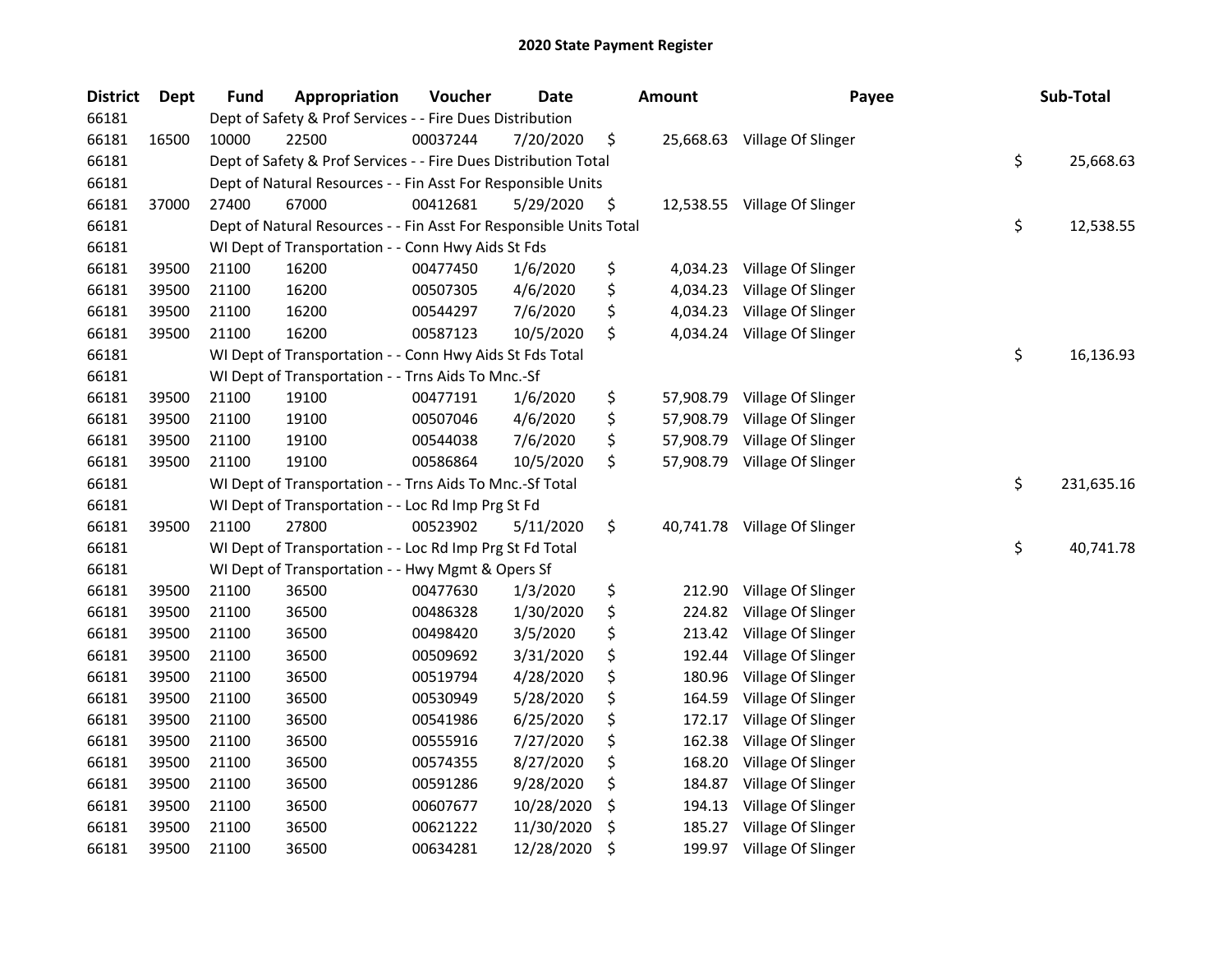| <b>District</b> | Dept  | <b>Fund</b> | Appropriation                                                | Voucher  | <b>Date</b> |     | <b>Amount</b> | Payee                                                                                             | Sub-Total       |
|-----------------|-------|-------------|--------------------------------------------------------------|----------|-------------|-----|---------------|---------------------------------------------------------------------------------------------------|-----------------|
| 66181           |       |             | WI Dept of Transportation - - Hwy Mgmt & Opers Sf Total      |          |             |     |               |                                                                                                   | \$<br>2,456.12  |
| 66181           |       |             | Department of Justice - - Law Enforcement Train, Local       |          |             |     |               |                                                                                                   |                 |
| 66181           | 45500 | 10000       | 23100                                                        | 00091678 | 12/8/2020   | \$  | 1,760.00      | Village Of Slinger                                                                                |                 |
| 66181           |       |             | Department of Justice - - Law Enforcement Train, Local Total |          |             |     |               |                                                                                                   | \$<br>1,760.00  |
| 66181           |       |             | Department of Administration - - Federal Aid                 |          |             |     |               |                                                                                                   |                 |
| 66181           | 50500 | 10000       | 14200                                                        | 00130259 | 10/2/2020   | \$  | 12,076.87     | Village Of Slinger                                                                                |                 |
| 66181           | 50500 | 10000       | 14200                                                        | 00132310 | 11/13/2020  | -\$ | 9,258.59      | Village Of Slinger                                                                                |                 |
| 66181           | 50500 | 10000       | 14200                                                        | 00135316 | 12/10/2020  | \$  |               | 59,960.95 Village Of Slinger                                                                      |                 |
| 66181           |       |             | Department of Administration - - Federal Aid Total           |          |             |     |               |                                                                                                   | \$<br>81,296.41 |
| 66181           |       |             | Elections Commission - - 2018 Hava Election Security         |          |             |     |               |                                                                                                   |                 |
| 66181           | 51000 | 22000       | 18200                                                        | 00003564 | 6/30/2020   | \$  | 3,839.90      | Village Of Slinger                                                                                |                 |
| 66181           |       |             | Elections Commission - - 2018 Hava Election Security Total   |          |             |     |               |                                                                                                   | \$<br>3,839.90  |
| 66181           |       |             |                                                              |          |             |     |               | Public Defender Board - - Transcript, Discovery and Records Provided to the Public Defender Board |                 |
| 66181           | 55000 | 10000       | 10600                                                        | 00234890 | 2/14/2020   | \$  | 20.00         | Village Of Slinger                                                                                |                 |
| 66181           | 55000 | 10000       | 10600                                                        | 00235723 | 2/21/2020   | \$  | 15.00         | Village Of Slinger                                                                                |                 |
| 66181           | 55000 | 10000       | 10600                                                        | 00235724 | 2/21/2020   | \$  | 10.00         | Village Of Slinger                                                                                |                 |
| 66181           | 55000 | 10000       | 10600                                                        | 00235725 | 2/21/2020   | \$  | 5.00          | Village Of Slinger                                                                                |                 |
| 66181           | 55000 | 10000       | 10600                                                        | 00235726 | 2/21/2020   | \$  | 15.00         | Village Of Slinger                                                                                |                 |
| 66181           | 55000 | 10000       | 10600                                                        | 00241302 | 4/1/2020    | \$  | 15.00         | Village Of Slinger                                                                                |                 |
| 66181           | 55000 | 10000       | 10600                                                        | 00241303 | 4/1/2020    | \$  | 10.00         | Village Of Slinger                                                                                |                 |
| 66181           | 55000 | 10000       | 10600                                                        | 00241304 | 4/1/2020    | \$  | 20.00         | Village Of Slinger                                                                                |                 |
| 66181           | 55000 | 10000       | 10600                                                        | 00250087 | 6/8/2020    | \$  | 80.00         | Village Of Slinger                                                                                |                 |
| 66181           | 55000 | 10000       | 10600                                                        | 00250091 | 6/8/2020    | \$  | 25.00         | Village Of Slinger                                                                                |                 |
| 66181           | 55000 | 10000       | 10600                                                        | 00253169 | 6/23/2020   | \$  | 15.00         | Village Of Slinger                                                                                |                 |
| 66181           | 55000 | 10000       | 10600                                                        | 00253326 | 6/26/2020   | \$  | 20.00         | Village Of Slinger                                                                                |                 |
| 66181           | 55000 | 10000       | 10600                                                        | 00255969 | 7/15/2020   | \$  | 5.00          | Village Of Slinger                                                                                |                 |
| 66181           | 55000 | 10000       | 10600                                                        | 00260337 | 9/2/2020    | \$  | 35.00         | Village Of Slinger                                                                                |                 |
| 66181           | 55000 | 10000       | 10600                                                        | 00260338 | 9/2/2020    | \$  | 20.00         | Village Of Slinger                                                                                |                 |
| 66181           | 55000 | 10000       | 10600                                                        | 00260339 | 9/2/2020    | \$  | 10.00         | Village Of Slinger                                                                                |                 |
| 66181           | 55000 | 10000       | 10600                                                        | 00260340 | 9/2/2020    | \$  | 20.00         | Village Of Slinger                                                                                |                 |
| 66181           | 55000 | 10000       | 10600                                                        | 00265226 | 10/23/2020  | \$  | 20.00         | Village Of Slinger                                                                                |                 |
| 66181           | 55000 | 10000       | 10600                                                        | 00265232 | 10/23/2020  | \$  | 0.60          | Village Of Slinger                                                                                |                 |
| 66181           | 55000 | 10000       | 10600                                                        | 00270683 | 12/11/2020  | \$  | 5.00          | Village Of Slinger                                                                                |                 |
| 66181           | 55000 | 10000       | 10600                                                        | 00270684 | 12/11/2020  | \$  | 5.00          | Village Of Slinger                                                                                |                 |
| 66181           | 55000 | 10000       | 10600                                                        | 00270685 | 12/11/2020  | \$  | 5.00          | Village Of Slinger                                                                                |                 |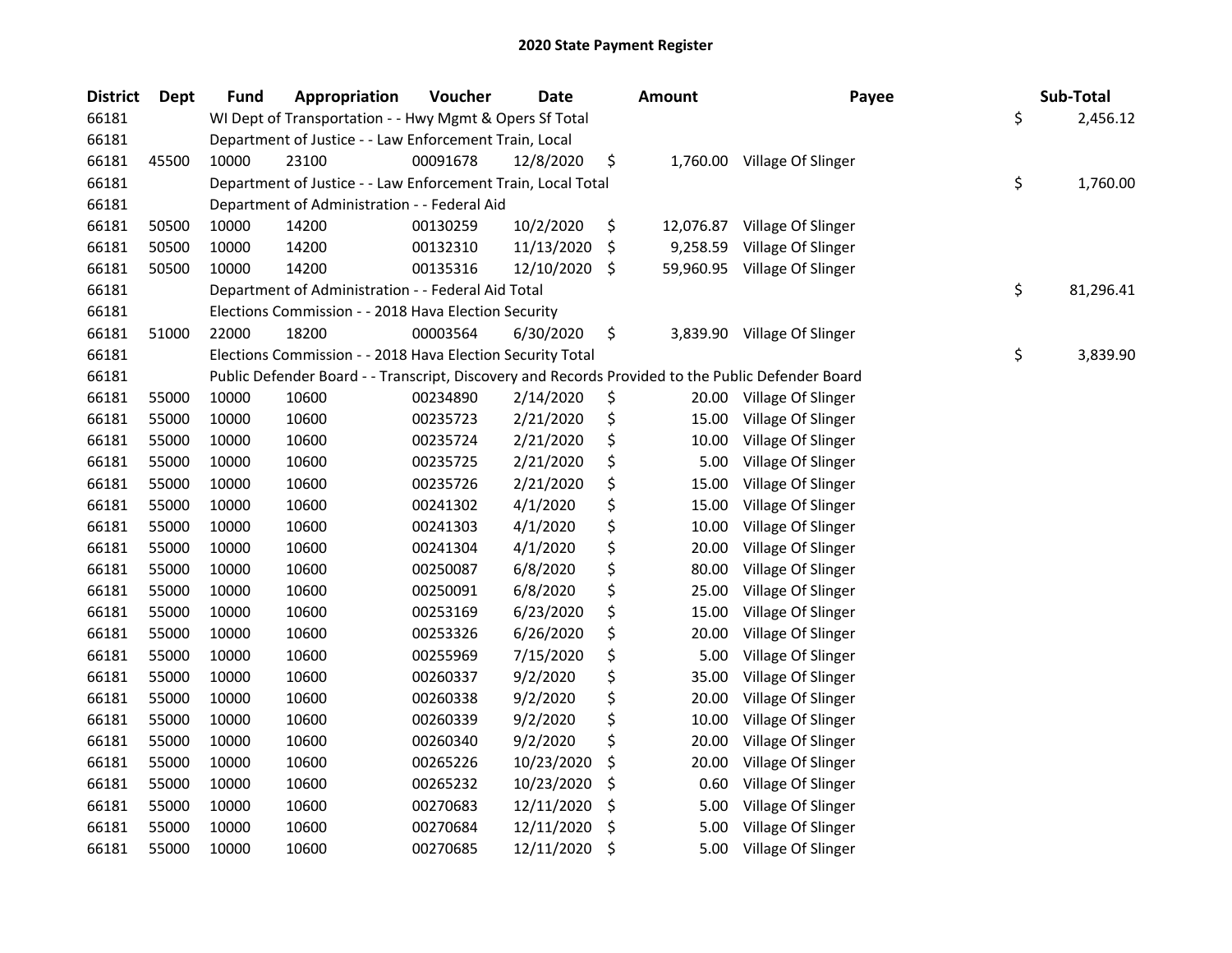| <b>District</b>    | <b>Dept</b> | <b>Fund</b> | Appropriation                                                                 | Voucher  | <b>Date</b> |     | Amount   | Payee                                                                                                   | Sub-Total        |
|--------------------|-------------|-------------|-------------------------------------------------------------------------------|----------|-------------|-----|----------|---------------------------------------------------------------------------------------------------------|------------------|
| 66181              | 55000       | 10000       | 10600                                                                         | 00270686 | 12/11/2020  | \$  | 25.00    | Village Of Slinger                                                                                      |                  |
| 66181              | 55000       | 10000       | 10600                                                                         | 00270687 | 12/11/2020  | -S  | 5.00     | Village Of Slinger                                                                                      |                  |
| 66181              | 55000       | 10000       | 10600                                                                         | 00270688 | 12/11/2020  | \$  | 25.00    | Village Of Slinger                                                                                      |                  |
| 66181              | 55000       | 10000       | 10600                                                                         | 00270689 | 12/11/2020  | Ŝ.  | 5.00     | Village Of Slinger                                                                                      |                  |
| 66181              | 55000       | 10000       | 10600                                                                         | 00270690 | 12/11/2020  | S   | 10.00    | Village Of Slinger                                                                                      |                  |
| 66181              | 55000       | 10000       | 10600                                                                         | 00270691 | 12/11/2020  | S   | 30.00    | Village Of Slinger                                                                                      |                  |
| 66181              | 55000       | 10000       | 10600                                                                         | 00270692 | 12/11/2020  | -\$ | 45.00    | Village Of Slinger                                                                                      |                  |
| 66181              |             |             |                                                                               |          |             |     |          | Public Defender Board - - Transcript, Discovery and Records Provided to the Public Defender Board Total | \$<br>520.60     |
| 66181              |             |             | Shared Revenue and Tax Relief - - Expenditure Restraint Program               |          |             |     |          |                                                                                                         |                  |
| 66181              | 83500       | 10000       | 10100                                                                         | 00069189 | 7/27/2020   | \$. |          | 21,611.34 Village Of Slinger                                                                            |                  |
| 66181              |             |             | Shared Revenue and Tax Relief - - Expenditure Restraint Program Total         |          |             |     |          |                                                                                                         | \$<br>21,611.34  |
| 66181              |             |             | Shared Revenue and Tax Relief - - County And Municipal Aid                    |          |             |     |          |                                                                                                         |                  |
| 66181              | 83500       | 10000       | 10500                                                                         | 00069189 | 7/27/2020   | S   |          | 12,645.45 Village Of Slinger                                                                            |                  |
| 66181              | 83500       | 10000       | 10500                                                                         | 00073159 | 11/16/2020  | -S  |          | 71,657.56 Village Of Slinger                                                                            |                  |
| 66181              |             |             | Shared Revenue and Tax Relief - - County And Municipal Aid Total              |          |             |     |          |                                                                                                         | \$<br>84,303.01  |
| 66181              |             |             | Shared Revenue and Tax Relief - - Exempt Computer Aid                         |          |             |     |          |                                                                                                         |                  |
| 66181              | 83500       | 10000       | 10900                                                                         | 00066224 | 7/27/2020   | \$  |          | 5,878.03 Village Of Slinger                                                                             |                  |
| 66181              |             |             | Shared Revenue and Tax Relief - - Exempt Computer Aid Total                   |          |             |     |          |                                                                                                         | \$<br>5,878.03   |
| 66181              |             |             | Shared Revenue and Tax Relief - - Utility Aid                                 |          |             |     |          |                                                                                                         |                  |
| 66181              | 83500       | 10000       | 11000                                                                         | 00069189 | 7/27/2020   | \$  | 578.84   | Village Of Slinger                                                                                      |                  |
| 66181              | 83500       | 10000       | 11000                                                                         | 00073159 | 11/16/2020  | -S  | 3,417.41 | Village Of Slinger                                                                                      |                  |
| 66181              |             |             | Shared Revenue and Tax Relief - - Utility Aid Total                           |          |             |     |          |                                                                                                         | \$<br>3,996.25   |
| 66181              |             |             | Shared Revenue and Tax Relief - - Personal Property Aid                       |          |             |     |          |                                                                                                         |                  |
| 66181              | 83500       | 10000       | 11100                                                                         | 00061653 | 5/4/2020    | \$  |          | 22,136.38 Village Of Slinger                                                                            |                  |
| 66181              |             |             | Shared Revenue and Tax Relief - - Personal Property Aid Total                 |          |             |     |          |                                                                                                         | \$<br>22,136.38  |
| 66181              |             |             | Shared Revenue and Tax Relief - - State Aid; Video Service Provider Fee       |          |             |     |          |                                                                                                         |                  |
| 66181              | 83500       | 10000       | 11200                                                                         | 00064487 | 7/27/2020   | \$  | 6,172.25 | Village Of Slinger                                                                                      |                  |
| 66181              |             |             | Shared Revenue and Tax Relief - - State Aid; Video Service Provider Fee Total |          |             |     |          |                                                                                                         | \$<br>6,172.25   |
| 66181              |             |             | Shared Revenue and Tax Relief - - Lottery & Gaming Credit                     |          |             |     |          |                                                                                                         |                  |
| 66181              | 83500       | 52100       | 36300                                                                         | 00055588 | 3/23/2020   | \$  |          | 7,362.48 Village Of Slinger                                                                             |                  |
| 66181              |             |             | Shared Revenue and Tax Relief - - Lottery & Gaming Credit Total               |          |             |     |          |                                                                                                         | \$<br>7,362.48   |
| <b>66181 Total</b> |             |             |                                                                               |          |             |     |          |                                                                                                         | \$<br>568,053.82 |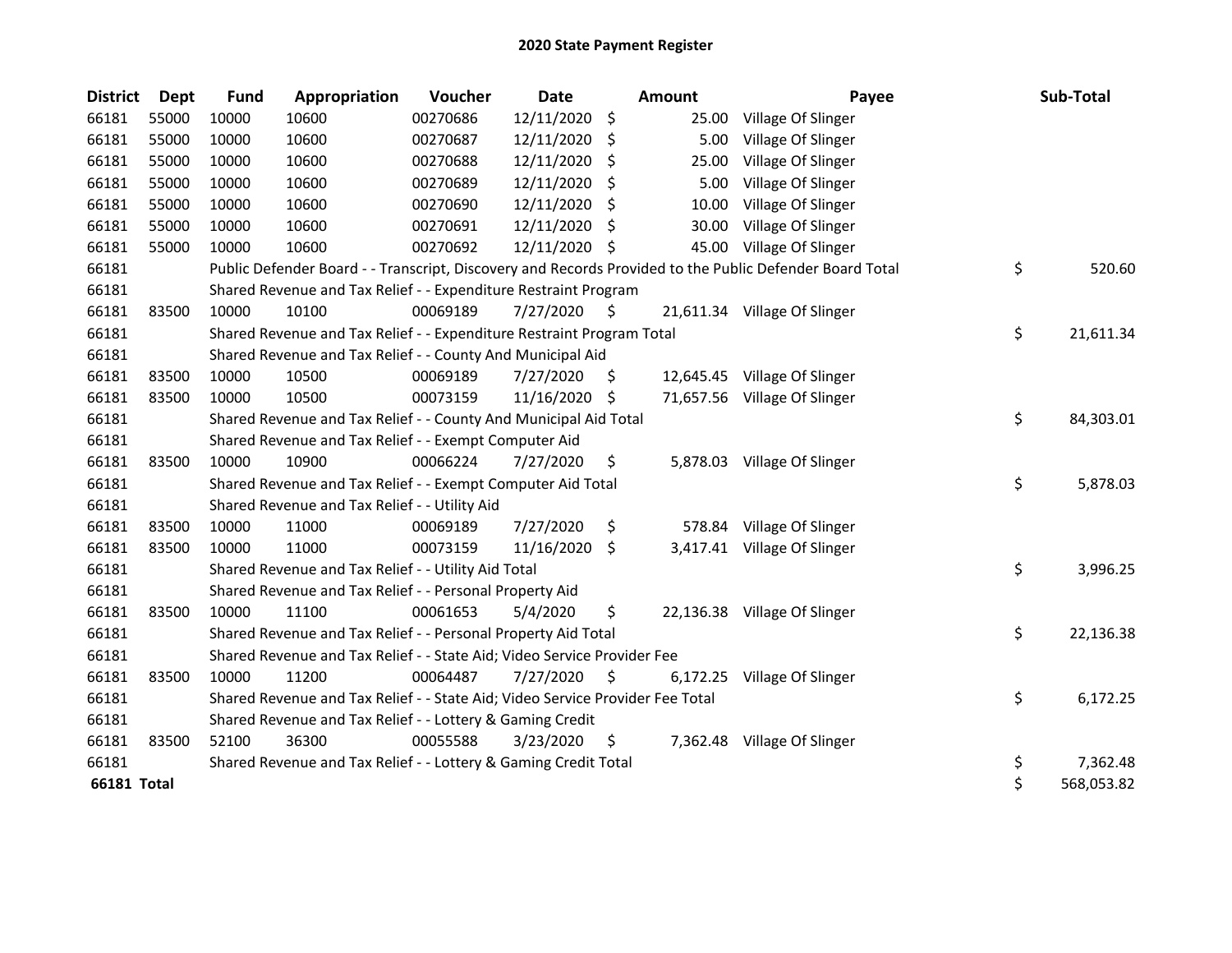| <b>District</b> | <b>Dept</b> | <b>Fund</b> | Appropriation                                                                   | Voucher   | <b>Date</b>   |    | <b>Amount</b> | Payee                      | Sub-Total        |
|-----------------|-------------|-------------|---------------------------------------------------------------------------------|-----------|---------------|----|---------------|----------------------------|------------------|
| 66236           |             |             | Dept of Safety & Prof Services - - Fire Dues Distribution                       |           |               |    |               |                            |                  |
| 66236           | 16500       | 10000       | 22500                                                                           | 00037245  | 7/17/2020     | \$ | 61,226.83     | City Of Hartford           |                  |
| 66236           |             |             | Dept of Safety & Prof Services - - Fire Dues Distribution Total                 |           |               |    |               |                            | \$<br>61,226.83  |
| 66236           |             |             | WI Dept of Transportation - - Conn Hwy Aids St Fds                              |           |               |    |               |                            |                  |
| 66236           | 39500       | 21100       | 16200                                                                           | 00477451  | 1/6/2020      | \$ | 24,601.05     | City Of Hartford           |                  |
| 66236           | 39500       | 21100       | 16200                                                                           | 00507306  | 4/6/2020      | \$ | 24,601.05     | City Of Hartford           |                  |
| 66236           | 39500       | 21100       | 16200                                                                           | 00544298  | 7/6/2020      | \$ | 24,601.05     | City Of Hartford           |                  |
| 66236           | 39500       | 21100       | 16200                                                                           | 00587124  | 10/5/2020     | \$ | 24,601.06     | City Of Hartford           |                  |
| 66236           |             |             | WI Dept of Transportation - - Conn Hwy Aids St Fds Total                        |           |               |    |               |                            | \$<br>98,404.21  |
| 66236           |             |             | WI Dept of Transportation - - Tb, Trns Oper Aid Sf                              |           |               |    |               |                            |                  |
| 66236           | 39500       | 21100       | 17600                                                                           | 00525182  | 5/12/2020     | \$ | 15,871.00     | City Of Hartford           |                  |
| 66236           | 39500       | 21100       | 17600                                                                           | 00574175  | 8/27/2020     | \$ | 47,615.00     | City Of Hartford           |                  |
| 66236           |             |             | WI Dept of Transportation - - Tb, Trns Oper Aid Sf Total                        |           |               |    |               |                            | \$<br>63,486.00  |
| 66236           |             |             | WI Dept of Transportation - - Trns Aids To Mnc.-Sf                              |           |               |    |               |                            |                  |
| 66236           | 39500       | 21100       | 19100                                                                           | 00477192  | 1/6/2020      | \$ | 150,774.37    | City Of Hartford           |                  |
| 66236           | 39500       | 21100       | 19100                                                                           | 00507047  | 4/6/2020      | \$ | 150,774.37    | City Of Hartford           |                  |
| 66236           | 39500       | 21100       | 19100                                                                           | 00544039  | 7/6/2020      | \$ | 150,774.37    | City Of Hartford           |                  |
| 66236           | 39500       | 21100       | 19100                                                                           | 00586865  | 10/5/2020     | \$ | 150,774.40    | City Of Hartford           |                  |
| 66236           |             |             | WI Dept of Transportation - - Trns Aids To Mnc.-Sf Total                        |           |               |    |               |                            | \$<br>603,097.51 |
| 66236           |             |             | Department of Health Services - - Prepaid Medical Transport Reimbursement       |           |               |    |               |                            |                  |
| 66236           | 43500       | 10000       | 16300                                                                           | AMBULANCE | 11/16/2020 \$ |    |               | 13,938.22 City Of Hartford |                  |
| 66236           |             |             | Department of Health Services - - Prepaid Medical Transport Reimbursement Total |           |               |    |               |                            | \$<br>13,938.22  |
| 66236           |             |             | Department of Administration - - Federal Aid                                    |           |               |    |               |                            |                  |
| 66236           | 50500       | 10000       | 14200                                                                           | 00126763  | 8/11/2020     | \$ | 34,428.74     | City Of Hartford           |                  |
| 66236           | 50500       | 10000       | 14200                                                                           | 00130253  | 10/1/2020     | \$ | 39,163.99     | City Of Hartford           |                  |
| 66236           | 50500       | 10000       | 14200                                                                           | 00132303  | 11/12/2020    | S  | 52,186.33     | City Of Hartford           |                  |
| 66236           | 50500       | 10000       | 14200                                                                           | 00135302  | 12/9/2020     | \$ | 127,480.94    | City Of Hartford           |                  |
| 66236           | 50500       | 10000       | 14200                                                                           | 00136595  | 12/16/2020    | \$ | 26,879.01     | City Of Hartford           |                  |
| 66236           |             |             | Department of Administration - - Federal Aid Total                              |           |               |    |               |                            | \$<br>280,139.01 |
| 66236           |             |             | Elections Commission - - 2018 Hava Election Security                            |           |               |    |               |                            |                  |
| 66236           | 51000       | 22000       | 18200                                                                           | 00003679  | 6/30/2020     | \$ | 9,748.90      | City Of Hartford           |                  |
| 66236           |             |             | Elections Commission - - 2018 Hava Election Security Total                      |           |               |    |               |                            | \$<br>9,748.90   |
| 66236           |             |             | Shared Revenue and Tax Relief - - Expenditure Restraint Program                 |           |               |    |               |                            |                  |
| 66236           | 83500       | 10000       | 10100                                                                           | 00069190  | 7/27/2020     | \$ | 72,133.78     | City Of Hartford           |                  |
| 66236           |             |             | Shared Revenue and Tax Relief - - Expenditure Restraint Program Total           |           |               |    |               |                            | \$<br>72,133.78  |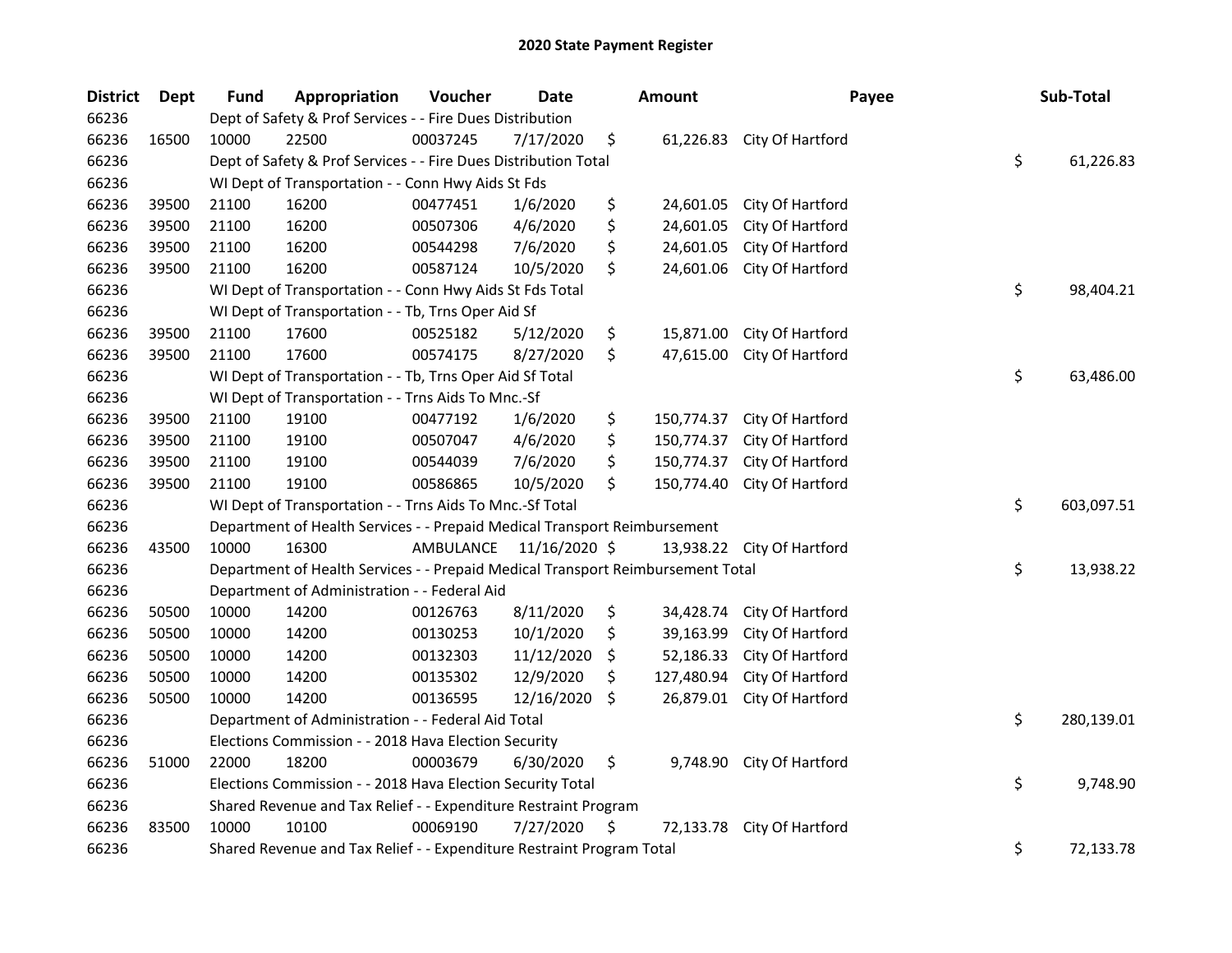| <b>District</b> | Dept  | Fund  | Appropriation                                                                 | Voucher  | Date       |     | <b>Amount</b> | Payee            | Sub-Total          |
|-----------------|-------|-------|-------------------------------------------------------------------------------|----------|------------|-----|---------------|------------------|--------------------|
| 66236           |       |       | Shared Revenue and Tax Relief - - County And Municipal Aid                    |          |            |     |               |                  |                    |
| 66236           | 83500 | 10000 | 10500                                                                         | 00069190 | 7/27/2020  | S.  | 106,922.69    | City Of Hartford |                    |
| 66236           | 83500 | 10000 | 10500                                                                         | 00073160 | 11/16/2020 | S   | 591,957.02    | City Of Hartford |                    |
| 66236           |       |       | Shared Revenue and Tax Relief - - County And Municipal Aid Total              |          |            |     |               |                  | \$<br>698,879.71   |
| 66236           |       |       | Shared Revenue and Tax Relief - - Exempt Computer Aid                         |          |            |     |               |                  |                    |
| 66236           | 83500 | 10000 | 10900                                                                         | 00066225 | 7/27/2020  | \$. | 31,509.20     | City Of Hartford |                    |
| 66236           | 83500 | 10000 | 10900                                                                         | 00067237 | 7/27/2020  | \$  | 10,497.59     | City Of Hartford |                    |
| 66236           |       |       | Shared Revenue and Tax Relief - - Exempt Computer Aid Total                   |          |            |     |               |                  | \$<br>42,006.79    |
| 66236           |       |       | Shared Revenue and Tax Relief - - Utility Aid                                 |          |            |     |               |                  |                    |
| 66236           | 83500 | 10000 | 11000                                                                         | 00069190 | 7/27/2020  | Ŝ.  | 981.34        | City Of Hartford |                    |
| 66236           | 83500 | 10000 | 11000                                                                         | 00073160 | 11/16/2020 | S.  | 5,540.23      | City Of Hartford |                    |
| 66236           |       |       | Shared Revenue and Tax Relief - - Utility Aid Total                           |          |            |     |               |                  | \$<br>6,521.57     |
| 66236           |       |       | Shared Revenue and Tax Relief - - Personal Property Aid                       |          |            |     |               |                  |                    |
| 66236           | 83500 | 10000 | 11100                                                                         | 00061654 | 5/4/2020   | \$  | 26,221.31     | City Of Hartford |                    |
| 66236           |       |       | Shared Revenue and Tax Relief - - Personal Property Aid Total                 |          |            |     |               |                  | \$<br>26,221.31    |
| 66236           |       |       | Shared Revenue and Tax Relief - - State Aid; Video Service Provider Fee       |          |            |     |               |                  |                    |
| 66236           | 83500 | 10000 | 11200                                                                         | 00064488 | 7/27/2020  | S.  | 19.734.96     | City Of Hartford |                    |
| 66236           |       |       | Shared Revenue and Tax Relief - - State Aid; Video Service Provider Fee Total |          |            |     |               |                  | \$<br>19,734.96    |
| 66236           |       |       | Shared Revenue and Tax Relief - - Payments For Municipal Svcs                 |          |            |     |               |                  |                    |
| 66236           | 83500 | 10000 | 50100                                                                         | 00054974 | 2/3/2020   | \$  | 2,693.95      | City Of Hartford |                    |
| 66236           |       |       | Shared Revenue and Tax Relief - - Payments For Municipal Svcs Total           |          |            |     |               |                  | \$<br>2,693.95     |
| 66236 Total     |       |       |                                                                               |          |            |     |               |                  | \$<br>1,998,232.75 |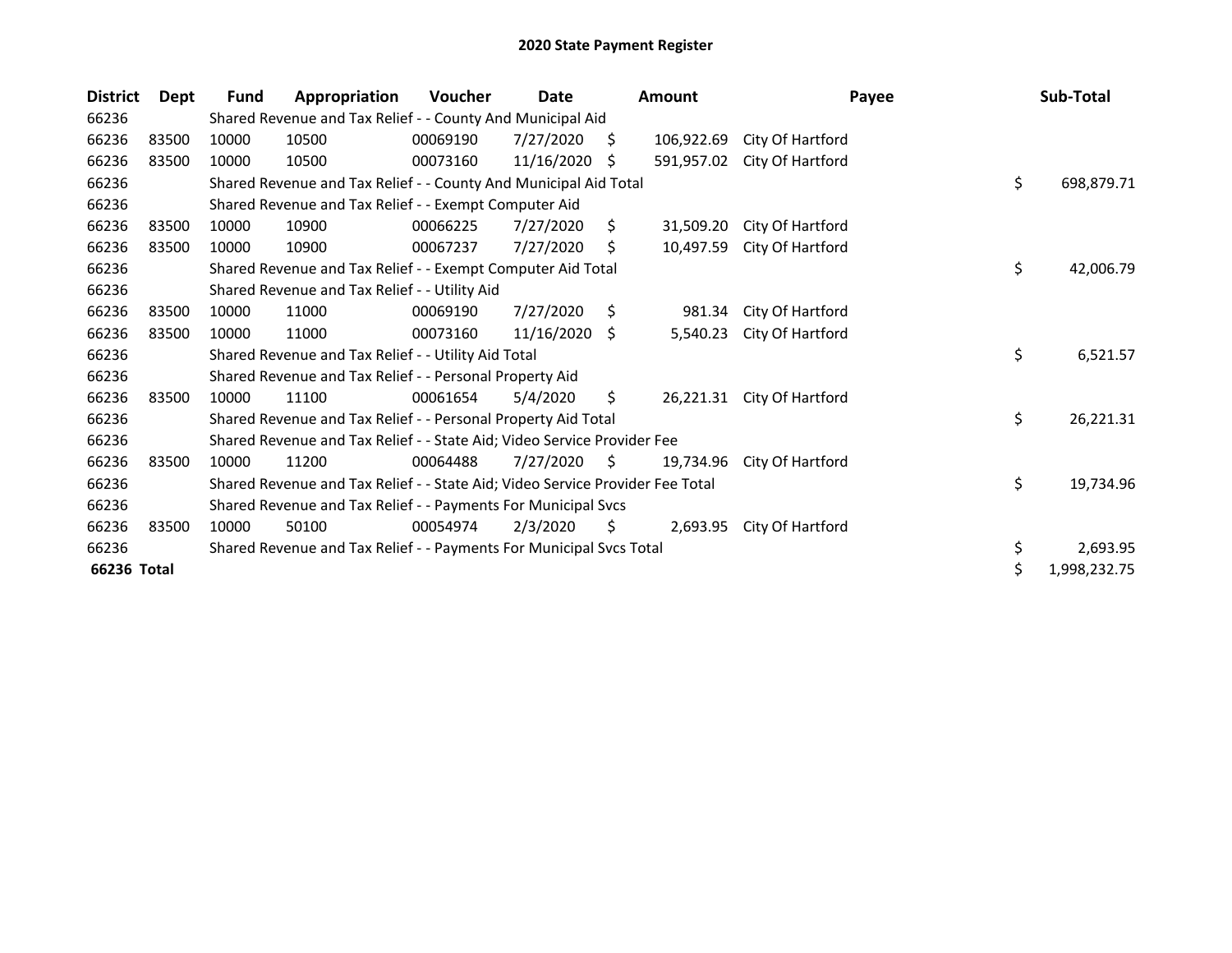| <b>District</b> | Dept  | <b>Fund</b> | <b>Appropriation</b>                                                  | Voucher  | Date         | <b>Amount</b> | Pavee                      | Sub-Total |
|-----------------|-------|-------------|-----------------------------------------------------------------------|----------|--------------|---------------|----------------------------|-----------|
| 66251           |       |             | Shared Revenue and Tax Relief - - School Lvy Tx/First Dollar Cr       |          |              |               |                            |           |
| 66251           | 83500 | 10000       | 30200                                                                 | 00067421 | 7/27/2020 \$ |               | 2,512.10 City Of Milwaukee |           |
| 66251           |       |             | Shared Revenue and Tax Relief - - School Lvy Tx/First Dollar Cr Total |          |              |               |                            | 2.512.10  |
| 66251 Total     |       |             |                                                                       |          |              |               |                            | 2.512.10  |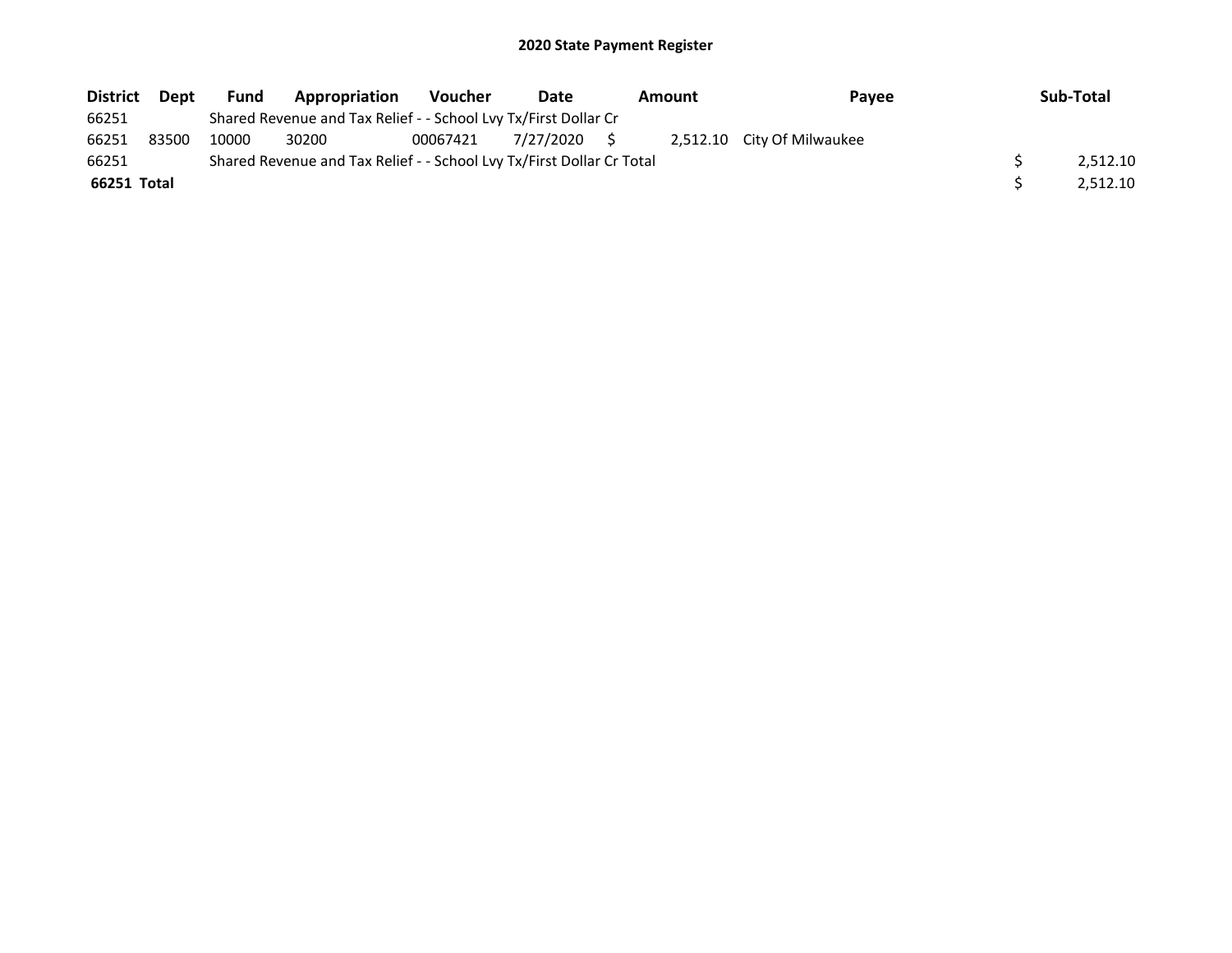| <b>District</b> | Dept  | <b>Fund</b> | Appropriation                                                      | Voucher  | <b>Date</b>   |     | <b>Amount</b> | Payee                        | Sub-Total        |
|-----------------|-------|-------------|--------------------------------------------------------------------|----------|---------------|-----|---------------|------------------------------|------------------|
| 66291           |       |             | Dept of Ag, Trade & Cons Protc - - Retail Petroleum                |          |               |     |               |                              |                  |
| 66291           | 11500 | 27200       | 16100                                                              | 00055536 | 1/16/2020     | \$  | 92.00         | City Of West Bend            |                  |
| 66291           | 11500 | 27200       | 16100                                                              | 00060097 | 7/14/2020     | \$  | 3,588.00      | City Of West Bend            |                  |
| 66291           | 11500 | 27200       | 16100                                                              | 00060122 | 7/14/2020     | \$  | 441.60        | City Of West Bend            |                  |
| 66291           | 11500 | 27200       | 16100                                                              | 00062532 | 10/13/2020    | S   | 96.00         | City Of West Bend            |                  |
| 66291           | 11500 | 27200       | 16100                                                              | 00064587 | 11/24/2020    | \$  | 96.00         | City Of West Bend            |                  |
| 66291           |       |             | Dept of Ag, Trade & Cons Protc - - Retail Petroleum Total          |          |               |     |               |                              | \$<br>4,313.60   |
| 66291           |       |             | Dept of Safety & Prof Services - - Fire Dues Distribution          |          |               |     |               |                              |                  |
| 66291           | 16500 | 10000       | 22500                                                              | 00037246 | 7/17/2020     | \$  |               | 121,673.05 City Of West Bend |                  |
| 66291           |       |             | Dept of Safety & Prof Services - - Fire Dues Distribution Total    |          |               |     |               |                              | \$<br>121,673.05 |
| 66291           |       |             | Dept of Public Instruction - - Federal Aids, Local Aid             |          |               |     |               |                              |                  |
| 66291           | 25500 | 10000       | 24100                                                              | 00220799 | 4/20/2020     | \$  | 37,985.18     | City Of West Bend            |                  |
| 66291           | 25500 | 10000       | 24100                                                              | 00223512 | 5/11/2020     | \$  | 122,477.98    | City Of West Bend            |                  |
| 66291           | 25500 | 10000       | 24100                                                              | 00228059 | 6/8/2020      | \$  | 126,655.78    | City Of West Bend            |                  |
| 66291           | 25500 | 10000       | 24100                                                              | 00232884 | 7/13/2020     | \$  | 88,632.09     | City Of West Bend            |                  |
| 66291           | 25500 | 10000       | 24100                                                              | 00236287 | 8/17/2020     | \$  | 82,779.33     | City Of West Bend            |                  |
| 66291           | 25500 | 10000       | 24100                                                              | 00239836 | 9/14/2020     | \$  | 71,715.56     | City Of West Bend            |                  |
| 66291           |       |             | Dept of Public Instruction - - Federal Aids, Local Aid Total       |          |               |     |               |                              | \$<br>530,245.92 |
| 66291           |       |             | Dept of Natural Resources - - Aids In Lieu Of Taxes - Gener        |          |               |     |               |                              |                  |
| 66291           | 37000 | 10000       | 50300                                                              | 00386201 | 1/28/2020     | \$  | 8,113.21      | City Of West Bend            |                  |
| 66291           |       |             | Dept of Natural Resources - - Aids In Lieu Of Taxes - Gener Total  |          |               |     |               |                              | \$<br>8,113.21   |
| 66291           |       |             | Dept of Natural Resources - - Petrostorage Envr Remd Awards        |          |               |     |               |                              |                  |
| 66291           | 37000 | 27200       | 66700                                                              | 00402754 | 4/15/2020     | \$  |               | 301.96 City Of West Bend     |                  |
| 66291           |       |             | Dept of Natural Resources - - Petrostorage Envr Remd Awards Total  |          |               |     |               |                              | \$<br>301.96     |
| 66291           |       |             | Dept of Natural Resources - - Fin Asst For Responsible Units       |          |               |     |               |                              |                  |
| 66291           | 37000 | 27400       | 67000                                                              | 00413216 | 5/29/2020     | -\$ |               | 100,247.43 City Of West Bend |                  |
| 66291           |       |             | Dept of Natural Resources - - Fin Asst For Responsible Units Total |          |               |     |               |                              | \$<br>100,247.43 |
| 66291           |       |             | Dept of Natural Resources - - Recycling Consolidation Grants       |          |               |     |               |                              |                  |
| 66291           | 37000 | 27400       | 67300                                                              | 00413216 | 5/29/2020     | \$  |               | 8,107.65 City Of West Bend   |                  |
| 66291           |       |             | Dept of Natural Resources - - Recycling Consolidation Grants Total |          |               |     |               |                              | \$<br>8,107.65   |
| 66291           |       |             | Dept of Natural Resources - - Land Acquisition                     |          |               |     |               |                              |                  |
| 66291           | 37000 | 36300       | <b>TA100</b>                                                       | 00381120 | 1/9/2020      | \$  |               | 394,891.90 City Of West Bend |                  |
| 66291           |       |             | Dept of Natural Resources - - Land Acquisition Total               |          |               |     |               |                              | \$<br>394,891.90 |
| 66291           |       |             | Department of Tourism - - Revenue, Gifts/Grants/Proceed            |          |               |     |               |                              |                  |
| 66291           | 38000 | 10000       | 12000                                                              | 00009405 | 11/27/2020 \$ |     |               | 12,000.00 City Of West Bend  |                  |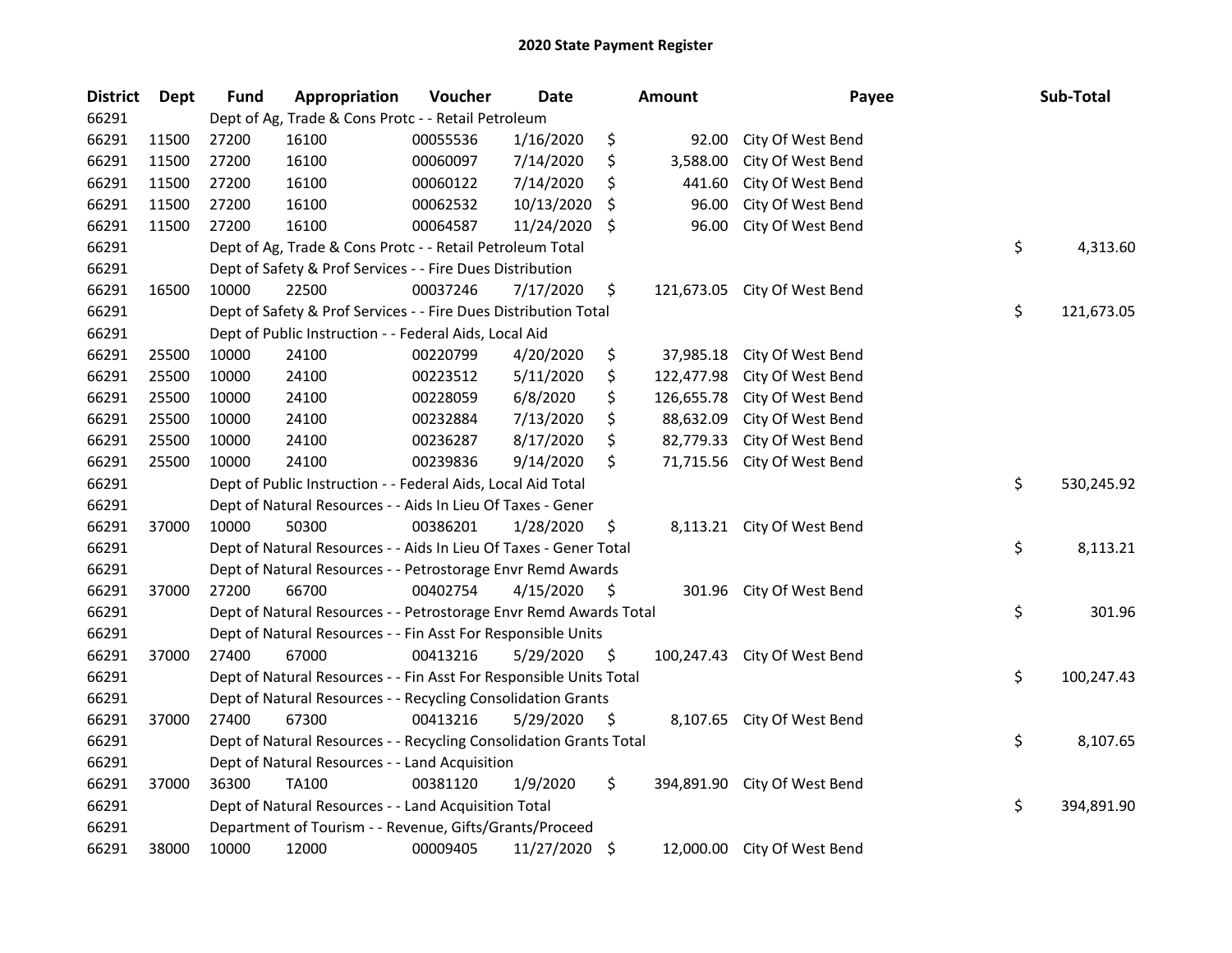| <b>District</b> | <b>Dept</b> | <b>Fund</b> | Appropriation                                                                   | Voucher   | <b>Date</b>   |     | <b>Amount</b> | Payee                       | Sub-Total          |
|-----------------|-------------|-------------|---------------------------------------------------------------------------------|-----------|---------------|-----|---------------|-----------------------------|--------------------|
| 66291           |             |             | Department of Tourism - - Revenue, Gifts/Grants/Proceed Total                   |           |               |     |               |                             | \$<br>12,000.00    |
| 66291           |             |             | WI Dept of Transportation - - Conn Hwy Aids St Fds                              |           |               |     |               |                             |                    |
| 66291           | 39500       | 21100       | 16200                                                                           | 00477452  | 1/6/2020      | \$  | 32,364.38     | City Of West Bend           |                    |
| 66291           | 39500       | 21100       | 16200                                                                           | 00507307  | 4/6/2020      | \$  | 32,364.38     | City Of West Bend           |                    |
| 66291           | 39500       | 21100       | 16200                                                                           | 00544299  | 7/6/2020      | \$  | 32,364.38     | City Of West Bend           |                    |
| 66291           | 39500       | 21100       | 16200                                                                           | 00587125  | 10/5/2020     | \$  | 32,364.39     | City Of West Bend           |                    |
| 66291           |             |             | WI Dept of Transportation - - Conn Hwy Aids St Fds Total                        |           |               |     |               |                             | \$<br>129,457.53   |
| 66291           |             |             | WI Dept of Transportation - - Tb, Trns Oper Aid Sf                              |           |               |     |               |                             |                    |
| 66291           | 39500       | 21100       | 17600                                                                           | 00525198  | 5/12/2020     | \$  | 69,735.00     | City Of West Bend           |                    |
| 66291           | 39500       | 21100       | 17600                                                                           | 00574211  | 8/27/2020     | \$  | 209,203.00    | City Of West Bend           |                    |
| 66291           |             |             | WI Dept of Transportation - - Tb, Trns Oper Aid Sf Total                        |           |               |     |               |                             | \$<br>278,938.00   |
| 66291           |             |             | WI Dept of Transportation - - Trns Aids To Mnc.-Sf                              |           |               |     |               |                             |                    |
| 66291           | 39500       | 21100       | 19100                                                                           | 00477193  | 1/6/2020      | \$  | 331,790.78    | City Of West Bend           |                    |
| 66291           | 39500       | 21100       | 19100                                                                           | 00507048  | 4/6/2020      | \$  | 331,790.78    | City Of West Bend           |                    |
| 66291           | 39500       | 21100       | 19100                                                                           | 00544040  | 7/6/2020      | \$  | 331,790.78    | City Of West Bend           |                    |
| 66291           | 39500       | 21100       | 19100                                                                           | 00586866  | 10/5/2020     | \$  | 331,790.80    | City Of West Bend           |                    |
| 66291           |             |             | WI Dept of Transportation - - Trns Aids To Mnc.-Sf Total                        |           |               |     |               |                             | \$<br>1,327,163.14 |
| 66291           |             |             | WI Dept of Transportation - - Dept Mgt & Oper St Fd                             |           |               |     |               |                             |                    |
| 66291           | 39500       | 21100       | 46100                                                                           | 00480379  | 1/10/2020     | \$  | 405.84        | City Of West Bend           |                    |
| 66291           | 39500       | 21100       | 46100                                                                           | 00514028  | 4/10/2020     | \$  | 349.24        | City Of West Bend           |                    |
| 66291           | 39500       | 21100       | 46100                                                                           | 00551670  | 7/14/2020     | \$  | 327.66        | City Of West Bend           |                    |
| 66291           | 39500       | 21100       | 46100                                                                           | 00596492  | 10/8/2020     | \$  | 332.24        | City Of West Bend           |                    |
| 66291           |             |             | WI Dept of Transportation - - Dept Mgt & Oper St Fd Total                       |           |               |     |               |                             | \$<br>1,414.98     |
| 66291           |             |             | Department of Corrections - - General Program Operations                        |           |               |     |               |                             |                    |
| 66291           | 41000       | 10000       | 10100                                                                           | 00338580  | 1/30/2020     | \$. | 4.50          | City Of West Bend           |                    |
| 66291           |             |             | Department of Corrections - - General Program Operations Total                  |           |               |     |               |                             | \$<br>4.50         |
| 66291           |             |             | Department of Health Services - - Emergency Medical Services, Ai                |           |               |     |               |                             |                    |
| 66291           | 43500       | 10000       | 11900                                                                           | 00379160  | 9/15/2020     | \$  | 7,152.54      | City Of West Bend           |                    |
| 66291           |             |             | Department of Health Services - - Emergency Medical Services, Ai Total          |           |               |     |               |                             | \$<br>7,152.54     |
| 66291           |             |             | Department of Health Services - - Prepaid Medical Transport Reimbursement       |           |               |     |               |                             |                    |
| 66291           | 43500       | 10000       | 16300                                                                           | AMBULANCE | 11/16/2020 \$ |     |               | 48,427.21 City Of West Bend |                    |
| 66291           |             |             | Department of Health Services - - Prepaid Medical Transport Reimbursement Total |           |               |     |               |                             | \$<br>48,427.21    |
| 66291           |             |             | Department of Justice - - Law Enforcement Train, Local                          |           |               |     |               |                             |                    |
| 66291           | 45500       | 10000       | 23100                                                                           | 00091851  | 12/8/2020     | \$  | 8,320.00      | City Of West Bend           |                    |
| 66291           |             |             | Department of Justice - - Law Enforcement Train, Local Total                    |           |               |     |               |                             | \$<br>8,320.00     |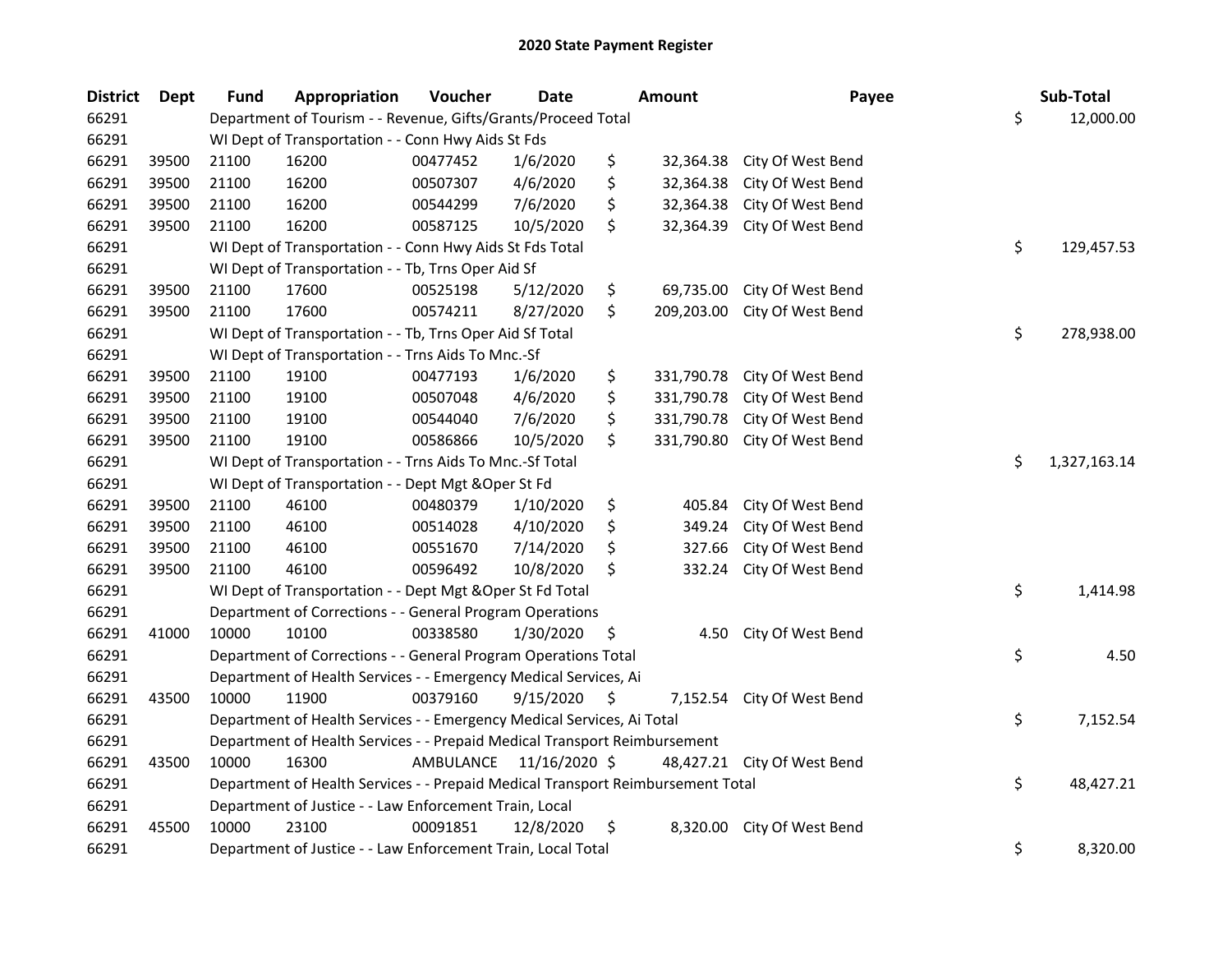| <b>District</b> | Dept  | <b>Fund</b> | Appropriation                                                          | Voucher  | <b>Date</b> |     | <b>Amount</b> | Payee             | Sub-Total        |
|-----------------|-------|-------------|------------------------------------------------------------------------|----------|-------------|-----|---------------|-------------------|------------------|
| 66291           |       |             | Department of Military Affairs - - Army Repair And Maintenance         |          |             |     |               |                   |                  |
| 66291           | 46500 | 10000       | 10200                                                                  | 00082378 | 9/3/2020    | \$  | 166.50        | City Of West Bend |                  |
| 66291           |       |             | Department of Military Affairs - - Army Repair And Maintenance Total   |          |             |     |               |                   | \$<br>166.50     |
| 66291           |       |             | Department of Military Affairs - - Military Property Prog Income       |          |             |     |               |                   |                  |
| 66291           | 46500 | 10000       | 13100                                                                  | 00073708 | 2/14/2020   | \$  | 166.50        | City Of West Bend |                  |
| 66291           | 46500 | 10000       | 13100                                                                  | 00073709 | 2/14/2020   | \$  | 166.50        | City Of West Bend |                  |
| 66291           | 46500 | 10000       | 13100                                                                  | 00074319 | 2/27/2020   | \$  | 166.50        | City Of West Bend |                  |
| 66291           | 46500 | 10000       | 13100                                                                  | 00077883 | 5/26/2020   | \$  | 334.00        | City Of West Bend |                  |
| 66291           | 46500 | 10000       | 13100                                                                  | 00077884 | 5/22/2020   | \$  | 334.00        | City Of West Bend |                  |
| 66291           | 46500 | 10000       | 13100                                                                  | 00077885 | 5/22/2020   | \$  | 166.50        | City Of West Bend |                  |
| 66291           |       |             | Department of Military Affairs - - Military Property Prog Income Total |          |             |     |               |                   | \$<br>1,334.00   |
| 66291           |       |             | Department of Military Affairs - - Federal Aid-Service Contracts       |          |             |     |               |                   |                  |
| 66291           | 46500 | 10000       | 14100                                                                  | 00070972 | 1/2/2020    | \$  | 18,990.61     | City Of West Bend |                  |
| 66291           | 46500 | 10000       | 14100                                                                  | 00071701 | 1/13/2020   | \$  | 903.48        | City Of West Bend |                  |
| 66291           | 46500 | 10000       | 14100                                                                  | 00073708 | 2/14/2020   | \$  | 1,298.50      | City Of West Bend |                  |
| 66291           | 46500 | 10000       | 14100                                                                  | 00073709 | 2/14/2020   | \$  | 1,298.50      | City Of West Bend |                  |
| 66291           | 46500 | 10000       | 14100                                                                  | 00074319 | 2/27/2020   | \$  | 1,298.50      | City Of West Bend |                  |
| 66291           | 46500 | 10000       | 14100                                                                  | 00076298 | 4/13/2020   | \$  | 942.13        | City Of West Bend |                  |
| 66291           | 46500 | 10000       | 14100                                                                  | 00077264 | 5/6/2020    | \$  | 25.00         | City Of West Bend |                  |
| 66291           | 46500 | 10000       | 14100                                                                  | 00077883 | 5/26/2020   | \$  | 2,530.00      | City Of West Bend |                  |
| 66291           | 46500 | 10000       | 14100                                                                  | 00077884 | 5/22/2020   | \$  | 2,530.00      | City Of West Bend |                  |
| 66291           | 46500 | 10000       | 14100                                                                  | 00077885 | 5/22/2020   | \$  | 1,298.50      | City Of West Bend |                  |
| 66291           | 46500 | 10000       | 14100                                                                  | 00080556 | 7/15/2020   | \$  | 909.78        | City Of West Bend |                  |
| 66291           | 46500 | 10000       | 14100                                                                  | 00081352 | 8/7/2020    | \$  | 18,990.61     | City Of West Bend |                  |
| 66291           | 46500 | 10000       | 14100                                                                  | 00082378 | 9/3/2020    | \$  | 1,298.50      | City Of West Bend |                  |
| 66291           | 46500 | 10000       | 14100                                                                  | 00084235 | 10/13/2020  | \$  | 937.26        | City Of West Bend |                  |
| 66291           | 46500 | 10000       | 14100                                                                  | 00086656 | 12/30/2020  | S   | 18,990.61     | City Of West Bend |                  |
| 66291           |       |             | Department of Military Affairs - - Federal Aid-Service Contracts Total |          |             |     |               |                   | \$<br>72,241.98  |
| 66291           |       |             | Department of Administration - - Federal Aid                           |          |             |     |               |                   |                  |
| 66291           | 50500 | 10000       | 14200                                                                  | 00126764 | 8/11/2020   | \$  | 48,444.44     | City Of West Bend |                  |
| 66291           | 50500 | 10000       | 14200                                                                  | 00130254 | 10/1/2020   | \$  | 343,815.86    | City Of West Bend |                  |
| 66291           | 50500 | 10000       | 14200                                                                  | 00135303 | 12/9/2020   | \$  | 301,744.86    | City Of West Bend |                  |
| 66291           | 50500 | 10000       | 14200                                                                  | 00136596 | 12/16/2020  | \$. | 8,356.12      | City Of West Bend |                  |
| 66291           |       |             | Department of Administration - - Federal Aid Total                     |          |             |     |               |                   | \$<br>702,361.28 |
| 66291           |       |             | Elections Commission - - 2018 Hava Election Security                   |          |             |     |               |                   |                  |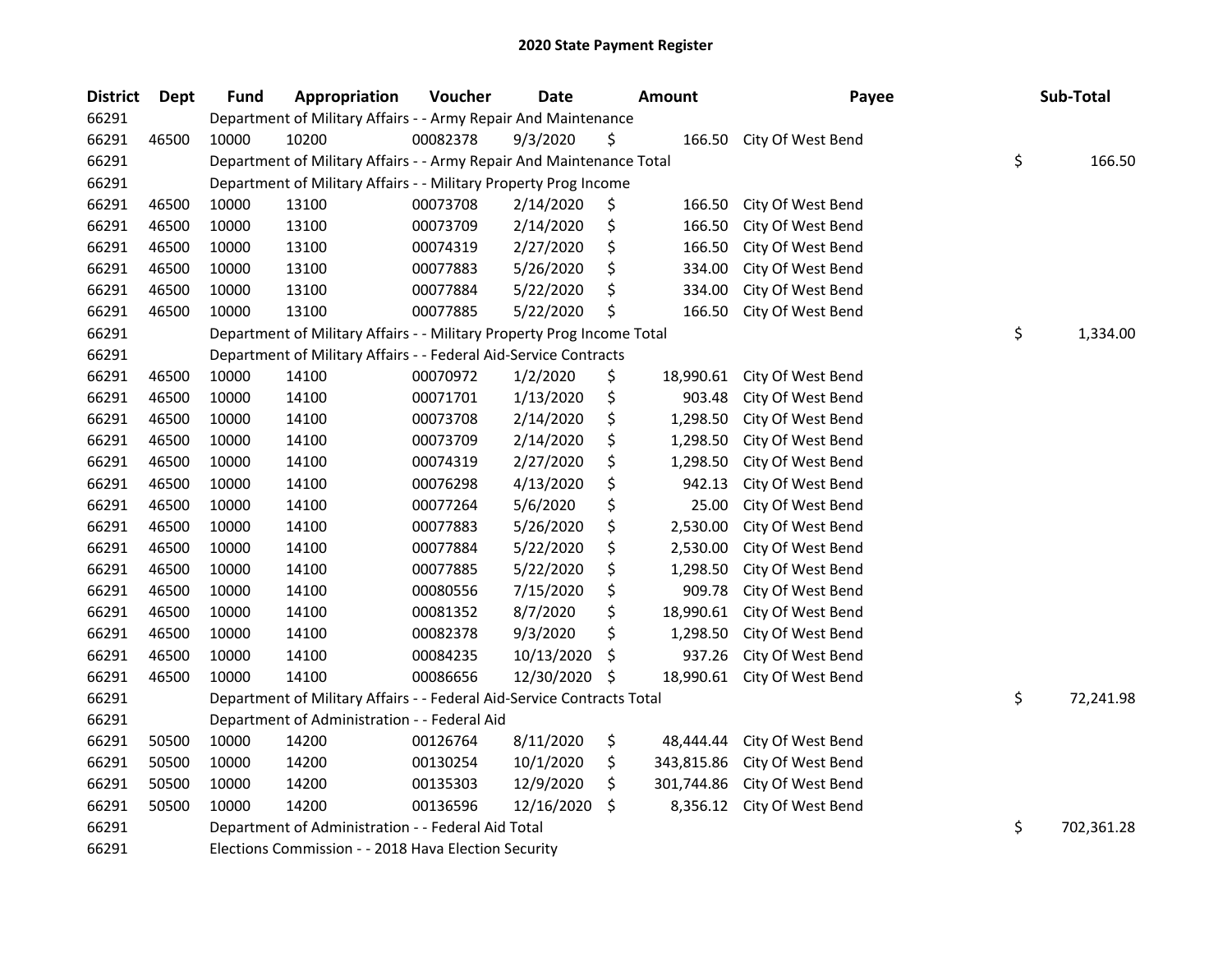| <b>District</b> | Dept  | <b>Fund</b> | Appropriation                                                                                     | Voucher  | <b>Date</b> | <b>Amount</b>   | Payee             | Sub-Total       |
|-----------------|-------|-------------|---------------------------------------------------------------------------------------------------|----------|-------------|-----------------|-------------------|-----------------|
| 66291           | 51000 | 22000       | 18200                                                                                             | 00003387 | 6/25/2020   | \$<br>20,096.80 | City Of West Bend |                 |
| 66291           |       |             | Elections Commission - - 2018 Hava Election Security Total                                        |          |             |                 |                   | \$<br>20,096.80 |
| 66291           |       |             | Public Defender Board - - Transcript, Discovery and Records Provided to the Public Defender Board |          |             |                 |                   |                 |
| 66291           | 55000 | 10000       | 10600                                                                                             | 00234905 | 2/14/2020   | \$<br>12.00     | City Of West Bend |                 |
| 66291           | 55000 | 10000       | 10600                                                                                             | 00234906 | 2/14/2020   | \$<br>5.00      | City Of West Bend |                 |
| 66291           | 55000 | 10000       | 10600                                                                                             | 00234907 | 2/14/2020   | \$<br>5.00      | City Of West Bend |                 |
| 66291           | 55000 | 10000       | 10600                                                                                             | 00235769 | 2/21/2020   | \$<br>5.00      | City Of West Bend |                 |
| 66291           | 55000 | 10000       | 10600                                                                                             | 00235770 | 2/21/2020   | \$<br>5.00      | City Of West Bend |                 |
| 66291           | 55000 | 10000       | 10600                                                                                             | 00235771 | 2/21/2020   | \$<br>5.00      | City Of West Bend |                 |
| 66291           | 55000 | 10000       | 10600                                                                                             | 00235772 | 2/21/2020   | \$<br>5.00      | City Of West Bend |                 |
| 66291           | 55000 | 10000       | 10600                                                                                             | 00235773 | 2/21/2020   | \$<br>5.00      | City Of West Bend |                 |
| 66291           | 55000 | 10000       | 10600                                                                                             | 00235774 | 2/21/2020   | \$<br>5.00      | City Of West Bend |                 |
| 66291           | 55000 | 10000       | 10600                                                                                             | 00235775 | 2/21/2020   | \$<br>5.00      | City Of West Bend |                 |
| 66291           | 55000 | 10000       | 10600                                                                                             | 00235776 | 2/21/2020   | \$<br>5.00      | City Of West Bend |                 |
| 66291           | 55000 | 10000       | 10600                                                                                             | 00235777 | 2/21/2020   | \$<br>5.00      | City Of West Bend |                 |
| 66291           | 55000 | 10000       | 10600                                                                                             | 00235778 | 2/21/2020   | \$<br>5.00      | City Of West Bend |                 |
| 66291           | 55000 | 10000       | 10600                                                                                             | 00235779 | 2/21/2020   | \$<br>5.00      | City Of West Bend |                 |
| 66291           | 55000 | 10000       | 10600                                                                                             | 00235780 | 2/21/2020   | \$<br>5.00      | City Of West Bend |                 |
| 66291           | 55000 | 10000       | 10600                                                                                             | 00235781 | 2/21/2020   | \$<br>5.00      | City Of West Bend |                 |
| 66291           | 55000 | 10000       | 10600                                                                                             | 00235782 | 2/21/2020   | \$<br>5.00      | City Of West Bend |                 |
| 66291           | 55000 | 10000       | 10600                                                                                             | 00235783 | 2/21/2020   | \$<br>5.00      | City Of West Bend |                 |
| 66291           | 55000 | 10000       | 10600                                                                                             | 00235784 | 2/21/2020   | \$<br>5.00      | City Of West Bend |                 |
| 66291           | 55000 | 10000       | 10600                                                                                             | 00235785 | 2/21/2020   | \$<br>5.00      | City Of West Bend |                 |
| 66291           | 55000 | 10000       | 10600                                                                                             | 00235786 | 2/21/2020   | \$<br>5.00      | City Of West Bend |                 |
| 66291           | 55000 | 10000       | 10600                                                                                             | 00235787 | 2/21/2020   | \$<br>5.00      | City Of West Bend |                 |
| 66291           | 55000 | 10000       | 10600                                                                                             | 00235788 | 2/21/2020   | \$<br>5.00      | City Of West Bend |                 |
| 66291           | 55000 | 10000       | 10600                                                                                             | 00235789 | 2/21/2020   | \$<br>5.00      | City Of West Bend |                 |
| 66291           | 55000 | 10000       | 10600                                                                                             | 00235790 | 2/21/2020   | \$<br>5.00      | City Of West Bend |                 |
| 66291           | 55000 | 10000       | 10600                                                                                             | 00235791 | 2/21/2020   | \$<br>5.00      | City Of West Bend |                 |
| 66291           | 55000 | 10000       | 10600                                                                                             | 00235792 | 2/21/2020   | \$<br>5.00      | City Of West Bend |                 |
| 66291           | 55000 | 10000       | 10600                                                                                             | 00235793 | 2/21/2020   | \$<br>5.00      | City Of West Bend |                 |
| 66291           | 55000 | 10000       | 10600                                                                                             | 00235794 | 2/21/2020   | \$<br>5.00      | City Of West Bend |                 |
| 66291           | 55000 | 10000       | 10600                                                                                             | 00235795 | 2/21/2020   | \$<br>5.00      | City Of West Bend |                 |
| 66291           | 55000 | 10000       | 10600                                                                                             | 00235796 | 2/21/2020   | \$<br>5.00      | City Of West Bend |                 |
| 66291           | 55000 | 10000       | 10600                                                                                             | 00235797 | 2/21/2020   | \$<br>5.00      | City Of West Bend |                 |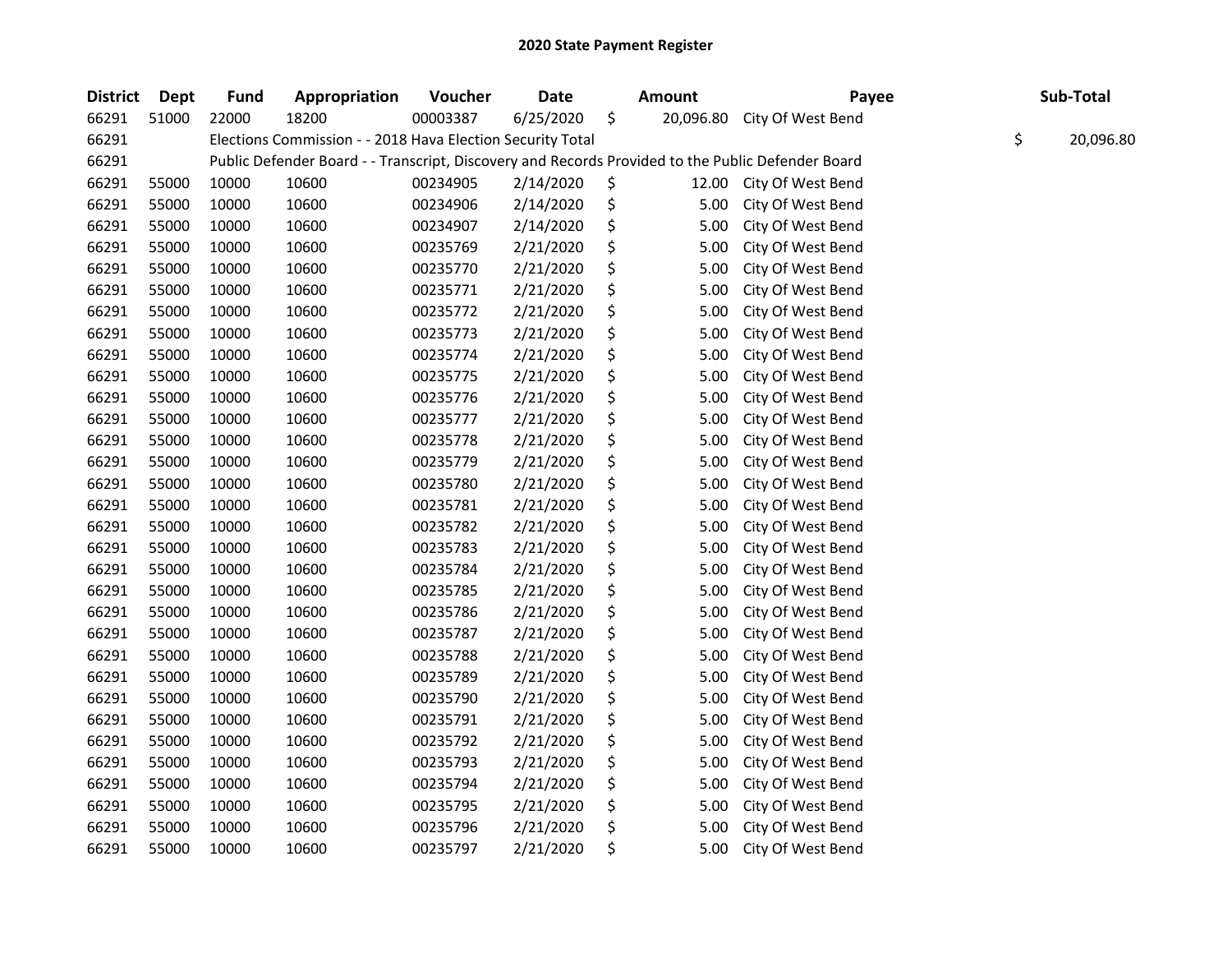| <b>District</b> | <b>Dept</b> | Fund  | Appropriation | Voucher  | <b>Date</b> | Amount     | Payee             | Sub-Total |
|-----------------|-------------|-------|---------------|----------|-------------|------------|-------------------|-----------|
| 66291           | 55000       | 10000 | 10600         | 00235798 | 2/21/2020   | \$<br>5.00 | City Of West Bend |           |
| 66291           | 55000       | 10000 | 10600         | 00238229 | 3/13/2020   | \$<br>5.00 | City Of West Bend |           |
| 66291           | 55000       | 10000 | 10600         | 00238230 | 3/13/2020   | \$<br>5.00 | City Of West Bend |           |
| 66291           | 55000       | 10000 | 10600         | 00238231 | 3/13/2020   | \$<br>5.00 | City Of West Bend |           |
| 66291           | 55000       | 10000 | 10600         | 00238232 | 3/13/2020   | \$<br>5.00 | City Of West Bend |           |
| 66291           | 55000       | 10000 | 10600         | 00238233 | 3/13/2020   | \$<br>5.00 | City Of West Bend |           |
| 66291           | 55000       | 10000 | 10600         | 00238234 | 3/13/2020   | \$<br>5.00 | City Of West Bend |           |
| 66291           | 55000       | 10000 | 10600         | 00238235 | 3/13/2020   | \$<br>5.00 | City Of West Bend |           |
| 66291           | 55000       | 10000 | 10600         | 00238236 | 3/13/2020   | \$<br>5.00 | City Of West Bend |           |
| 66291           | 55000       | 10000 | 10600         | 00238237 | 3/13/2020   | \$<br>5.00 | City Of West Bend |           |
| 66291           | 55000       | 10000 | 10600         | 00241369 | 4/1/2020    | \$<br>5.00 | City Of West Bend |           |
| 66291           | 55000       | 10000 | 10600         | 00241370 | 4/1/2020    | \$<br>5.00 | City Of West Bend |           |
| 66291           | 55000       | 10000 | 10600         | 00241371 | 4/1/2020    | \$<br>5.00 | City Of West Bend |           |
| 66291           | 55000       | 10000 | 10600         | 00241372 | 4/1/2020    | \$<br>5.00 | City Of West Bend |           |
| 66291           | 55000       | 10000 | 10600         | 00241373 | 4/1/2020    | \$<br>5.00 | City Of West Bend |           |
| 66291           | 55000       | 10000 | 10600         | 00241374 | 4/1/2020    | \$<br>5.00 | City Of West Bend |           |
| 66291           | 55000       | 10000 | 10600         | 00241375 | 4/1/2020    | \$<br>5.00 | City Of West Bend |           |
| 66291           | 55000       | 10000 | 10600         | 00241376 | 4/1/2020    | \$<br>5.00 | City Of West Bend |           |
| 66291           | 55000       | 10000 | 10600         | 00241377 | 4/1/2020    | \$<br>5.00 | City Of West Bend |           |
| 66291           | 55000       | 10000 | 10600         | 00241378 | 4/1/2020    | \$<br>5.00 | City Of West Bend |           |
| 66291           | 55000       | 10000 | 10600         | 00241379 | 4/1/2020    | \$<br>5.00 | City Of West Bend |           |
| 66291           | 55000       | 10000 | 10600         | 00241380 | 4/1/2020    | \$<br>5.00 | City Of West Bend |           |
| 66291           | 55000       | 10000 | 10600         | 00247449 | 5/13/2020   | \$<br>5.00 | City Of West Bend |           |
| 66291           | 55000       | 10000 | 10600         | 00247450 | 5/13/2020   | \$<br>5.00 | City Of West Bend |           |
| 66291           | 55000       | 10000 | 10600         | 00247451 | 5/13/2020   | \$<br>5.00 | City Of West Bend |           |
| 66291           | 55000       | 10000 | 10600         | 00247452 | 5/13/2020   | \$<br>5.00 | City Of West Bend |           |
| 66291           | 55000       | 10000 | 10600         | 00247453 | 5/13/2020   | \$<br>5.00 | City Of West Bend |           |
| 66291           | 55000       | 10000 | 10600         | 00247454 | 5/13/2020   | \$<br>5.00 | City Of West Bend |           |
| 66291           | 55000       | 10000 | 10600         | 00250163 | 6/8/2020    | \$<br>5.00 | City Of West Bend |           |
| 66291           | 55000       | 10000 | 10600         | 00250164 | 6/8/2020    | \$<br>5.00 | City Of West Bend |           |
| 66291           | 55000       | 10000 | 10600         | 00250165 | 6/8/2020    | \$<br>5.00 | City Of West Bend |           |
| 66291           | 55000       | 10000 | 10600         | 00250166 | 6/8/2020    | \$<br>5.00 | City Of West Bend |           |
| 66291           | 55000       | 10000 | 10600         | 00250167 | 6/8/2020    | \$<br>5.00 | City Of West Bend |           |
| 66291           | 55000       | 10000 | 10600         | 00250168 | 6/8/2020    | \$<br>5.00 | City Of West Bend |           |
| 66291           | 55000       | 10000 | 10600         | 00250169 | 6/8/2020    | \$<br>5.00 | City Of West Bend |           |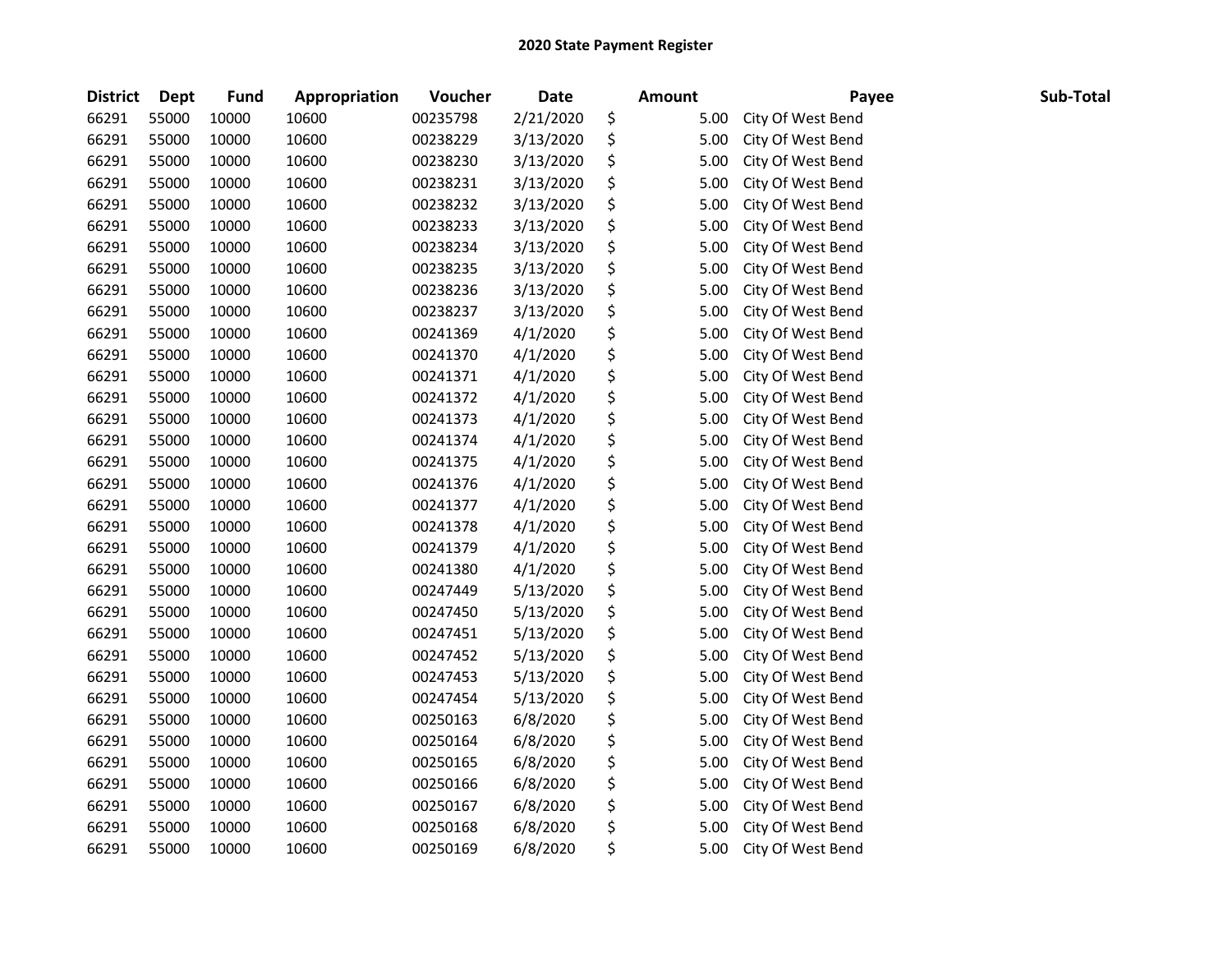| <b>District</b> | <b>Dept</b> | Fund  | Appropriation | Voucher  | <b>Date</b> | <b>Amount</b> | Payee             | Sub-Total |
|-----------------|-------------|-------|---------------|----------|-------------|---------------|-------------------|-----------|
| 66291           | 55000       | 10000 | 10600         | 00250186 | 6/8/2020    | \$<br>5.00    | City Of West Bend |           |
| 66291           | 55000       | 10000 | 10600         | 00253201 | 6/23/2020   | \$<br>5.00    | City Of West Bend |           |
| 66291           | 55000       | 10000 | 10600         | 00253342 | 6/26/2020   | \$<br>5.00    | City Of West Bend |           |
| 66291           | 55000       | 10000 | 10600         | 00254057 | 6/30/2020   | \$<br>5.00    | City Of West Bend |           |
| 66291           | 55000       | 10000 | 10600         | 00254058 | 6/30/2020   | \$<br>5.00    | City Of West Bend |           |
| 66291           | 55000       | 10000 | 10600         | 00254059 | 6/30/2020   | \$<br>5.00    | City Of West Bend |           |
| 66291           | 55000       | 10000 | 10600         | 00254060 | 6/30/2020   | \$<br>5.00    | City Of West Bend |           |
| 66291           | 55000       | 10000 | 10600         | 00255995 | 7/15/2020   | \$<br>5.00    | City Of West Bend |           |
| 66291           | 55000       | 10000 | 10600         | 00255996 | 7/15/2020   | \$<br>5.00    | City Of West Bend |           |
| 66291           | 55000       | 10000 | 10600         | 00255997 | 7/15/2020   | \$<br>5.00    | City Of West Bend |           |
| 66291           | 55000       | 10000 | 10600         | 00255998 | 7/15/2020   | \$<br>5.00    | City Of West Bend |           |
| 66291           | 55000       | 10000 | 10600         | 00255999 | 7/15/2020   | \$<br>5.00    | City Of West Bend |           |
| 66291           | 55000       | 10000 | 10600         | 00260400 | 9/2/2020    | \$<br>5.00    | City Of West Bend |           |
| 66291           | 55000       | 10000 | 10600         | 00260401 | 9/2/2020    | \$<br>5.00    | City Of West Bend |           |
| 66291           | 55000       | 10000 | 10600         | 00260402 | 9/2/2020    | \$<br>5.00    | City Of West Bend |           |
| 66291           | 55000       | 10000 | 10600         | 00260403 | 9/2/2020    | \$<br>5.00    | City Of West Bend |           |
| 66291           | 55000       | 10000 | 10600         | 00260404 | 9/2/2020    | \$<br>5.00    | City Of West Bend |           |
| 66291           | 55000       | 10000 | 10600         | 00260405 | 9/2/2020    | \$<br>5.00    | City Of West Bend |           |
| 66291           | 55000       | 10000 | 10600         | 00260406 | 9/2/2020    | \$<br>5.00    | City Of West Bend |           |
| 66291           | 55000       | 10000 | 10600         | 00260407 | 9/2/2020    | \$<br>5.00    | City Of West Bend |           |
| 66291           | 55000       | 10000 | 10600         | 00260408 | 9/2/2020    | \$<br>5.00    | City Of West Bend |           |
| 66291           | 55000       | 10000 | 10600         | 00264809 | 10/19/2020  | \$<br>5.00    | City Of West Bend |           |
| 66291           | 55000       | 10000 | 10600         | 00264810 | 10/19/2020  | \$<br>5.00    | City Of West Bend |           |
| 66291           | 55000       | 10000 | 10600         | 00264811 | 10/19/2020  | \$<br>5.00    | City Of West Bend |           |
| 66291           | 55000       | 10000 | 10600         | 00265248 | 10/23/2020  | \$<br>5.00    | City Of West Bend |           |
| 66291           | 55000       | 10000 | 10600         | 00265249 | 10/23/2020  | \$<br>5.00    | City Of West Bend |           |
| 66291           | 55000       | 10000 | 10600         | 00265250 | 10/23/2020  | \$<br>5.00    | City Of West Bend |           |
| 66291           | 55000       | 10000 | 10600         | 00265251 | 10/23/2020  | \$<br>5.00    | City Of West Bend |           |
| 66291           | 55000       | 10000 | 10600         | 00265252 | 10/23/2020  | \$<br>5.00    | City Of West Bend |           |
| 66291           | 55000       | 10000 | 10600         | 00265253 | 10/23/2020  | \$<br>5.00    | City Of West Bend |           |
| 66291           | 55000       | 10000 | 10600         | 00270727 | 12/11/2020  | \$<br>5.00    | City Of West Bend |           |
| 66291           | 55000       | 10000 | 10600         | 00270728 | 12/11/2020  | \$<br>5.00    | City Of West Bend |           |
| 66291           | 55000       | 10000 | 10600         | 00270729 | 12/11/2020  | \$<br>5.00    | City Of West Bend |           |
| 66291           | 55000       | 10000 | 10600         | 00270730 | 12/11/2020  | \$<br>5.00    | City Of West Bend |           |
| 66291           | 55000       | 10000 | 10600         | 00270731 | 12/11/2020  | \$<br>5.00    | City Of West Bend |           |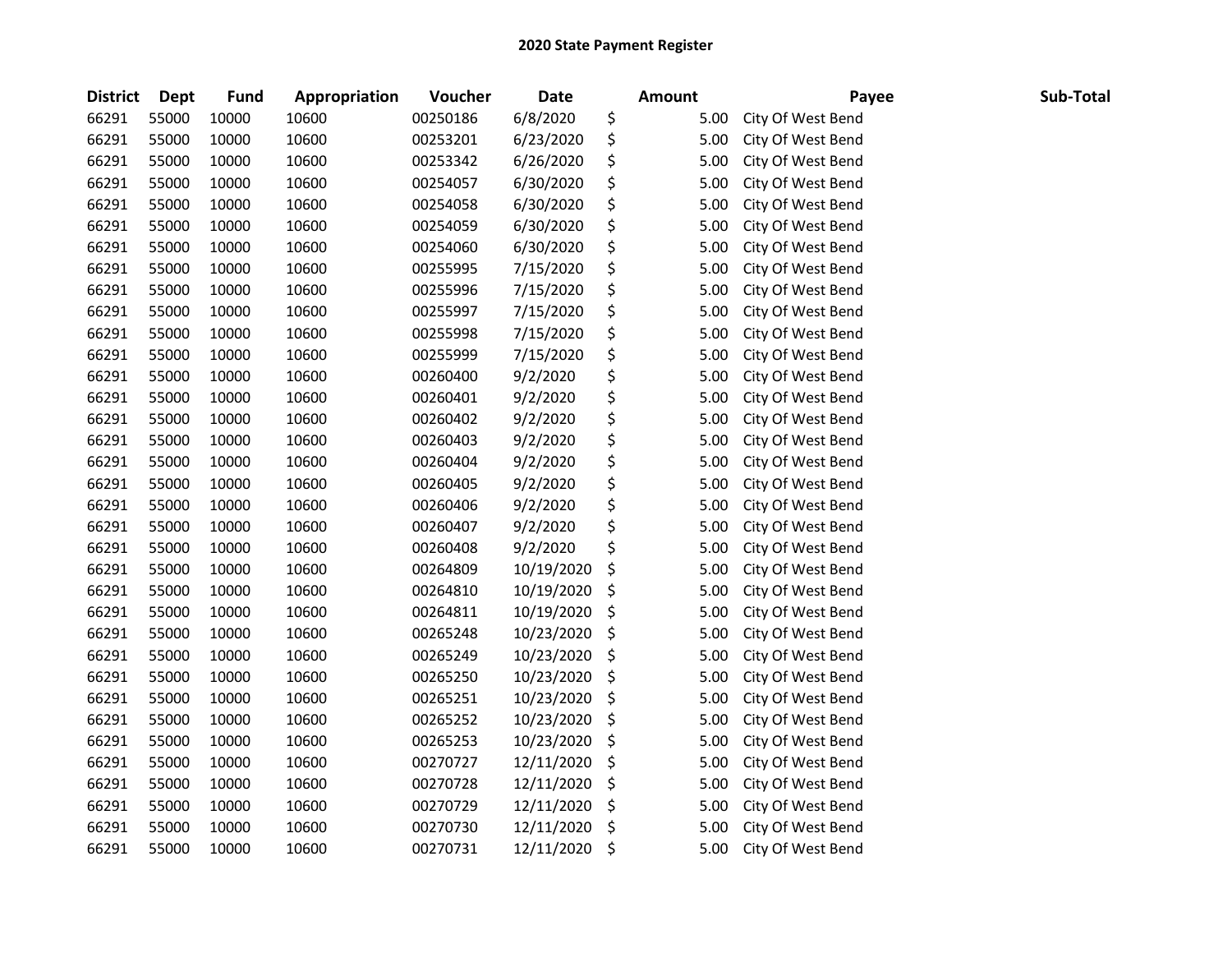| <b>District</b> | <b>Dept</b> | <b>Fund</b>                                                                                             | Appropriation                                               | Voucher  | <b>Date</b> |    | <b>Amount</b> | Payee             |    | Sub-Total    |
|-----------------|-------------|---------------------------------------------------------------------------------------------------------|-------------------------------------------------------------|----------|-------------|----|---------------|-------------------|----|--------------|
| 66291           | 55000       | 10000                                                                                                   | 10600                                                       | 00270732 | 12/11/2020  | \$ | 5.00          | City Of West Bend |    |              |
| 66291           | 55000       | 10000                                                                                                   | 10600                                                       | 00270733 | 12/11/2020  | \$ | 5.00          | City Of West Bend |    |              |
| 66291           | 55000       | 10000                                                                                                   | 10600                                                       | 00270734 | 12/11/2020  | \$ | 5.00          | City Of West Bend |    |              |
| 66291           | 55000       | 10000                                                                                                   | 10600                                                       | 00270735 | 12/11/2020  | \$ | 5.00          | City Of West Bend |    |              |
| 66291           | 55000       | 10000                                                                                                   | 10600                                                       | 00270736 | 12/11/2020  | \$ | 5.00          | City Of West Bend |    |              |
| 66291           | 55000       | 10000                                                                                                   | 10600                                                       | 00270737 | 12/11/2020  | \$ | 5.00          | City Of West Bend |    |              |
| 66291           | 55000       | 10000                                                                                                   | 10600                                                       | 00270738 | 12/11/2020  | \$ | 5.00          | City Of West Bend |    |              |
| 66291           | 55000       | 10000                                                                                                   | 10600                                                       | 00270739 | 12/11/2020  | \$ | 5.00          | City Of West Bend |    |              |
| 66291           | 55000       | 10000                                                                                                   | 10600                                                       | 00270740 | 12/11/2020  | \$ | 5.00          | City Of West Bend |    |              |
| 66291           | 55000       | 10000                                                                                                   | 10600                                                       | 00270741 | 12/11/2020  | \$ | 5.00          | City Of West Bend |    |              |
| 66291           | 55000       | 10000                                                                                                   | 10600                                                       | 00270742 | 12/11/2020  | \$ | 5.00          | City Of West Bend |    |              |
| 66291           | 55000       | 10000                                                                                                   | 10600                                                       | 00270743 | 12/11/2020  | \$ | 5.00          | City Of West Bend |    |              |
| 66291           | 55000       | 10000                                                                                                   | 10600                                                       | 00270744 | 12/11/2020  | \$ | 5.00          | City Of West Bend |    |              |
| 66291           | 55000       | 10000                                                                                                   | 10600                                                       | 00270745 | 12/11/2020  | \$ | 5.00          | City Of West Bend |    |              |
| 66291           | 55000       | 10000                                                                                                   | 10600                                                       | 00270746 | 12/11/2020  | \$ | 5.00          | City Of West Bend |    |              |
| 66291           | 55000       | 10000                                                                                                   | 10600                                                       | 00270747 | 12/11/2020  | \$ | 5.00          | City Of West Bend |    |              |
| 66291           | 55000       | 10000                                                                                                   | 10600                                                       | 00270748 | 12/11/2020  | S. | 5.00          | City Of West Bend |    |              |
| 66291           | 55000       | 10000                                                                                                   | 10600                                                       | 00270926 | 12/15/2020  | \$ | 5.00          | City Of West Bend |    |              |
| 66291           | 55000       | 10000                                                                                                   | 10600                                                       | 00270927 | 12/15/2020  | \$ | 5.00          | City Of West Bend |    |              |
| 66291           | 55000       | 10000                                                                                                   | 10600                                                       | 00270934 | 12/15/2020  | \$ | 5.00          | City Of West Bend |    |              |
| 66291           | 55000       | 10000                                                                                                   | 10600                                                       | 00270935 | 12/15/2020  | \$ | 5.00          | City Of West Bend |    |              |
| 66291           |             | Public Defender Board - - Transcript, Discovery and Records Provided to the Public Defender Board Total |                                                             |          |             |    |               |                   |    | 622.00       |
| 66291           |             | Shared Revenue and Tax Relief - - Expenditure Restraint Program                                         |                                                             |          |             |    |               |                   |    |              |
| 66291           | 83500       | 10000                                                                                                   | 10100                                                       | 00069191 | 7/27/2020   | \$ | 507,841.13    | City Of West Bend |    |              |
| 66291           |             | Shared Revenue and Tax Relief - - Expenditure Restraint Program Total                                   |                                                             |          |             |    |               |                   |    | 507,841.13   |
| 66291           |             | \$<br>Shared Revenue and Tax Relief - - County And Municipal Aid                                        |                                                             |          |             |    |               |                   |    |              |
| 66291           | 83500       | 10000                                                                                                   | 10500                                                       | 00069191 | 7/27/2020   | \$ | 167,852.24    | City Of West Bend |    |              |
| 66291           | 83500       | 10000                                                                                                   | 10500                                                       | 00073161 | 11/16/2020  | \$ | 902,735.45    | City Of West Bend |    |              |
| 66291           |             | Shared Revenue and Tax Relief - - County And Municipal Aid Total                                        |                                                             |          |             |    |               |                   |    | 1,070,587.69 |
| 66291           |             | Shared Revenue and Tax Relief - - Exempt Computer Aid                                                   |                                                             |          |             |    |               |                   |    |              |
| 66291           | 83500       | 10000                                                                                                   | 10900                                                       | 00066226 | 7/27/2020   | \$ | 112,095.17    | City Of West Bend |    |              |
| 66291           | 83500       | 10000                                                                                                   | 10900                                                       | 00067238 | 7/27/2020   | \$ | 93,461.56     | City Of West Bend |    |              |
| 66291           |             |                                                                                                         | Shared Revenue and Tax Relief - - Exempt Computer Aid Total |          |             |    |               |                   | \$ | 205,556.73   |
| 66291           |             | Shared Revenue and Tax Relief - - Utility Aid                                                           |                                                             |          |             |    |               |                   |    |              |
| 66291           | 83500       | 10000                                                                                                   | 11000                                                       | 00069191 | 7/27/2020   | \$ | 3,272.18      | City Of West Bend |    |              |